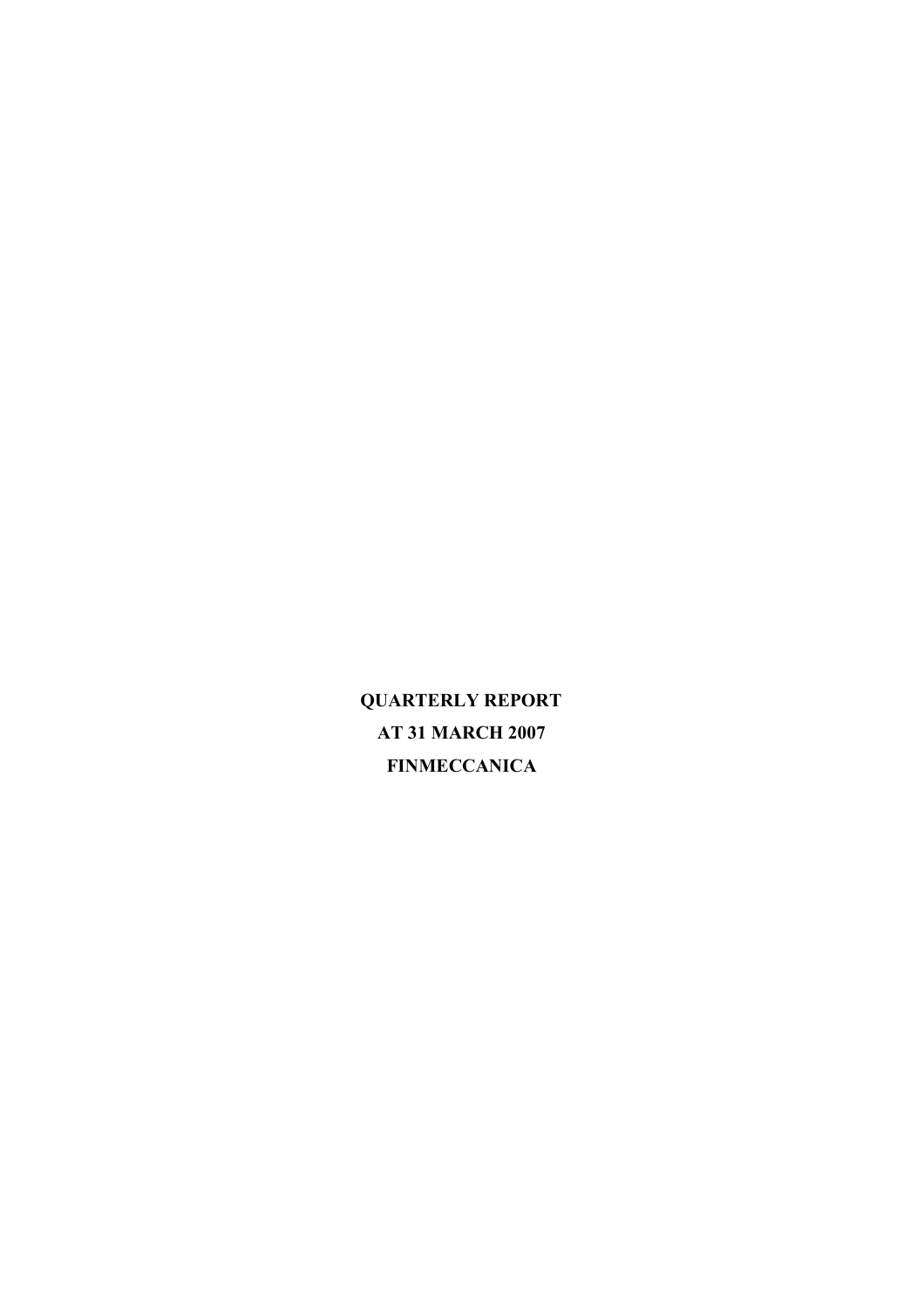## **CONTENTS**

| 1. |                                                                      |  |
|----|----------------------------------------------------------------------|--|
| 2. |                                                                      |  |
| 3. |                                                                      |  |
|    | I.                                                                   |  |
|    | П.                                                                   |  |
|    |                                                                      |  |
|    |                                                                      |  |
|    | V.                                                                   |  |
|    | VI.                                                                  |  |
|    | VII. EFFECTS OF CHANGES IN THE ACCOUNTING STANDARDS ADOPTED 50       |  |
|    |                                                                      |  |
|    | IX. NOTES TO THE QUARTERLY FINANCIAL STATEMENTS AT 31 MARCH 2007  55 |  |
|    | X.                                                                   |  |
|    | XI.                                                                  |  |
| 4. |                                                                      |  |
|    |                                                                      |  |
|    | $\bullet$                                                            |  |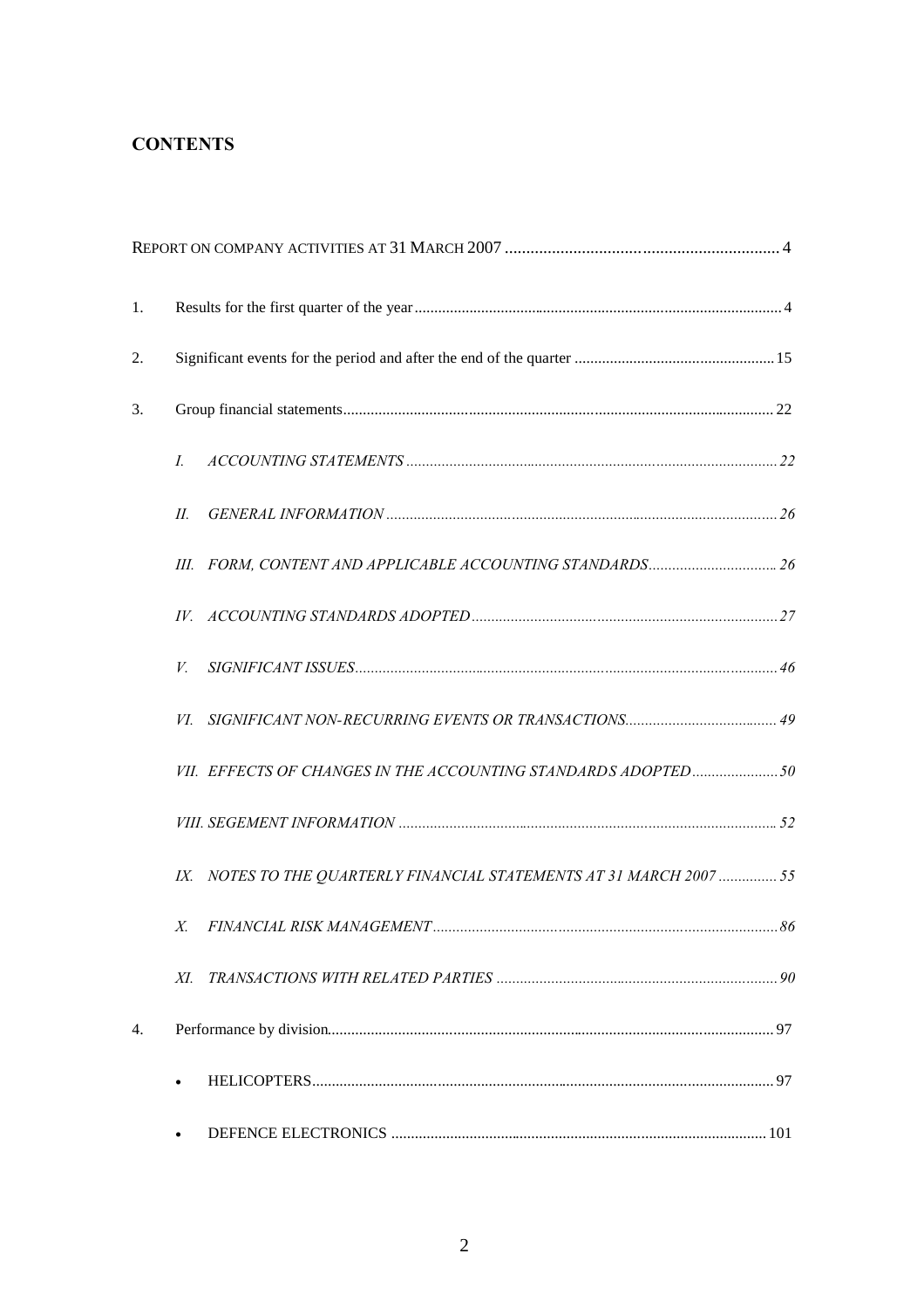| $\bullet$ |  |
|-----------|--|
| $\bullet$ |  |
|           |  |
|           |  |
|           |  |
| $\bullet$ |  |
|           |  |

5.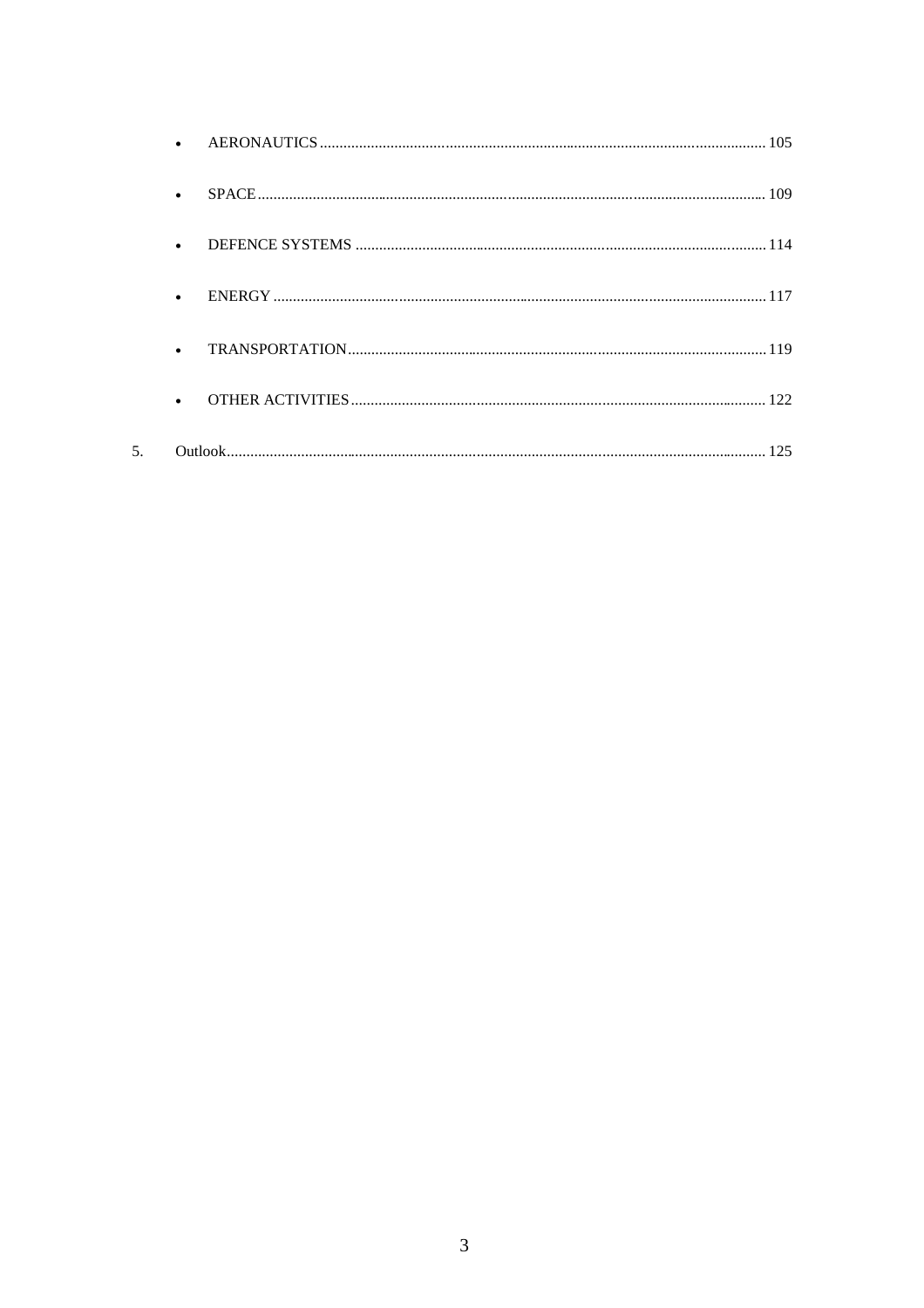### **Finmeccanica Group**

### <span id="page-3-0"></span>**Report on company activities at 31 March 2007**

#### <span id="page-3-1"></span>**1. Results for the first quarter of the year**

|                      | Highlights    |               |            |               |
|----------------------|---------------|---------------|------------|---------------|
| $\epsilon$ millions  | <b>Mar-07</b> | <b>Mar-06</b> | change     | <b>Dec-06</b> |
| <b>New orders</b>    | 2430          | 4,199         | $-42%$     | 15,725        |
| <b>Order backlog</b> | 35,362        | 34,194        |            | 35,810        |
| <b>Revenues</b>      | 2,740         | 2583          | 6%         | 12,472        |
| <b>EBIT</b>          | 101           | 100           | 1%         | 878           |
| Net result           | 18            | 383           | $-95%$     | 1,020         |
| Net capital employed | 7,327         | 6,444         |            | 6,188         |
| <b>Inet debt</b>     | 1,970         | 1,481         |            | 858           |
| <b>FOCF</b>          | $-1,107$      | $-676$        | $-64%$     | 506           |
| <b>ROI</b>           | 14.9%         | 14.4%         | $0.5p$ $p$ | 17.7%         |
| <b>ROE</b>           | 126%          | 17.2%         | $-46$ pp   | 20.5%         |
| <b>EVA®</b>          | $-90$         | $-52$         | $-73%$     | 257           |
| <b>R&amp;D costs</b> | 402           | 379           | 6%         | 1,783         |
| Employees (no.)      | 58,685        | 56,970        |            | 58,059        |

Before looking at the results for the first quarter of 2007, it should be noted that, during 2006, changes have taken place in the recognition of development costs as a result of changes in the regulatory framework. As a result, beginning with the 2006 annual report, reference is now made to "revenues" rather than to "value of production". For further details on these changes, see the section concerning the "effects of changes in the accounting standards adopted" (Section 7).

Finmeccanica Group's consolidated results for the first quarter of 2007 are not entirely representative of the trend for the financial year as a whole since more than half of the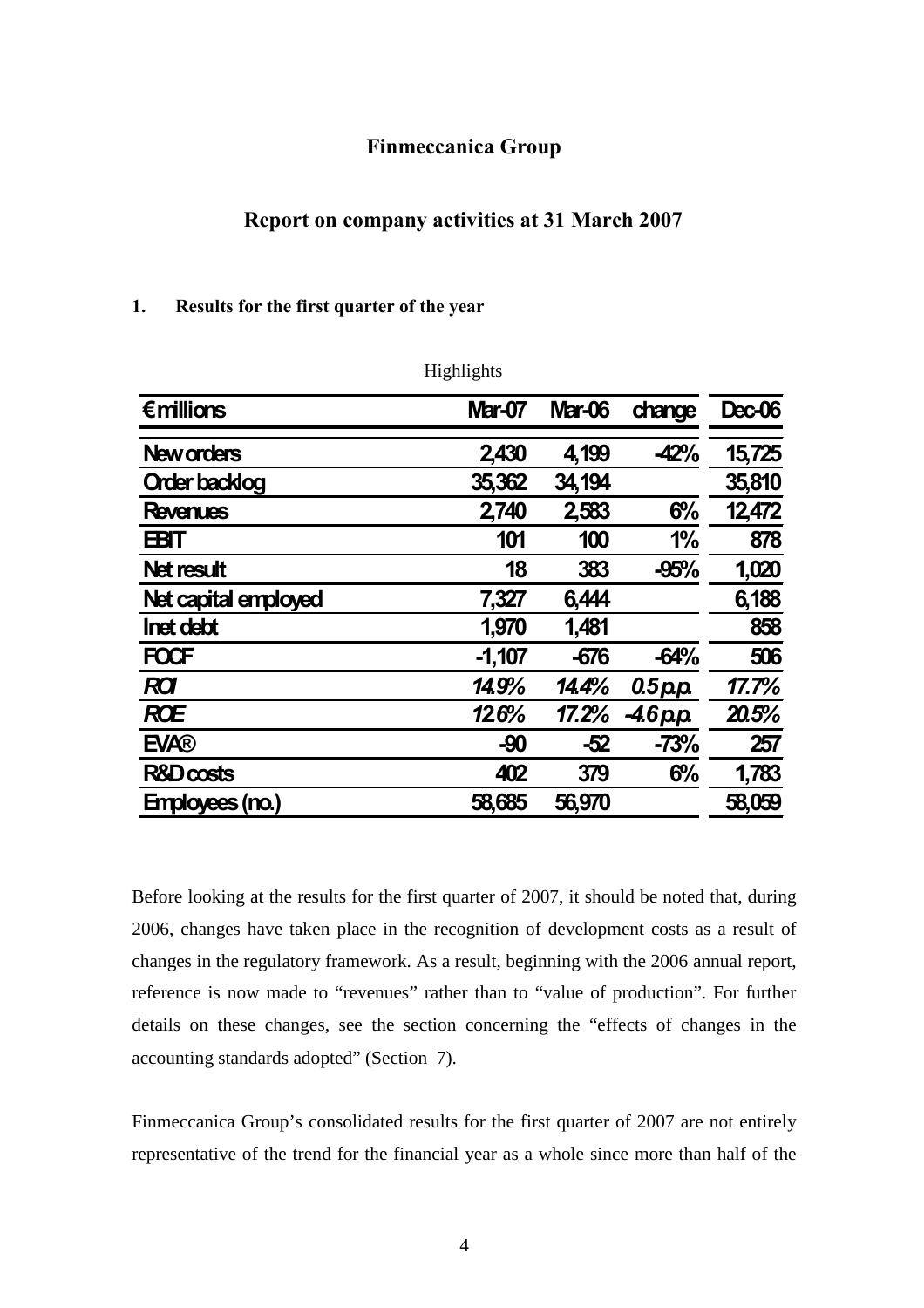Group's business is concentrated in the second half of the year. Nonetheless, as at 31 March 2007, revenues increased by 6%, while EBIT was essentially stable even though the first quarter of 2006 benefited from a gain of some  $\epsilon$ mil. 18 on the sale of a property by the subsidiary Selex Communications Ltd. ROS is essentially in line with that of 31 March 2006, settling at 3.7% for the first quarter of 2007.

New orders for the period totalled  $\epsilon$ mil. 2,430, as compared with the  $\epsilon$ mil. 4,199 for the first quarter of 2006, which benefited from a number of non-recurring new orders, primarily in the helicopter division.

Regarding Group profitability indicators compared with the prior year (shown in brackets), return on investment (ROI) was 14.9% (14.4%), return on equity (ROE) stood at 12.6% (17.2% in 2006, which benefited from the non-recurring gains described below).

As regards EVA<sup>®[1](#page-4-0)</sup> (a negative  $\epsilon$ mil. 90 for the first quarter of 2007, as compared with negative €mil. 52 at March 2006), it should be noted that, as a result of the change in cost of capital for the Group, it is difficult to compare the figures for the two periods concerned. In fact, as a result of the changing macroeconomic landscape, marked by high levels of volatility on the financial markets and increasing interest rates, Finmeccanica has recently taken steps to increase the Group's cost of capital by more than one percent over the rate used until 31 December 2006.

\*\*\*\*\*\*\*\*\*\*\*\*\*\*

The first quarter of 2007 closed with consolidated net income of €mil. 18, as compared with  $\epsilon$ mil. 383 for the same period of the previous year, which, however, included the following two non-recurring events: the gain realized on the public tender for the 52.17% stake in Ansaldo STS S.p.A. in the amount of roughly €mil. 355 net of the effect of consolidated tax procedures and the aforementioned gain on the sale of a property by Selex Communications Ltd. in the amount of roughly  $\epsilon$ mil. 18. Excluding these effects, net income at 31 March 2006 would have been €mil. 10; therefore, on like-for-like terms, net income for the first quarter of 2007 is  $\epsilon$ mil. 8 higher than that of the same period of the previous year.

<span id="page-4-0"></span><sup>1</sup> **EVA® is a registered trademark of Stern Steward & Co.**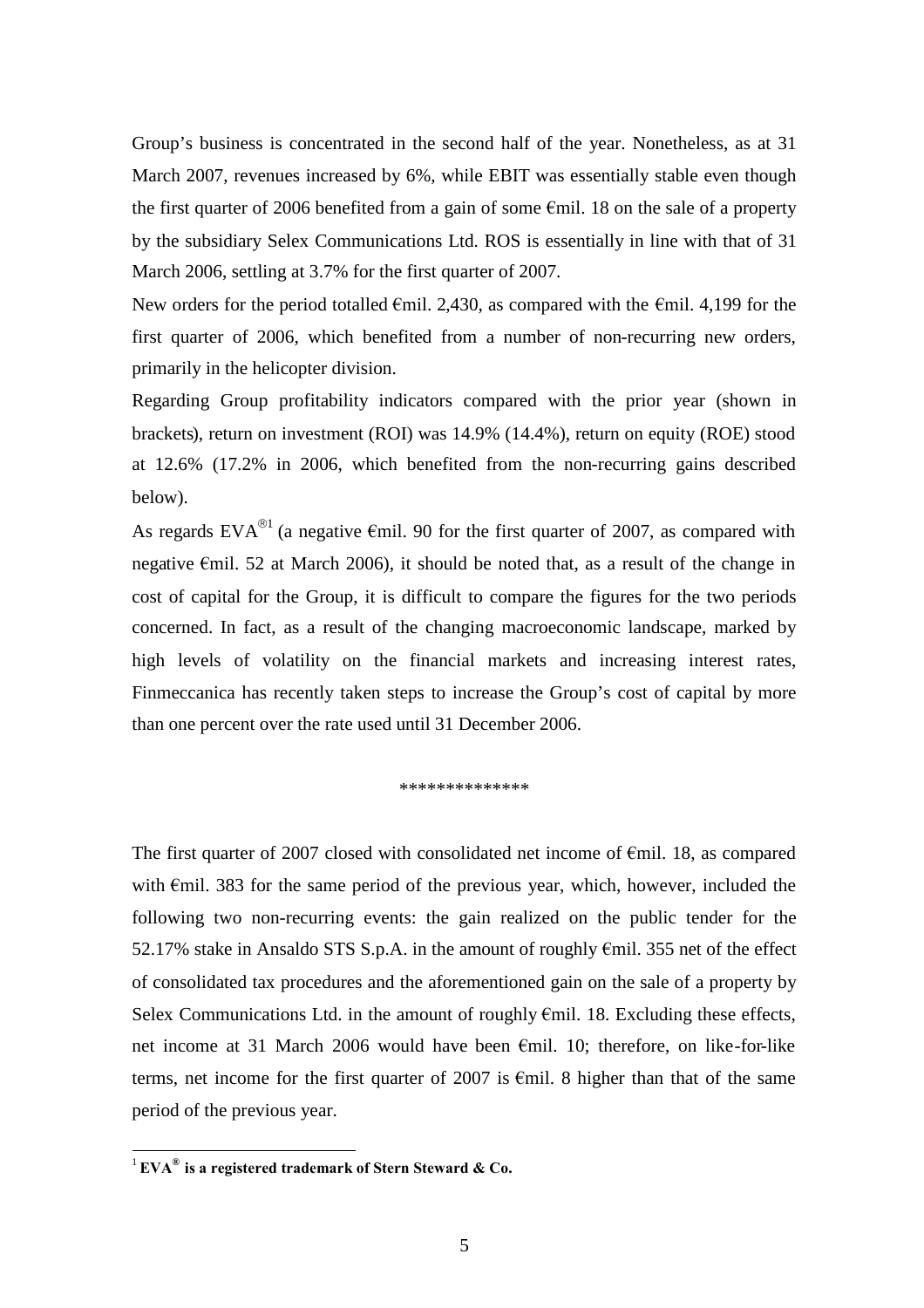#### \*\*\*\*\*\*\*\*\*\*\*\*\*\*

New orders for the first quarter of 2007 totalled €mil. 2,430, as compared with the €mil. 4,199 for the same period of the previous year. However, for the purposes of comparison, it is important to note that the first quarter of 2006 benefited from a number of significant non-recurring orders in the helicopter division totalling €mil. 1,190 (i.e. the IMOS contract for logistics support for the entire fleet of EH101's in service with the British Royal Air Force and Navy with a value of €mil. 640 and the MCSP contract to upgrade 30 EH101 Merlin MK1 helicopters in service with the Royal Navy with a value of €mil. 550).

The following are also of note (and are described in greater detail under section 4 of the report on operations): the announcement by the Turkish government of the start of negotiations with AgustaWestland for a helicopter programme (roughly €mil. 1,200) and the finalization by Selex Sistemi Integrati of a new order (more than €mil. 250) related to the extension of the homeland security system in use by the Algerian National Police Force.

| <b>Orders</b>                        |        |        |        |     |     |
|--------------------------------------|--------|--------|--------|-----|-----|
| $\epsilon$ millions                  | Mar-07 | Mar-06 | change | C0  |     |
| <b>Helicopters</b><br>$\blacksquare$ | 712    | 1,836  | $-61%$ | 5%  | 30% |
| <b>Defence Electronics</b><br>. .    | 502    | 629    | $-20%$ | 5%  |     |
| ■ Aeronautics                        | 667    | 431    | 55%    |     |     |
| <b>Space</b><br>$\blacksquare$       | 121    | 218    | $-44%$ |     |     |
| Defence Systems                      | 132    | 89     | 48%    |     |     |
| <b>Energy</b><br>$\blacksquare$      | 145    | 576    | $-75%$ |     |     |
| ■ Trasportation                      | 170    | 484    | $-65%$ | 27% | 20% |
| Eliminations and other ac            | $-19$  | -64    |        |     |     |
|                                      | 2,430  | 4,199  |        |     |     |

The main new orders for the first quarter of 2007 included the following: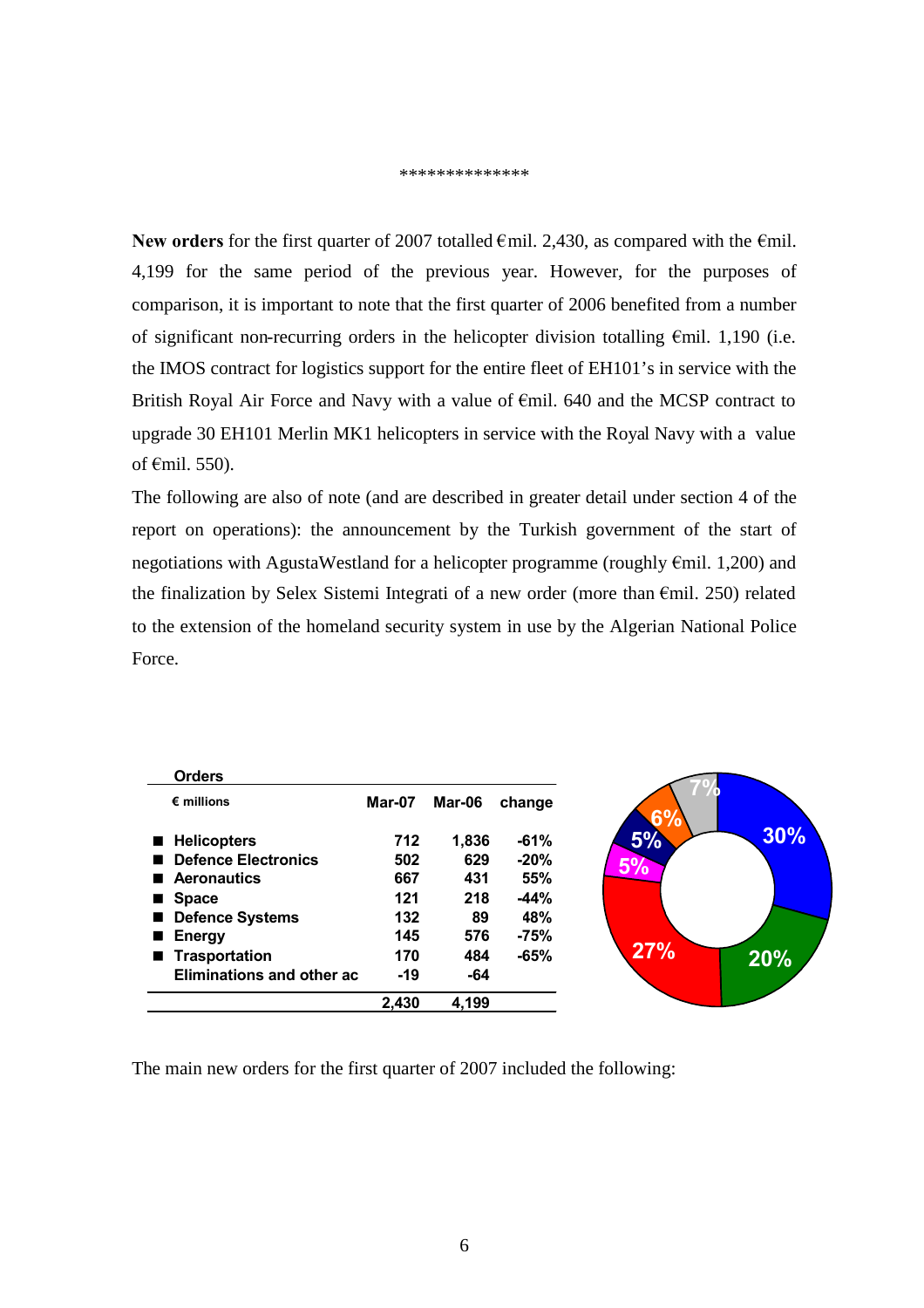- Helicopters:
	- o civil-public sector: orders for 28 AW139 helicopters for a total of €mil. 266;
	- o commercial sector: orders for 64 helicopters (30 A109 Grand, 12 A109 Power, and 22 A119) for a total of  $\epsilon$ mil. 218;
- Defence Electronics:
	- o further orders for avionics equipment and communication systems for the EFA;
	- o further international orders for countermeasures and air-traffic control systems;
	- o the definition of a framework agreement with CNIPA (National Centre for IT in the Government) for security and information technology activities;
- Aeronautics:
	- o military segment: the EFA Future Enhancements order to further develop the weapons system in order to enhance the craft's performance and operating capacity;
	- o civil sector: orders of the GIE-ATR consortium that received orders for 24 aircraft (of which 11 ordered by Spanish firms, 6 by the Philippine Cebu Air, and 3 by the Indian firm Jet Airways) and the additional lots of the B767, A321 and Falcon programmes; engine nacelles; and transformations of the MD11 aircraft;
- Space:
	- o commercial segment: the renewal of the contracts for multi-year, high-value television services, particularly for Sky, and the collection of new orders for the supply of telecommunications satellite services;
	- o Earth observation segment: the contract concerning the Cosmo programme for the completion of the fourth satellite;
	- o navigation and infomobility segment: additional orders related to the Galileo (the in-orbit validation phase) and EGNOS programmes;
- Defence Systems:
	- o orders to upgrade the battery of Aspide air-defence missiles;
	- o orders for four 76/62SR cannons and for machine guns to Malaysia;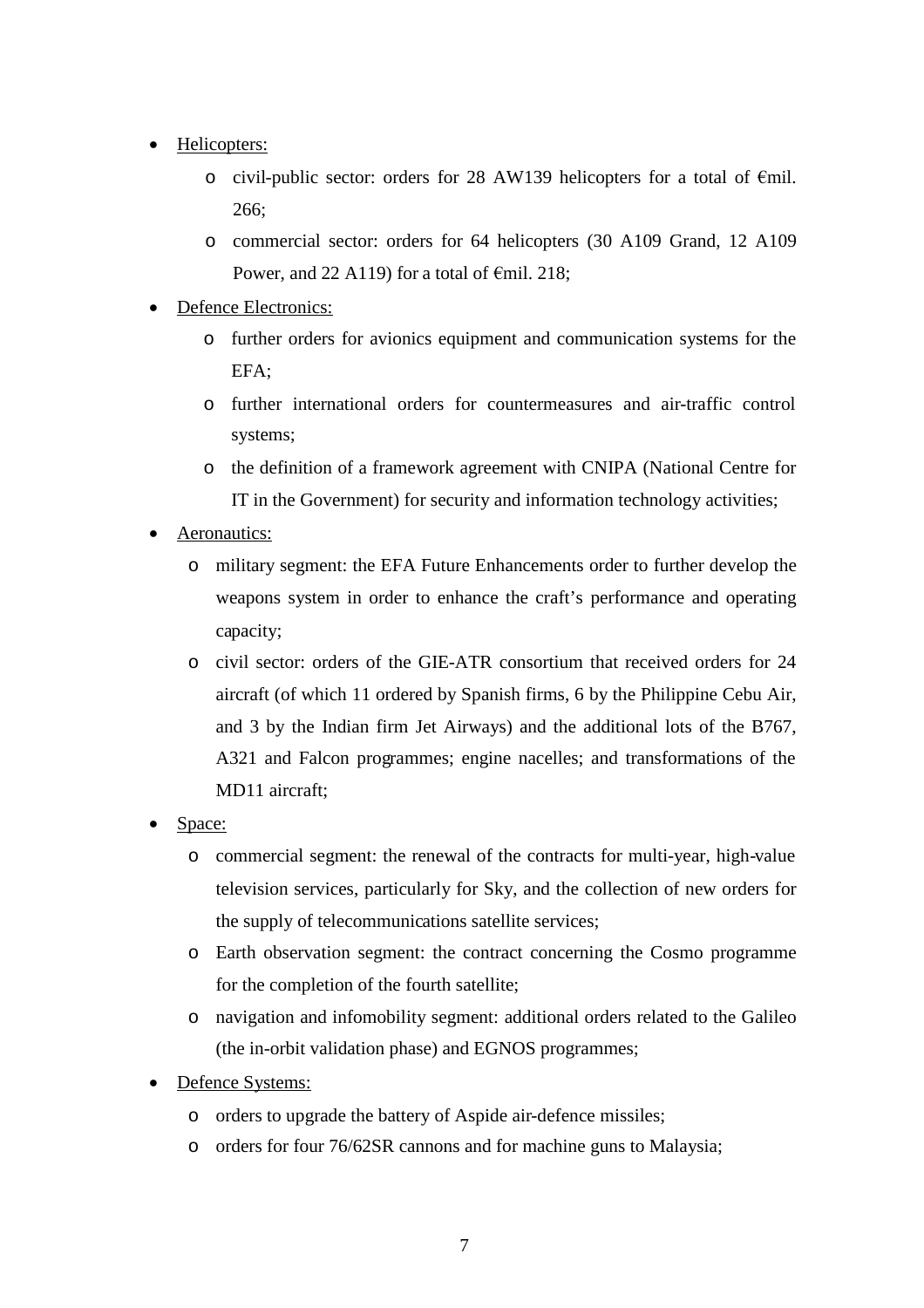- Energy:
	- o a gas turbine and related alternator for the Algeciras site (lot 2) and the Vlore site, respectively;
	- o service segment: important orders in renewable energy related to the refurbishment of four hydroelectric assemblies, two hydroelectric generators, and a hydroelectric plant;
- Transportation:
	- o signalling segment: two orders by the mining firm Rio Tinto;
	- o systems segment: the order related to Alifana Inferiore to equip 15 Metrocampania Nordest electric trains with technological signalling systems;
	- o vehicles segment: service orders.

At 31 March 2007, the **order backlog** stood at €mil. 35,362, as compared with €mil. 35,810 at 31 December 2006. These cover three years of Group production. The slight decrease of €mil. 448 is essentially due to ordinary order acquisition and customer invoicing activities.

| Order backlog                 |        |        |        |
|-------------------------------|--------|--------|--------|
| $\epsilon$ m illions          | Mar-07 | Dec-06 | change |
| <b>Helicopters</b>            | 8,496  | 8,572  | $-1\%$ |
| <b>Defence Electronics</b>    | 7,418  | 7,676  | $-3%$  |
| ■ Aeronautics                 | 7,866  | 7,538  | 4%     |
| <b>Space</b>                  | 1,251  | 1,264  | $-1%$  |
| <b>Defence Systems</b>        | 4,133  | 4,252  | $-3%$  |
| <b>Energy</b>                 | 2,396  | 2,468  | $-3%$  |
| ■ Transportation              | 4,540  | 4,703  | $-3%$  |
| <b>Eliminations and other</b> |        |        |        |
| activities                    | -738   | -663   |        |
|                               | 35,362 | 35.810 |        |

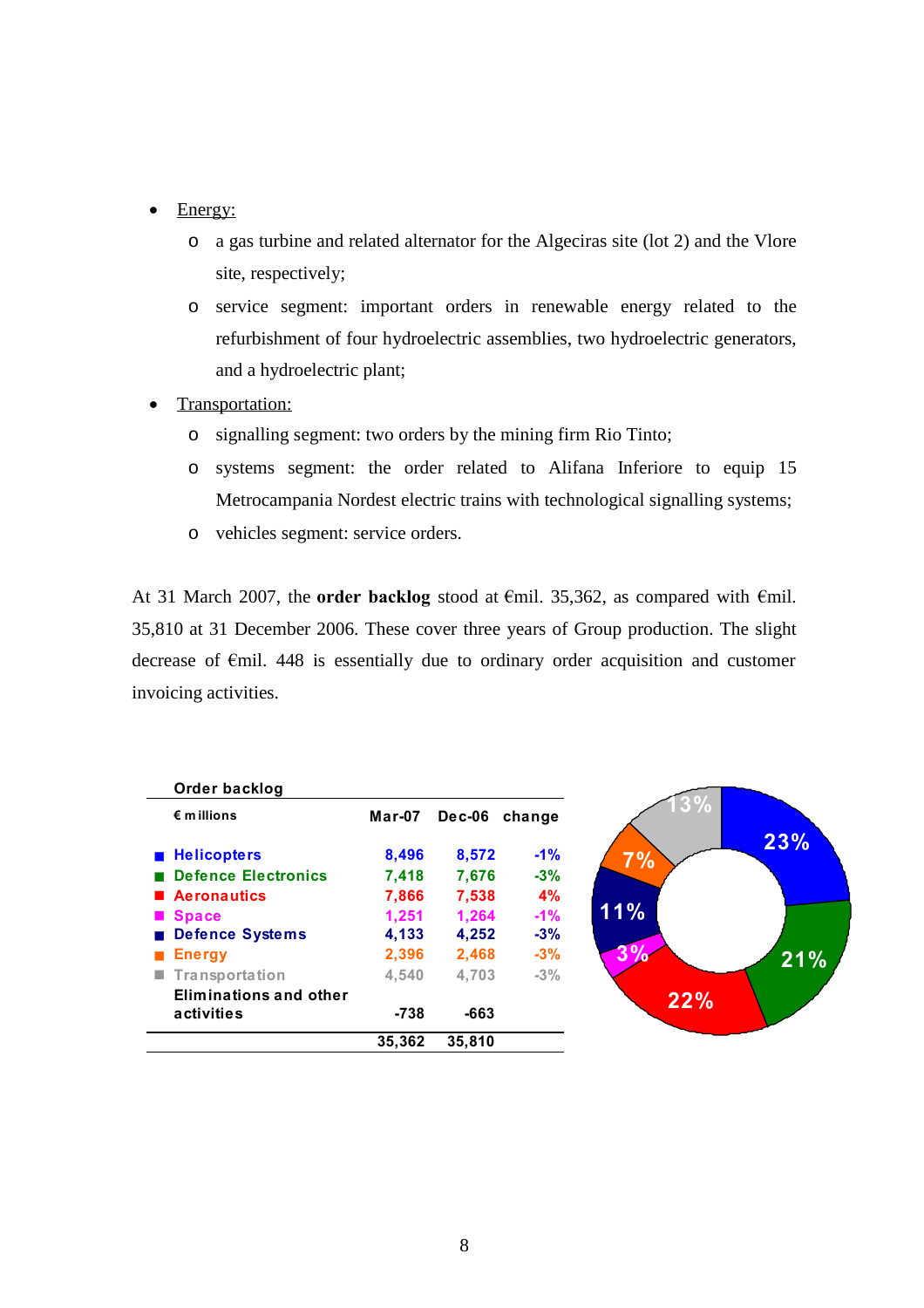At 31 March 2007, **revenues** totalled €mil. 2,740 for an increase of €mil. 157, or 6%, over the same period of the previous year. This internal growth confirms the Group's general growth targets.



The increase in revenues was primarily due to the sharp increase for the helicopter division as a result of high production volumes in the commercial segment (A109s, AW139s, and A119s) for the beginning of full operations for the helicopter for the President of the United States of America and for product support activities.

The following sectors also contributed to this growth:

- Space, for production increases in the manufacturing segment;
- Defence Systems, for the production of Storm Shadow air-to-surface missile systems and SCALP EG and for customer support activities, as well as for production related to the PZH2000 for the Italian army and to Hitfist land-based turrets;
- Energy, for the execution of the Algeciras and Amman East orders.

Production volumes in the other segments were essentially in line with the performance of the first quarter of 2006.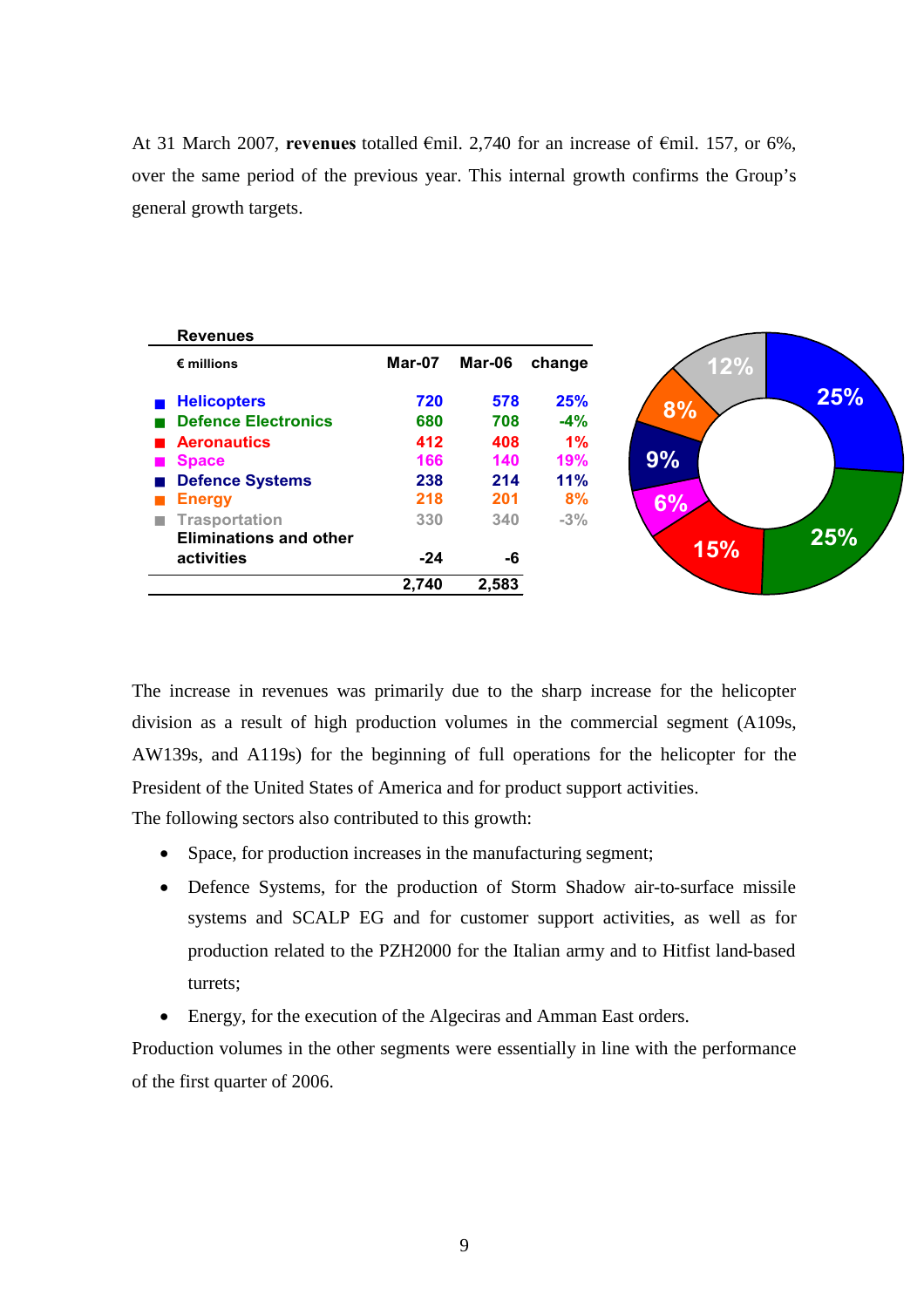**EBIT** for the first quarter of 2007 came to €mil. 101 and was essentially in line with that of the same period of the previous year, which benefited from the  $\epsilon$ mil. 18 gain on the sale of a property by the subsidiary Selex Communications Ltd.

|                | <b>EBIT</b>             |        |        |        |
|----------------|-------------------------|--------|--------|--------|
|                | $\epsilon$ millions     | Mar-07 | Mar-06 | change |
|                | ■ Helicopters           | 75     | 44     | 70%    |
|                | Defence Electronics     | 6      | 42     | $-86%$ |
|                | <b>Aeronautics</b>      | 20     | 15     | 33%    |
| $\blacksquare$ | <b>Space</b>            |        | 9      | $-89%$ |
|                | Defence Systems         |        | 7      | $-86%$ |
| $\blacksquare$ | <b>Energy</b>           | 11     |        | 57%    |
|                | ■ Trasportation         | 9      | 16     | $-44%$ |
|                | <b>Other activities</b> | $-22$  | $-40$  |        |
|                |                         | 101    | 100    |        |

Contributing to this level of EBIT was the solid performance of the Helicopter division, both in absolute terms and in terms of percentage growth, as a result of the aforementioned increase in production and the consolidation of efficiency gains related to the integration of the Italian and British businesses. The following segments posted positive performance:

- Aeronautics, for improvements by Alenia Aeronautica S.p.A., which offset the worsening of Alenia Aeronavali S.p.A. In that regard, it should be noted that, at the end of 2006, Alenia Aeronavali S.p.A. launched a plan for reorganization and efficiency improvements;
- Energy, for the aforementioned increase in production volumes related primarily to systems.

Conversely, the following segments posted declines in EBIT:

• Defence Electronics, due both to a contingent situation with a mix of less profitable activities than in the past in command and control systems and information technology and to lower volumes. It should also be noted that the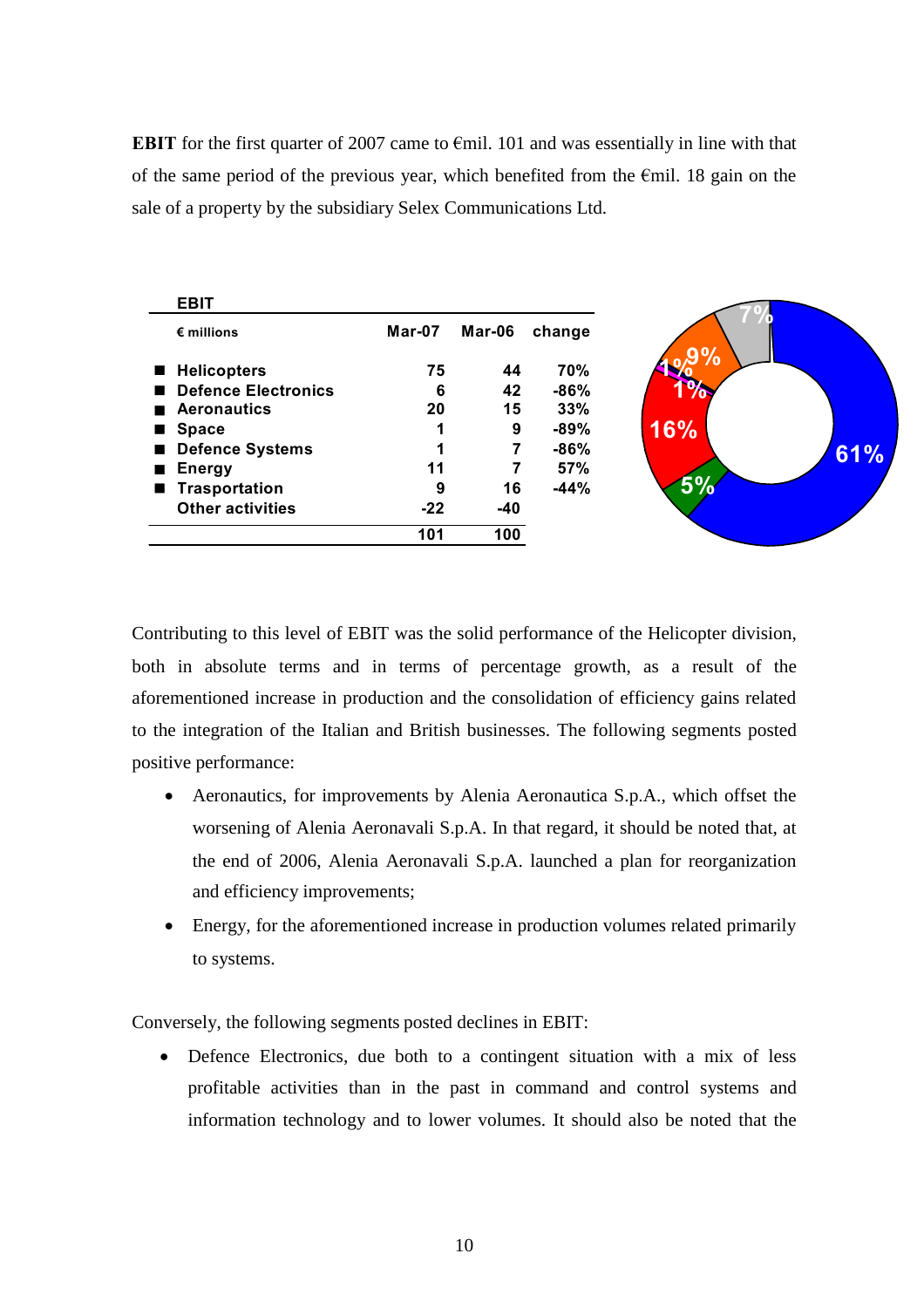figures for the first quarter of 2006 benefited from the aforementioned gain on the sale of a property ( $\epsilon$ mil. 18);

- Space, due to an increase in costs on a number of programmes in France, as well as to an increase in the number of employees over the same period of the previous year;
- Defence Systems, due to an increase in costs associated with the reorganization of the missile segment;
- Transportation, due primarily to difficulties in the Vehicles segment, where losses were affected by the revision of estimates for a number of orders at the end of the previous year.

\*\*\*\*\*\*\*\*\*\*\*

Group **net debt** (payables higher than financial receivables and cash and cash equivalents) at 31 March 2007 was €mil. 1,970 (€mil. 858 at 31 December 2006), a net increase of €mil. 1,112.

This debt level of 39% of consolidated shareholders' equity is lower than the amount achievable on a careful and prudent financial management and falls within the maximum limits set by the main rating companies.

**Free Operating Cash Flow** (FOCF) at 31 March 2007 was negative (use of cash) in the amount of €mil. 1,107 compared with a negative €mil. 676 at 31 March 2006. In analysing this FOCF, seasonal factors have to be taken into account. The balance between trade collections and payments reveals that payments are particularly higher than collections. The worsening of  $\epsilon$ mil. 431 was essentially affected by the increase in production volumes and, in the amount of roughly  $\epsilon$ mil. 140, by greater investments over the same period of the previous year related primarily to aeronautics programmes.

Consolidated net invested capital at 31 March 2007 came to  $\epsilon$ mil. 7,327, compared with the  $\epsilon$ mil. 6,188 of 31 December 2006. This increase of  $\epsilon$ mil. 1,139 was due to the  $\epsilon$ mil.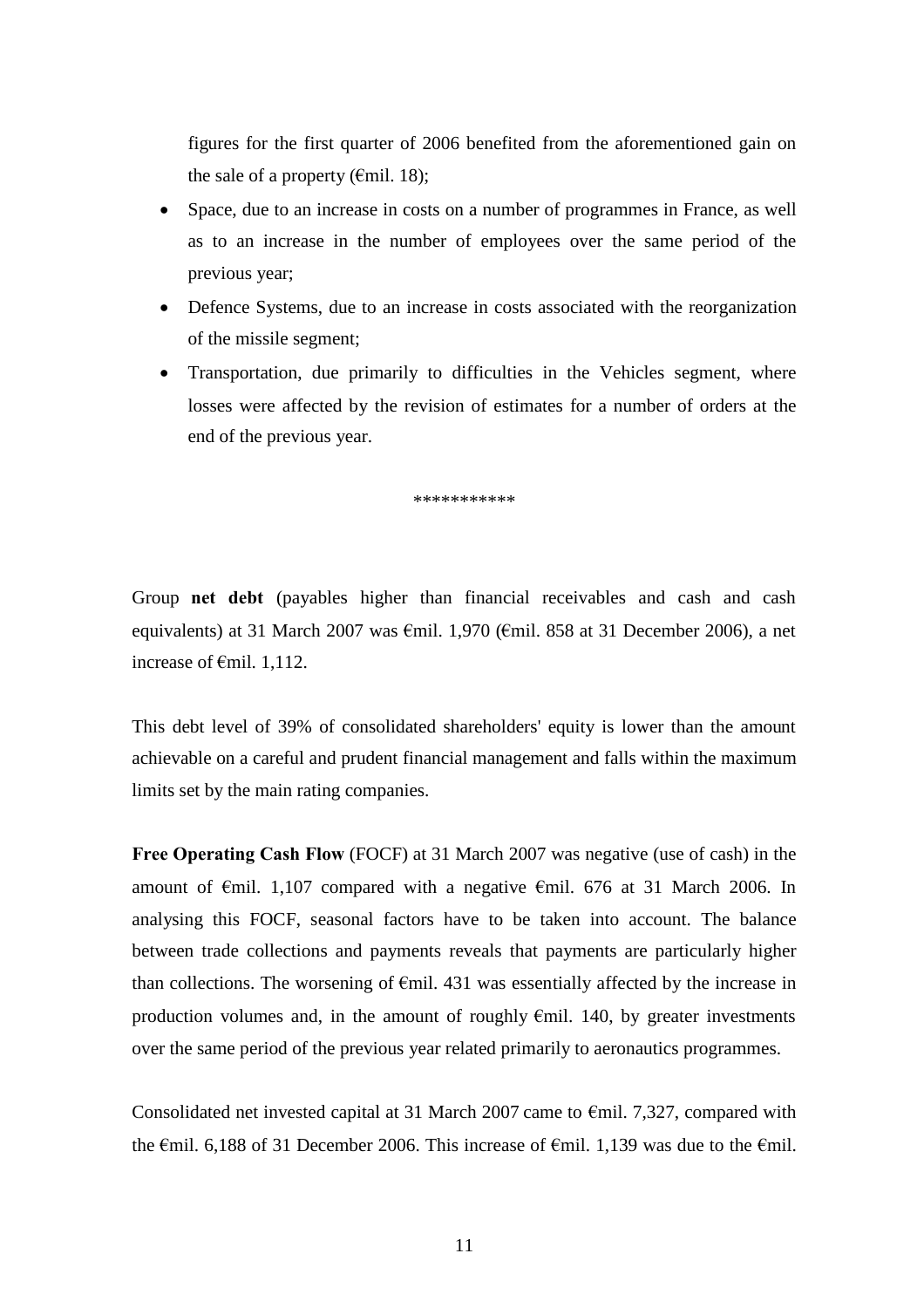900 increase in working capital (€mil. 466 at 31 March 2007 compared to a negative €mil. 434 at 31 December 2006) due primarily to the aforementioned trend in FOCF and the increase in capital assets due to investments in non-current assets net of depreciation and amortization.

#### \*\*\*\*\*\*\*\*\*\*\*\*

For the first quarter of 2007, **research and development** costs totalled  $\epsilon$ mil. 402, compared with the  $\epsilon$ mil. 379 of the first quarter of 2006, for an increase of 6% and representing approximately 15% of value of production.

| <b>R&amp;D Costs</b>       |                      |     |        |
|----------------------------|----------------------|-----|--------|
| $\epsilon$ millions        | <b>Mar-07 Mar-06</b> |     | change |
| ■ Helicopters              | 71                   | 97  | $-27%$ |
| <b>Defence Electronics</b> | 127                  | 117 | 9%     |
| <b>Aeronautics</b>         | 122                  | 103 | 18%    |
| <b>Space</b>               | 11                   | 9   | 22%    |
| <b>Defence Systems</b>     | 54                   | 40  | 35%    |
| <b>Energy</b>              | 3                    | 3   | $0\%$  |
| ■ Trasportation            | 14                   | 10  | 40%    |
|                            | 402                  | 379 |        |



The main R&D activities regarded:

- Helicopters:
	- o within the scope of the programmes funded by Italian law 808/85: the development of technologies, mainly for military purposes, for a new helicopter of the 6-7 ton class named the A149 and development of multi-role versions of the BA609 convertiplane for national security purposes;

• Defence Electronics:

o the continuation of development of the EFA programme;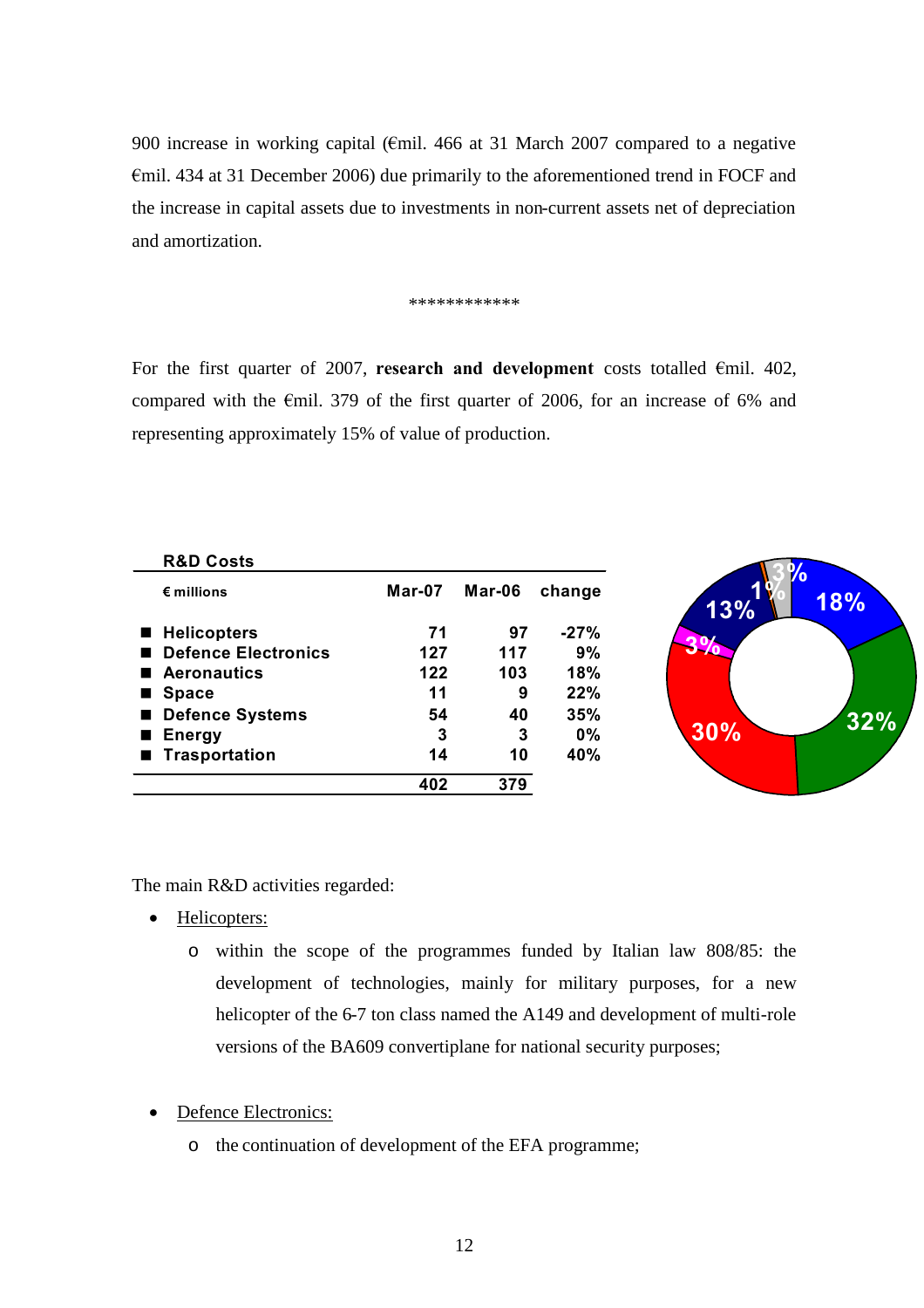- o the fine-tuning of the UAV FALCO prototypes;
- o the development of naval and land-based command and control systems;
- o the completion of development of air-traffic control radar systems;
- o the completion of the TETRA network;

#### Aeronautics:

- o the development of civil programmes, including the B787;
- o in the military segment, the C27J, the EFA, and the M346 trainer;
- o activities related to the second lot, Tornado, AMX, JSF, Unmanned Air Vehicles (UAVs), A380, engine nacelles, and B767 Cargo;
- Space:
	- o the study and development phases of the Syracuse 3 and Sicral 1B (SAR radar, altimeter, and radiometer) programmes, dual-use systems for security and civil protection (Cosmo);
	- o the development of platforms and solutions for the provision of navigation and infomobility services, Galileo, GIS (Geodatabase), and LEO applications;
- Defence Systems:
	- o the continuation of development related to: the Meteor air-to-air missile in the missile segment; the guided multiple launch rocket system as part of land and naval weapons; and the Black Shark heavy torpedo in the underwater system segment;
- Energy:
	- o the continuation of the technological autonomy plan in the steam and gas turbine field;
- Transportation:
	- o in the Signalling segment, the projects intended primarily for alignment to new requirements both in the rail and mass transit segments.

The **number of employees** at 31 March 2007 stood at 58,685 people, an increase of 626 from the 58,059 of 31 December 2006. This increase is primarily attributable to net new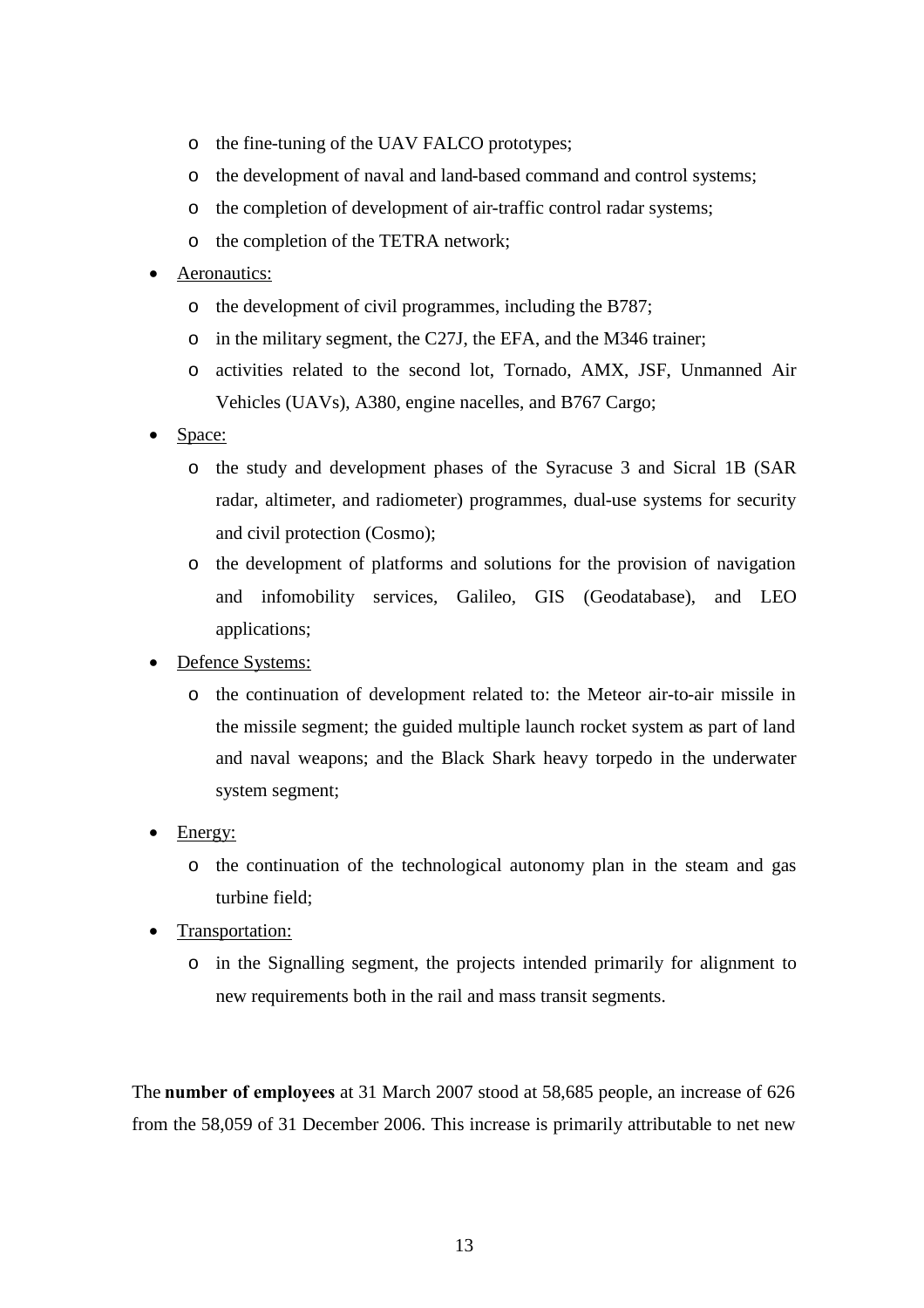hires, particularly in the Aeronautics, Helicopter, and Transportation divisions, as well as to changes in consolidated companies.

| <b>Employees (number)</b>  |          |               |        |
|----------------------------|----------|---------------|--------|
| $\epsilon$ millions        | $Mar-07$ | <b>Dec-06</b> | change |
| ■ Helicopters              | 8,999    | 8,899         | 1%     |
| <b>Defence Electronics</b> | 19,074   | 19,185        | $-1%$  |
| <b>Aeronautics</b>         | 12,687   | 12,135        | 5%     |
| <b>Space</b>               | 3,252    | 3,221         | 1%     |
| <b>Defence Systems</b>     | 4,213    | 4,275         | $-1%$  |
| <b>Energy</b>              | 2,864    | 2,856         | 0%     |
| Trasportation              | 6,784    | 6,677         | 2%     |
| <b>Other activities</b>    | 812      | 811           |        |
|                            | 58.685   | 58,059        |        |

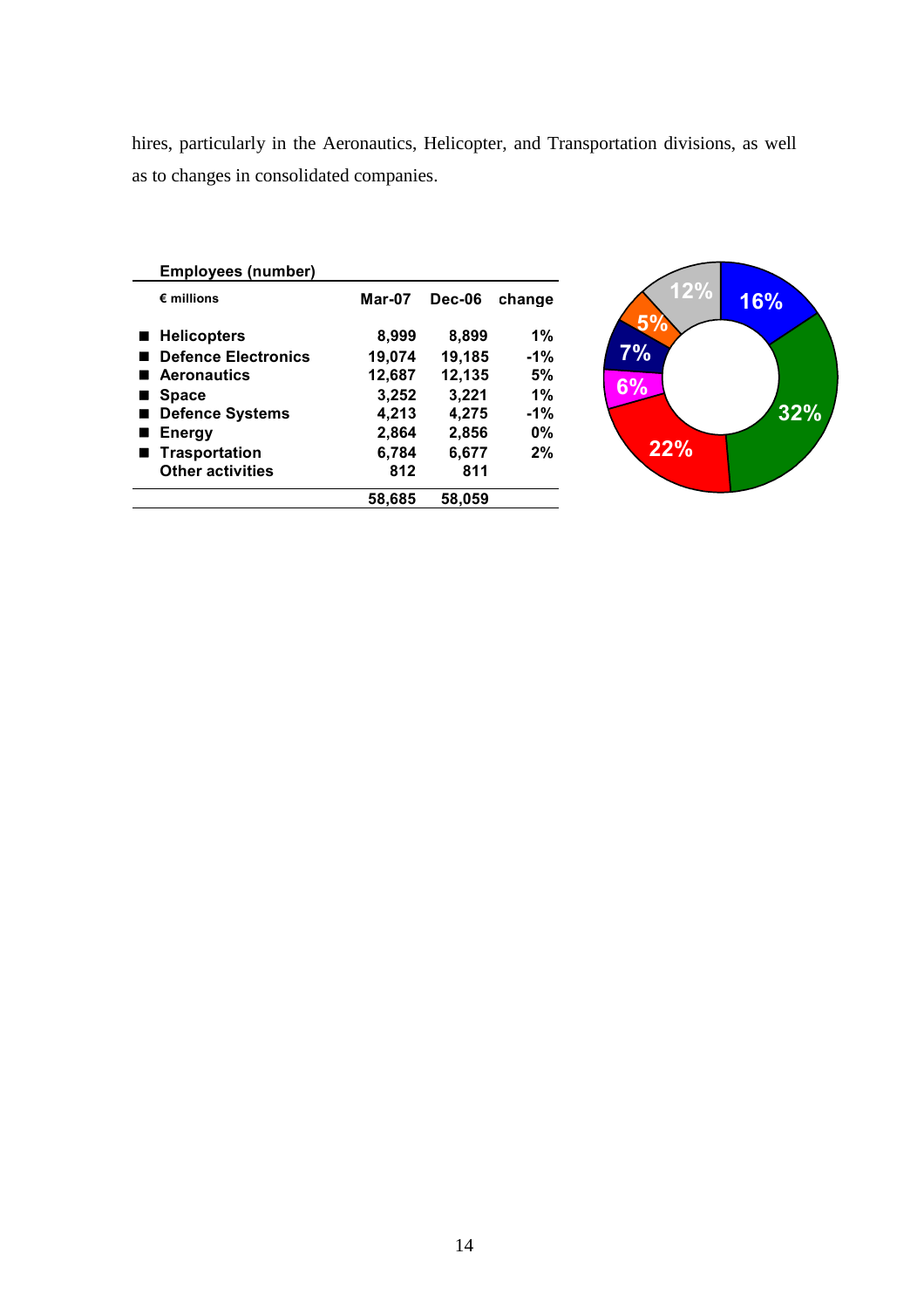#### <span id="page-14-0"></span>**2. Significant events for the period and after the end of the quarter**

#### **Industrial transactions**

Within the *Helicopters* division, on 7 February 2007, AgustaWestland and Boeing signed a memorandum of understanding for the joint production of the next generation of Chinook transport helicopters for the Italian army and other future vertical take-off and landing (VTOL) craft both for the domestic market and for international opportunities.

In the *Defence Electronics* segment, activities were completed that have led to Finmeccanica holding the entirety of the share capital of **Datamat S.p.A.**, an Italian company which develops and builds avionics and naval mission systems, and integrated solutions in the defence, space, government, healthcare, banking, finance and telecommunications sectors.

Specifically, upon completion of the remaining purchase and consequent delisting of the company in the first part of 2007 and having reached the equity interest threshold of 98%, on 17 April 2007, Finmeccanica exercised its right to purchase the remaining Datamat shares in accordance with Article 111 of the Italian consolidated finance act (the so-called *squeeze-out* clause) at a price of €10.040 per share as established by an expert appointed by the Rome court, thereby becoming the sole shareholder in Datamat.

On 14 February 2007, **Selex Sistemi Integrati S.p.A.** and the Indian firm Bharat Heavy Electricals Ltd. (BHEL) signed a memorandum of understanding for a partnership in the field of radar and other industry technologies. The two firms will be studying trade opportunities and all other business aspects for the development and production of technologically advanced devices.

On 30 March 2007, Finmeccanica completed the acquisition of the remaining 25% stake from BAE Systems in the company **Selex Sensors and Airborne Systems S.p.A.** (Selex S&AS S.p.A.) for a total outlay of roughly  $\epsilon$ mil. 400. In the coming months, an additional payment currently estimated at  $\epsilon$ mil. 12 will be added to this amount. The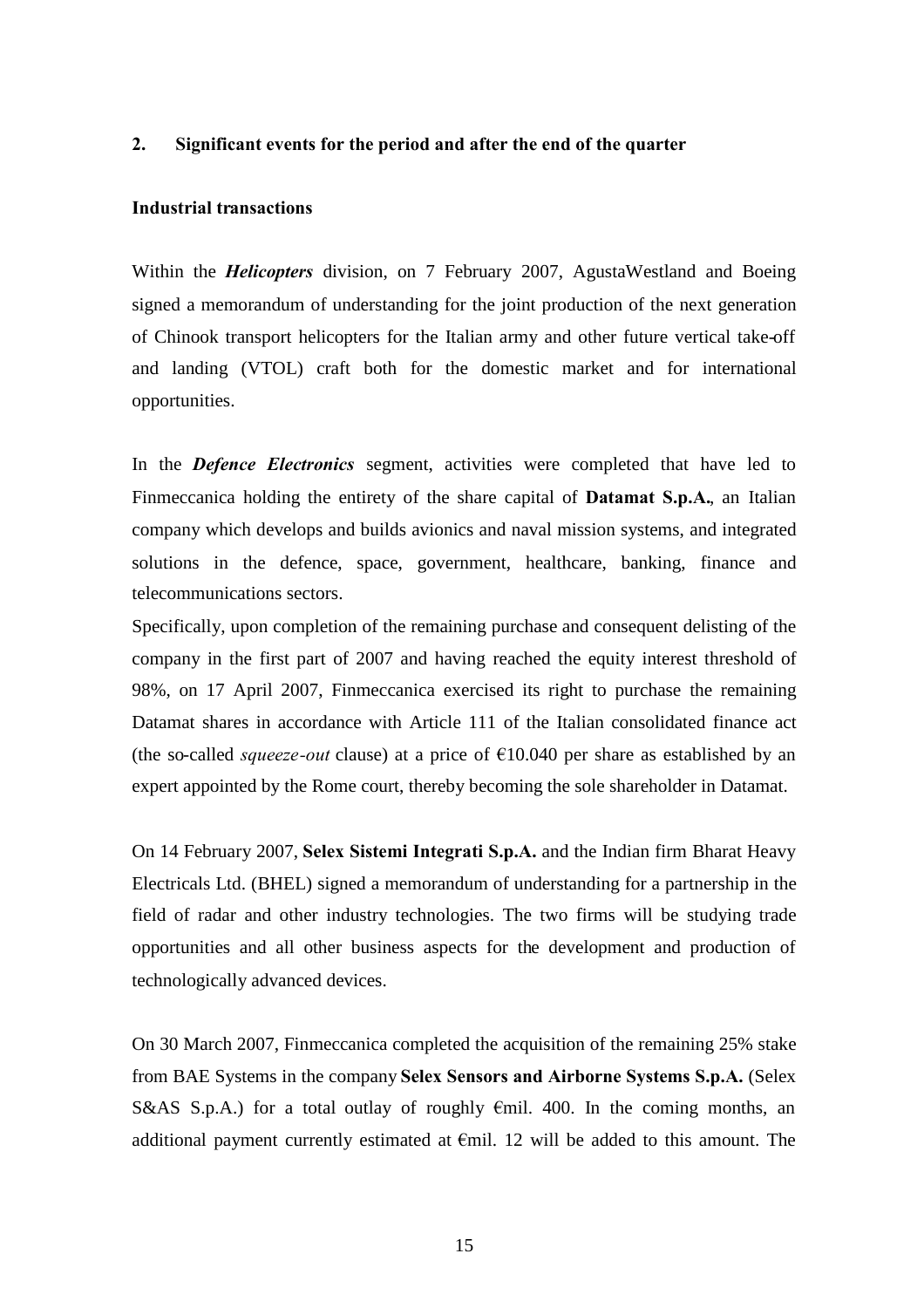total price also includes the portion of undistributed earnings payable by Selex S&AS S.p.A. to BAE Systems for the entire period in which it held an interest in the company.

On 22 March 2007, **Finmeccanica** signed a memorandum of understanding with the Libyan government for the potential creation of a joint venture in the field of Security and Defence Electronics in order to create innovative solutions for the Libyan market and for the markets of other African nations. The goal is to use Finmeccanica's knowhow together with local industry to develop integrated systems to monitor critical infrastructures, as well as communications and homeland security systems and integrated postal automation systems.

In the area of Security, on 14 March 2007, a decree of the Italian Ministry for the Economy and Finance was published in issue 61 of the Italian *Gazzetta Ufficiale*. This decree established the price of the **electronic ID card** and launched a national project aimed at creating a tool that will enable individuals to be recognized with certainty so as to certify one's identity and to be able to take advantage of value-added services. Through its subsidiary Selex Service Management S.p.A. and together with Istituto Poligrafico e Zecca dello Stato S.p.A. (79%) and Poste Italiane S.p.A. (15%), Finmeccanica has a 15% interest in the consortium Innovazione e Progetti, which will be responsible for developing the initiative, acting as a point of contact for business and technology, particularly as regards security-related aspects.

In *Aeronautics* on 5 April 2007, Alenia Aeronautica and TsAGI, the Russian central aero-hydrodynamics institute, signed a partnership agreement for the research, development, and design of aerostructures for civil craft, as well as for joint projects in the field of advanced aerodynamics and other design activities for next-generation aircraft.

On 20 February 2007, an inter-governmental agreement was signed by the Italian Ministry for Economic Development and the Russian Federation's Ministry of Industry and Energy concerning the trade agreements in effect between **Finmeccanica** and **Sukhoi Aviation Holding** and their respective subsidiaries, Alenia Aeronautica S.p.A.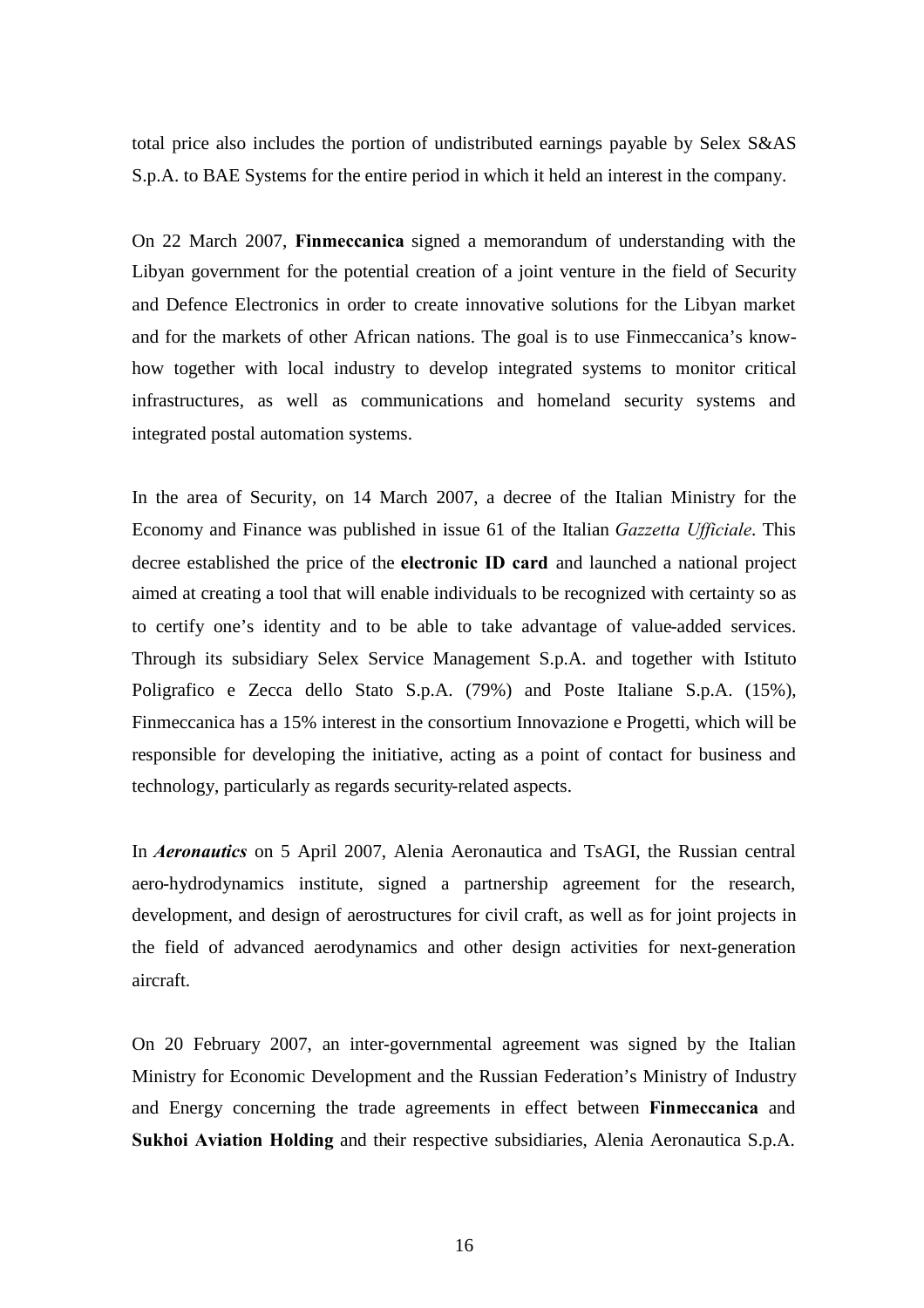and Sukhoi Civil Aircraft Company (SCAC), concerning programmes for the manufacture, distribution, and post-sale services for the "SuperJet 100" family of 75-100 seat regional jets.

In the *Space* segment, on 6 April 2007, following authorization by the European Commission, Thales replaced Alcatel-Lucent in the joint ventures Alcatel Alenia Space – which was then renamed Thales Alenia Space (67% Thales and 33% Finmeccanica) – and Telespazio (67% Finmeccanica and 33% Thales). This change, which completes the second phase of the partnership agreement between Thales and Alcatel-Lucent announced on 5 April 2006, opens the door for the creation of the new space alliance between Finmeccanica and Thales.

On 18 October 2006, as part of the broader efforts to develop the company's civil businesses, **Finmeccanica** signed a memorandum of understanding with the **Russian railway** in order to begin a partnership concerning the manufacture, distribution, and technical support services for rolling stock and rail transport infrastructures.

In that regard, on 9 February 2007, the **Russian railway**, the **Ferrovie dello Stato group**, and **Finmeccanica** signed a memorandum of understanding aimed at developing commercial partnerships for international projects of mutual interest, particularly in the field of high-speed trains, which could also include the Moscow-St. Petersburg line. The first act of this partnership will involve Saudi Arabia with the Jedda-Mecca-Medina high-speed line with an estimated value of some USD bil. 6.

In March, during the latest Italy-Russia summit held in Bari, Finmeccanica also signed a new industrial cooperation agreement with the Russian railway, which defines the timing and procedures for implementing high-priority projects, such as: the development of a new regional train; the application of technology and capacity already available to Selex Sistemi Integrati S.p.A. in order to create safety and security systems; the development by Telespazio S.p.A. of a satellite observation system to monitor landslides near the Tuapse-Adler railway line.

On 5 February 2007, two conventions were also signed by **AnsaldoBreda S.p.A.**, the Province of Pistoia, the University of Florence, and Istituto Fedi aimed at created a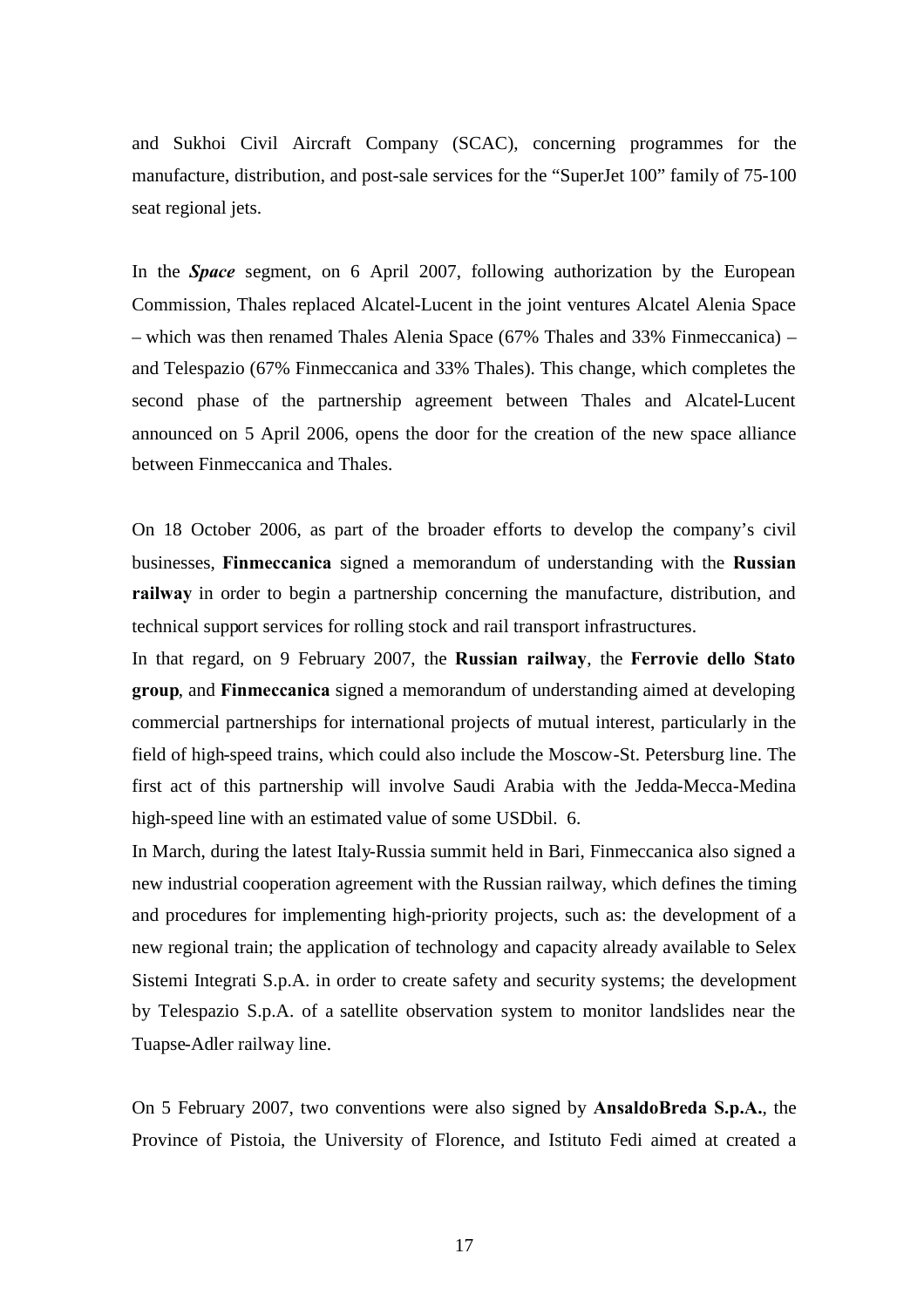laboratory located in Pistoia for dynamic mechatronics simulations and applied research and innovation in the rail transport industry.

On 18 April 2007, Coinfra S.p.A., a member of the Tili group, also signed a preliminary purchase agreement for an 85% stake in **Ansaldo Trasmissione e Distribuzione S.p.A.**, whose capital is currently held by Fondo Athena (35.5%), Ezine S.A. (34.5%), and Sogepa S.p.A., a member of the Finmeccanica Group (30%). The agreement currently calls for Sogepa to maintain a 15% interest.

#### **Financial transactions**

In the first quarter of 2007, Finmeccanica carried out no transaction on the capital markets. As a result, there was no substantial change in the structure of medium to longterm debt, particularly with regard to bonds, which stood at around €mil. 1,734 (under IAS/IFRS). The average term of maturity is approximately 9 years.

On 16 January 2007, the bond issued in 1997 by the Luxembourg subsidiary Finmeccanica Finance S.A. on the Japanese market came to maturity and was redeemed in its entirety for an amount of roughly€mil. 6.

Below is a list of bonds outstanding at 31 March 2007, including the transactions placed on the market by Finmeccanica Finance S.A.:

| <b>Issuer</b>       |     | Year of<br>issue | <b>Maturity</b>  | Amount<br>$(\epsilon$ mil) | Annual<br>coupon | Type of offer          | IAS recog.<br>amts $\epsilon$ mil.<br>(5) |
|---------------------|-----|------------------|------------------|----------------------------|------------------|------------------------|-------------------------------------------|
|                     |     |                  |                  |                            |                  |                        |                                           |
| Finmeccanica        |     |                  |                  |                            |                  |                        |                                           |
| Finance S.A.        | (1) | 2002             | $30$ -Dec-<br>08 | 297                        | Variable         | Italian retail         | 297                                       |
| Finmeccanica        |     |                  |                  |                            |                  |                        |                                           |
| Finance S.A.        | (2) | 2003             | $8-Aug-10$       | 501                        | 0.375%           | European institutional | 437                                       |
| Finmeccanica        |     |                  |                  |                            |                  |                        |                                           |
| Finance S.A.        | (3) | 2003             | $12$ -Dec-       | 500                        | 5.75%            | European institutional | 504                                       |
|                     |     |                  | 18               |                            |                  |                        |                                           |
| Finmeccanica S.p.A. | (4) | 2005             | $24-Mar-$        | 500                        | 4.875%           | European institutional | 496                                       |
|                     |     |                  | 25               |                            |                  |                        |                                           |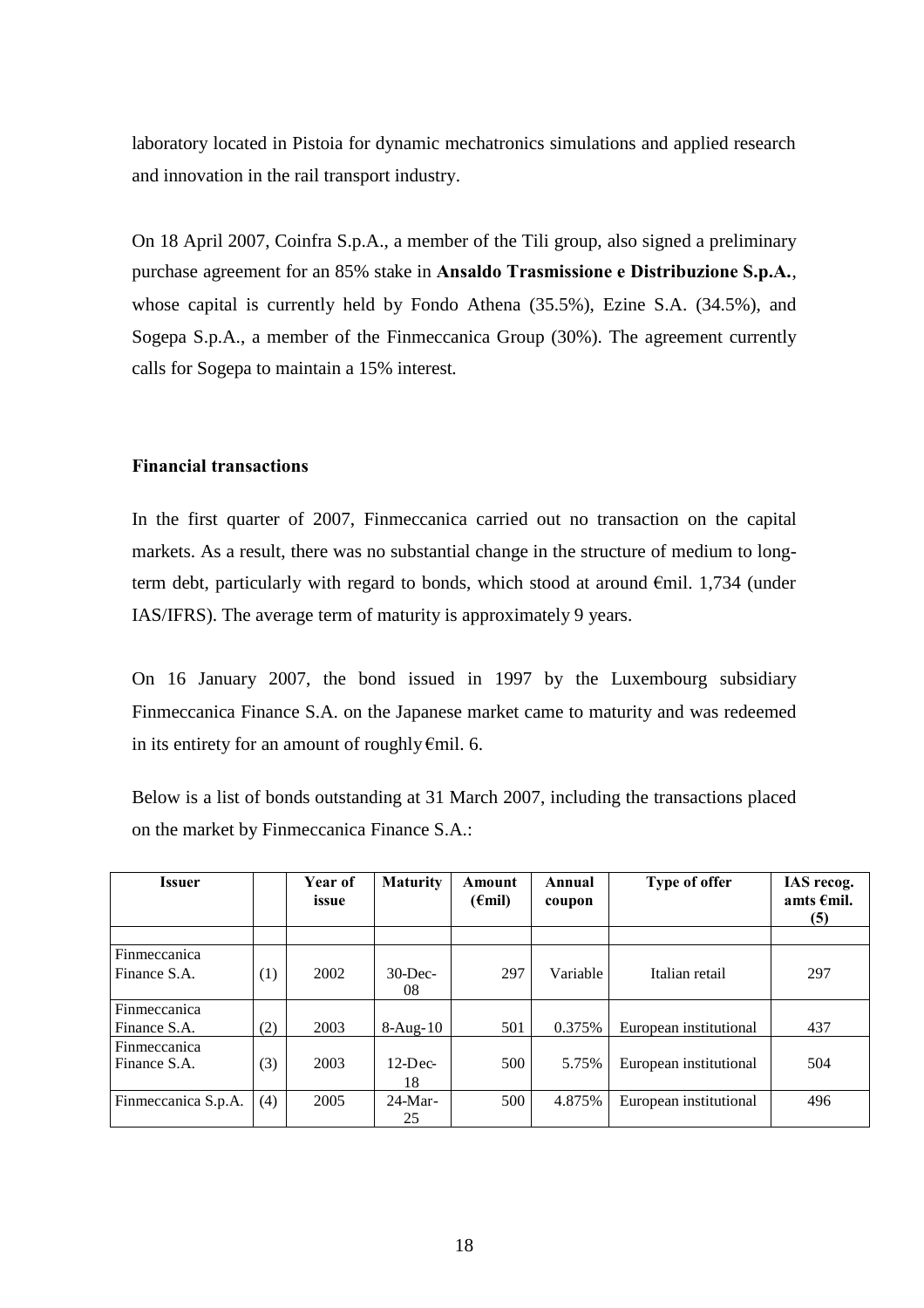- (1) Bonds exclusively offered to the public in Italy and listed on the TLX market, which is managed by Trading Lab Banca S.p.A. - Unicredito Italiano Group. Issued as part of the Euro Medium Term Notes (EMTN) programmes for a maximum €bil. 2, the bonds are governed by a specific Italian regulation. Transaction authorised pursuant to Article 129 of Legislative Decree no. 385/93. Prospectus filed with CONSOB on 4 December 2002 (authorisation notified with note no. 2079342/3.12.02)
- (2) Exchangeable bonds with a maximum number of 20,000,000 shares in STMicroelectronics N.V. (STM) at a conversion price of €25.07 per share. Starting from the third anniversary of the issue, Finmeccanica Finance can ask for the loan to be converted if the average price recorded during the 30 working days prior to the date of notice to bond-holders exceeds 125% of the conversion price. At the maturity date Finmeccanica Finance can repay in cash or, upon prior notice to be given with at least 15 working days, through a combination of STM shares valued at the average prices recorded in the prior 5 working days. Transaction authorised pursuant to Article 129 of Legislative Decree no. 385/93. Bonds are listed on the Luxembourg Stock Exchange.
- (3) Bonds issued as part of the EMTN programmes for a maximum of  $E$ bil. 2 The entire issue was converted from a fixed-rate issue to a floating-rate one for the first two years of the loan. The transaction was authorised pursuant to Article 129 of Legislative Decree no. 385/93. Bonds listed on the Luxembourg Stock Exchange.

Rate transactions were made on these bonds and led to benefit throughout 2005 from low floating rates with an effective cost of some 3.25%. During 2006, the effective cost of the loan returned to a fixed rate equal to an average value of some 5.92%.

- (4) Bonds issued as part of the EMTN programmes for a maximum of €bil. 2 The transaction was authorised pursuant to Article 129 of Legislative Decree no. 385/93. Bonds listed on the Luxembourg Stock Exchange. Some rate transactions were made to optimise collection costs.
- (5) The difference between the face value of bonds and book value is due to interest rates being classified as to increase debt and to discounts being recognised to decrease debt. Furthermore, as regards the issue of exchangeable bonds in (2) above, IAS 39 provides for the separation of the financial debt component and the call option sold. The debt component is measured by applying the market interest rate at the issue date in place of the nominal interest rate, while the option component, excluded from the financial position, is subject to periodic measurement at fair value. At 31 March 2007, this valuation method led to posting a debt €mil. 64 less than the face value of the bond. This differential will gradually come down as the maturity date draws near.

All the bond issues of Finmeccanica Finance S.A. are irrevocably and unconditionally secured by Finmeccanica S.p.A.

All the bonds above are governed by regulations with standard legal clauses for this type of company transactions. In the case of the Finmeccanica issues, these clauses do not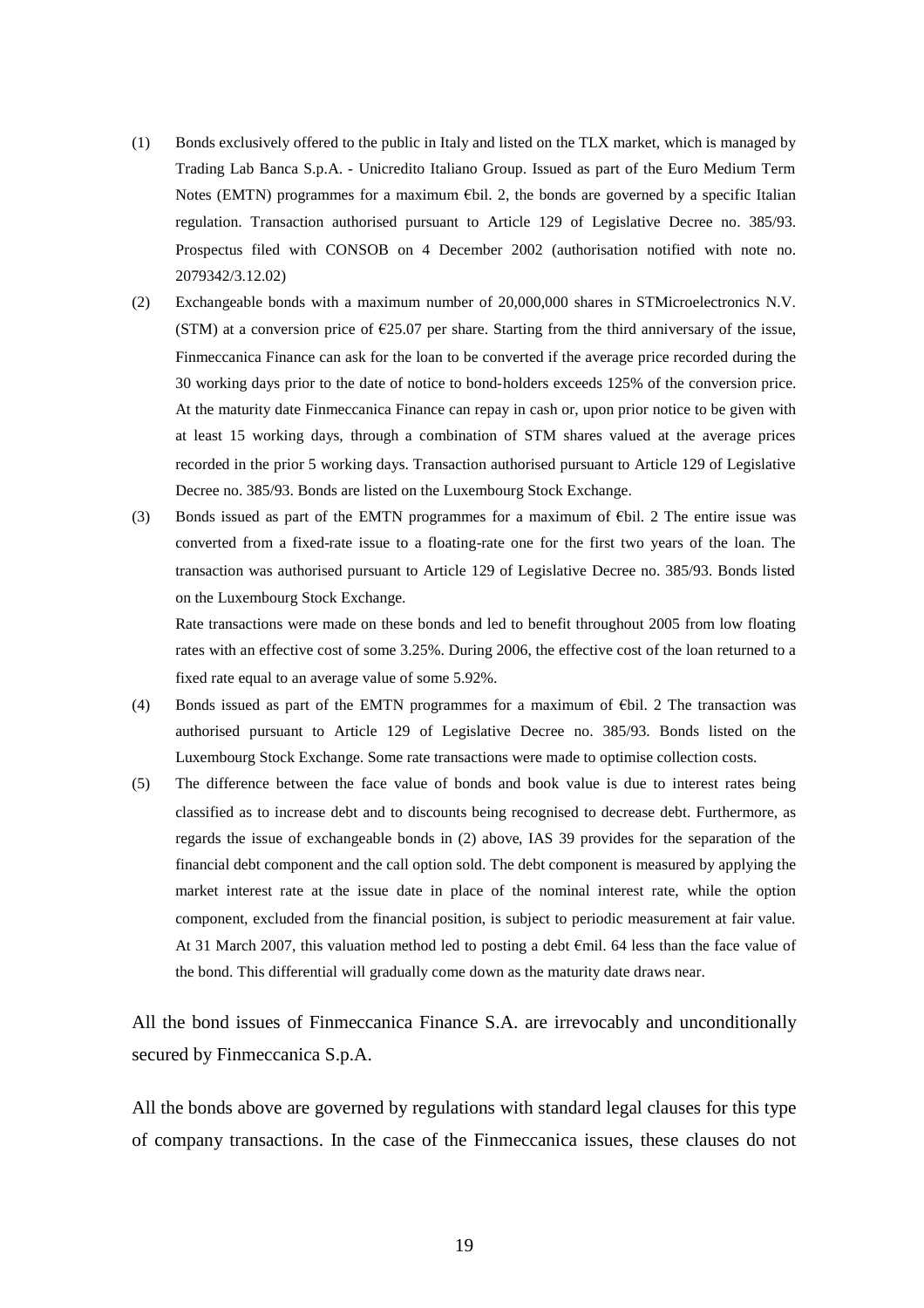require any commitment for specific financial parameters (financial covenants) but require negative pledge and cross default clauses.

Based on negative pledge clauses, issuers Finmeccanica Finance S.A., Finmeccanica S.p.A. and their Material Subsidiaries (companies whose issuer or guarantor owns more than 50% of share capital or represent at least 10% of total revenues) are expressly and specifically prohibited from creating guarantees to secure financial transactions to the partial benefit of one or more creditors, without prejudice to the generalities of the foregoing. Exceptions to this prohibition are securitisation and, starting from July 2006, the creation of assets for the use indicated in Article 2447 bis *et seq*. of the Italian Civil Code.

The cross-default clauses give the bondholders the right to request early redemption of the loan (i.e. default) in the event that, for any loan or, more generally, any financial obligation of the Group, there should be a failure to make payment beyond preset limits or other default event.

All Finmeccanica S.p.A. and Finmeccanica Finance S.A. bonds were given a mediumterm financial credit rating by the three international rating agencies: Moody's Investors Service, Fitch and Standard and Poor's. More specifically, at the reporting date these credit ratings were A3 (Moody's) and BBB (Fitch and Standard and Poor's), both with stable outlook. During 2005, Moody's credit rating improved from Baa2 to A3, in part due to a review of the agency's methods.

As part of the centralisation of its financial operations, Finmeccanica S.p.A. has cash loans and endorsement loans facilities sufficient to meet the Group needs. Specifically, it holds a medium-term revolving credit line of €mil. 1,200 agreed in 2004 with a pool of national and foreign banks, whose interest rates and maturity (current maturity 2012) were renegotiated in 2005, thanks in part to the improved credit rating as mentioned above. This transaction is also governed by negative pledge clauses, which have been illustrated above. At 31 March 2007, this credit line was not used. Finmeccanica also has additional short-term credit lines, for cash loans, amounting to around  $\epsilon$ mil. 1,200, of which  $\epsilon$ mil. 900 is unconfirmed and around  $\epsilon$ mil. 300 is confirmed; at 31 March 2007,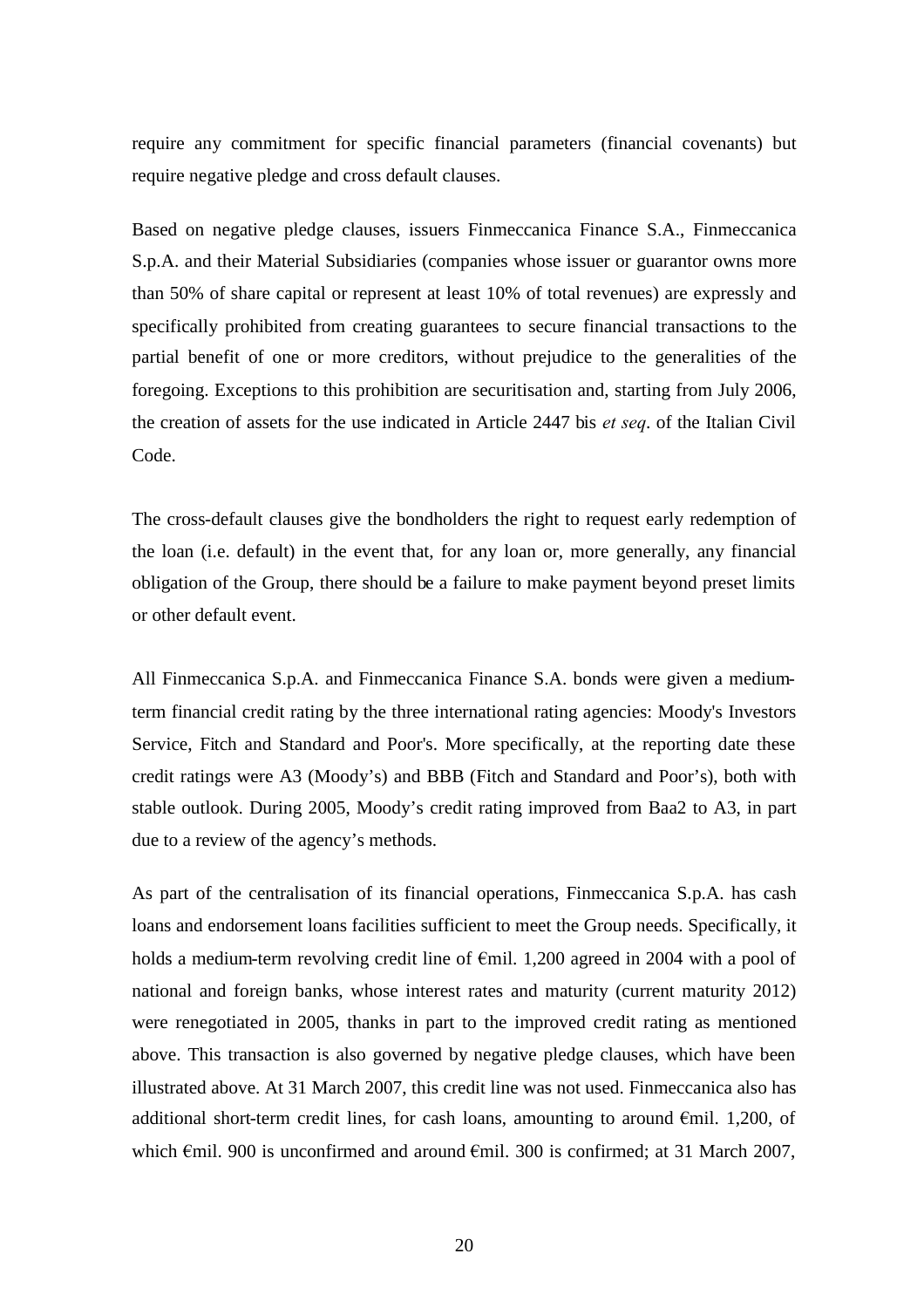these credit lines were also unused. There are also unconfirmed endorsement loan lines of around €mil. 2,000.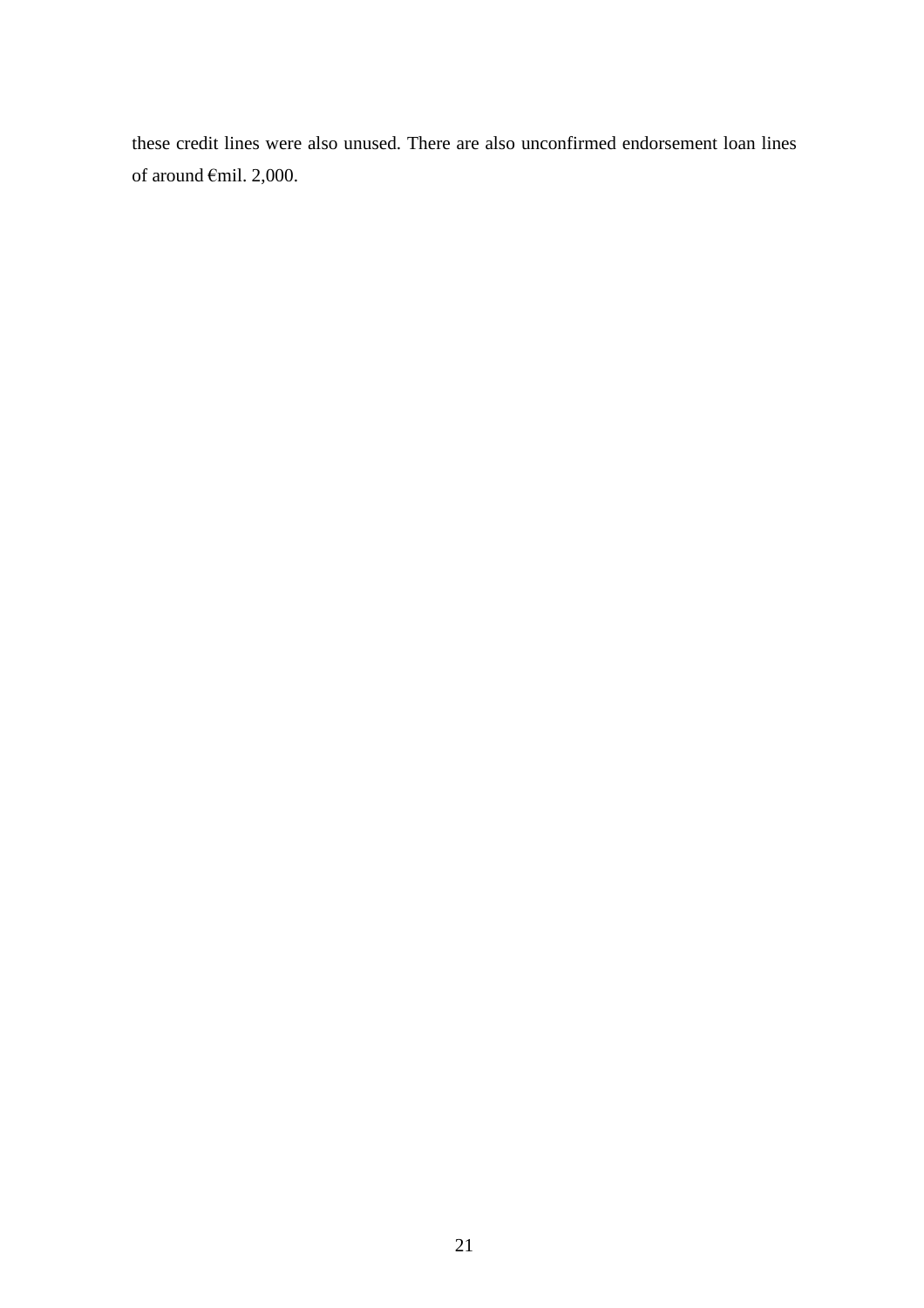## <span id="page-21-0"></span>**3. Group financial statements**

## <span id="page-21-1"></span>**I. ACCOUNTING STATEMENTS**

### **Income Statement**

|                                                       | For the three months ended 31<br>March | For the twelve<br>months ended<br>31 December |         |
|-------------------------------------------------------|----------------------------------------|-----------------------------------------------|---------|
| $(\epsilon$ mil.)                                     | 2007                                   | 2006                                          | 2006    |
|                                                       |                                        |                                               |         |
| Revenue                                               | 2,575                                  | 2,426                                         | 11,179  |
| Revenues from related parties                         | 165                                    | 157                                           | 1,293   |
| Other operating revenue                               | 78                                     | 83                                            | 487     |
| Other operating revenue from related parties          |                                        |                                               | 7       |
| Costs for goods                                       | (1,076)                                | (942)                                         | (4,788) |
| Costs for services                                    | (774)                                  | (774)                                         | (3,543) |
| Costs (net of recoveries) from related parties        | (11)                                   | (16)                                          | (118)   |
| Personnel costs                                       | (898)                                  | (848)                                         | (3,391) |
| Depreciation, amortisation and impairment             | (109)                                  | (88)                                          | (505)   |
| Other operating costs                                 | (77)                                   | (74)                                          | (433)   |
| Changes in inventories of work in progress,           |                                        |                                               |         |
| semi-finished and finished goods                      | 14                                     | 165                                           | (24)    |
| (-) Capitalisation of internal construction costs     | 214                                    | 11                                            | 714     |
|                                                       | 101                                    | 100                                           | 878     |
|                                                       |                                        |                                               |         |
| Financial income                                      | 109                                    | 470                                           | 1,191   |
| Financial income from related parties                 | 1                                      |                                               | 3       |
| Financial expense                                     | (127)                                  | (125)                                         | (779)   |
| Financial expense from related parties                | (4)                                    | (3)                                           | (16)    |
| Effect of accounting for equity investments           |                                        |                                               |         |
| with equity method                                    | $\mathbf{1}$                           | (4)                                           | (5)     |
| Profit before taxes and the effect of                 |                                        |                                               |         |
| discontinued operations                               | 81                                     | 438                                           | 1,272   |
| Income taxes                                          | (63)                                   | (55)                                          | (243)   |
| (Loss) profit associated with discontinued operations |                                        |                                               | (9)     |
| Net profit                                            | 18                                     | 383                                           | 1,020   |
| . Group                                               | 12                                     | 379                                           | 988     |
| . Minority interests                                  | 6                                      | 4                                             | 32      |
| <b>Earnings per share</b>                             |                                        |                                               |         |
| Basic                                                 | 0.028                                  | 0.896                                         | 2.333   |
| Diluted                                               | 0.028                                  | 0.891                                         | 2.323   |
| Earnings per share net of discontinued operations     |                                        |                                               |         |
| Basic                                                 | 0.028                                  | 0.896                                         | 2.353   |
| Diluted                                               | $0.028\,$                              | 0.891                                         | 2.344   |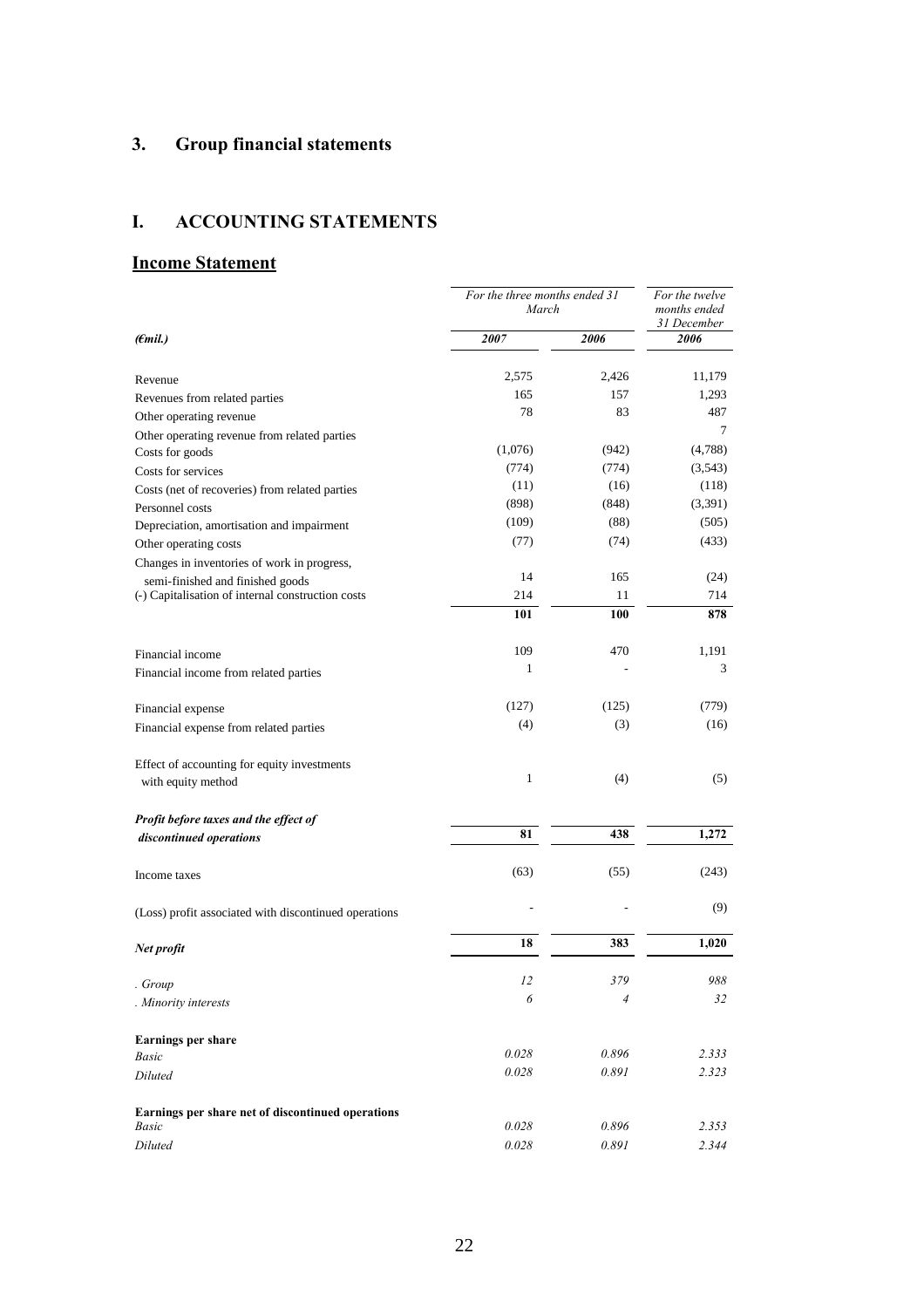### **Balance Sheet**

| $\epsilon$ mil.                              | 31 March 2007 | 31 December<br>2006 | 31 March<br>2006 |
|----------------------------------------------|---------------|---------------------|------------------|
| Non-current assets                           |               |                     |                  |
| Intangible assets                            | 5,430         | 5,317               | 3,689            |
| Property, plant and equipment                | 2,774         | 2,660               | 2,512            |
| Investment properties                        | 1             | 2                   | 3                |
| Equity investments                           | 141           | 140                 | 132              |
| Financial assets at fair value               | 862           | 857                 | 914              |
| Non-current receivables from related parties | 18            | 16                  | 12               |
| Receivables                                  | 430           | 426                 | 121              |
| Deferred tax assets                          | 447           | 470                 | 395              |
| Other assets                                 | 6             | 9                   | 7                |
|                                              | 10,109        | 9,897               | 7,785            |
| Current assets                               | 3,237         | 3,095               | 5,765            |
| Inventories                                  | 3,233         | 2,823               | 2,732            |
| Contract work in progress                    | 440           | 438                 | 387              |
| Receivables from related parties             | 3,398         | 3.479               | 3,214            |
| Trade receivables                            | 19            | 21                  | 21               |
| Financial assets at fair value               | 500           | 469                 | 358              |
| Tax receivables                              | 386           | 452                 | 302              |
| Financial receivables                        | 576           | 594                 | 463              |
| Other assets                                 | 472           | 2,003               | 686              |
| Cash and cash equivalents                    | 12,261        | 13,374              | 13,929           |
|                                              |               |                     |                  |
| Non-current assets held for sale             | 119           | 110                 | 136              |
| <b>Total</b> assets                          | 22,489        | 23,381              | 21,849           |
| Shareholders' equity                         |               |                     |                  |
| Share capital                                | 1,860         | 1,858               | 1,863            |
| Other reserves                               | 3,444         | 3,418               | 3,005            |
| Group shareholders' equity                   | 5,304         | 5,276               | 4,868            |
| Shareholders' equity of minority interests   | 85            | 81                  | 137              |
| Total shareholders' equity                   | 5,389         | 5,357               | 5,005            |
| Non-current liabilities                      |               |                     |                  |
| <b>Borrowings</b>                            | 1,969         | 1,979               | 1,983            |
| Severance pay and other employee liabilities | 1,231         | 1,238               | 1,134            |
| Provisions for risks and charges             | 355           | 365                 | 434              |
| Deferred tax assets                          | 342           | 340                 | 111              |
| Other liabilities                            | 1,320         | 1,332               | 365              |
|                                              | 5,217         | 5,254               | 4,027            |
| Current liabilities                          | 5,546         | 5,529               | 4,425            |
| Advances from customers                      | 470           | 594                 | 366              |
| Trade payables to related parties            |               |                     | 3,004            |
| Trade payables                               | 3,145<br>508  | 3,486<br>881        | 235              |
| Borrowings                                   | 301           | 322                 | 258              |
| Tax payables                                 |               |                     | 541              |
| Provisions for risks and charges             | 551<br>1,275  | 571<br>1,304        | 3,894            |
| Other liabilities                            | 11,796        | 12,687              | 12,723           |
| Liabilities directly correlated with assets  |               |                     |                  |
| held for sale                                | 87            | 83                  | 94               |
| Total liabilities                            | 17,100        | 18,024              | 16,844           |
| Total liabilities and shareholders' equity   | 22,489        | 23,381              | 21,849           |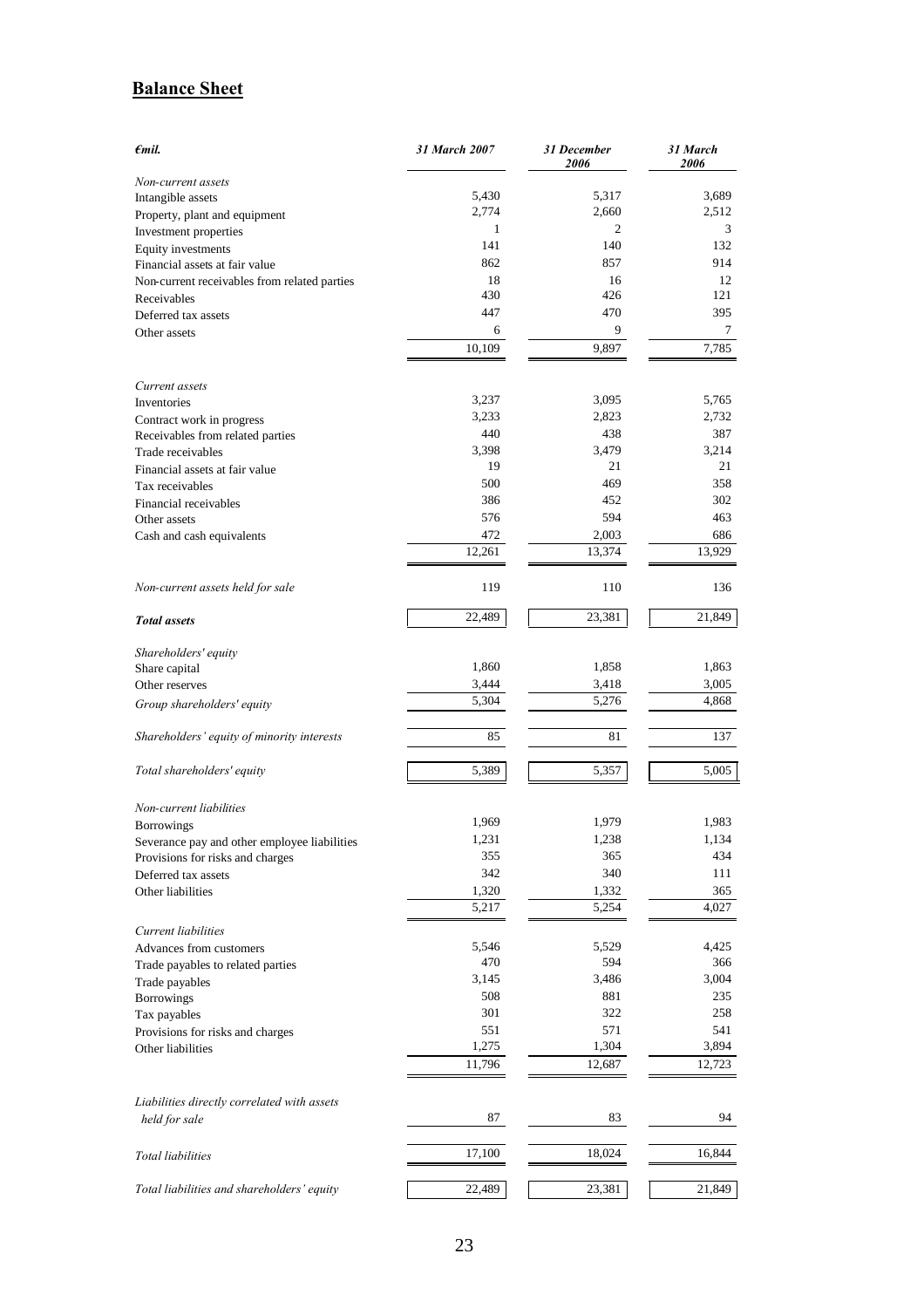### **Cash flow statement**

|                                                                                               | For the three months<br>ended 31 March |       |  |
|-----------------------------------------------------------------------------------------------|----------------------------------------|-------|--|
| $\epsilon$ mil.                                                                               | 2007                                   | 2006  |  |
| Cash flow from operating activities:                                                          |                                        |       |  |
| Gross cash flow from operating activities                                                     | 255                                    | 225   |  |
| Changes in working capital                                                                    | (839)                                  | (706) |  |
| Changes in other operating assets and liabilities, income taxes and financial<br>charges paid | (203)                                  | (114) |  |
| Cash flow generate from (used for) operating activities                                       | (787)                                  | (595) |  |
| Cash flow from investing activities:                                                          |                                        |       |  |
| Acquisitions of companies, net of cash acquired                                               | (6)                                    | (96)  |  |
| Payment to BAE Systems for call option                                                        | (400)                                  |       |  |
| Investments in property, plant and equipment and intangible assets                            | (322)                                  | (120) |  |
| Disposals of property, plant and equipment and intangible assets                              | 3                                      | 39    |  |
| <b>IPO Ansaldo STS</b>                                                                        |                                        | 398   |  |
| Other investing activities                                                                    | 43                                     | 124   |  |
| Cash flow generated from (used in) investing activities                                       | (682)                                  | 345   |  |
| <b>Cash flow from financing activities:</b>                                                   |                                        |       |  |
| Capital increase                                                                              | 5                                      | 15    |  |
| Net change in other financial payables                                                        | (63)                                   | (138) |  |
| Cash flow generate by (used for) financing activities                                         | (58)                                   | (123) |  |
| Net increase (decrease) in cash and cash equivalents                                          | (1,527)                                | (373) |  |
| <b>Translation differences</b>                                                                | (4)                                    | (2)   |  |
| Cash and cash equivalents at 1 January                                                        | 2,003                                  | 1,061 |  |
| Cash and cash equivalents at 31 March 2007                                                    | 472                                    | 686   |  |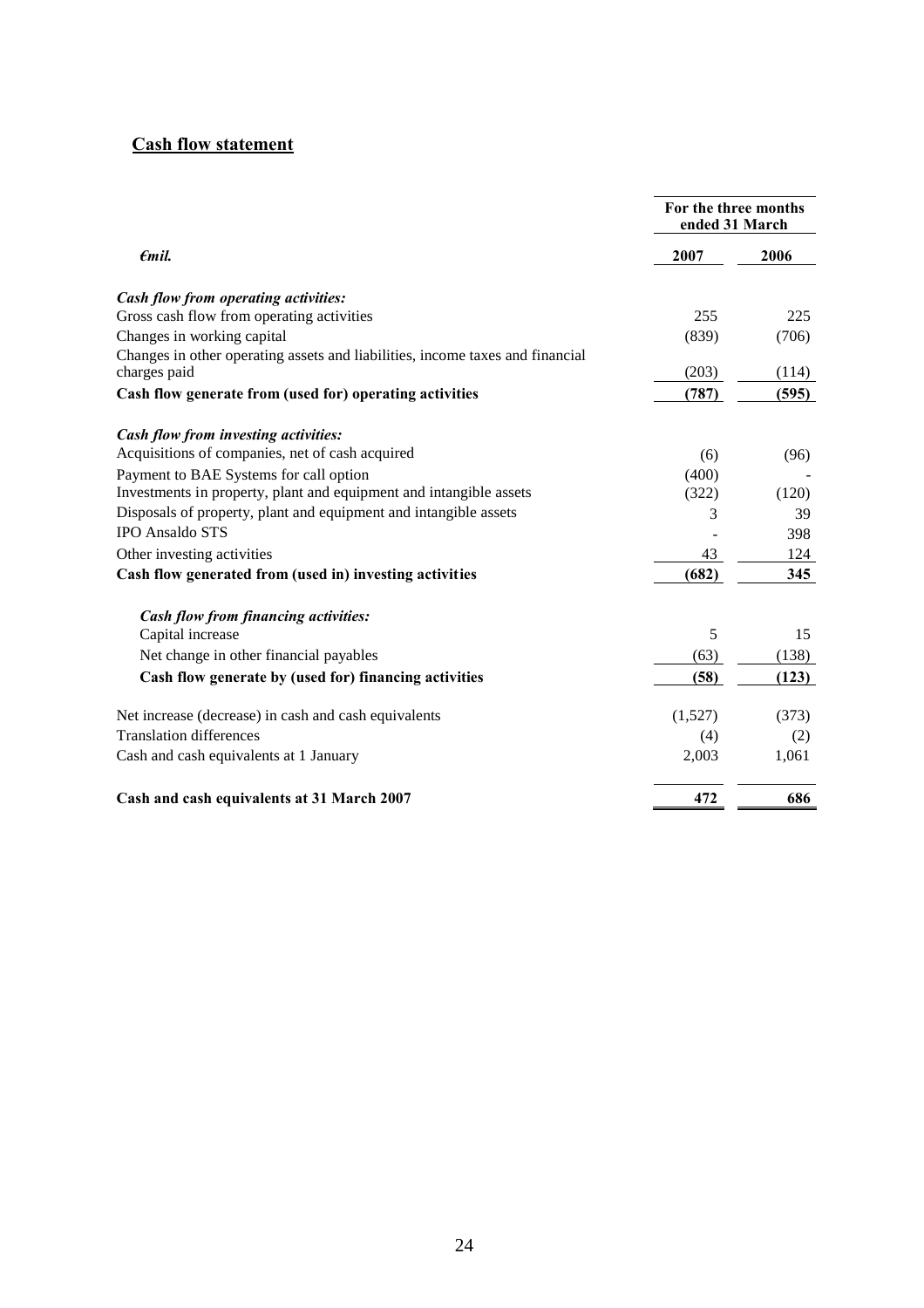### **Statement of change in shareholders' equity**

| $\epsilon$ mil.                                                                                                                                                                                                                                                   | <b>Share</b><br>capital | <b>Retained</b><br>earnings<br>and<br>consolidatio<br>n reserve | Other<br>reserves    | Group<br>shareholder<br>s' equity | <b>Minority</b><br>interests  | Total<br>shareholde<br>rs' equity |
|-------------------------------------------------------------------------------------------------------------------------------------------------------------------------------------------------------------------------------------------------------------------|-------------------------|-----------------------------------------------------------------|----------------------|-----------------------------------|-------------------------------|-----------------------------------|
| Shareholders' equity at 31 December 2005                                                                                                                                                                                                                          | 1,858                   | 2,173                                                           | 413                  | 4,444                             | 154                           | 4,598                             |
| Change in the fair value of assets available for sale<br>Change in the fair value of cash-flow hedge<br>instruments and transfers to the income statement<br>Repurchase of treasury shares<br>Allocations for stock grant plans<br><b>Translation differences</b> |                         |                                                                 | 8<br>26<br>4<br>(22) | 8<br>26<br>$\overline{4}$<br>(22) | (3)                           | 8<br>26<br>4<br>(25)              |
| Dividends<br>Share capital increase<br>Change in the scope of the consolidation area and<br>other minor changes<br>Net profit at 31 March 2006                                                                                                                    | 5                       | 10<br>379                                                       | 14                   | 15<br>14<br>379                   | (8)<br>(11)<br>$\overline{4}$ | (8)<br>16<br>3<br>383             |
| Shareholders' equity at 31 March 2006                                                                                                                                                                                                                             | 1,863                   | 2,562                                                           | 443                  | 4,868                             | 137                           | 5,005                             |
| Shareholders' equity at 31 December 2006                                                                                                                                                                                                                          | 1,858                   | 2,933                                                           | 485                  | 5,276                             | 81                            | 5,357                             |
| Change in the fair value of assets available for sale<br>Change in the fair value of cash-flow hedge<br>instruments and transfers to the income statement<br>Allocations for stock grant plans<br>Repurchase of treasury shares<br><b>Translation differences</b> |                         |                                                                 | 22<br>4<br>6<br>(21) | 22<br>4<br>6<br>(21)              | $\mathbf{1}$<br>(1)           | 22<br>4<br>$\tau$<br>(22)         |
| Dividends<br>Share capital increase<br>Change in the scope of the consolidation area and<br>other minor changes<br>Net profit at 31 March 2007                                                                                                                    | 2                       | 3<br>12                                                         |                      | 5<br>12                           | (2)<br>6                      | 5<br>(2)<br>18                    |
| Shareholders' equity at 31 March 2007                                                                                                                                                                                                                             | 1,860                   | 2,948                                                           | 496                  | 5,304                             | 85                            | 5,389                             |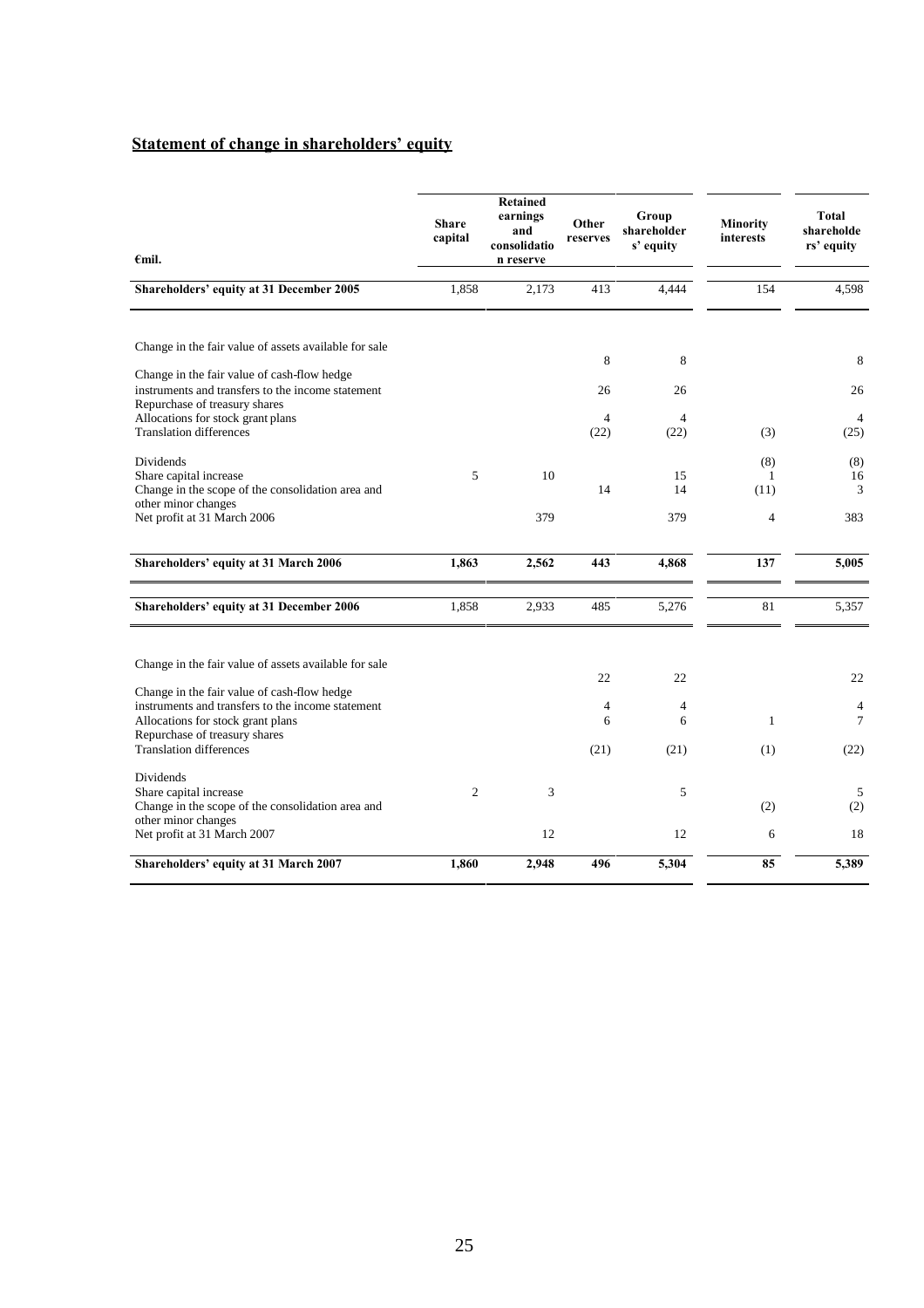### <span id="page-25-0"></span>**II. GENERAL INFORMATION**

The Finmeccanica Group is a major Italian high technology organisation. Finmeccanica S.p.A., the holding company responsible for guiding and controlling industrial and strategic operations, coordinates its subsidiaries (the Finmeccanica Group or, simply, the Group), which are especially concentrated in the fields of aeronautics and helicopters, space, defence, energy and transportation.

Finmeccanica is a company limited by shares based in Rome (Italy), at Piazza Monte Grappa 4, and is listed on the Milan stock market (S&P/MIB).

# <span id="page-25-1"></span>**III. FORM, CONTENT AND APPLICABLE ACCOUNTING STANDARDS**

In application of Regulation (EC) No. 1606/2002 of 9 July 2002, the consolidated quarterly report of the Finmeccanica Group at 31 March 2007 was prepared in accordance with the international accounting standards (IFRSs) endorsed by the European Commission, supplemented by the relevant interpretations (Standing Interpretations Committee - SIC and International Financial Reporting Interpretations Committee - IFRIC) issued by the International Accounting Standard Board (IASB). The general principle used in preparing these consolidated financial statements is the cost method, except for the recognition of derivative instruments and some financial assets, which must or – to the extent of financial assets – can be recognised at fair value under IAS 39.

Among the options permitted by IAS 1, the Group has chosen to present its balance sheet by separating current and non-current items and its income statement by the nature of the items. Instead, the cash flow statement was prepared using the indirect method.

All figures are shown in millions of euros unless otherwise indicated.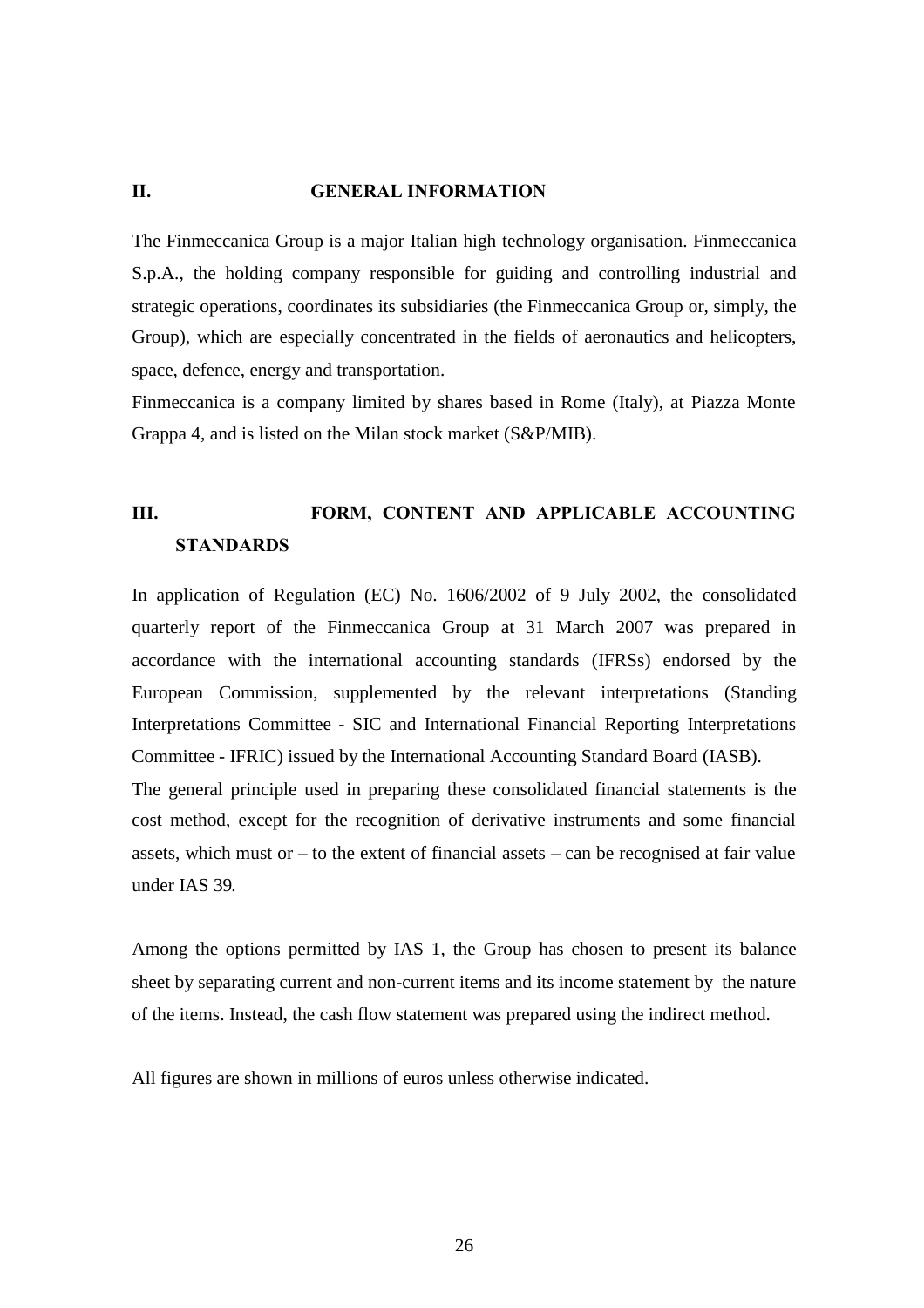Preparation of the consolidated quarterly report required management to make certain estimates. The main areas affected by estimates or assumptions of particular importance or that have significant effects on the balances shown are described in Note 5. The consolidated quarterly report at 31 March 2007, which was prepared in accordance with IFRS, was not audited.

### <span id="page-26-0"></span>**IV. ACCOUNTING STANDARDS ADOPTED**

#### *IV.1 Standards and consolidation area*

This quarterly report at 31 March 2007 includes the statements of the companies/entities included in the scope of consolidation ('consolidated entities'), which have been prepared in accordance with the IFRSs adopted by the Finmeccanica Group.

#### **Subsidiaries and entities controlled jointly**

In particular, the entities over which Finmeccanica exercises a controlling power, either by directly or indirectly holding a majority of shares with voting rights or by exercising a dominant influence through the power to govern the financial and operating policies of an entity and obtain the related benefits regardless of the nature of the shareholding, have been consolidated on a line-by-line basis.

Not consolidated on a line-by-line basis are those entities which, because of the dynamics of their operations (e.g. consortia without shares and controlling interests in equity consortia which, by charging costs to their members, do not have their own financial results and the financial statements of which do not, net of intercompany assets and liabilities, have material balances) or their current status (e.g. companies that are no longer operational, have no assets or personnel, or for which the liquidation process appears to be essentially concluded), would be immaterial to the Group's situation in both quantitative and qualitative terms. These holdings have been consolidated using the equity method.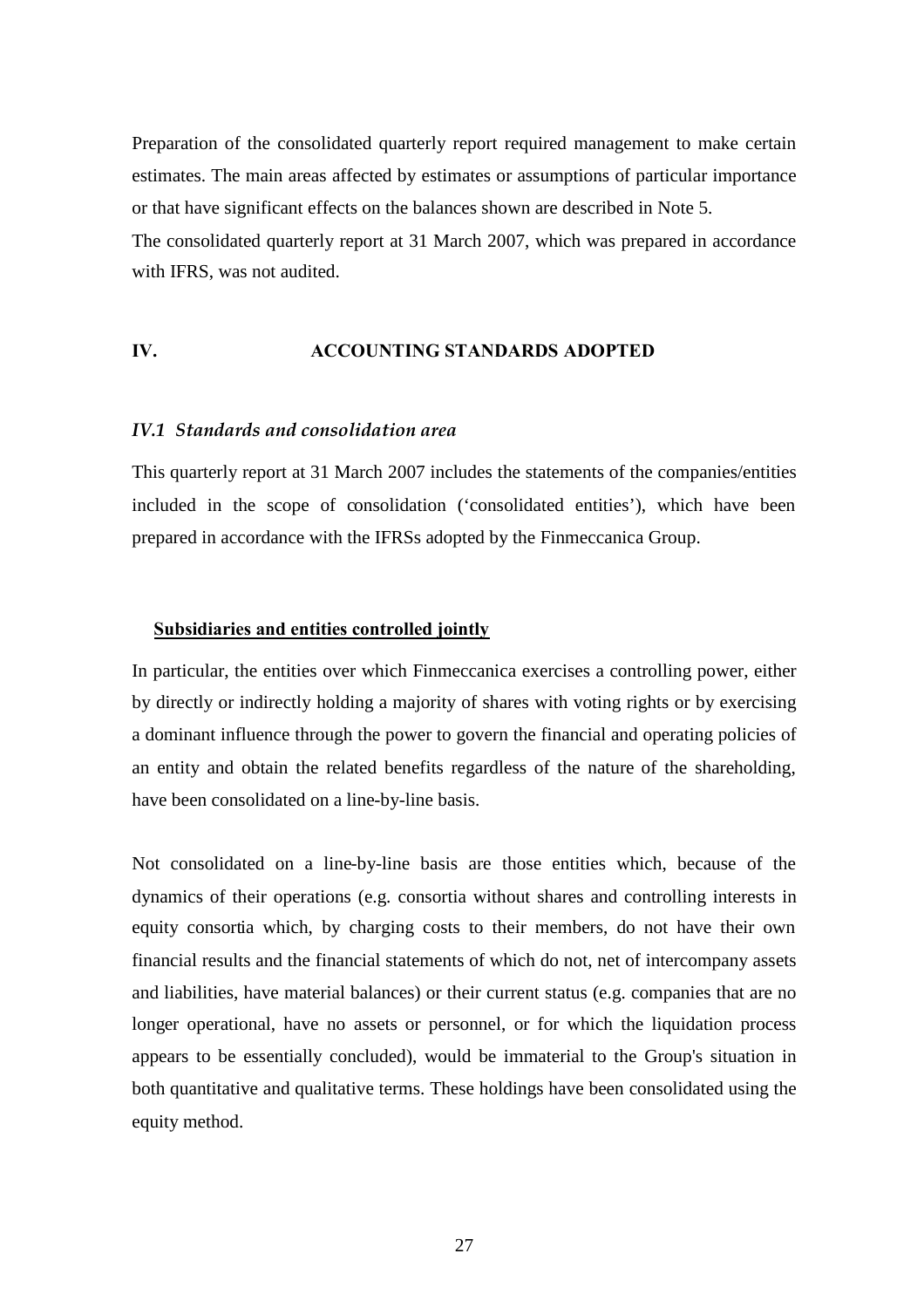Participating interests in entities (including special-purpose entities) over which control is exercised jointly with other parties are consolidated proportionally (so as to incorporate only the value of the assets, liabilities, costs and income proportional to the percentage held without, therefore, including the holdings of the other parties).

All controlled entities are consolidated at the date on which control was acquired by the Group. The entities are removed from the consolidated financial statements at the date on which the Group relinquishes control.

Business combinations are recognised using the purchase method, whereby the acquirer purchases the equity and recognises all assets and liabilities, even if merely potential, of the acquired company. The cost of the transaction includes the fair value at the date of purchase of the assets sold, the liabilities assumed, the capital instruments issued, and all other incidental charges. Any difference between the cost of the transaction and the fair value at the date of purchase of the assets and liabilities is allocated to goodwill. In the event the process of allocating the purchase price should result in a negative difference, this difference is recorded as an expense immediately at the purchase date.

In the case of purchase of controlling stakes other than 100% stakes, goodwill is recognised only to the extent of the portion attributable to the Group Parent.

Amounts resulting from transactions with consolidated entities have been eliminated, particularly where related to receivables and payables outstanding at the end of the period, as well as interest and other income and expenses recorded on the income statements of these enterprises. Also eliminated are the net profits or losses posted between the consolidated entities along with their related tax adjustments.

The consolidated entities all close their financial years on 31 December. The quarterly report at 31 March 2007 was prepared based on the ending balances at 31 March.

#### **Other equity investments**

Investments in entities over which significant influence is exercised, which generally corresponds to a holding of between 20% and 50%, are accounted for either using the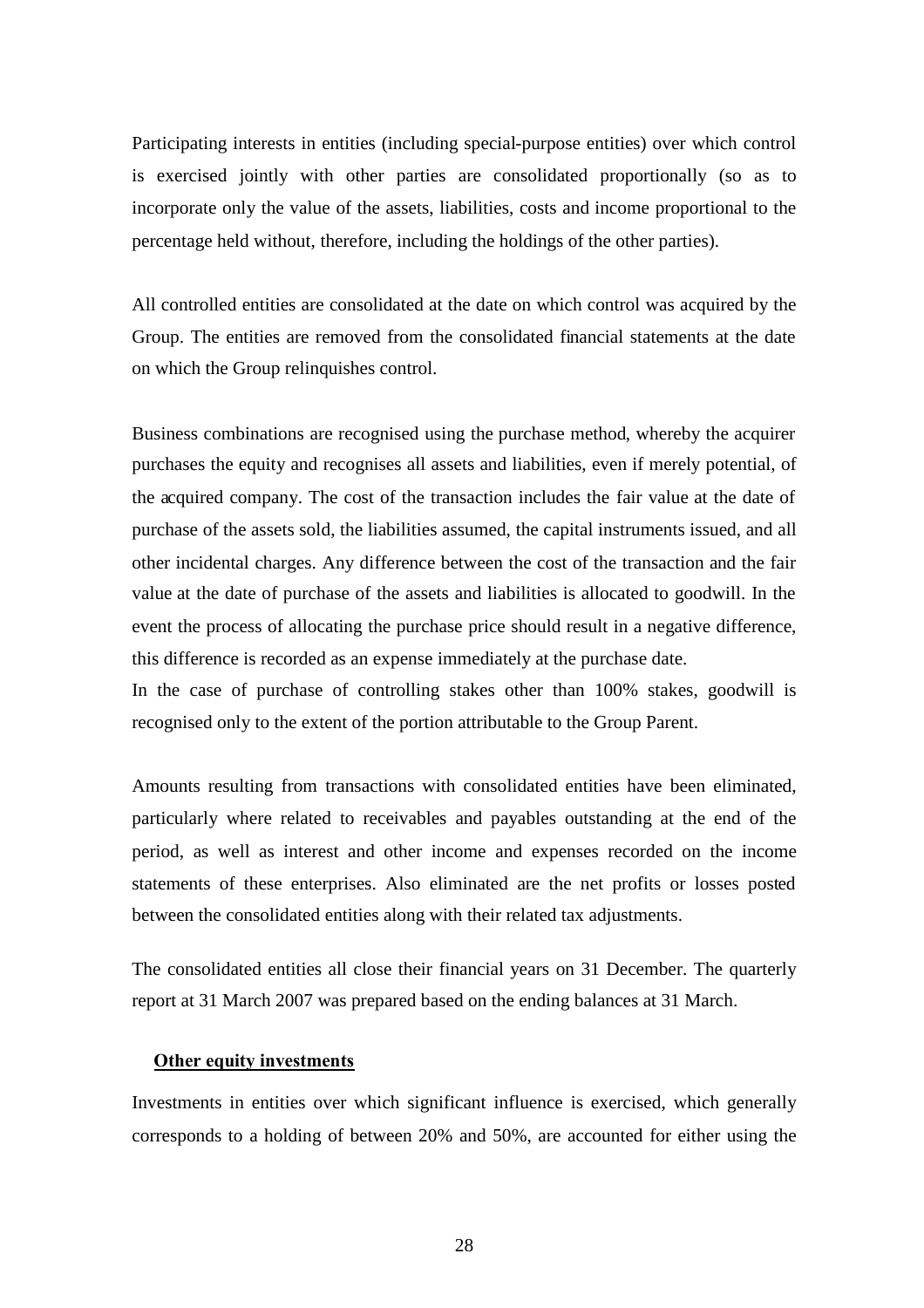equity method or at fair value. In the case of the equity method, the value of the investment is in line with shareholders' equity adjusted, when necessary, to reflect the application of IFRSs, and includes the recognition of goodwill (net of impairments) calculated at the time of purchase, and to account for the adjustments required by the standards governing the preparation of consolidated financial statements. Unrealised gains on transactions between the Group and its associates are eliminated to the extent of the Group's interest in the associates. Unrealised losses are also eliminated unless the transaction provides evidence of an impairment of the asset transferred.

Any value losses in excess of book value are recorded in the provision for risks on equity investments if there is an obligation to cover these losses.

The fair value of equity investments, in the event this method applies, is calculated based on the bid price of the last trading day of the month for which the consolidated IFRS report was prepared (in this case 30 March 2007).

#### *IV.2 Segment information*

The Group considers the organisation by industry to be 'primary', as company risks and benefits are influenced significantly by differences in the products and services provided, with the organisation by geographic area being 'secondary', as company risks and benefits are also significantly influenced by operating in different countries or different geographic areas.

#### *IV.3 Currency translation*

#### **Identification of the functional currency**

The balances of the financial statements of each Group entity are presented in the currency of the primary economy in which each enterprise operates (the functional currency). The quarterly consolidated financial statements for the Finmeccanica Group have been prepared in euros, which is the functional currency of the Group Parent.

### **Translation of transactions denominated in a foreign currency**

Items expressed in a currency other than the functional currency, whether monetary (cash and cash equivalents, receivables or payables due in pre-set or measurable amounts, etc.) or non-monetary (advances to suppliers of goods and services, goodwill,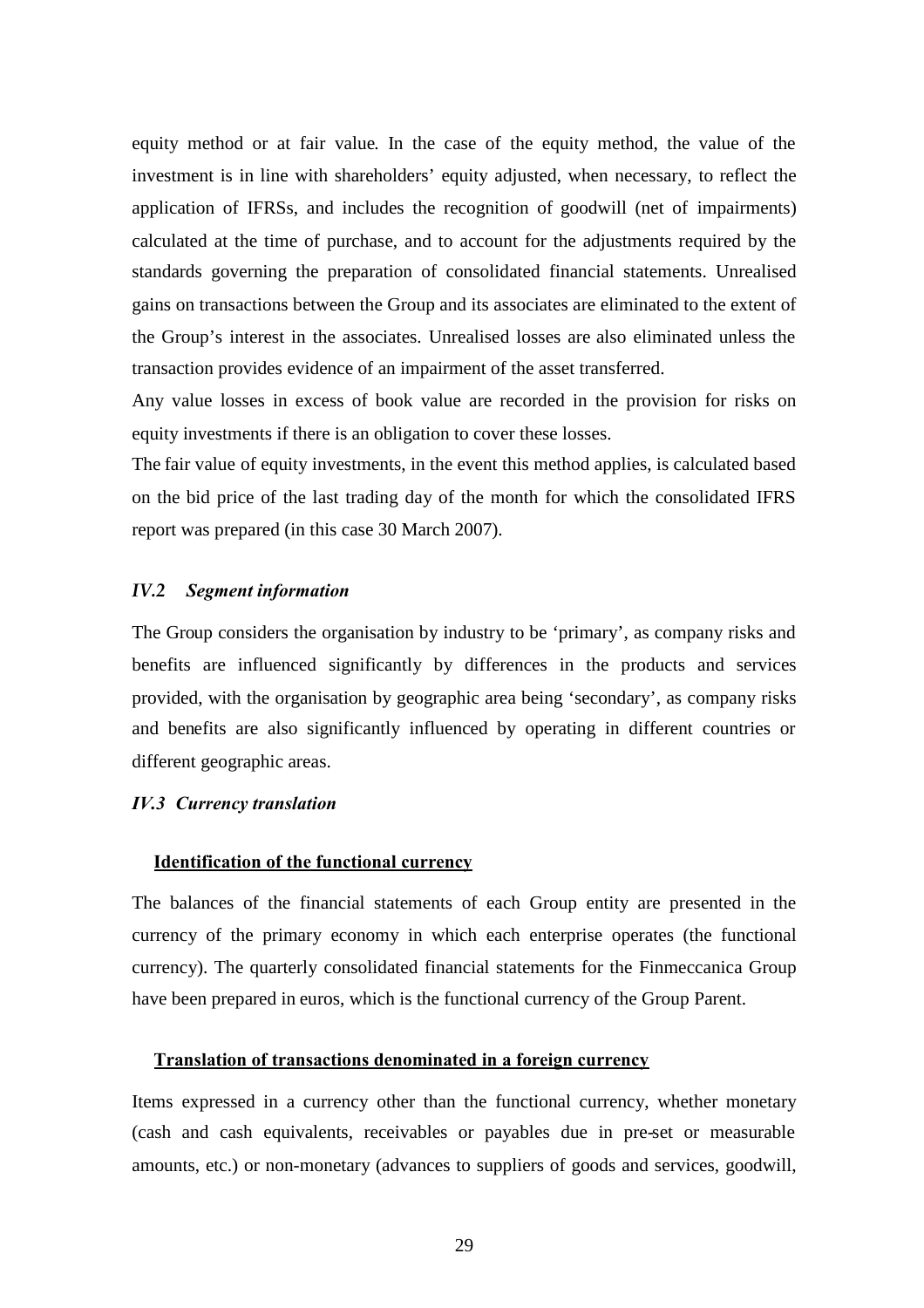intangible assets, etc.), are initially recognised at the exchange rate prevailing at the date on which the transaction takes place. Subsequently, the monetary items are translated into the functional currency based on the exchange rate at the reporting date, and any differences resulting from this conversion are recognised in the income statement. Nonmonetary items continue to be carried at the exchange rate on the date of the transaction, except in situations where there is a persistent unfavourable trend in the exchange rate concerned. If this is the case, exchange differences are recognised in the income statement.

# **Translation of financial statements expressed in a currency other than the functional currency**

The rules for translating financial statements expressed in a foreign currency into the functional currency (except where the currency is that of a hyper-inflationary economy, a situation that does not, however, apply to the Group), are as follows:

- the assets and liabilities presented, even if solely for comparative purposes, are translated at the end-of-period exchange rate;
- costs and revenues, charges and income presented, even if solely for comparative purposes, are translated at the average exchange rate for the period in question, or at the exchange rate on the date of the transaction in the event this is significantly different from the average rate;
- the 'translation reserve' includes both the exchange rate differences generated by the translation of balances at a rate different from that at the close of the period and those that are generated by the translation of opening balances of shareholders' equity at a rate different from that at the close of the period.

Goodwill and adjustments to fair value related to the acquisition of a foreign entity are treated as assets and liabilities of the foreign entity and translated at the end-of-period exchange rate.

#### *IV.4 Intangible assets*

Intangible assets are non-monetary items without physical form, but which can be clearly identified and generate future economic benefits for the company. They are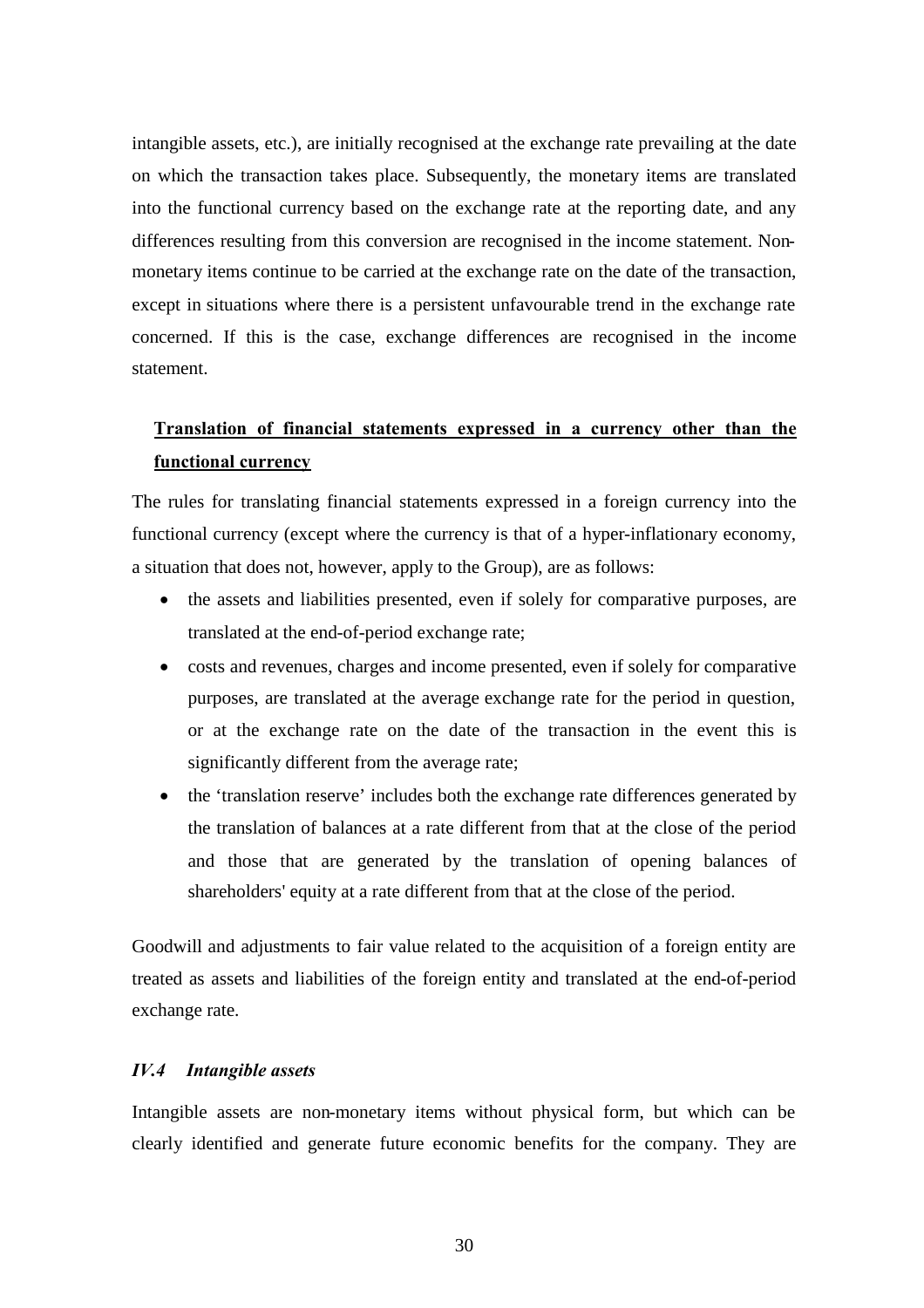carried at purchase and/or production cost, including directly related expenses allocated to them when preparing the asset for operations and net of accumulated amortisation (with the exception of intangibles with an indefinite useful life) and any permanent impairments of value. Amortisation begins when the asset is available for use and is recognised systematically over its remaining useful life. In the period in which the intangible asset is recognised for the first time, the amortisation rate applied takes into account the period of actual use of the asset.

#### **Development costs**

This account includes costs related to the application of the results of research or other knowledge in a plan or a project for the production of materials, devices, processes, systems or services that are new or significantly advanced, prior to the start of commercial production or use, for which the generation of future economic benefits can be demonstrated. These costs are amortised over the entire period in which the future earnings are expected to be realised for the project itself. If such costs fall within the scope of costs defined by Group standards as 'non-recurring costs', they are recognised in a special item within intangible assets (Section 5.1).

Research costs, on the other hand, are expensed in the period in which they are incurred.

#### **Industrial patent and intellectual property rights**

Patents and intellectual property rights are carried at acquisition cost net of amortisation and accumulated impairment losses. Amortisation begins in the period in which the rights acquired are available for use and is calculated based on the shorter of the period of expected use and that of ownership of the rights.

#### **Concessions, licences and trademarks**

This category includes: concessions, i.e. government measures that grant private parties the right to exclusive use of public assets or to manage public services under regulated conditions; licences that grant the right to use patents or other intangible assets for a determinate or determinable period of time; trademarks that establish the origin of the products of a given company; and licences for the know-how or software owned by others. The costs, including the direct and indirect costs incurred to obtain such rights,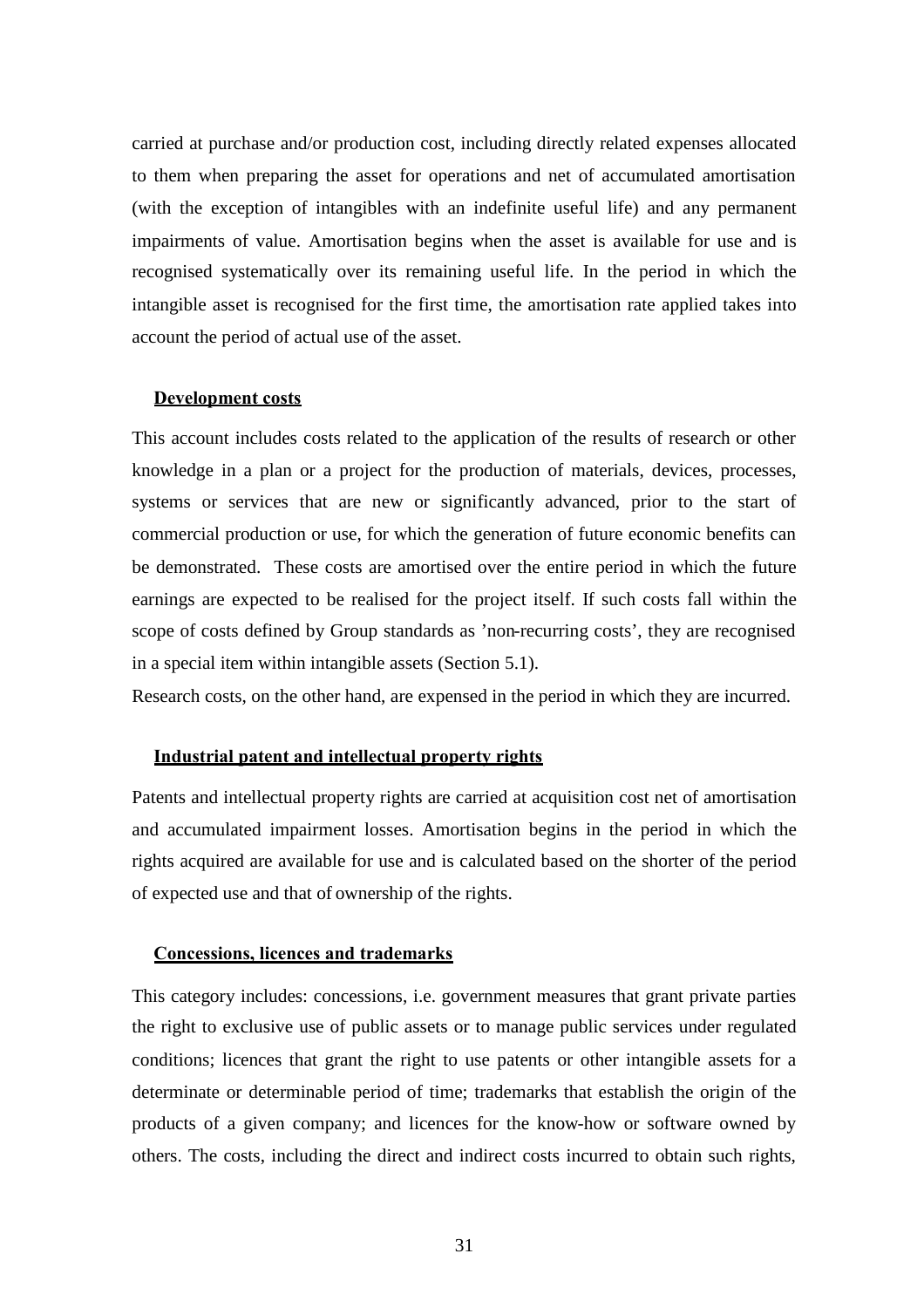can be capitalised after receiving title to the rights themselves and are amortised systematically over the shorter of the period of expected use and that of ownership of the rights.

#### **Goodwill**

Goodwill recognised as an intangible asset is associated with business combinations and represents the difference between the cost incurred to acquire a company or division and the Group's share of the sum of the values assigned, based on current values at the time of the acquisition, to the individual assets and liabilities of the given company or division. As it does not have a definite useful life, goodwill is not amortised but is subject to impairment tests conducted at least once a year, unless market and operational factors identified by the Group indicate that an impairment test is also necessary in the preparation of interim financial statements. In conducting an impairment test, goodwill is allocated to the individual cash-generating units (CGUs), i.e. the smallest financially independent business units through which the Group operates in its various market segments.

Goodwill related to the acquisition of consolidated companies is recognised under intangible assets. Goodwill related to unconsolidated associated companies or subsidiaries is included in the value of investments.

#### *IV.5 Property, plant and equipment*

Property, plant and equipment is measured at purchase or production cost net of accumulated depreciation and any impairment losses. The cost includes all direct costs incurred to prepare the assets for use, as well as any charges for dismantlement and disposal that will be incurred to return the site to its original condition.

Charges incurred for routine and/or cyclical maintenance and repairs are expensed in full in the period in which they are incurred. Costs related to the expansion, modernisation or improvement of owned or leased structural assets are only capitalised to the extent that such costs meet the requirements for being classified separately as an asset or part of an asset. Any public capital grants related to property, plant and equipment are recognised as a direct deduction from the asset to which they refer.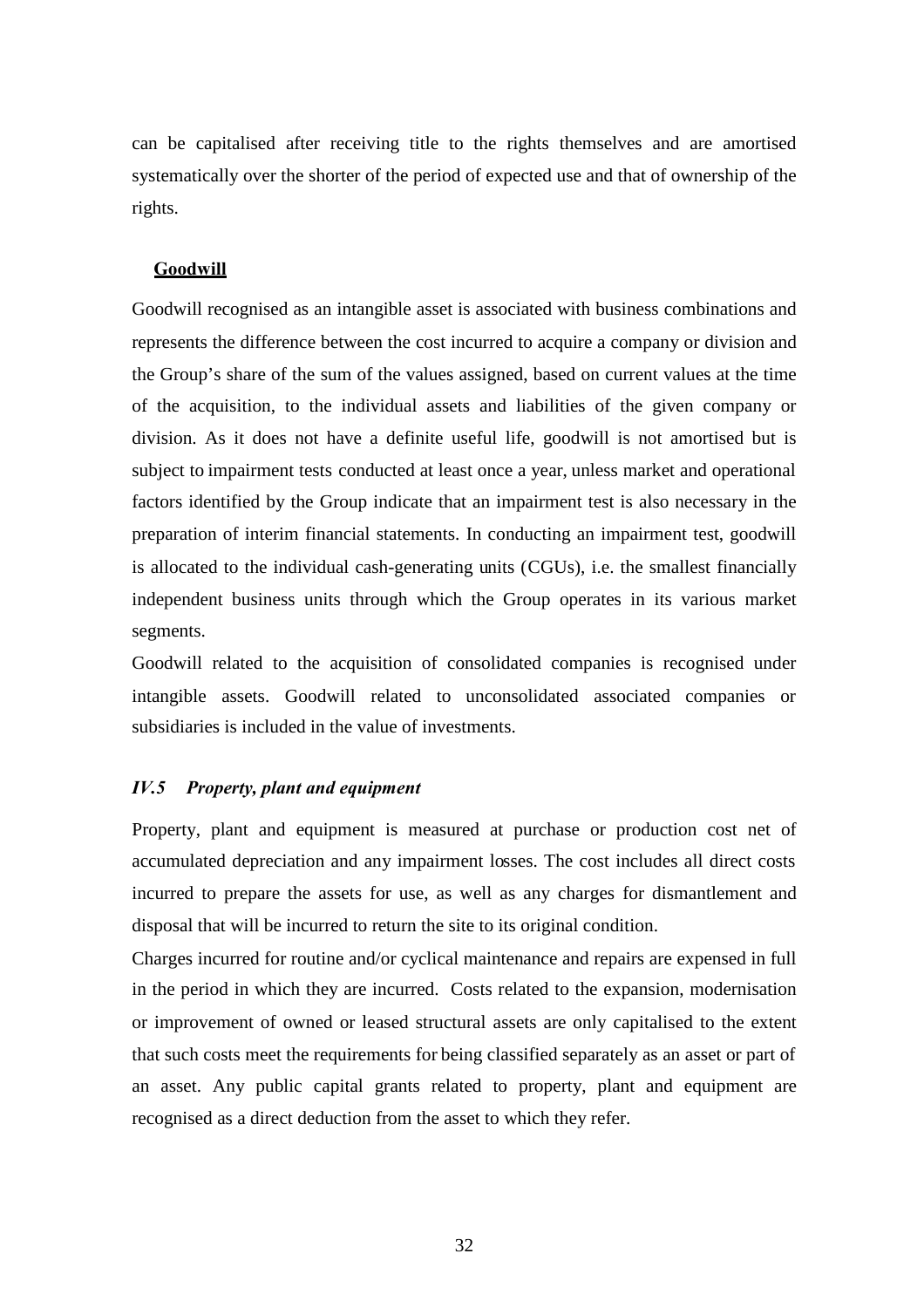The value of an asset is adjusted by systematic depreciation calculated based on the residual useful life of the asset itself. In the period in which the asset is recognised for the first time, the depreciation rate applied takes into account the period of actual use of the asset. The estimated useful lives adopted by the Group for the various asset classes are as follows:

|                     | Years             |  |
|---------------------|-------------------|--|
|                     | indefinite useful |  |
| Land                | life              |  |
| <b>Buildings</b>    | $20 - 33$         |  |
| Plant and machinery | $5 - 10$          |  |
| Equipment           | $3 - 5$           |  |
| Other assets        | $5 - 8$           |  |

In the event the asset to be depreciated is composed of distinct elements with useful lives that are significantly different from those of the other constituent parts, each individual part that makes up the asset is depreciated separately, in application of the component approach to depreciation.

This item also includes equipment intended for specific programmes (tooling), although it is depreciated, as with other non-recurring costs (see Section 5.1), on the basis of units manufactured in relation to those expected to be produced.

The gains and losses from the sale of assets or groups of assets are calculated by comparing the sales price with the related net book value.

#### *IV.6 Investment properties*

Those investments that can generate cash flows, regardless of the company business, are carried under 'Investment properties'; they are valued at purchase or construction cost plus any related charges, net accumulated depreciation and impairment, if any.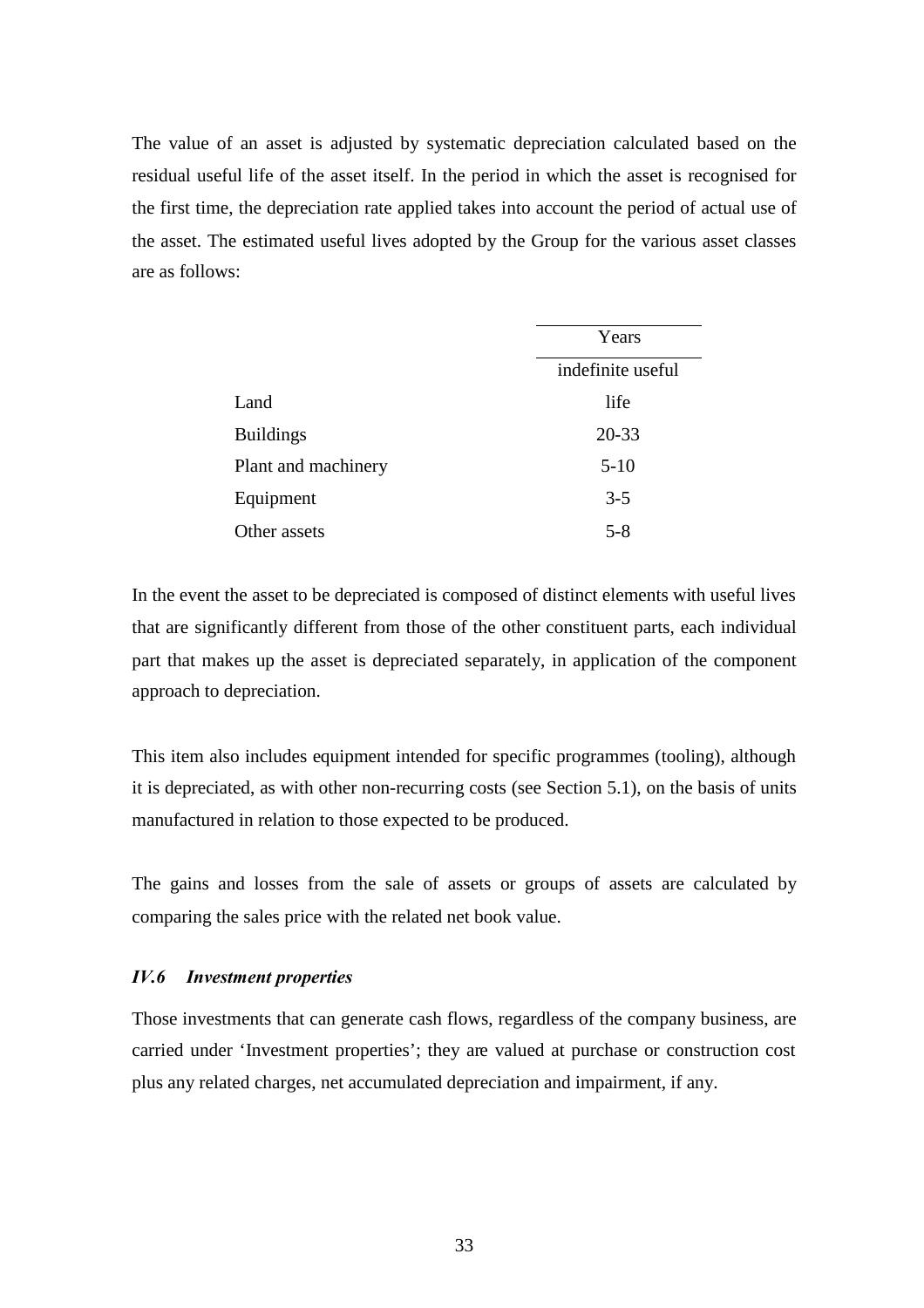#### *IV.7 Impairment of intangible assets and property, plant and equipment*

Assets with indefinite lives are not depreciated or amortised, but are rather subject to impairment tests at least once a year to ascertain the recoverability of their book value.

For assets that are depreciated or amortised, an assessment is made to determine whether there is any indication of a loss in value. If so, the recoverable value of the asset is estimated, with any excess being recognised in the income statement.

If the reasons for such write-downs should cease to obtain, the asset's book value is restored within the limits of its net book value; the write-back is also taken to the income statement. Under no circumstances, however, is the value of goodwill that has been written down restored to its previous level.

#### *IV.8 Equity investments*

The Group classifies its equity investments as follows:

- 'subsidiaries' in which the owner of the interest has the power to determine the financial and operating decisions and to receive the related benefits;
- 'associated companies' in which the owner of the interest exercises significant influence (which is assumed to exist when owner can exercise at least 20% of the votes in the ordinary shareholders' meeting). This also includes companies subject to joint control (joint ventures);
- 'parent companies', when the company held holds shares in its own parent;
- 'other companies' that do not fall under any of the categories above.

Equity investments due to be sold and those purchased for the sole purpose of being sold within twelve months are classified separately under 'assets held for sale'.

Subsidiaries (including those subject to joint control), associates and other companies, with the exception of those that are held for sale, are recognised at the cost of purchase or start-up posted in the separate annual and/or interim accounts of the companies of the Group that have been prepared for consolidation purposes. The cost value is maintained in subsequent financial statements except in the event of a loss of value, or any writeback, following a change in its economic use or capital transactions. Equity investments held for sale are carried at the lower of cost and fair value net of sales costs.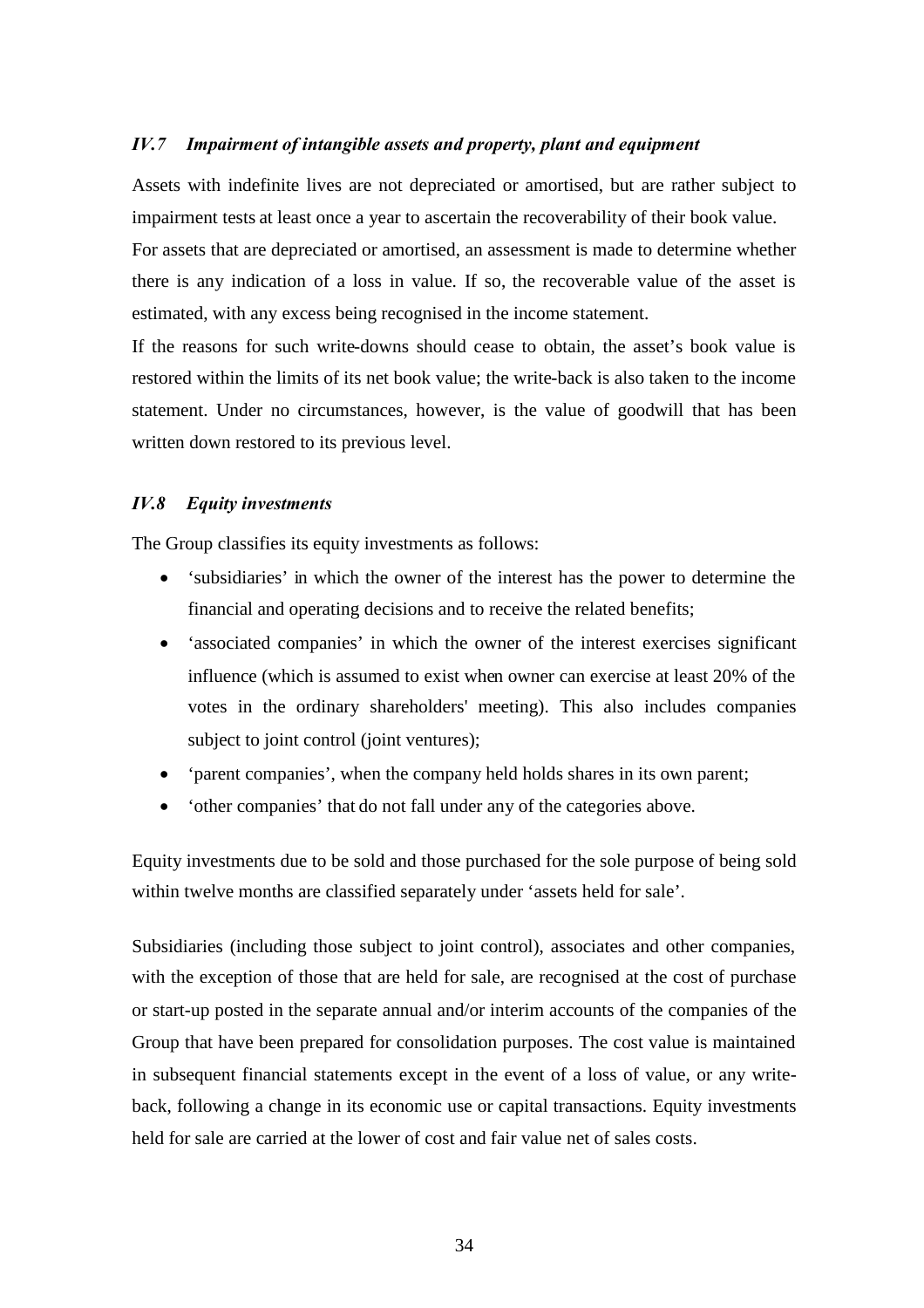#### *IV.9 Inventories*

Inventories are recorded at the lower of cost and net realisable value. The Group used the weighted average cost method. The net realisable value is the sales price in the course of normal operations net of estimated costs to finish the goods and those needed to make the sale. Any write-downs made with regard to any risk of obsolescence are eliminated in future periods if the reason for the write-down should cease to obtain. The Group classifies inventories as follows:

- raw materials, supplies and consumables
	- work in progress and semi-finished goods
	- finished products
	- $\bullet$  goods

Work in progress is recognised at production cost using the weighted average cost, excluding financial charges and general overheads.

#### *IV.10 Contract work in progress*

Work in progress is recognised on the basis of progress (or percentage of completion), whereby costs, revenues and margins are recognised based on the progress of production. The state of completion is determined on the basis of the ratio between costs incurred at the measurement date and the total expected costs for the programme.

The valuation reflects the best estimate of the schedules prepared at the reporting date. The assumptions upon which the valuations are made are periodically updated. Any impact on profit or loss are recognised in the period in which the updates are made.

In the event the completion of a contract is expected to result in a loss at the gross margin level, the loss is recognised in its entirety in the period in which it becomes reasonably foreseeable.

Contract work in progress is recorded net of any write-downs, as well as pre-payments and advances related to the contract being performed.

This analysis is carried out contract by contract: in the event of positive differences (where the value of work in progress is greater than total pre-payments), the difference is recorded as an asset; negative differences, on the other hand, are recorded as a liability under 'due to customers for contract work'. If it has not been collected at the date of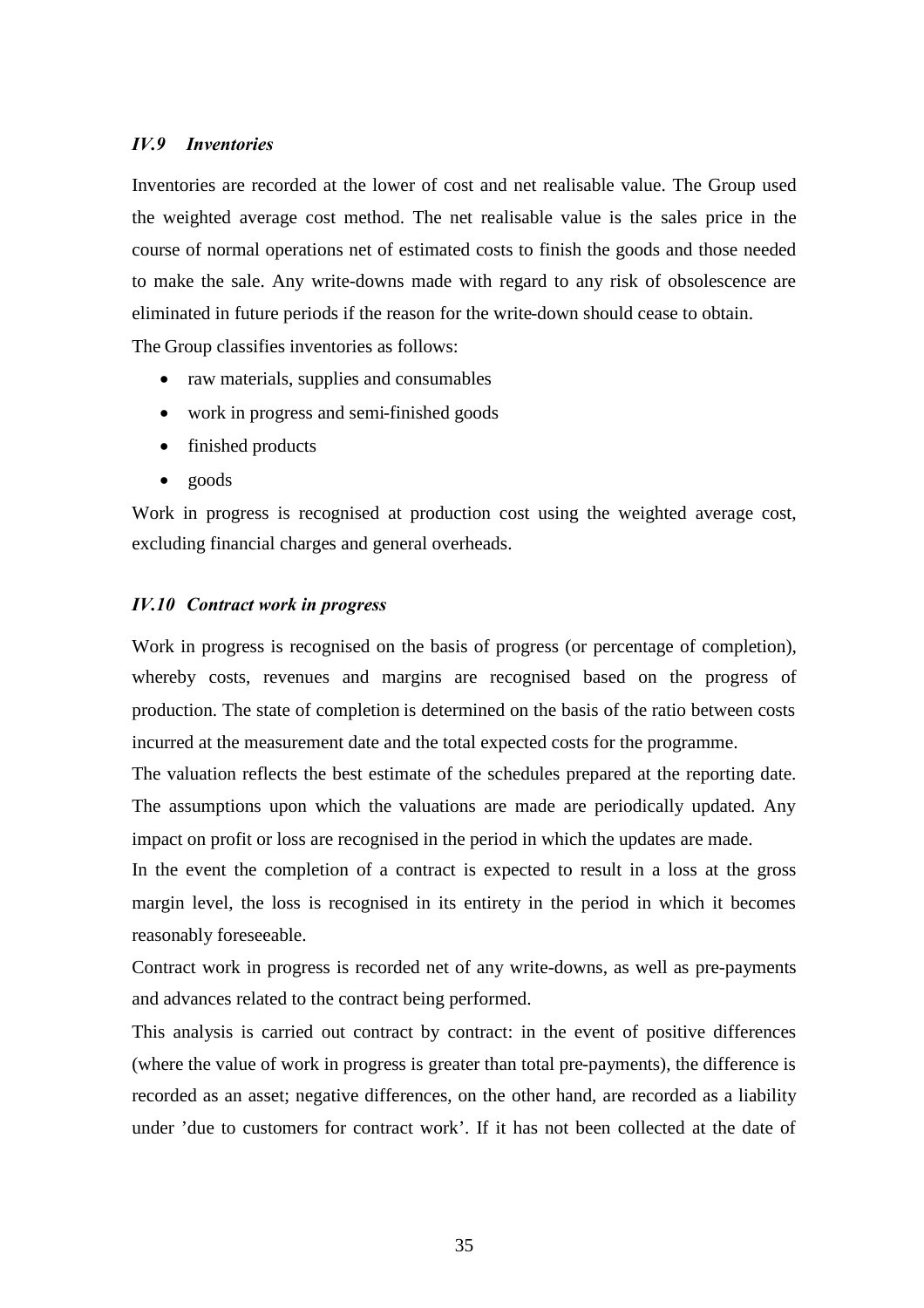preparation of the annual or interim accounts, the amount recorded among advance payments will have a directly contra-item in trade receivables.

Contracts with payments in a currency other than the functional currency (the euro for the Group) are measured by converting the portion of payments due, calculated using the percentage-of-completion method, at the exchange rate prevailing at the close of the period in question. However, the Group's policy for exchange-rate risk calls for all contracts in which cash inflows and outflows are significantly exposed to exchange rate fluctuations to be hedged specifically. In such cases, the recognition methods described in Section 5.3 below are applied.

### *IV.11 Receivables and financial assets*

The Group classifies its financial assets into the following categories:

- financial assets at fair value through profit or loss;
- loans and receivables:
- held-to-maturity financial assets;
- available-for-sale financial assets.

Management classifies assets at the time they are first recognised.

#### **Financial assets at fair value through profit or loss**

This category includes financial assets acquired for the purpose of short-term trading transactions, or designated for this use by management, as well as derivatives, which are discussed in the next section. The fair value of these instruments is determined with reference to their end-of-period bid price. For unlisted instruments, the fair value is calculated using commonly adopted valuation techniques. Changes in the fair value of instruments in this category are recognised immediately in the income statement*.*

The classification of assets as current or non-current reflects management's expectations regarding their trading. Current assets include those that are planned to be sold within 12 months or those designated as held for trading purposes.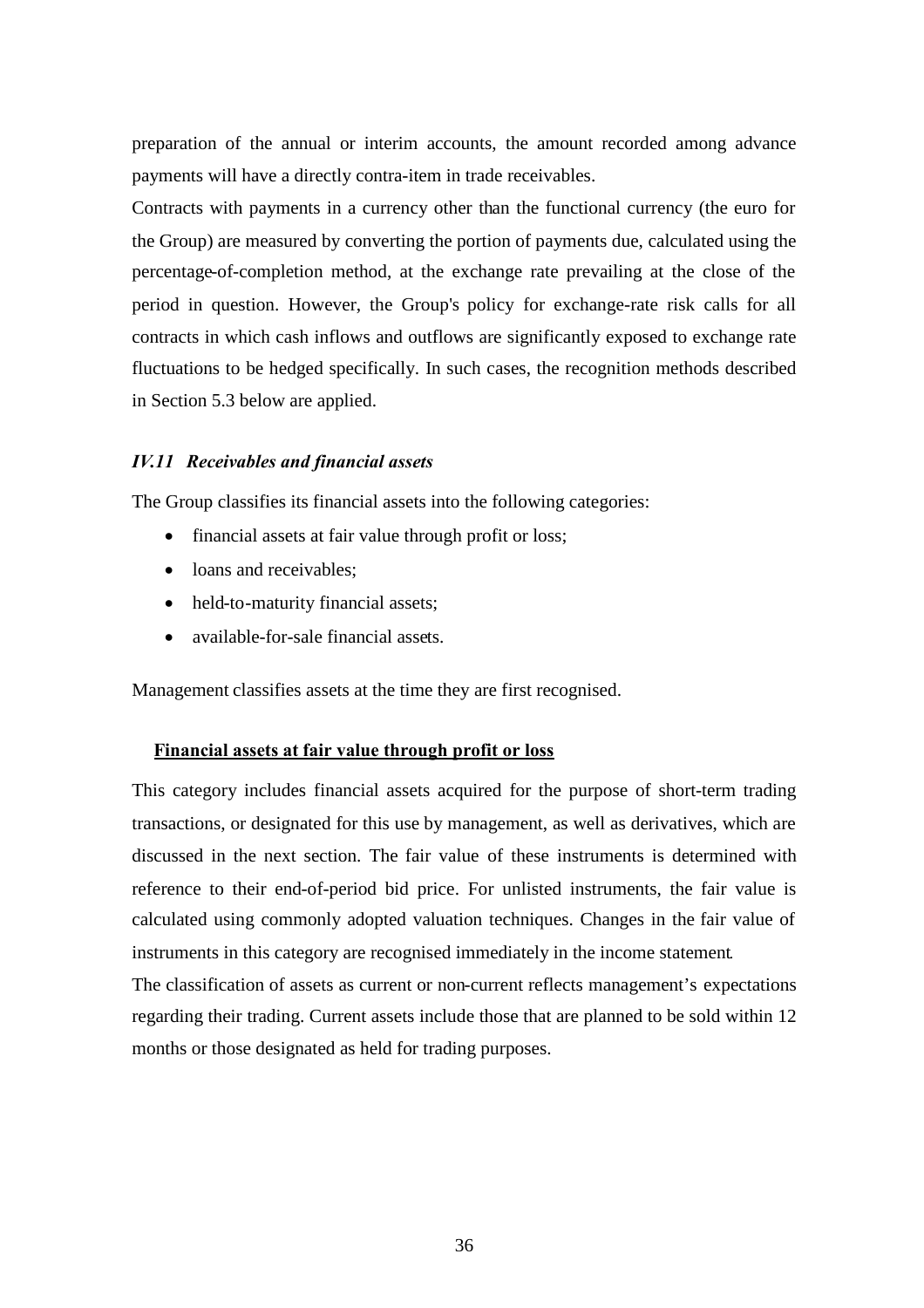#### **Loans and receivables**

This category includes non-derivative financial assets with fixed or determinable payments that are not quoted on an active market. They are measured at their amortised cost using the effective interest method. Should objective evidence of impairment emerge, the cumulative loss – measured as the difference between the acquisition cost and the current fair value, less any impairment loss on that financial asset previously recognised in profit or loss – is removed from equity and recognised in the income statement. If the reasons for the write-down should cease to obtain, the value of the asset is restored up to the amortised cost value it would have if no impairment had been recognised. Loans and receivables are posted under current assets except for the portion falling due beyond 12 months, which is carried under non-current assets.

#### **Financial assets held to maturity**

These are non-derivative assets with fixed maturities that the Group has the intention and ability to hold to maturity. Those maturing within 12 months are carried as current assets. Should objective evidence of impairment emerge, the cumulative loss – measured as the difference between the acquisition cost and the current fair value, less any impairment loss on that financial asset previously recognised in profit or loss – is removed from equity and recognised in the income statement. If the reasons for the write-down should cease to obtain in future periods, the value of the asset is restored up to the amortised cost value it would have if no impairment had been recognised.

#### **Financial assets available for sale**

This category encompasses non-derivative financial assets specifically designated as available for sale or are not classified in any of the previous items. They are recognised at fair value, which is calculated with reference to their market price at the annual and/or interim reporting date or using financial valuation techniques and models. Changes in value are recognised in a specific equity item ('Reserve for assets available for sale'). The reserve is taken to the income statement only when the financial asset is effectively sold or, in cases of a loss of value, when it become evident that the impairment in value already recognised in equity is unrecoverable. Classification as current or non-current depends on the intentions of management and the effective marketability of the security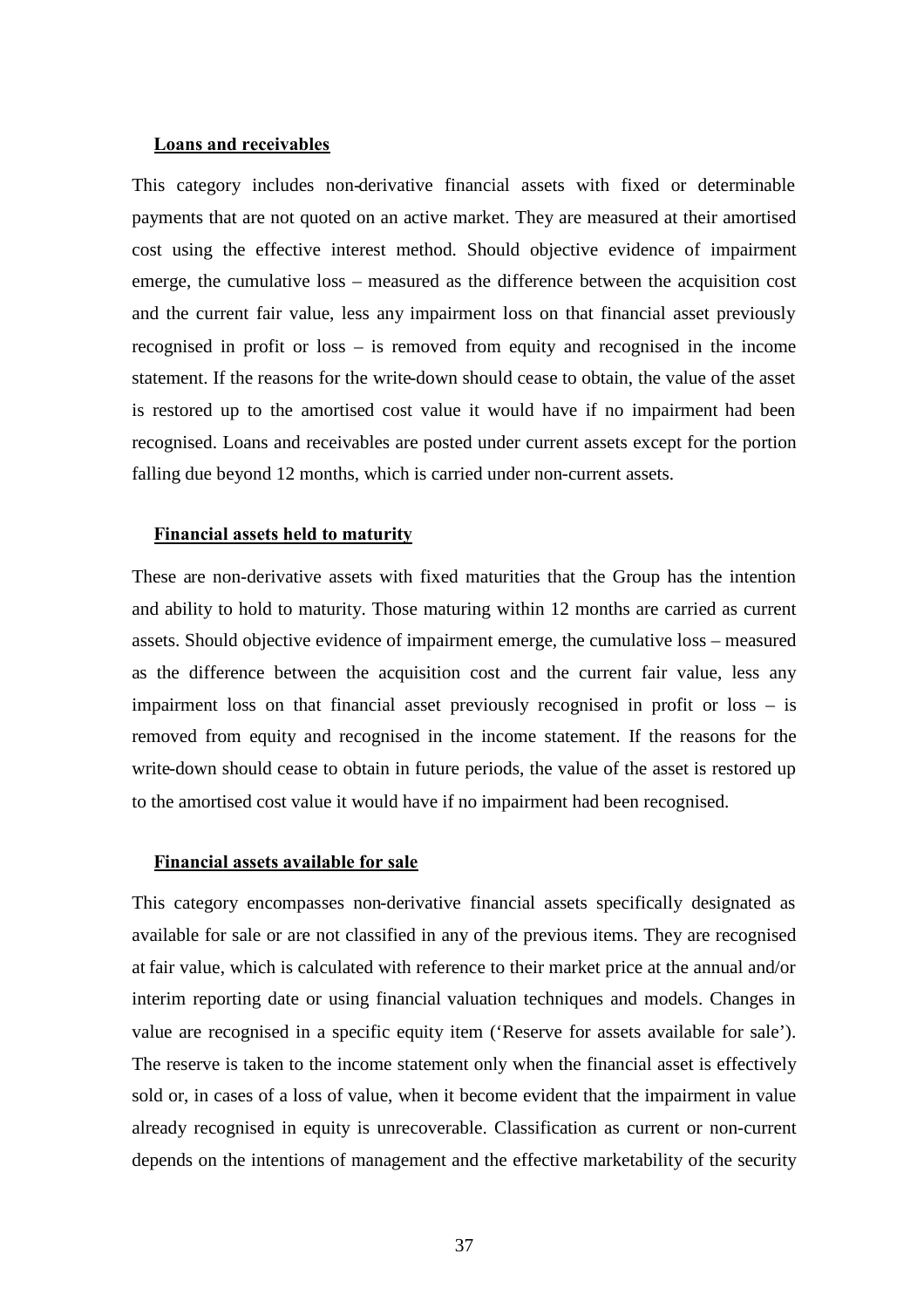itself. Assets that are expected to be sold within 12 months are carried under current assets.

Should objective evidence of impairment emerge, the value of the asset is reduced to the value obtained by discounting the expected cash flows from the asset; reductions in value previously recognised in equity are reversed to profit or loss. If the reasons for the write-down should cease to obtain, the value of the asset is restored.

## *IV.12 Derivatives*

Derivatives are still regarded as assets held for trading and stated at fair value through profit and loss unless they are deemed eligible for hedge accounting and effective in offsetting the risk in respect of underlying assets, liabilities or commitments undertaken by the Group.

In particular, the Group uses derivatives as part of its hedging strategies to offset the risk of changes in the fair value of assets or liabilities on its balance sheet or the risk associated with contractual commitments (fair value hedges) and the risk of changes in expected cash flows in contractually defined or highly probable operations (cash flow hedges). For details regarding the methodology for recognising hedges of the exchange rate risk on long-term contracts, see Section 5.3.

The effectiveness of hedges is documented both at the start of the operation and periodically thereafter (at least every time an annual or interim report is published) and measured by comparing changes in the fair value of the hedging instrument against changes in the hedged item ("dollar offset ratio"). For more complex instruments, the measurement involves statistical analysis based on the variation of the risk.

## **Fair value hedges**

Changes in the value of derivatives that have been designated and qualify as fair value hedges are recognised in profit or loss, similarly to the treatment of changes in the fair value of the hedged assets or liabilities that are attributable to the risk that has been offset with the hedge.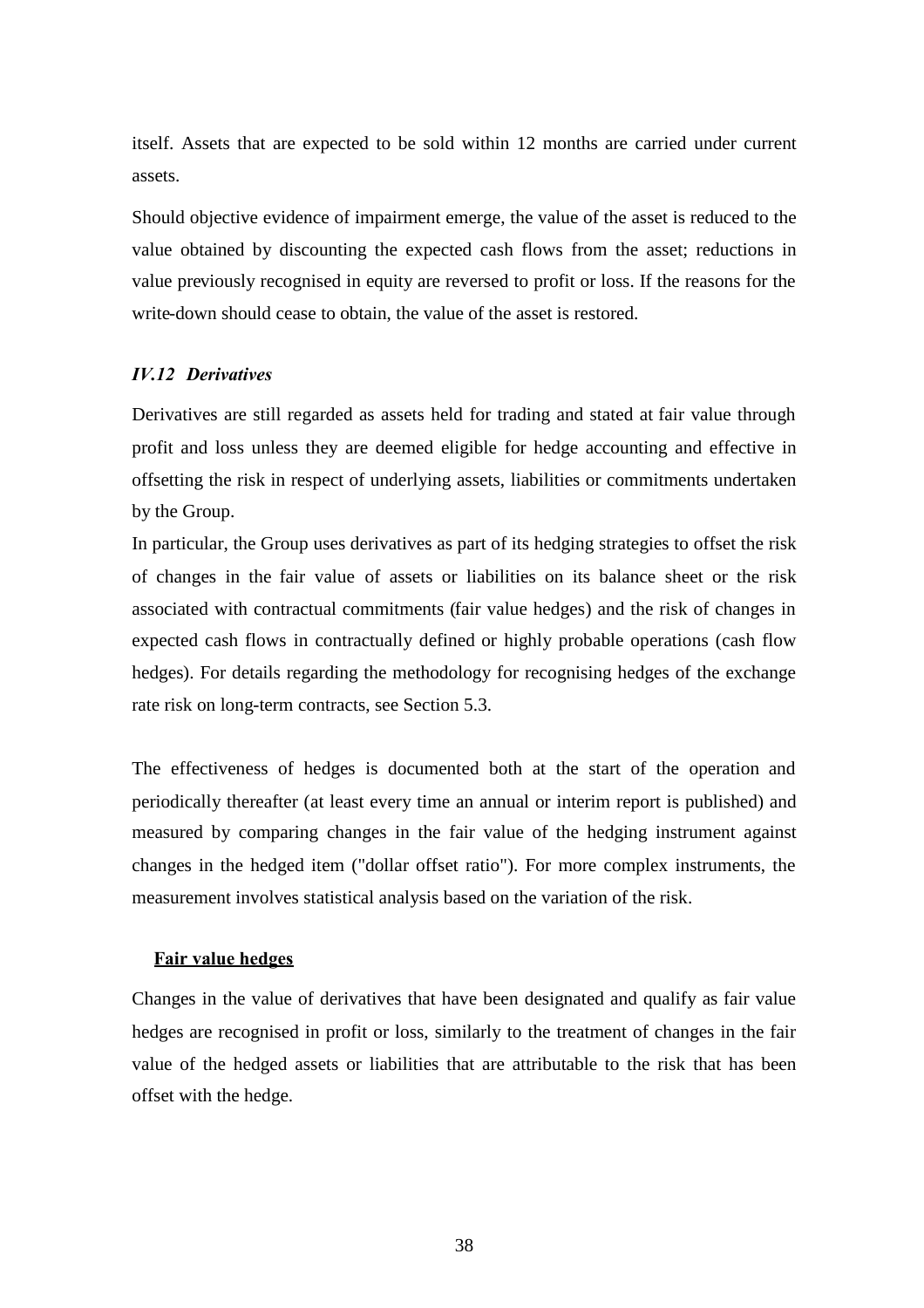#### **Cash flow hedges**

Changes in the fair value of derivatives that have been designated and qualify as cash flow hedges are recognised - with reference to the 'effective' component of the hedge only - in a specific equity reserve ('cash flow hedge reserve'), which is subsequently recognised in profit or loss when the underlying transaction affects profit or loss. Changes in fair value attributable to the non-effective component are immediately recognised in profit or loss for the period. If the derivative is sold, or ceases to function as an effective hedge against the risk for which it was originated, or the occurrence of the underlying operation ceases to be highly probable, the relevant portion of the cash flow hedge reserve is immediately recognised in the income statement.

## **Determining fair value**

The fair value of instruments quoted on public markets is determined with reference to the bid price at the reference date. The fair value of unquoted instruments is determined with financial valuation techniques. Specifically, the fair value of interest rate swaps is measured by discounting the expected cash flows, while the fair value of foreign exchange forwards is determined on the basis of the market exchange rate at the reference date and the rate differentials among the currencies involved.

#### *IV.13 Cash and cash equivalents*

The item includes cash, deposits with banks or other institutions providing current account services, post office accounts and other cash equivalents, as well as investments maturing in less than three months from the date of acquisition. Cash and cash equivalents are recognised at their fair value.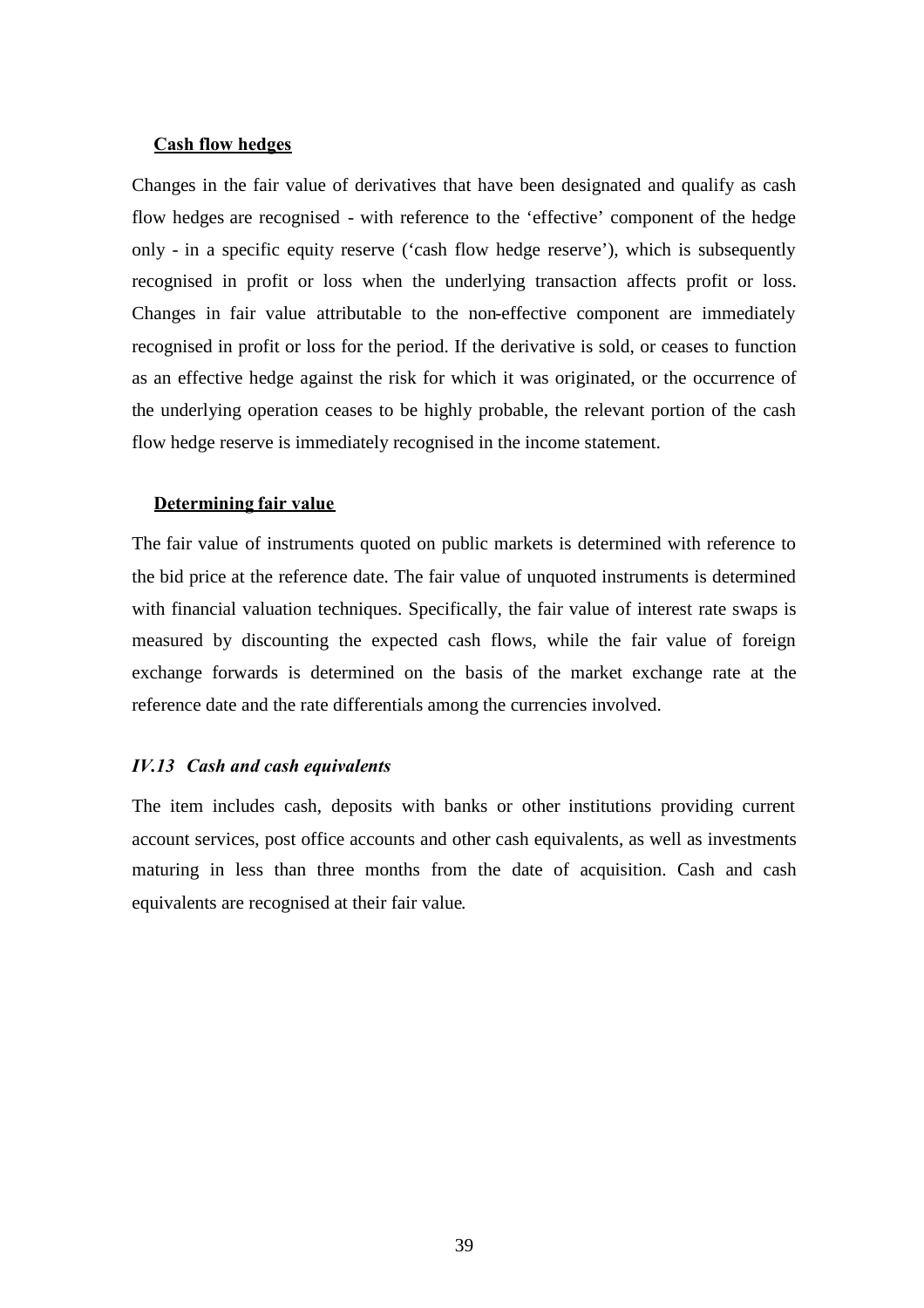#### *IV.14 Shareholders' equity*

#### **Share capital**

Share capital consists of the capital subscribed and paid up by the Group Parent. Costs directly associated with the issue of shares are recognised as a decrease in share capital when they are directly attributable to capital operations.

#### **Treasury shares**

Treasury stock is recognised as a decrease in Group shareholders' equity. The costs incurred in the issue of new shares by the Group Parent are recognised as decreases in shareholders' equity, net of any deferred tax effect. Gains or losses realised in the acquisition, sale, issue or cancellation of treasury stock are recognised directly in shareholders' equity.

#### **Profits (losses) carried forward**

These include net profits or losses for the period and for previous years that are not distributed or allocated to reserves (for profits) or covered (for losses). The item also includes transfers from other equity reserves when the restrictions on their release cease to apply, as well as the effects of changes in accounting policies and significant errors.

#### **Other reserves**

They include the fair value reserve relating to items accounted for using the fair value method recognised in equity and the cash flow hedge reserve in respect of the effective portion of such hedges.

#### *IV.15 Payables and other liabilities*

Payables and other liabilities are initially recognised at fair value net of transaction costs. They are subsequently valued at their amortised cost using the effective interest rate method (see Section 4.22).

Payables and other liabilities are defined as current liabilities unless the Group has the contractual right to settle its debts at least 12 months after the reporting date.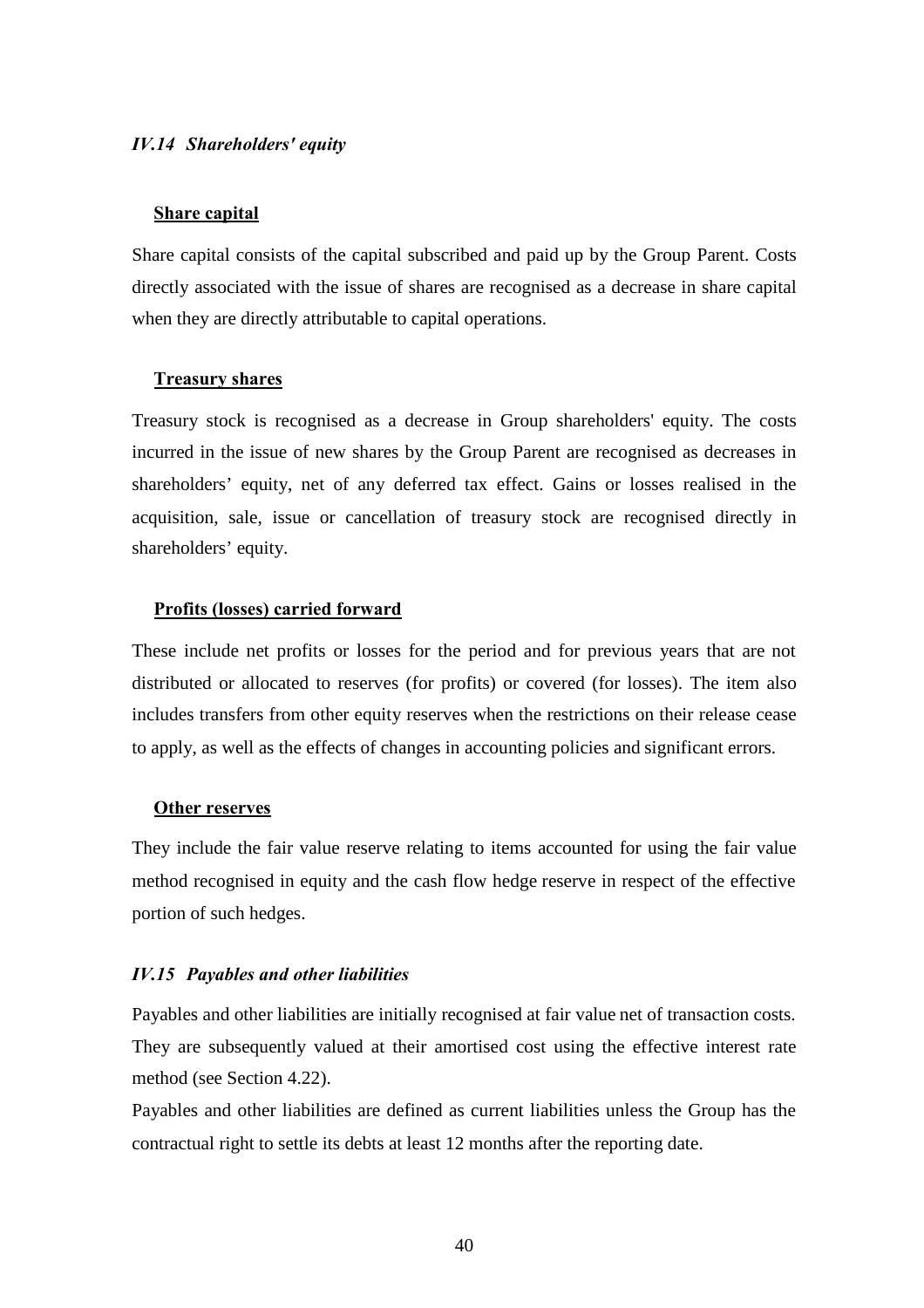#### *IV.16 Deferred taxes*

Deferred tax assets and liabilities are calculated based on temporary differences arising between the tax bases of assets and liabilities and their carrying amounts in the consolidated financial statements. Deferred tax assets and liabilities are calculated by applying the tax rate in force at the time the temporary differences will be reversed. Deferred tax assets are recognised to the extent that it is probable the company will post taxable income at least equal to the temporary differences in the financial periods in which such assets will be reversed.

## *IV.17 Employee benefits*

#### **Post-employment benefit plans**

Group companies use several types of pension and supplementary benefit plans, which can be classified as follows:

- *Defined contribution plans* in which the company pays fixed amounts to a distinct entity (e.g. a fund) but has no legal or constructive obligation to make further payments if the fund does not have sufficient assets to pay the benefits accrued by employees during their period of employment with the company. The company recognises the contributions to the plan only when employees rendered their services to the company specifically in exchange for these contributions;
- *Defined benefit plans* in which the company undertakes to provide agreed benefits for current and former employees and incur the actuarial and investment risks associated with the plan. The cost of the plan is therefore not determined by the amount of the contributions payable in the financial period but, rather, is redetermined with reference to demographic and statistical assumptions and wage trends. The methodology used is the projected unit credit method. The "trattamento di fine rapporto", a staff severance pay mechanism peculiar to Italy, belongs to this category.

In compliance with IAS 19, the Finmeccanica Group uses the so-called 'corridor' approach in recognising actuarial losses and gains relating to defined benefit plans. This method makes it possible to dilute the effects of changes in the valuation parameters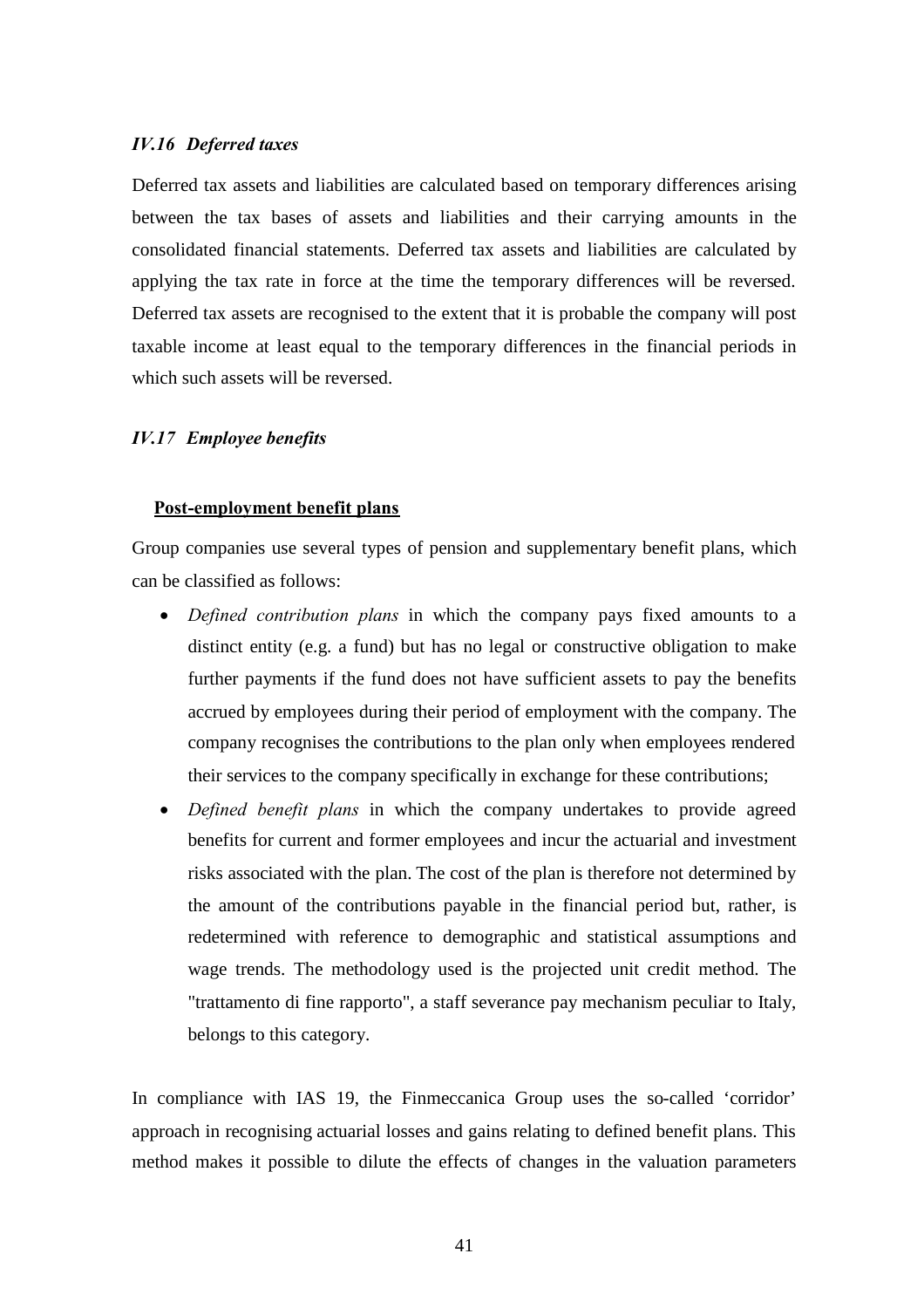over a number of financial years. Consequently, net actuarial losses and gains at the end of the prior period that exceed the greater of 10% of the present value of the obligation and 10% of the fair value of the benefit plan assets divided by the remaining working life of employees are recognised in each period.

#### **Other long-term benefits and post-employment benefit plans**

Group companies grant employees with other benefits (such as seniority bonuses after a given period of service with the company) that, in some cases, continue to be provided after retirement (for example, medical care). These receive the same accounting treatment as defined benefit plans, using the projected unit credit method. However, the corridor approach cannot be used for 'other long-term benefits'. Consequently, net actuarial gains and losses are recognised both immediately and in full as they occur.

## **Benefits payable for the termination of employment and incentive plans**

Termination benefits are recognised as liabilities and expenses when the enterprise is demonstrably committed to terminating the employment of an employee or group of employees before the normal retirement date or to providing termination benefits as a result of an offer made in order to encourage voluntary redundancy. The benefits payable to employees for the termination of employment do not bring any future economic benefit to the enterprise and are therefore recognised immediately as expenses.

#### **Equity compensation benefits**

The Group uses stock option plans and stock grant to compensate Top Management. In these cases, the theoretical benefit attributable to the recipients is charged to the income statement in the financial periods for which the plan is operative with a contra-item in an equity reserve. The benefit is quantified by measuring the fair value of the assigned instrument using financial valuation techniques that take account of market conditions and, at the date of each annual or interim report, an updated estimate of the number of instruments expected to be distributed.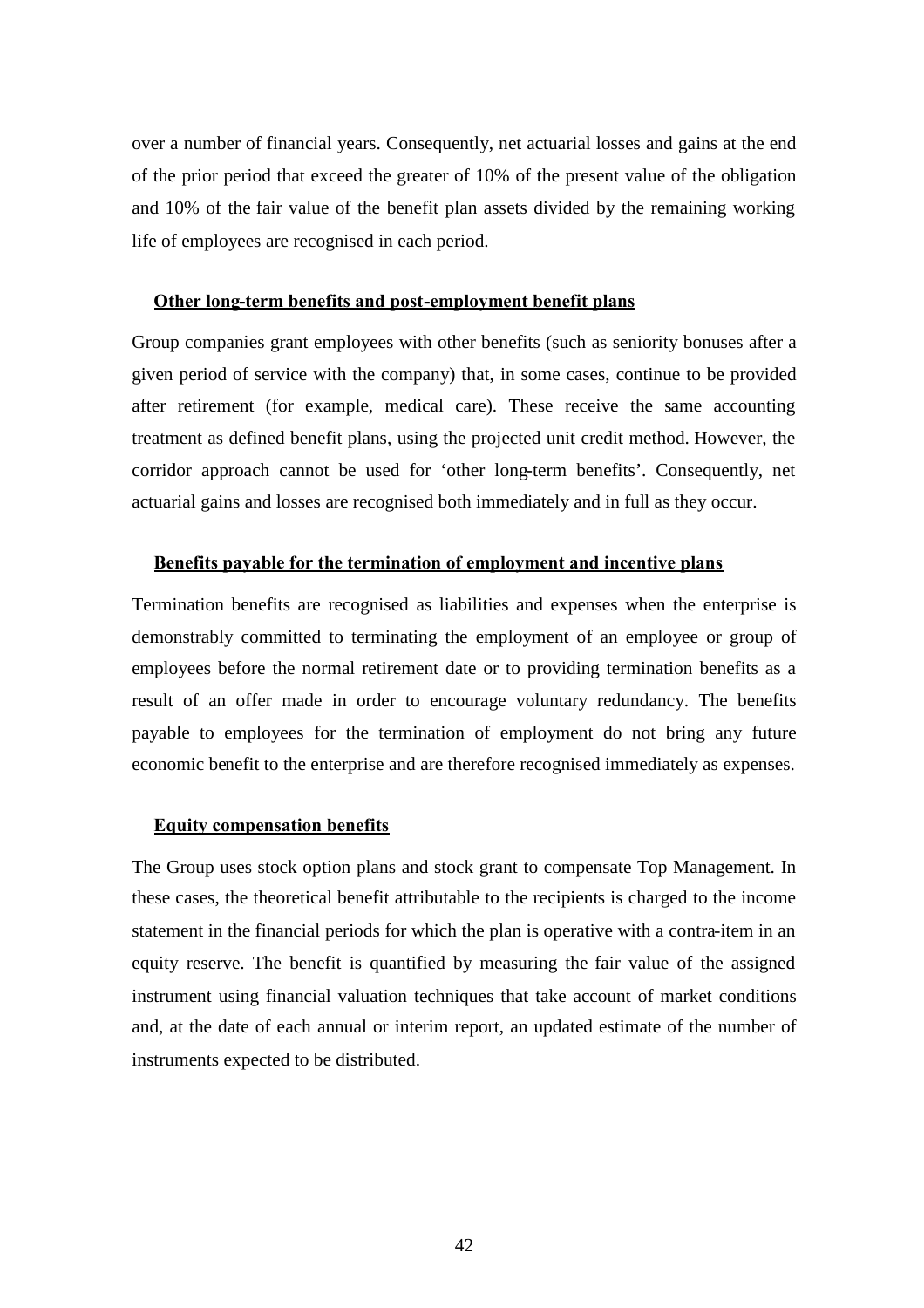#### *IV.18 Provisions for risks and charges*

Provisions for risks and charges cover certain or probable losses and charges whose timing or amount was uncertain at the reporting date.

The provision is recognised only when a current obligation (legal or constructive) exists as a result of past events and it is probable that an outflow of economic resources will be required to settle the obligation. The amount reflects the best current estimate of the cost of fulfilling the obligation. The interest rate used to determine the present value of the liability reflects current market rates and includes the additional effects relating to the specific risk associated with each liability.

Risks for which the emergence of a liability is merely a possibility are reported in the section in the notes on commitments and risks and no provision is recognised.

## *IV.19 Leasing*

#### **Group entities as lessees in a finance lease**

At the date on which a lease is first recognised, the lessee records a non-current asset and a financial liability at the lower of the fair value of the asset and the present value of the minimum lease payments at the date of the inception of the lease, using the implicit interest rate in the lease or the incremental borrowing rate. Subsequently, an amount equal to the depreciation expense and the finance charge separated from the principal component of the lease payment made in the period is recognised in the income statement.

#### **Group entities as lessors in a finance lease**

At the date on which a lease is first recognised, the value of the leased asset is eliminated from the balance sheet and a receivable equal to the net investment in the lease is recognised. The net investment is the sum of the minimum payments plus the residual unguaranteed value discounted at the interest rate implicit in the lease contract. Subsequently, financial income is recognised in the income statement for the duration of the contract in an amount providing a constant periodic rate of return on the lessor's net investment.

The unsecured residual value is reviewed periodically for possible impairment.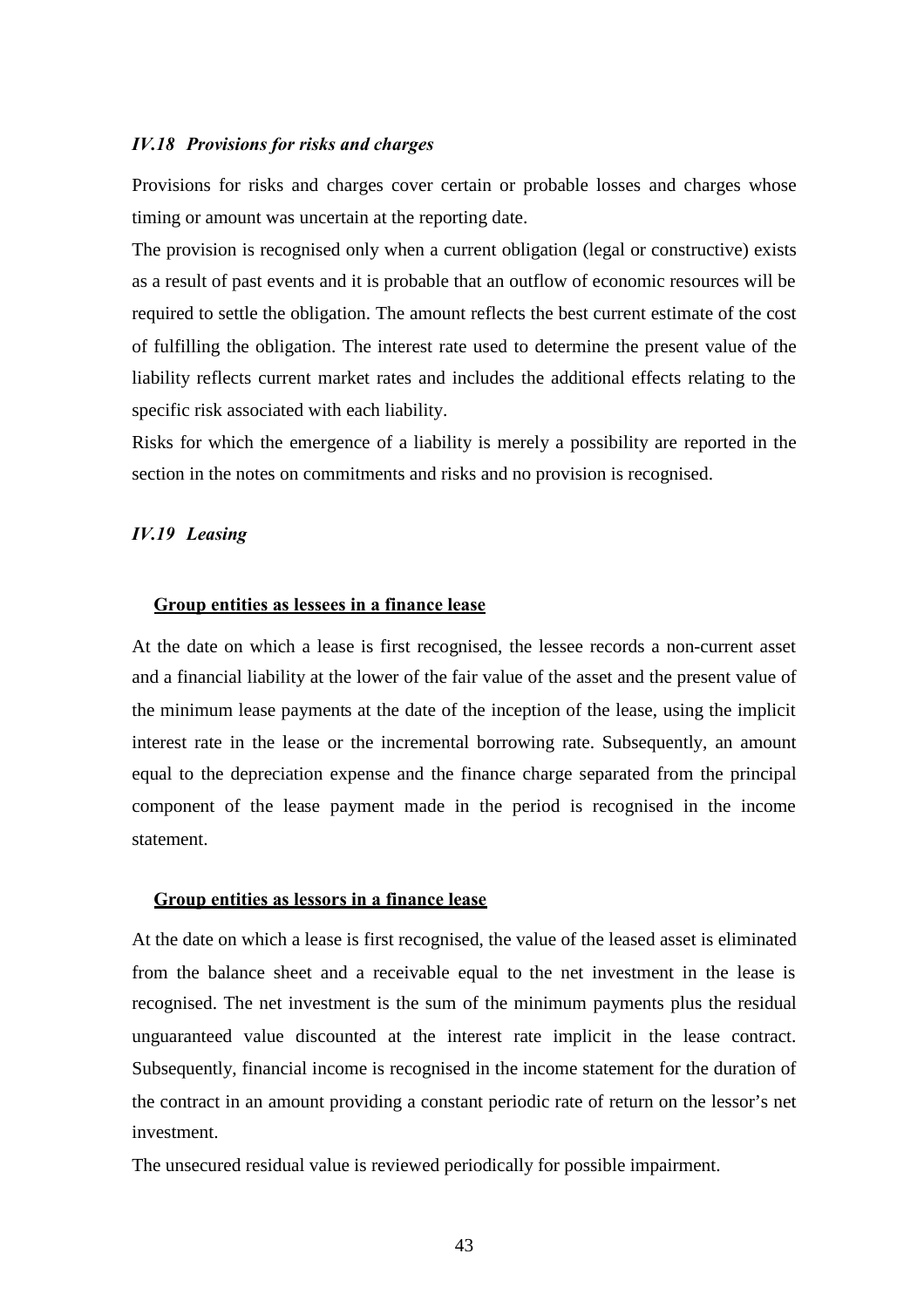#### **Operating leases**

Receipts and payments in respect of contracts qualifying as operating leases are recognised in the income statement over the duration of the contract.

#### *IV.20 Revenue*

Revenues generated by an operation are recognised at the fair value of the amount received and receivable, inclusive of volume discounts and reductions.

Revenues also include changes in work in process, the accounting policies for which were described in Section 4.10 above.

Revenues generated from the sale of goods are recognised when the enterprise has transferred to the buyer substantially all of the significant risks and rewards of ownership of the goods, which, in many cases, will coincide with the transfer of title or possession to the buyer; and when the value of the revenues can be reliably determined. Revenues from services are recognised on a percentage-of-completion method when they can be reliably estimated.

#### *IV.21 Government grants*

Once formal authorisation for their assignment has been issued, grants are recognised on an accruals basis in direct correlation with the costs incurred. Specifically, set-up grants are taken to the income statement in direct relation to the depreciation of the relevant goods or projects, and are recognised as a direct reduction in the value of the depreciation expense.

#### *IV.22 Financial income and expense*

Interest is recognised on an accruals basis using the effective interest rate method, i.e. the interest rate that results in the financial equivalence of all inflows and outflows (including any premiums, discounts, commissions etc) that make up a given operation. Financial expense is never capitalised.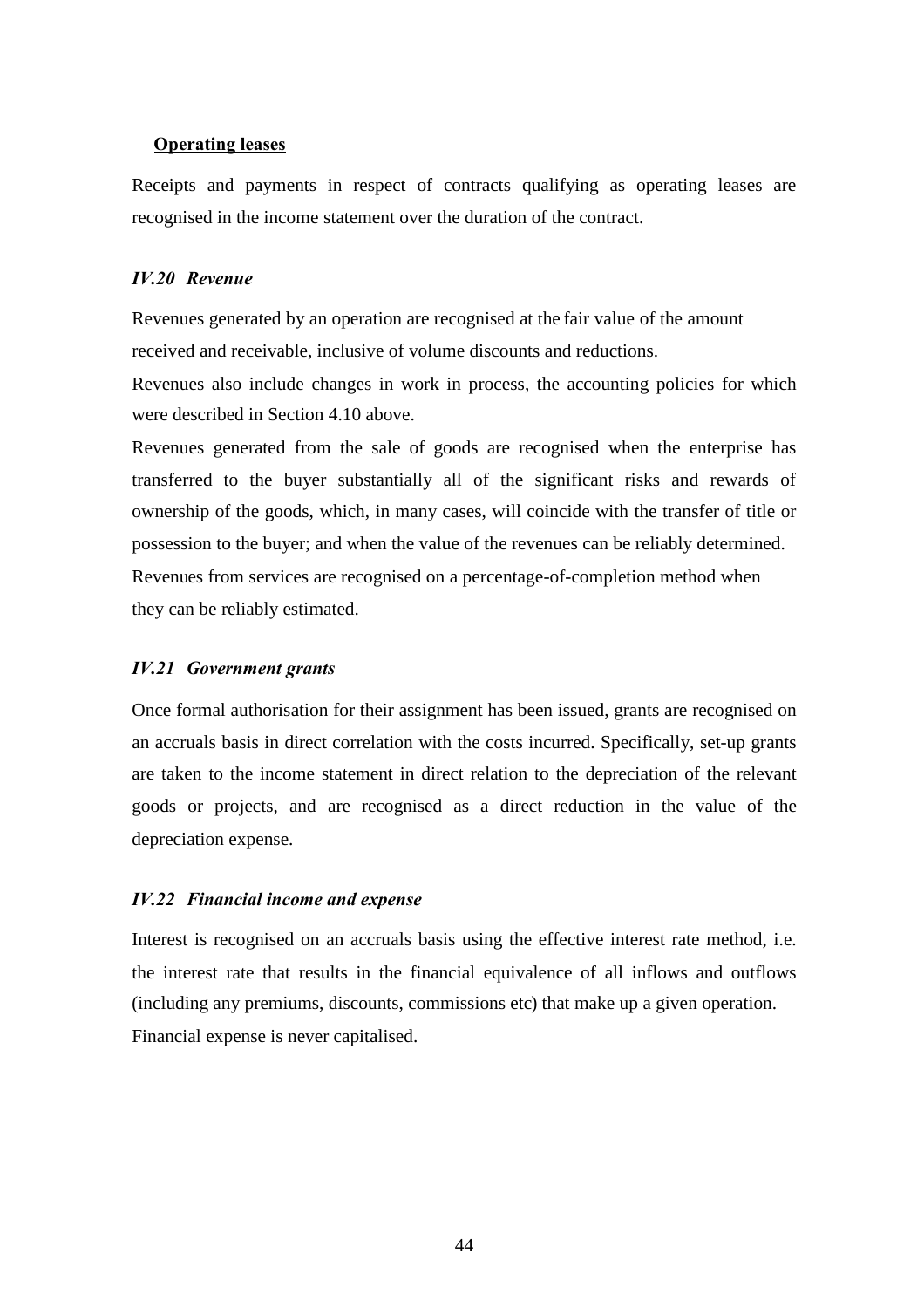## *IV.23 Dividends*

Dividends are recognised as soon as shareholders obtain the right to receive payment, which is normally when the shareholders' meeting approves the distribution of dividends.

Dividends distributed to Finmeccanica shareholders are recognised as liabilities for the period in which their distribution is approved by the shareholders' meeting.

## *IV.24 Emission rights*

In expectation of specific rules governing emission rights, the Group recognises only income and expense items and assets and liabilities arising from the sale and/or purchase of emission rights to cover deficits for the sale of any surpluses among the shares assigned and the effective emissions produced. Specifically, they are recognized in a special provision for risk if the estimated emissions is higher than the allocated share and if it is believed that the deficit has to be covered by acquiring rights in the marketplace.

## *IV.25 Transactions with related parties*

Transactions with related parties are carried out at arm's length.

#### *IV.26 Costs*

Costs are recorded in compliance with the inherence principle and the matching principle.

# *IV.27 Treatment of income taxes applied in the preparation of interim reports and the seasonality of operations*

#### **Treatment of income taxes**

In the interim financial statements, income taxes are estimated by applying the expected effective tax rate to the interim pre-tax result.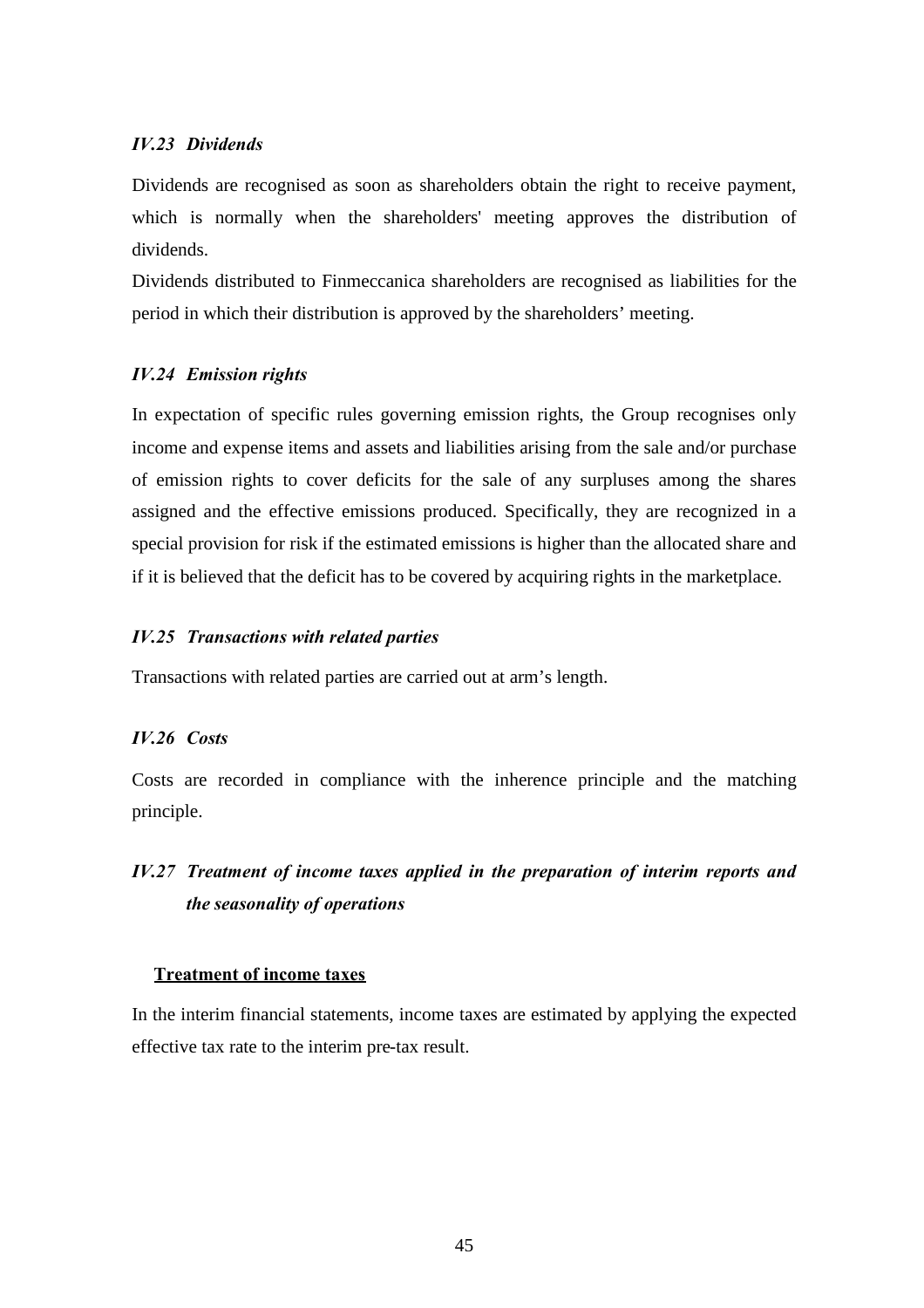#### **Cash flows relating to operations**

The businesses in which the Group is primarily active are characterized by a high concentration of cash flows from customers in the closing months of the year. This pattern affects both the interim cash flow statements and the volatility of the debt situation of the Group over each interim period, which shows a marked improvement in the final months of the calendar year.

## **V. SIGNIFICANT ISSUES**

#### *V.1 Non-recurring costs*

The Group classifies costs incurred for design activities, prototype development and customisation to technical and operating specifications if clearly identified – if financed by Law 808/1985, which governs state interventions to promote the competitiveness of companies operating in the aeronautics and defence industries –separately among intangible assets. These costs are presented net of incentives received or to be received under Law 808/1985 for programmes qualifying as important for national security or similar purposes. For these programmes, the Law 808/1985 incentives are recognised as a decrease in capitalised costs, while the royalties due to the Distributing Agency are recognised in the accounts upon verification of satisfaction of the requirements of the applicable law (sale of products incorporating technology eligible for legal subsidies).

As to "other programmes", non-recurring costs are recognized under the item "nonrecurring costs", while financing received is recognised among "other liabilities" at the nominal value, with a distinction being made between the current and non-current portions based on the expected date of repayment. In both cases, non-recurring costs are suspended between intangible assets and amortisation on the basis of units manufactured in relation to those expected to be produced. These costs are subject to impairment tests performed at least annually until development is completed, and thereafter if the outlook of the obtaining of contracts changes due to the absence of or delay in expected orders. The test is performed on the basis of the project sale plans, generally over 5 years, in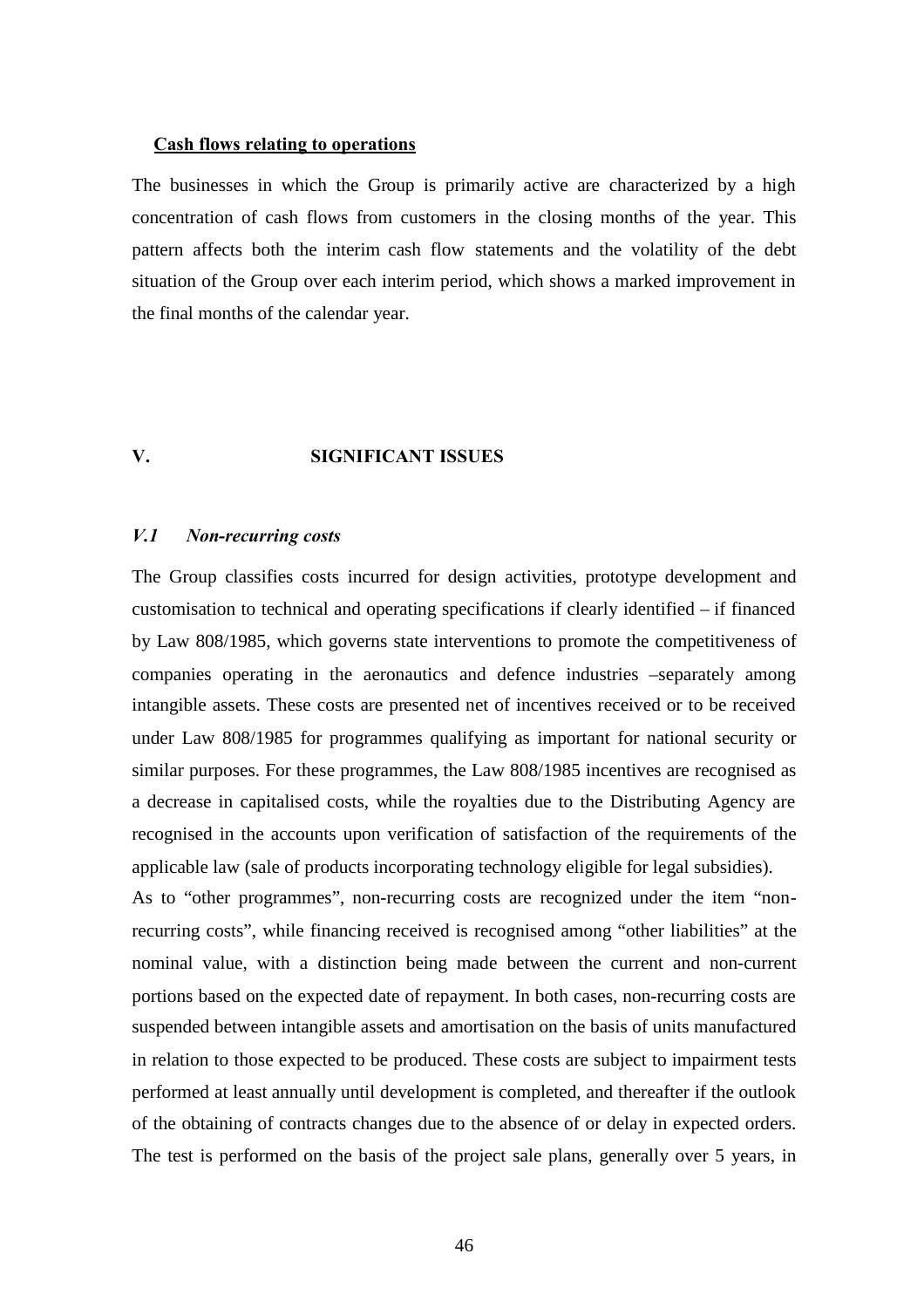consideration of the especially long life-cycle of the products being developed.

## *V.2 Financing for GIE ATR aircraft*

In order to enhance its competitive position, in certain cases GIE ATR facilitates access to financing by its customers by providing specific guarantees to third parties (an approach taken by its direct competitors), an activity that in the past it also conducted through special purpose entities.

Where, due to the effect of the guarantees provided or the content of other contractual provisions, it is felt that substantially all risks and benefits attaching to aircraft sale contracts have not transferred to customers, the sale is not recognised as such in the annual and/or interim accounts. Rather, the entire operation is recognised as a lease, postponing the recognition of profits until such time as the risks no longer obtain by way of recognition under deferred income and carrying the aircraft among the Group's assets, undergoing normal depreciation. If, however, the operation is structured in a manner in which substantially all risks and benefits are transferred to the customer, it is booked as a loan or a finance lease, with the sale being recognised upon delivery and the financial component being recognised under financial income on an accruals basis. If contracts envisage a buy-back clause or a residual value guarantee, the operation is recognised as a sale only if the present value of the guarantees can be considered immaterial with respect to the overall value of the transaction; otherwise, the aircraft is carried under the Group's assets and depreciated. All likely risks associated with operations carried out by GIE ATR are measured on the basis of a prudent valuation conducted by management and are either deducted directly from the carrying value of the asset or are recognised under provisions for risks and charges.

## *V.3 Hedging long-term contracts against foreign exchange risk*

In order to hedge exposure to changes in flows of receipts and payments associated with long-term construction contracts denominated in currencies other than the functional currency, the Group enters into specific hedges for the expected individual cash flows in respect of the contracts. The hedges are entered into at the moment the commercial contracts are finalised, except where the award of the contracts is felt to be highly likely as a result of existing framework contracts. Exchange-rate risk is normally hedged with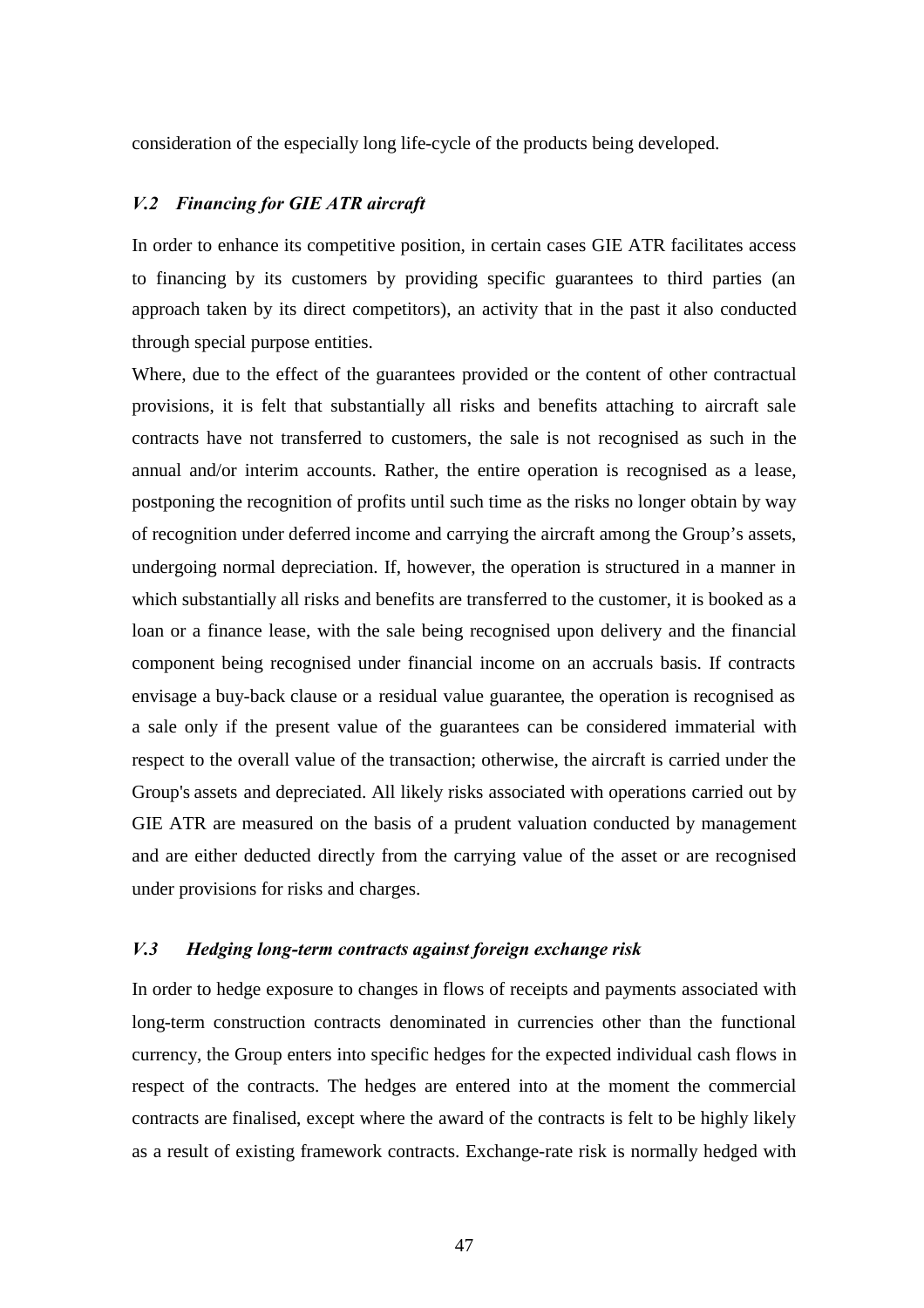plain vanilla instruments (forward contracts); in some cases, however, in order to protect the Group against the persistent adverse trend in the US dollar, we have entered into more highly structured operations that, while substantively hedging the positions, do not qualify for hedge accounting under IAS 39. In these cases, as in all cases where hedges prove to be ineffective, changes in the fair value of such instruments are taken immediately to the income statement as financial items, while the underlying is valued as if it were exposed to exchange rate variations. Hedges in the former case are carried as cash flow hedges, considering as ineffective the part relating to the premium or discount in the case of forwards or the time value in the case of options, which is recognised under financial items. The effects of this recognition policy are reported in Section 8 'Net financial income and expense'. Hedges in the former case are carried as cash flow hedges, considering as ineffective the part relating to the premium or discount in the case of forwards or the time value in the case of options, which is recognised under financial items.

## *V.4 Recognition of the equity investment in STMicroelectronics NV (STM)*

The equity investment indirectly held in STM was designated as 'available for sale'. Accordingly, the carrying value is adjusted at each balance-sheet or interim balancesheet date to market value (bid price), recognising the differential with respect to the carrying value determined in accordance with previous GAAP, as well as subsequent changes in fair value, in a specific equity reserve (reserve for assets available for sale), which will be reversed to profit or loss only if and when the equity investment is sold.

## *V.5 Provisions for risks and estimates of final costs of long-term contracts*

The Group operates in sectors and with contractual arrangements that are especially complex. They are recognised on a percentage-of-completion basis. Margins recognised in the income statement are a function of both the state of progress on contracts and the margins that are expected to be recognised for the completed contract. Accordingly, correct recognition of work in progress and margins on contracts that have not yet been completed requires management to make a careful estimate of the final costs and expected increases as well as delays, extra costs and penalties that could reduce the expected margin. In order to enhance support for this activity, the Group has adopted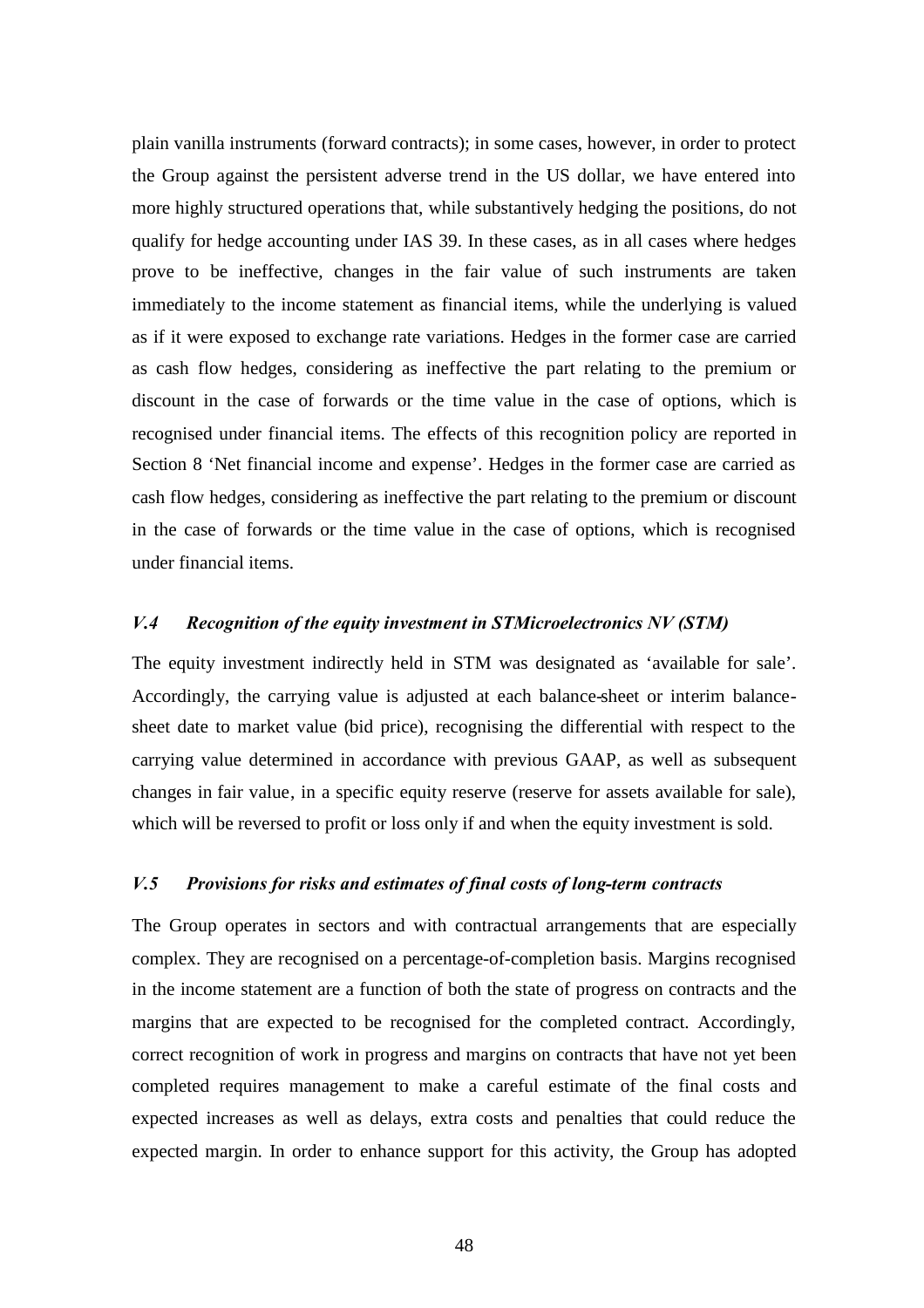contract management and risk analysis tools designed to identify, monitor and quantify the risks associated with such contracts. The amounts posted in the financial statements and in the interim reports represent management's best estimate at the reporting date using said procedures.

In addition, the Group's operations regard sectors and markets where many disputes are settled only after a considerable period of time, especially in cases where the customer is a government entity, making it necessary for management to estimate the outcome of such disputes. The main potential loss situations classified as 'probable' or 'possible' (no provision is recognised in the annual and/or interim accounts for the latter) are discussed further on.

#### *V.6 Disclosure on Employee Severance Pay (Finance Act of 2007 and enabling acts)*

Starting from 1 January 2007, the Finance Act and the related enabling acts introduced changes concerning the rules governing employee severance pay, including giving the employee the choice of electing where the benefit will accrue.

Specifically, the employee may direct new funds allocated as severance pay towards preselected pension schemes or may elect that the funds remain with the company (in this case, the company will make severance pay contributions into a treasury account set up with INPS, the national social security institute). Currently, given the uncertainty as to the interpretation of the recently-issued rules, the different possible interpretations of the qualification of the accruing severance pay in accordance with IAS 19, the consequent changes in the actuarial calculations relating to accrued severance pay, as well as the impossibility of estimating choices of employees as to the destination of the accruing fund (for which the individual employee has until 30 June), making any assumption about changes to the actuarial calculation of severance pay accrued at 31 March 2007 would be premature.

## **VI. SIGNIFICANT NON-RECURRING EVENTS OR TRANSACTIONS**

On 30 March 2007 Finmeccanica completed the purchase of 25% of Selex Sensors and Airborne Systems S.p.A. from BAE Systems for about €mil. 400. The value of the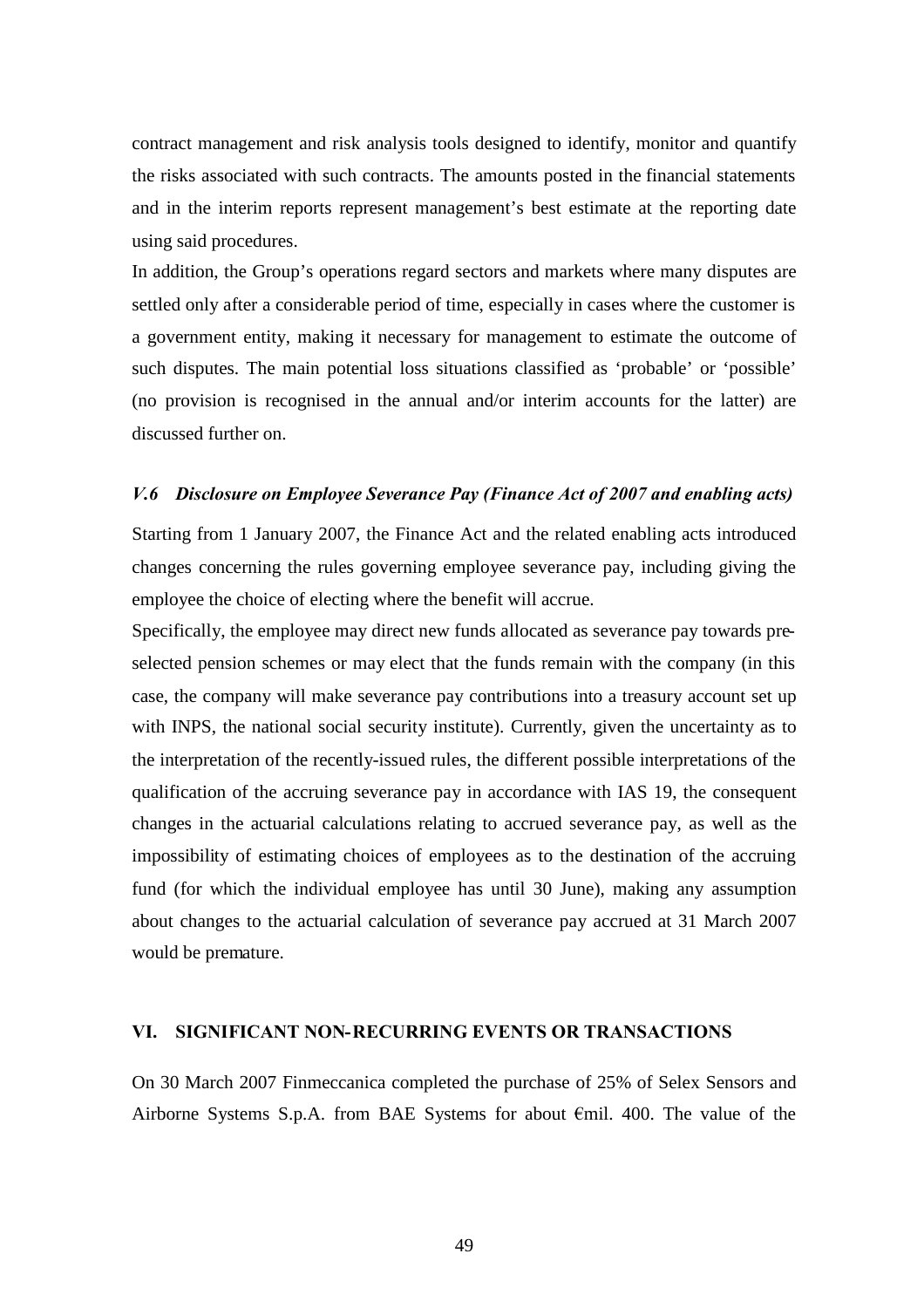investment is reflected in the net financial indebtedness at the end of 2006. Therefore, the transactions had no impact on the balance sheet for the period.

# **VII. EFFECTS OF CHANGES IN THE ACCOUNTING STANDARDS ADOPTED**

## *VII.1 Non-recurring costs*

Non-recurring costs were previously classified by the Group among inventories. In 2006, the regulations implementing Law 808/1985 underwent profound changes. Specifically, within the scope of programmes eligible for intervention under Law 808, special rules were carved out for those involving national security. For these programmes, the obligations on the part of the entities receiving the incentives of the interventions translate into royalties to be paid to the Distributing Agency based on sales made. Similar treatment is expected for programmes of European interest. Generally, the obligation to repay the amount without interest stands for the other programmes.

As a result of these changes to the law and especially the specific methods for performing the obligations of the entities receiving the incentives of the interventions associated with each category of programmes, the payables pursuant to Law 808 were reallocated in the balance sheet. Payables for "civil" programmes were classified among other current and non-current liabilities, based on the assumed date of repayment, while interventions relating to national security programmes or those of European interest were taken against the correlating non-recurring costs, recognised among intangible assets.

The primary changes compared with balance sheet and income statement at 31 March 2006 were:

• the reclassification of non-recurring costs among intangible assets, due to the overall redefinition of the accounting treatment of these items and in adherence with the practices developed following the introduction of the IFRSs;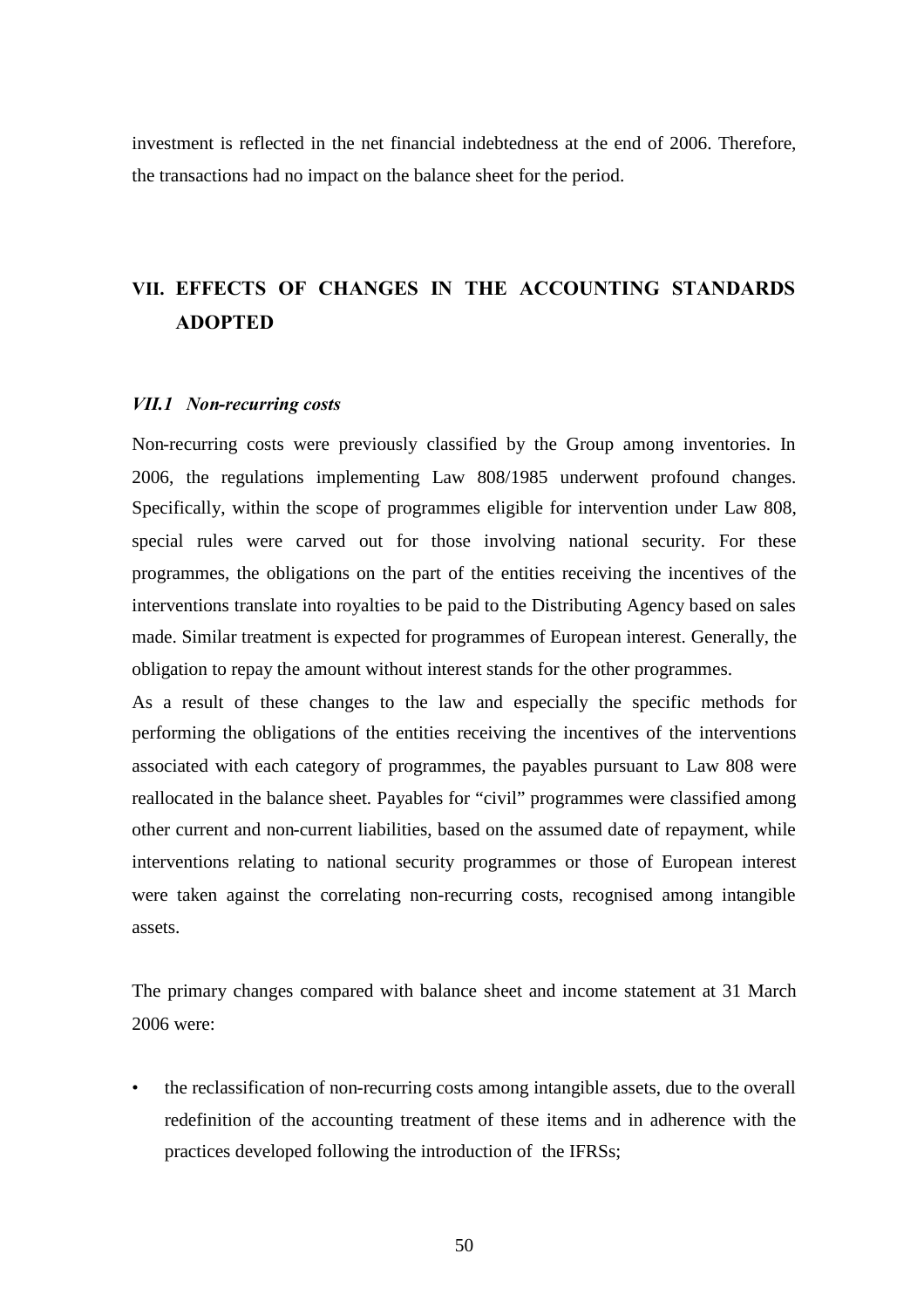- the reclassification of payables pursuant to Law 808 for "civil" programmes that were classified among other current or non-current liabilities, based on the assumed date of repayment, while interventions relating to national security programmes were taken against the correlating non-recurring costs, recognised among intangible assets. In the event where interventions exceeded capitalised costs, the difference was classified among other liabilities;
- the recognition of non-current receivables from the MED with regard to the current value of interventions pursuant to Law 808 relating to national security projects where receipt of payment is deferred;
- the recognition of payments for royalties relating to sales already made but not yet paid to the Distributing Agency;
- the increase in non-current assets and liabilities. In the past, these items where entirely classified within working capital.

In order to provide a better comparison of the income statement and the statement of cash flows for the same period of 2006, it should be noted that:

- the capitalisation of non-recurring costs were recognised in the first quarter of 2007 income statement as a reduction of costs. In the first quarter of 2006, this value was treated as a separate component of revenue, within the value of production (change in work in progress, semi-finished and finished goods);
- the cash flows relating to these expenses were recognised among investments in the first quarter of 2007 statement of cash flows. In the first quarter of 2006, these figures where treated as "change in other operating assets and liabilities", within the cash flow generated by operating assets.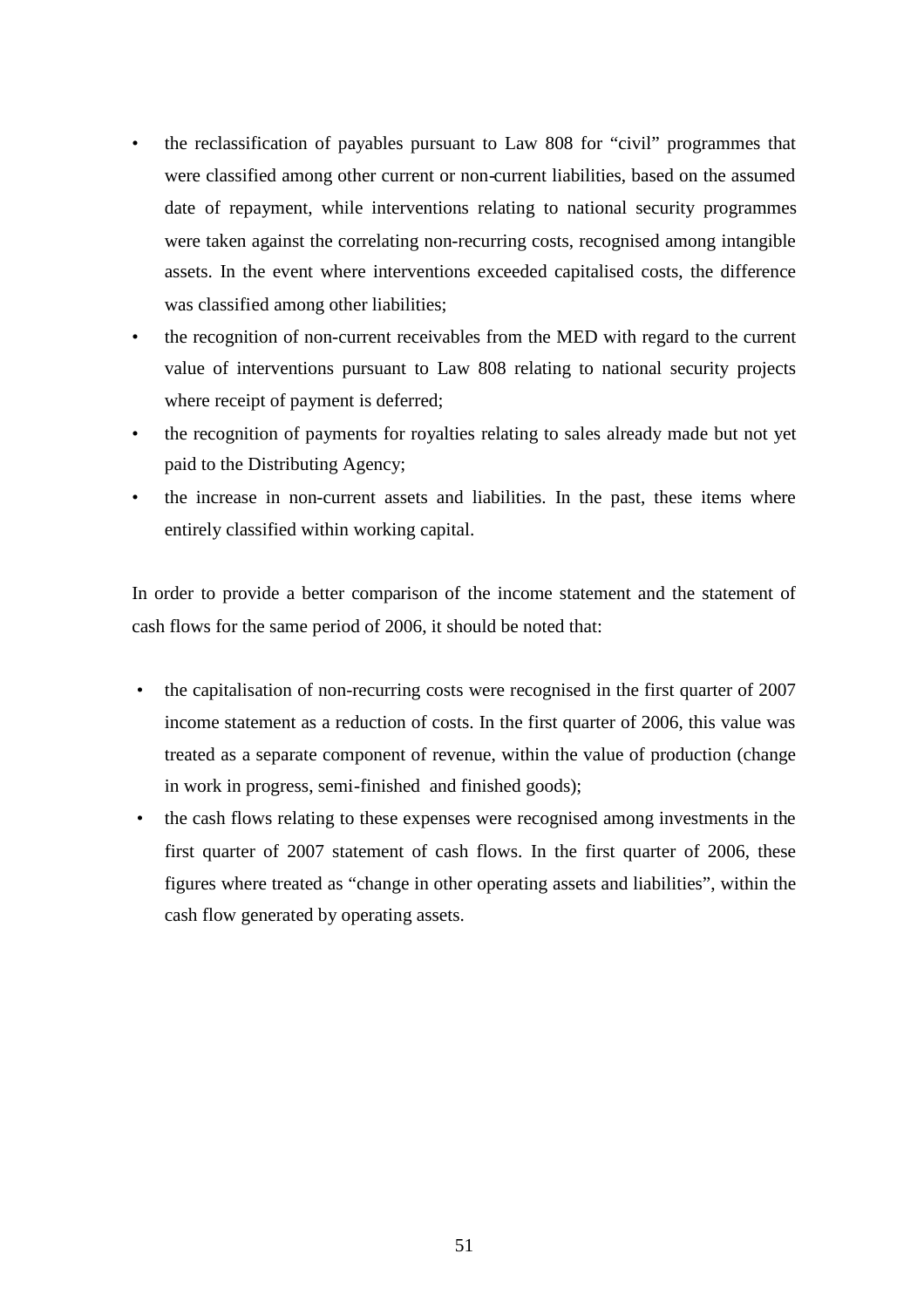## **VIII. SEGEMENT INFORMATION**

## Primary frame of reference

The Group operates in a variety of industry segments: helicopters, defence electronics, aeronautics, space, defence systems, energy, transportation and other activities.

For a more detailed analysis of the main programmes, outlooks and operating indicators for each segment, see the Report on Operations in the business segment section. The results for each segment at 31 March 2007, as compared with those of the same period of the previous year, are as follows:

|                                                                           | 31 March 2007   |                                    |                  |              |                           |                |                    |                     |                  |              |
|---------------------------------------------------------------------------|-----------------|------------------------------------|------------------|--------------|---------------------------|----------------|--------------------|---------------------|------------------|--------------|
|                                                                           | Helicopte<br>rs | <b>Defence</b><br>Electron-<br>ics | Aero-<br>nautics | <b>Space</b> | Defence<br><b>Systems</b> | <b>Energy</b>  | Transport<br>ation | Other<br>activities | Elimina<br>tions | Total        |
| Revenue from external                                                     | 718             | 601                                | 320              | 160          | 210                       | 217            | 339                | 36                  |                  | 2,601        |
| customers                                                                 |                 |                                    |                  |              |                           |                |                    |                     |                  |              |
| Revenue from other                                                        | $\sqrt{2}$      | 79                                 | 92               | 6            | 28                        | $\mathbf{1}$   | (9)                | 11                  | (71)             | 139          |
| segments                                                                  |                 |                                    |                  |              |                           |                |                    |                     |                  |              |
| Operating result                                                          | 75              | 6                                  | 20               | $\mathbf{1}$ | $\mathbf{1}$              | 11             | 9                  | (22)                |                  | 101          |
| Financial income and<br>expense - net                                     |                 |                                    |                  |              |                           |                |                    |                     |                  | (21)         |
| Share of result of<br>associates                                          |                 |                                    |                  |              |                           |                |                    | $\mathbf{1}$        |                  | $\mathbf{1}$ |
| Tax expense                                                               |                 |                                    |                  |              |                           |                |                    |                     |                  | (63)         |
| Profit (loss) from<br>discontinued<br>operations<br>Profit (loss) for the |                 |                                    |                  |              |                           |                |                    |                     |                  |              |
| period                                                                    |                 |                                    |                  |              |                           |                |                    |                     |                  | 18           |
| Group share of net<br>result                                              |                 |                                    |                  |              |                           |                |                    |                     |                  | 12           |
| Minority share                                                            |                 |                                    |                  |              |                           |                |                    |                     |                  | 6            |
| Investments                                                               | 40              | 42                                 | 213              | 6            | 10                        | $\overline{c}$ | 6                  | 3                   |                  | 322          |

|                                                  | 31 March 2006   |                                    |                  |                          |                                  |                          |                    |                     |                  |                          |
|--------------------------------------------------|-----------------|------------------------------------|------------------|--------------------------|----------------------------------|--------------------------|--------------------|---------------------|------------------|--------------------------|
|                                                  | Helicopte<br>rs | <b>Defence</b><br>Electron-<br>ics | Aero-<br>nautics | <b>Space</b>             | <b>Defence</b><br><b>Systems</b> | Energy                   | Transport<br>ation | Other<br>activities | Elimina<br>tions | <b>Total</b>             |
| Revenue from external                            | 575             | 595                                | 333              | 140                      | 208                              | 201                      | 340                | 56                  |                  | 2,448                    |
| customers                                        |                 |                                    |                  |                          |                                  |                          |                    |                     |                  |                          |
| Revenue from other                               | 3               | 113                                | 75               | $\overline{\phantom{a}}$ | 6                                | ٠                        | ٠                  | 5                   | (67)             | 135                      |
| segments                                         |                 |                                    |                  |                          |                                  |                          |                    |                     |                  |                          |
| Operating result                                 | 44              | 42                                 | 15               | 9                        | $\tau$                           | 7                        | 16                 | (40)                |                  | 100                      |
| Financial income and<br>expense - net            |                 |                                    |                  |                          |                                  |                          |                    |                     |                  | 342                      |
| Share of result of<br>associates                 | ٠               | (1)                                | (1)              | $\overline{\phantom{a}}$ | ٠                                | $\overline{\phantom{a}}$ | ٠                  | (2)                 |                  | (4)                      |
| Tax expense                                      |                 |                                    |                  |                          |                                  |                          |                    |                     |                  | (55)                     |
| Profit (loss) from<br>discontinued<br>operations |                 |                                    |                  |                          |                                  |                          |                    |                     |                  | $\overline{\phantom{a}}$ |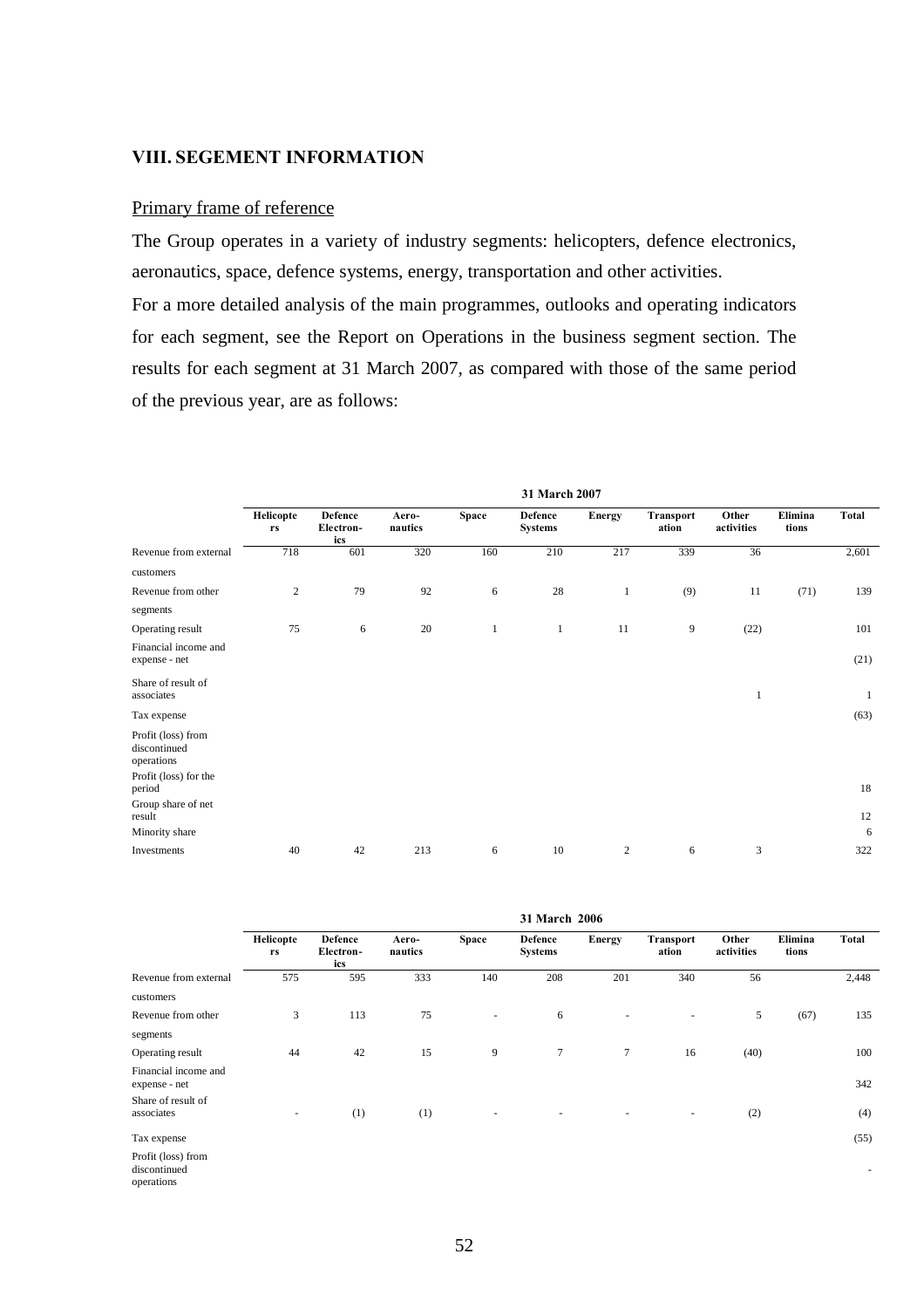| Profit (loss) for the<br>period |    |    |    |   |    |   |  | 383            |
|---------------------------------|----|----|----|---|----|---|--|----------------|
| Group share of net<br>result    |    |    |    |   |    |   |  | 379            |
| Minority share                  |    |    |    |   |    |   |  | $\overline{4}$ |
| Investments                     | 15 | 72 | 66 | 4 | 70 | 3 |  | 237            |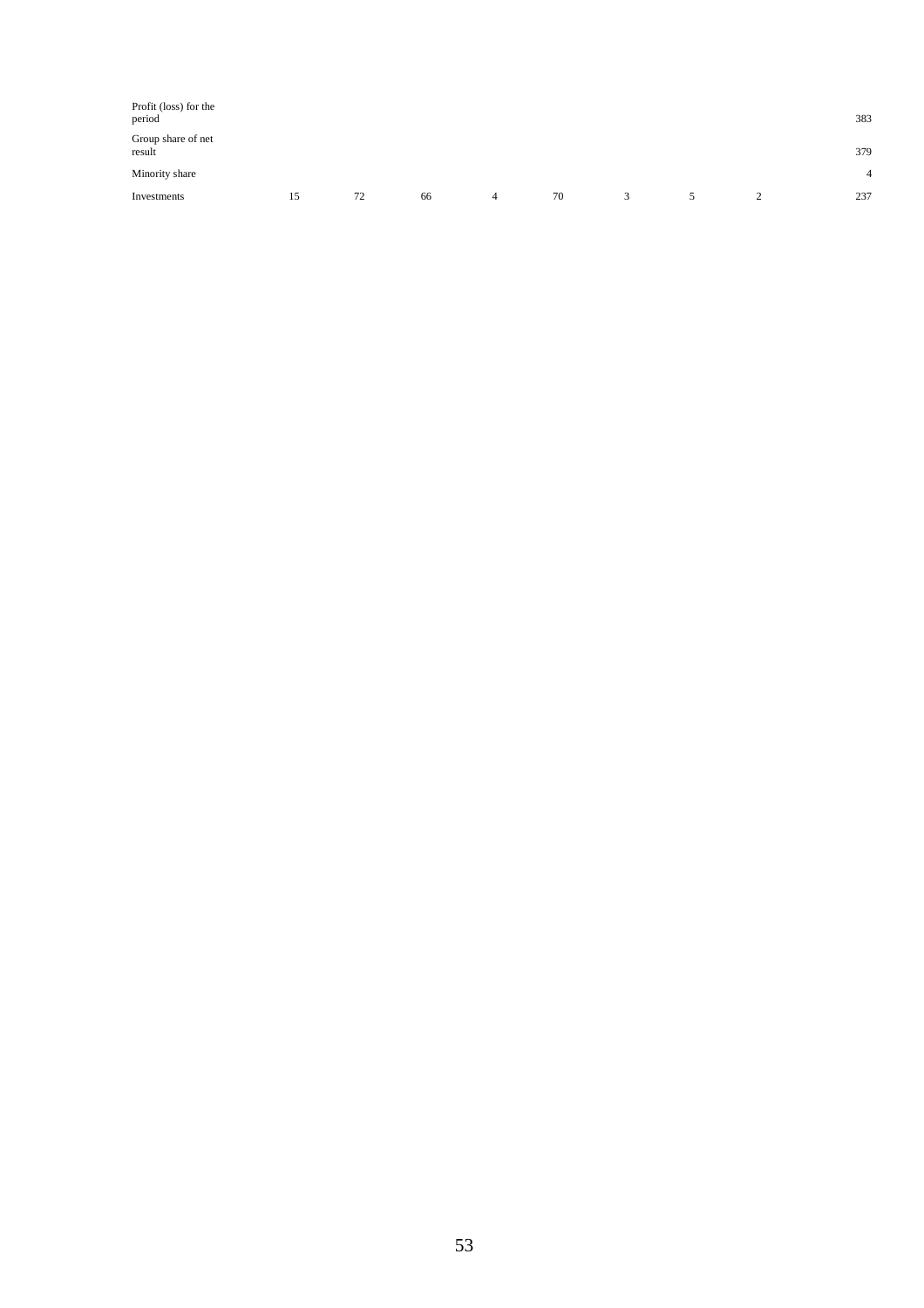The assets and liabilities attributable to the segments at 31 March 2007 and 31 December 2006 are as follows:

|             | <b>31 March 2007</b> |                                    |                  |              |                           |        |                           |                     |                  |        |
|-------------|----------------------|------------------------------------|------------------|--------------|---------------------------|--------|---------------------------|---------------------|------------------|--------|
|             | Helicopter<br>s      | <b>Defence</b><br>Electron-<br>ics | Aero-<br>nautics | <b>Space</b> | Defence<br><b>Systems</b> | Energy | <b>Transport</b><br>ation | Other<br>activities | Eliminatio<br>ns | Total  |
| Assets      | 5,298                | 6.436                              | 4.442            | 1,125        | 2,295                     | 1,053  | 1,920                     | 2,997               | (3,196)          | 22,370 |
| Liabilities | 3,204                | 3,703                              | 4,142            | 675          | 1,670                     | 995    | 1,816                     | 4,148               | (3,340)          | 17,013 |

|             | 31 December 2006 |                                    |                  |              |                                  |        |                    |                     |                  |        |
|-------------|------------------|------------------------------------|------------------|--------------|----------------------------------|--------|--------------------|---------------------|------------------|--------|
|             | Helicopter<br>s  | <b>Defence</b><br>Electron-<br>ics | Aero-<br>nautics | <b>Space</b> | <b>Defence</b><br><b>Systems</b> | Energy | Transport<br>ation | Other<br>activities | Eliminatio<br>ns | Total  |
| Assets      | 5,142            | 6,398                              | 4.551            | 1,090        | 2,289                            | 1.108  | 1.837              | 4,303               | (3, 447)         | 23,271 |
| Liabilities | 3,086            | 3,732                              | 4.257            | 639          | .666                             | 1,056  | 1,729              | 5,572               | (3,796)          | 17,941 |

## Secondary frame of reference

Group revenue can also be broken down geographically as follows (based on the customer's home country):

|               | $31-Mar-07$ | $31-Mar-06$ |
|---------------|-------------|-------------|
| Europe        | 2,062       | 1,925       |
| North America | 315         | 264         |
| Other         | 363         | 394         |
|               | 2,740       | 2,583       |

Assets are geographically distributed as follows:

|               | $31-Mar-07$ | 31-Dec-06 |
|---------------|-------------|-----------|
| Europe        | 21,667      | 22,819    |
| North America | 591         | 351       |
| Other         | 112         | 101       |
|               | 22,370      | 23,271    |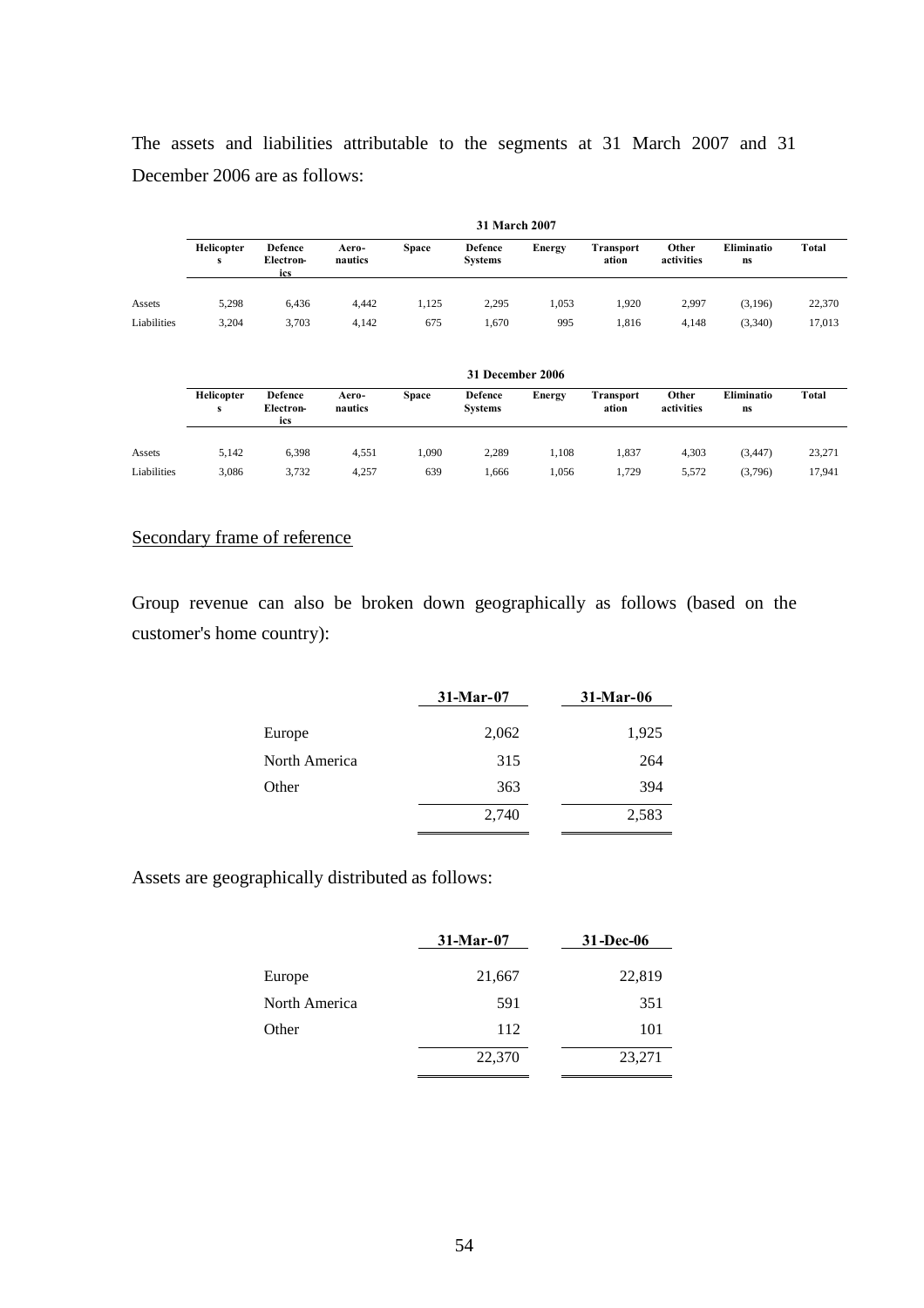|               | 31-Mar-07 | 31-Mar-06                   |
|---------------|-----------|-----------------------------|
| Europe        | 303       | 235                         |
| North America | 13        | $\mathcal{D}_{\mathcal{L}}$ |
| Other         | 6         |                             |
|               | 322       | 237                         |

Capital expenditure is distributed as follows (based on the location in which it is made):

# **IX. NOTES TO THE QUARTERLY FINANCIAL STATEMENTS AT 31 MARCH 2007**

To give additional information on the Group state of affairs, statements of reclassification for the 'Income Statement', the 'Balance Sheet', the 'Net debt' and 'Cash flow statement' have been prepared.

For ease of understanding and comparability, below are the main changes in the scope of consolidation:

- Alenia North America- Canada Co and Global Military Aircraft Systems LLC, consolidated during the same period of last year using the equity method, were consolidated on a line-by-line basis;
- Lmatts LLC and Global Aeronautica LLC, consolidated during the same period of last year using the equity method, were consolidated using the proportional method;
- Alenia Composite S.p.A consolidated during the same period of last year using the equity method, was consolidated on a line-by-line basis;
- on 29 March 2007, under agreements with BAE Systems, Finmeccanica purchased the control of the remaining 25% of Selex Sensors and Airborne Systems S.p.A.;
- on 4 October 2005 52.7% of the share capital of Datamat S.p.A was purchased. After the PPO launched at the end of 2005 and ended in January 2006, the percentage owned rose up to 89%. Later on, Finmeccanica carried out a number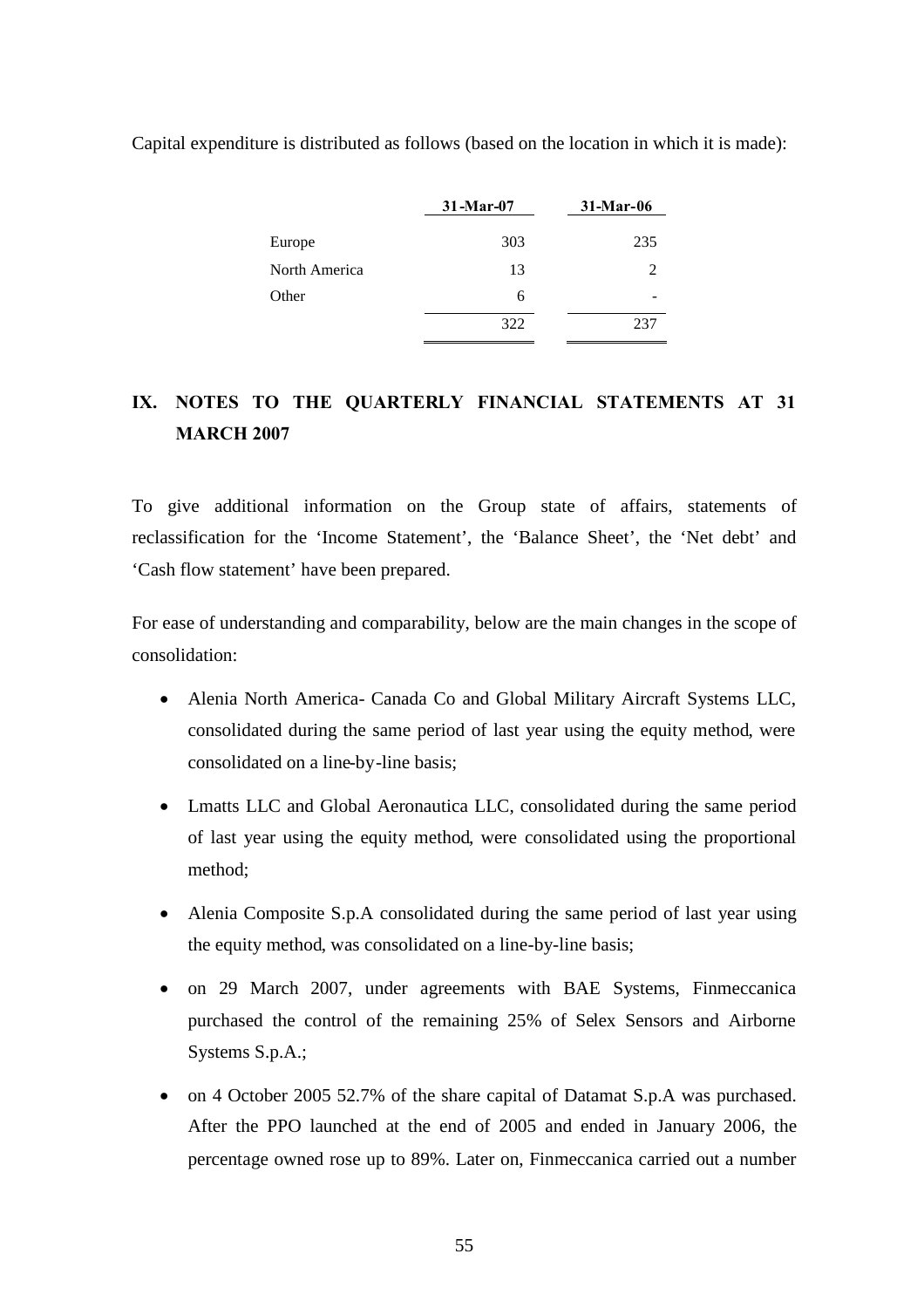of additional acquisitions, bringing its interest to more than 98%, including treasury treasures held by the company;

- Seicos S.p.A, consolidated during the same period of last year using the equity method, was consolidated on a line-by-line basis starting from the 2006 financial statements;
- Energy Service Group Ltd was consolidated on a line-by-line basis starting from 28 July 2006, after the purchase of the remaining 55% of the share capital;
- Thomassen Turbine Systems BV was consolidated on a line-by-line basis, starting from the 2006 financial statements, after its purchase;
- the LFK GmbH group, purchased on 1 March 2006 from the joint venture MBDA, was consolidated using the proportional method (25%) as from that date;
- Westland Technologies Canada Ltd was deconsolidated following its closure starting from 14 June 2006;
- the following mergers were carried out last year:
	- with date of efficacy 1 July 2006 Westland do Brasil Commercio e Representacoes Ltda was merged into Sobrahel - Societade Brasileira Ltda, which changed its corporate name to AgustaWestland do Brasil Ltda;

The 'Income Statement' includes figures for the first quarter and for the comparative period as well, but from the date of purchase and until the date of sale (or date of efficacy of the deed).

The 'Balance Sheet' at 31 December 2006 does not include figures for the Groups and companies which were consolidated starting from 2007.

Always with reference to data comparability, the first three months of 2007 have been marked by changes in the euro against the main currencies of interest for the Group. Specifically, the currency exchange rates at 31 March 2007 and the average exchange rates for the period showed, for the main currencies, these changes from 2006: final exchange rates for the period (euro/US dollar  $+1.11\%$  and euro/pound sterling  $+1.22\%$ ); average exchange rates for the period (euro/US dollar +8.27% and euro/sterling pound – 2.32%).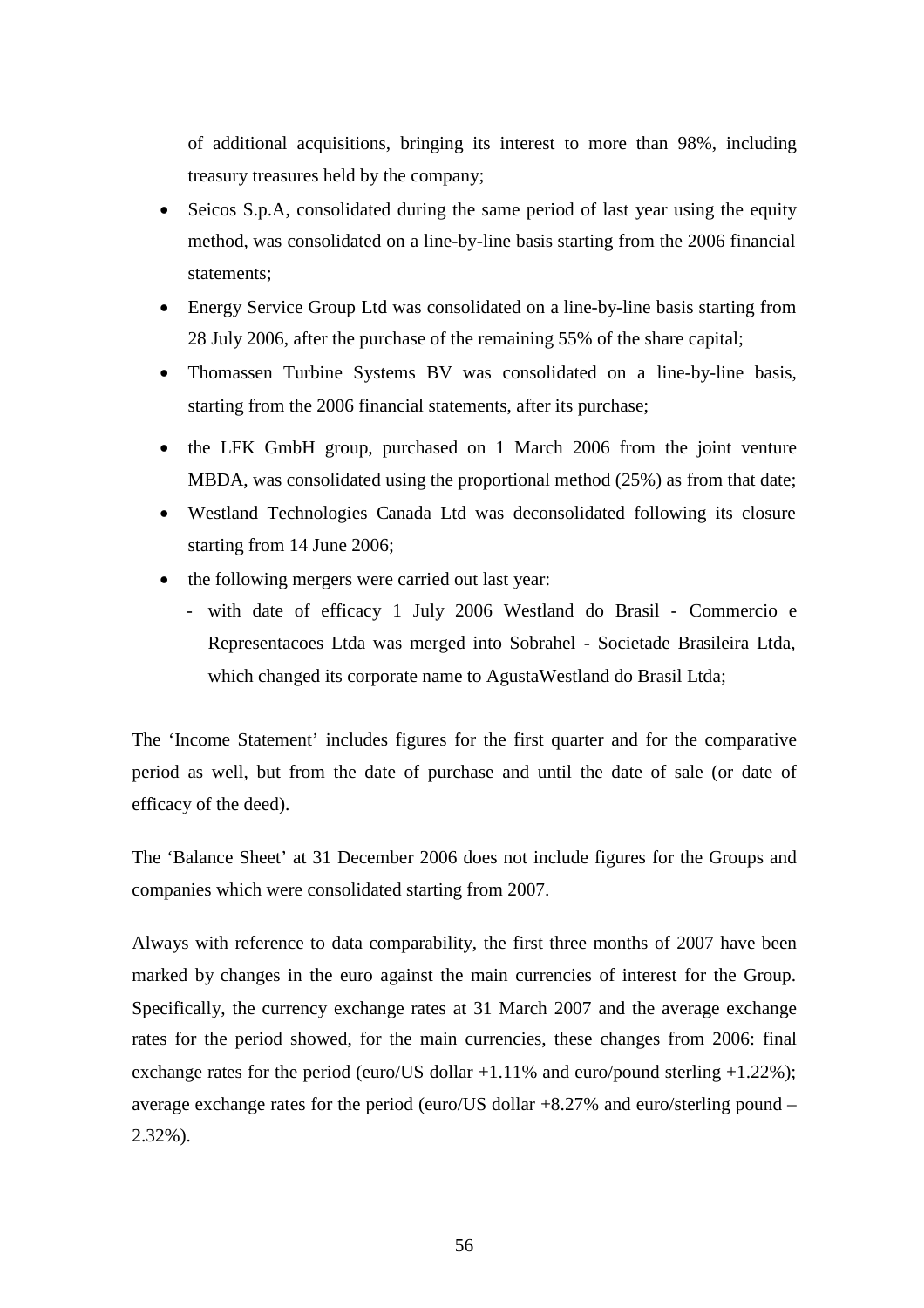Below are the exchange rates adopted for the currencies that are most significant for the Group:

|                  | At 31-Mar-07                                  |                                                  | At 31-Dec-06                             | At 31-Mar-06                                  |                                               |  |
|------------------|-----------------------------------------------|--------------------------------------------------|------------------------------------------|-----------------------------------------------|-----------------------------------------------|--|
|                  | average<br>exchange<br>rate for the<br>period | closing<br>exchange<br>rate for<br>the<br>period | closing exchange<br>rate<br>for the year | average<br>exchange<br>rate for the<br>period | closing<br>exchange<br>rate for the<br>period |  |
| <b>US Dollar</b> | 1.31049                                       | 1.33180                                          | 1.31700                                  | 1.20205                                       | 1.21040                                       |  |
| Pound Sterling   | 0.67054                                       | 0.67980                                          | 0.67150                                  | 0.68610                                       | 0.69640                                       |  |

The table below shows the consolidated results for the first three months of 2007.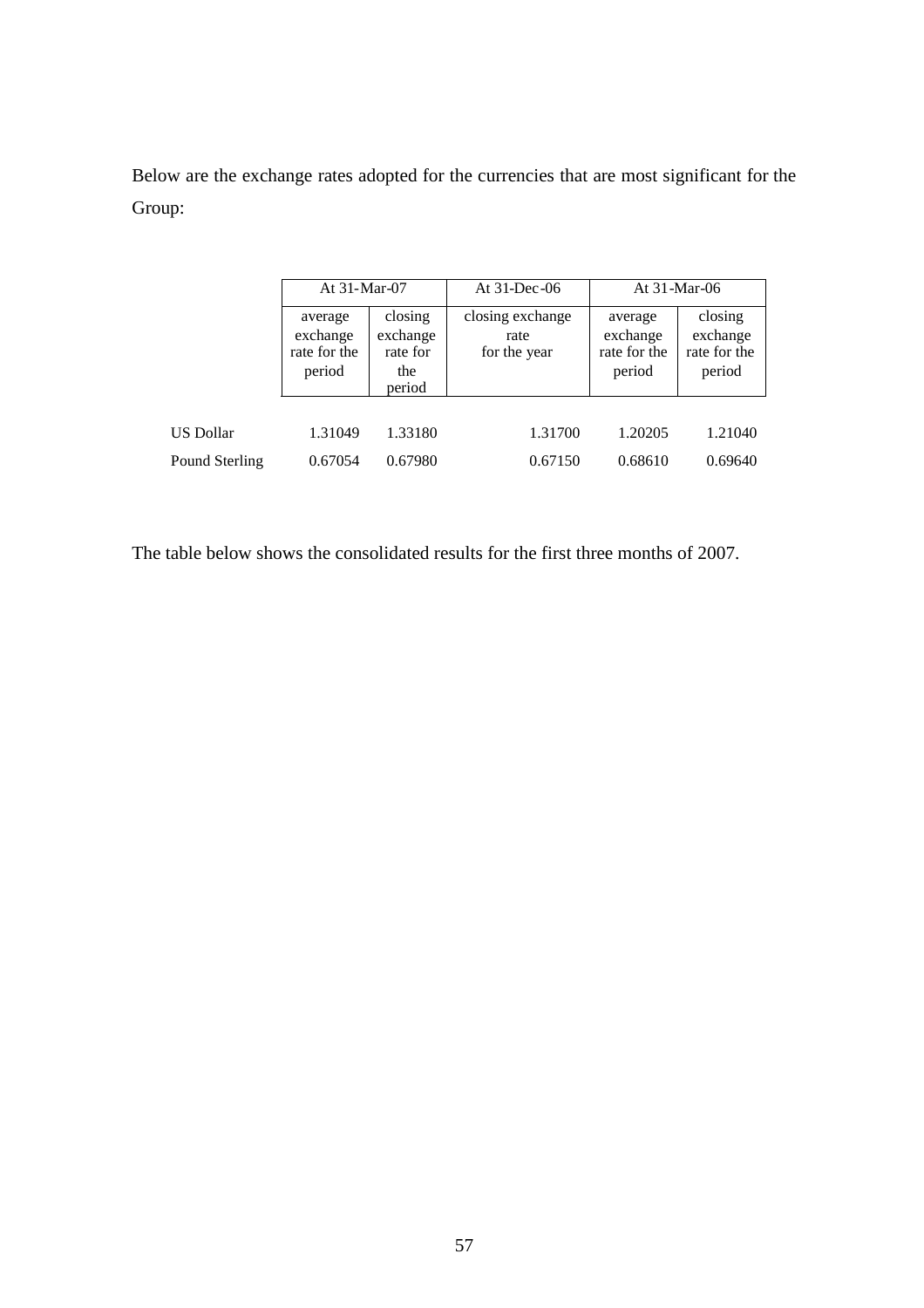| $\epsilon$ mil.                                                 |       |                | For the 3 months at 31 March | Year      |
|-----------------------------------------------------------------|-------|----------------|------------------------------|-----------|
|                                                                 |       | 2007           | 2006                         | 2006      |
| Revenue                                                         | *     | 2,740          | 2,583                        | 12,472    |
| Purchase and personnel costs                                    | $* *$ | (2,544)        | (2,569)                      | (11, 121) |
| Depreciation and amortisation                                   |       | (105)          | (85)                         | (482)     |
| Write-downs                                                     |       | (4)            | (3)                          | (23)      |
| Restructuring costs                                             | ***   | (3)            | (6)                          | (10)      |
| Change in work in progress, semi-finished and<br>finished goods |       | 14             | 165                          | (24)      |
| Other net operating income (costs)                              | ****  | 3              | 15                           | 66        |
| <b>EBIT</b>                                                     |       | 101            | 100                          | 878       |
| Net financial income (expense)                                  | ***** | (20)           | 338                          | 394       |
| Income taxes                                                    |       | (63)           | (55)                         | (243)     |
| <b>NET RESULT BEFORE DISCONTINUED</b>                           |       | 18             | 383                          | 1,029     |
| <b>OPERATIONS</b>                                               |       |                |                              |           |
| Net result from discontinued operations                         |       | $\overline{a}$ | ÷,                           | (9)       |
| <b>NET RESULT</b>                                               |       | 18             | 383                          | 1,020     |
| of which:                                                       |       |                |                              |           |
| . Group                                                         |       | 12             | 379                          | 988       |
| . minority interests                                            |       | 6              | $\overline{4}$               | 32        |

*Notes on the income statement reclassification:*

*(\*) Includes "revenues" and "revenues from related parties" (\*\*) Includes "costs from related parties", "costs for goods", "costs for services", and "personnel costs" (net of restructuring costs), net of "capitalized costs for internal production".*

*(\*\*\*) Includes the restructuring costs classified as "personnel costs" and "other operating costs".*

*(\*\*\*\*) Includes the net amount of the item 'other operating revenues', 'other operating revenues from related parties and 'other operating costs' (less restructuring costs).*

*(\*\*\*\*\*) Includes 'financial income and expense' and 'financial income and expense from related parties' and 'effect of accounting for equity investments with equity method'.*

- 'revenues' of €mil. 2,740 rose by some 6% from the year-earlier period (€mil. 2,583). The increase is mainly due to: Helicopters, Space, Defence Systems and Energy;
- 'purchase and personnel costs' fell from €mil. 2,569 of the same period in 2006 to €mil. 2,544 in 2007. In particular, these include:

|                       | 31 Mar-07 | 31 Mar-06 |  |
|-----------------------|-----------|-----------|--|
| Purchase of materials | 1.152     | 971       |  |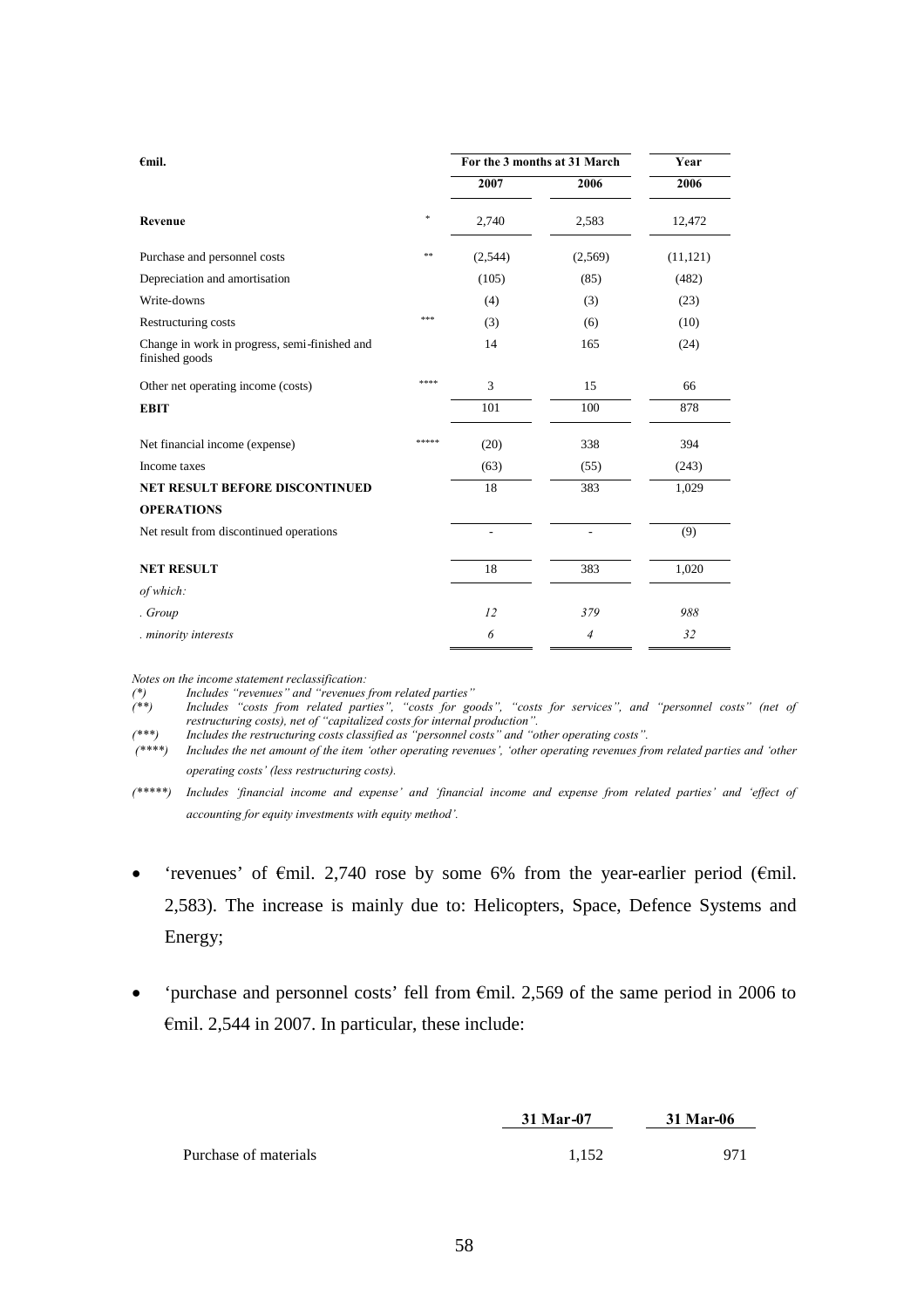| Change in inventories                         | (76)  | (29)  |
|-----------------------------------------------|-------|-------|
| Purchase of services                          | 714   | 720   |
| Costs of rents and operating leases           | 60    | 54    |
| Purchases and services from related parties   | 11    | 16    |
| Total costs of purchases and services         | 1,861 | 1,732 |
|                                               |       |       |
| Wages and salaries                            | 655   | 613   |
| Social security contributions                 | 176   | 170   |
| Costs for staff severance pay                 | 22    | 21    |
| Costs related to other defined-benefit plans  | 21    | 21    |
| Costs related to defined-benefit plans        | 8     | 7     |
| Employee disputes                             |       | 2     |
| Other costs                                   | 15    | 14    |
| Total personnel costs                         | 897   | 848   |
| Capitalisation of internal construction costs | (214) | (11)  |
| Total                                         | 2,544 | 2,569 |

The performance of costs of purchases (down 1 %) was affected mainly by the different recognition of items related to 'non-recurring costs'. Starting from the 2006 financial statements, as described in the section entitled "effects of changes in the accounting standards adopted", 'non-recurring costs' and the related items are classified differently than in past periods. Capitalisation of these costs was therefore recognised in the first quarter of 2007 as a reduction in costs, while, in the first quarter of 2006, this amount was set out as a separate revenue component within the value of production (change in work in progress, semi-finished and finished goods). The 'costs of purchases and services' (not including 'capitalisation of internal construction costs") like 'revenues', due to the change in the scope of consolidation and to the performance of the segment activities.

The increase in personnel costs from  $\epsilon$ mil. 848 in the first three months of 2006 to the €mil. 897 in the first three months of 2007 is due to the change in the scope of consolidation, especially for foreign companies, to social security liabilities payable by enterprises in connection with the pension benefits due legally and contractually to UK employees, to medium/long-term incentive policies for management introduced within the Group and to the impact of the increase in average pound sterling/euro exchange rate.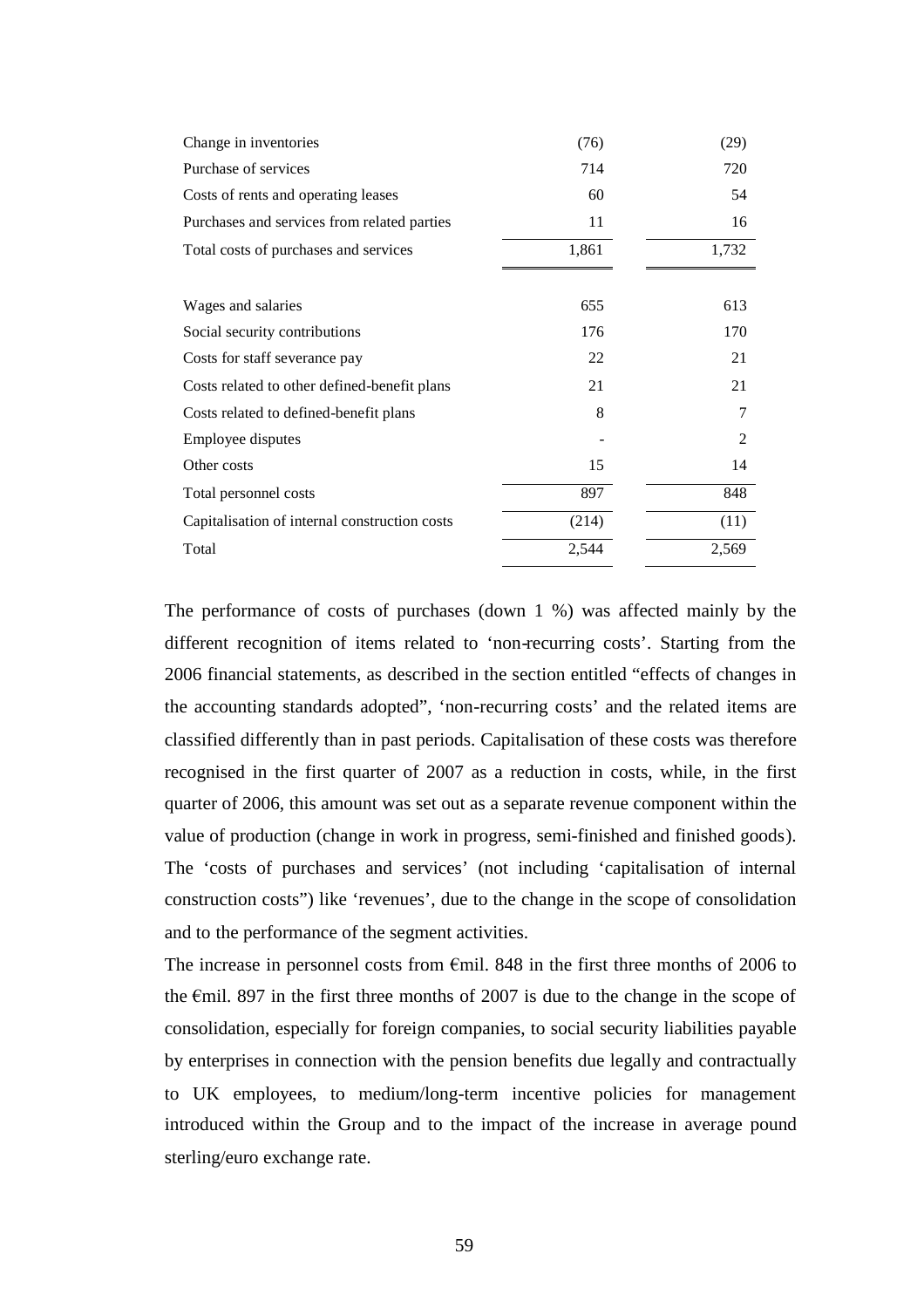The average workforce was 57,769 from 55,959 in the year-earlier period, an increase of 1,810 due to the change in the scope of consolidation and in particular, to increases reported in the Aeronautics, Helicopters, Energy and Transportation segments, offset by a decrease in Defence Electronics.

The workforce at 31 March 2007 was 58,685, up 626 from 58,059 at 31 December 2006 due to the change in the scope of consolidation in addition to positive turnover in the Aeronautics, Helicopters and Transportation segments especially.

Costs for personnel reorganisation/restructuring are reported as restructuring costs;

- depreciation and amortisation rose mainly due to the different accounting treatment of 'non-recurring costs' (with a related increase in amortisation of intangibles), the change in the scope of consolidation and the completion of the process of allocating the purchase price of assets in the Helicopters, Defence Electronics and Space sectors. Depreciation and amortisation for the period of  $\epsilon$ mil. 105 ( $\epsilon$ mil. 85 in the same period of 2006), include  $\epsilon$ mil. 74 of depreciation for property, plant and equipment ( $\epsilon$ mil. 71 in the same period of 2006) and  $\epsilon$ mil. 31 of amortisation of intangible assets ( $\epsilon$ mil. 14 in the same period of 2006);
- write-downs of receivables were  $\epsilon$ mil. 4 ( $\epsilon$ mil. 3 in the same period of the prior year);
- net restructuring costs were €mil. 3 (€mil. 6 in the same period of the prior year). Specifically, the net balance is the result of an increase relating to the introduction of a reorganisation plan in the Defence Systems segment ( $\epsilon$ mil. 6) and a decrease in the shares of the reconversion and restructuring provision made available as a result of the integration process begun some time ago between the Italian and British companies in the Helicopters sector ( $\epsilon$ mil. 5). Other net costs relate to the Defence Electronics and Other Activities sectors;
- other net operating income and costs include net income of  $\epsilon$ mil. 3 ( $\epsilon$ mil. 15 of net income in the same period of 2006) and break down as follows: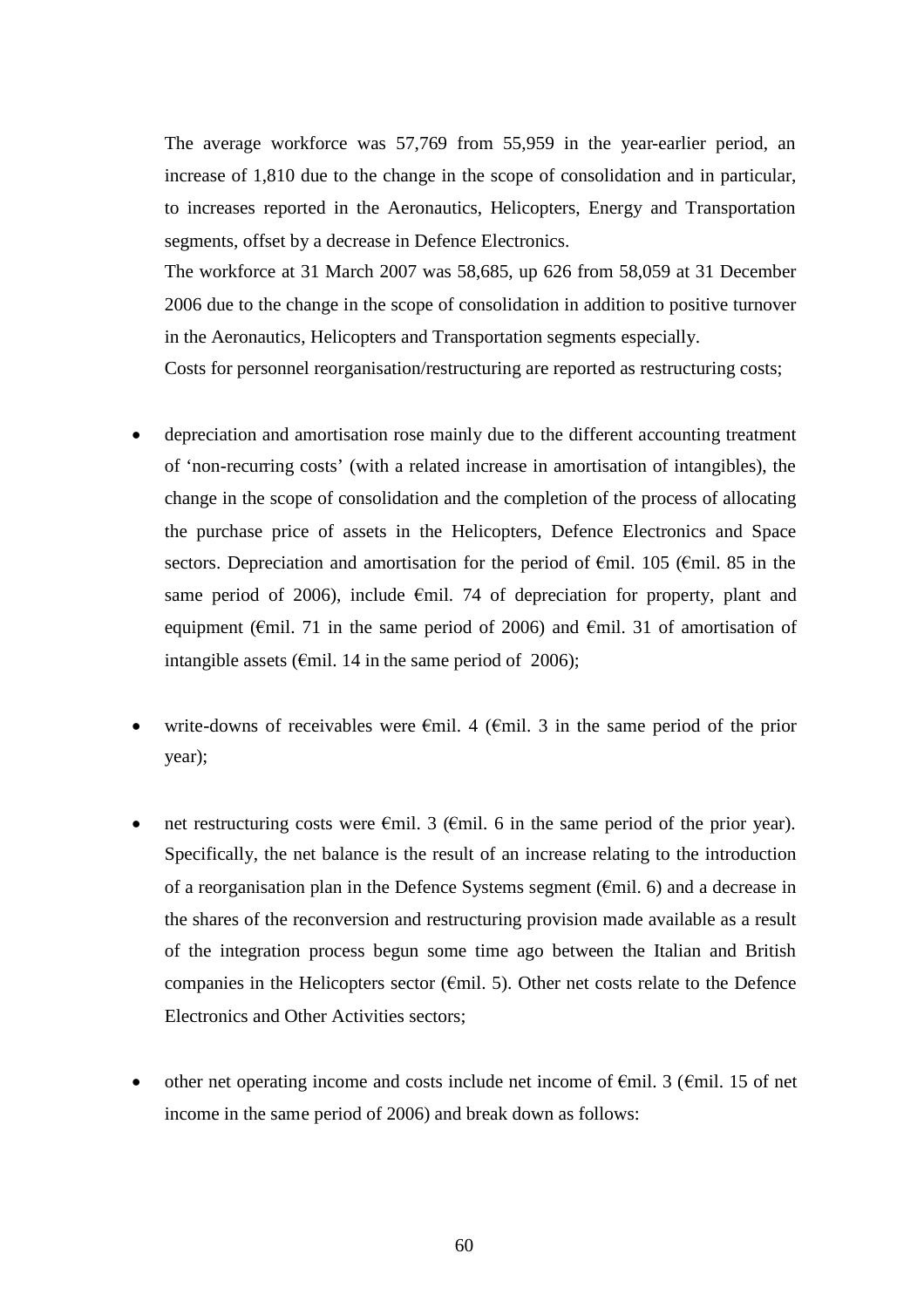|                                                                                                         | $31-Mar-07$    | 31-Mar-06 |
|---------------------------------------------------------------------------------------------------------|----------------|-----------|
| Grants for training, research and development                                                           | 7              | 6         |
| Net exchange rate differences on operating                                                              | 1              |           |
| items                                                                                                   |                |           |
| Indirect taxes                                                                                          | (9)            | (5)       |
| Net adjustment of receivables and payables in<br>foreign currency at the end-of-period exchange<br>rate | 1              | 2         |
| Gains from the sale of non-current assets                                                               | 1              | 18        |
| Insurance reimbursements                                                                                | $\overline{2}$ | 6         |
| Transfers (accruals) of provisions                                                                      | 4              | (8)       |
| Other operating income (costs)                                                                          | (4)            | (4)       |
| Total                                                                                                   | 3              | 15        |

Specifically, the 'gain from the sale of assets' in the first quarter of 2006 mainly relates to the disposal of the production site of Chelmsford (UK) by Selex Communications Ltd;

- EBIT stood at  $\epsilon$ mil. 101 substantially in line with the year-earlier period ( $\epsilon$ mil. 100). In particular, this result is attributable to the Helicopters, Aeronautics and Energy sectors. These improvements are balanced by a deterioration in other sectors;
- 'net financial income and expense' of €mil. 20 of net financial expense (including transactions with related parties which yields a net financial expense of  $\epsilon$ mil. 3) represents a decrease of €mil. 358 from the year-earlier period (€mil. 338 of net financial income including transactions with related parties which yields a net financial expense of  $\epsilon$ mil. 3). The item also includes the positive effect of the valuation of equity investments with the equity method of €mil. 1 compared with a negative effect of  $\epsilon$ mil. 4 in the first quarter of 2006. Specifically:

|                                                                 | $31-Mar-07$ |         | 31-Mar-06 |                          |                |      |
|-----------------------------------------------------------------|-------------|---------|-----------|--------------------------|----------------|------|
|                                                                 | Income      | Expense | Net       | Income                   | <b>Expense</b> | Net  |
| Income from equity investments and<br>securities                |             |         |           | 366                      | ۰              | 366  |
| Discounting of receivables, payables and                        |             | ٠.      |           | $\overline{\phantom{a}}$ | (1)            | (1)  |
| provisions<br>Interest<br>Commission income/expense (including) | 28          | (33)    | (5)       | 14                       | (34)           | (20) |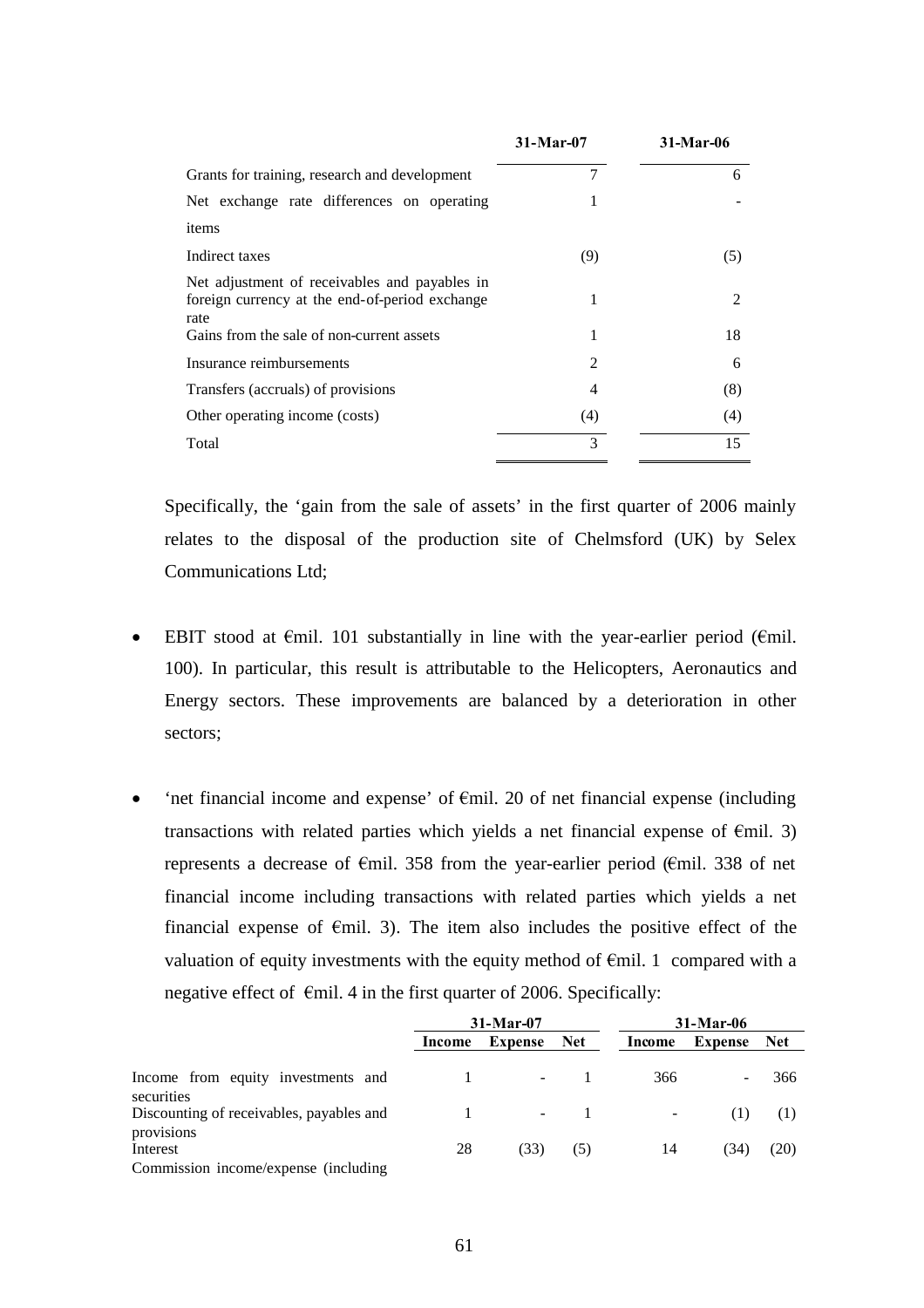| commissions on non-recourse items)<br>Fair value adjustments through profit or<br>loss |      | (15              | (2)<br>(3) | -<br>29 | (27) |     |
|----------------------------------------------------------------------------------------|------|------------------|------------|---------|------|-----|
| Premiums paid/received on forwards                                                     |      | (16)             |            |         | (2)  |     |
| Exchange rate differences                                                              | 60   | (58)             |            | 57      | (58) |     |
| Income/expense from related parties                                                    |      | $\left(4\right)$ | (3)        |         | (3)  | (3) |
| Other net financial income and expense                                                 |      |                  |            |         |      |     |
|                                                                                        | l 10 | 1.5 I            |            | 470     | 128  | 342 |

In 2006, 'income from equity investments and securities' included €mil. 364 in capital gains from the stock market placement of the Ansaldo STS Group (52.174% of the share capital).

The item 'interest' includes results of the Group's financial management, including premiums received/paid on interest rate hedges (interest rate swap).

'Net income/expense' from measurement of fair value through profit or loss is as follows:

|                                                                            | $31-Mar-07$ |                | $31-Mar-06$ |        |                |            |
|----------------------------------------------------------------------------|-------------|----------------|-------------|--------|----------------|------------|
|                                                                            | Income      | <b>Expense</b> | <b>Net</b>  | Income | <b>Expense</b> | <b>Net</b> |
| Swaps and forex options                                                    | 4           | (3)            |             | 4      |                |            |
| Interest rate swaps                                                        | 2           | (7)            | (5)         | 2      | (11)           | (9)        |
| Options on STM                                                             |             |                |             |        |                |            |
| Ineffective portion of hedging swap<br>Option embedded in the exchangeable | 4           | (2)            | 2           | 12     | (6)            | 6          |
| bond                                                                       | 2           | (2)            |             | 10     | (10)           |            |
| Other equity derivatives                                                   |             | (1)            | (1)         |        |                |            |
|                                                                            | 12          | (15)           | (3)         | 29     | (27)           | ∍          |

Income and expense from options on STM refers to the fluctuations in the fair value of the option embedded in the exchangeable bonds with STM shares as underlying (no fluctuation in the first quarter of 2007) and the offsetting option with the same underlying and same key parameters as that embedded in the exchangeable bonds issued. As a result of this transaction, the Group is in an essentially neutral position with regard to further variations in the fair value of the call option sold (income of €mil. 2 and expense of  $\epsilon$ mil. 2).

The 'effects of the valuation using the equity method' mainly relate to: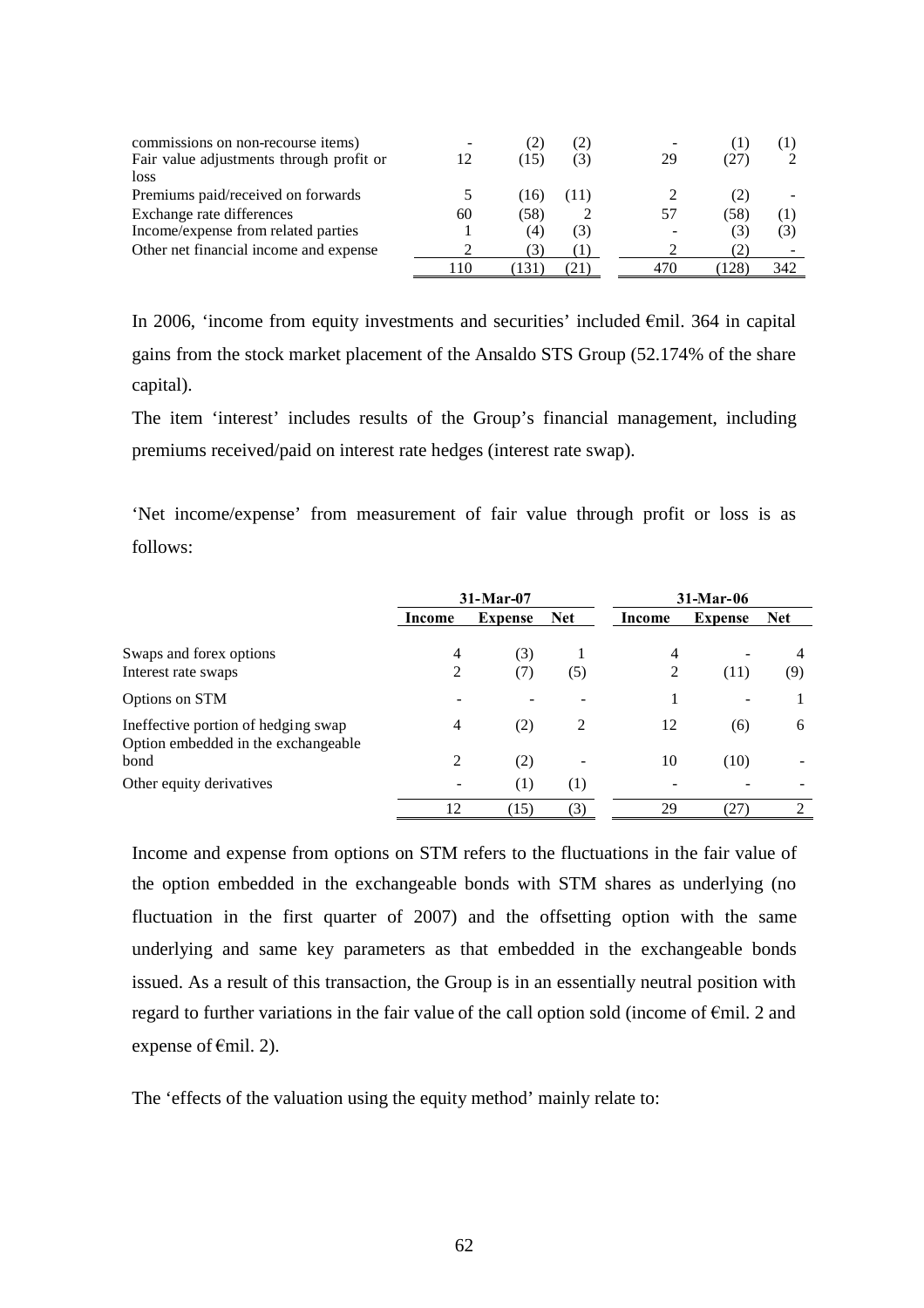|                                                           | $31-Mar-07$ | $31-Mar-06$ |
|-----------------------------------------------------------|-------------|-------------|
| AvioGroup S.p.A. results<br>Net results of other holdings | -           | (2)<br>(2)  |
|                                                           |             | (4)         |

'income tax expense' was  $\epsilon$ mil. 63 compared with  $\epsilon$ mil. 55 for the same period of 2006.

In particular, this is the algebraic sum of:

|                                          | $31-Mar-07$ | 31-Mar-06 |
|------------------------------------------|-------------|-----------|
| Corporate income tax (IRES)              | 33          | 27        |
| Regional business tax (IRAP)             | 27          | 26        |
| Benefit under consolidated tax mechanism | (27)        | (20)      |
| Other income taxes                       | 11          | 14        |
| Tax related to previous periods          |             |           |
| Provisions for tax disputes              |             |           |
| Deferred tax (assets) liabilities - net  | 18          |           |
|                                          | 63          | 55        |

Income from adopting the consolidated taxation mechanism for IRES purposes (a tax introduced by Legislative Decree 344/2003) from 1 January 2004 was considered in the calculation of income taxes. According to this mechanism, there is only one taxable income for all the Group companies included in the scope of consolidation.

This option makes it possible to offset the tax results (taxable income and losses in the consolidation period) of the participating companies. As a result, the quarterly report includes the benefit resulting from the tax losses for the period up to the limit of the taxable income included in the consolidated tax base. This income was then allocated to all the consolidated companies reporting a fiscal loss.

With regard to the Group Parent, the consolidated income statement includes neither current taxes (as there was no taxable income during the period at issue) nor net deferred tax assets, as there is a lack of the prerequisites established by the applicable accounting standard.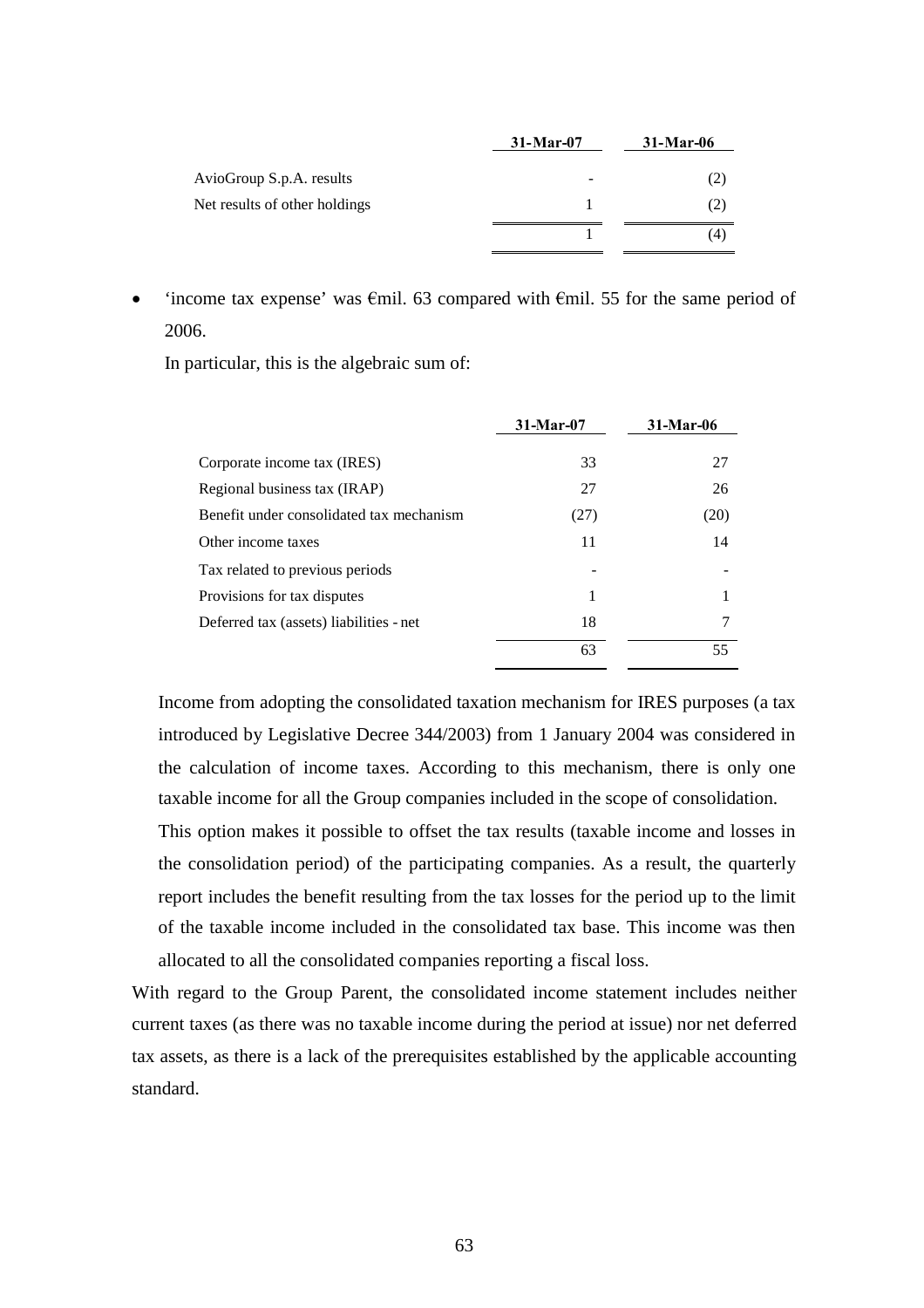- 'net result from discontinued operations' was separately indicated in the income statements. Accordingly, the item includes the result for the period of the operations sold or being sold:
	- for the first three months of 2007, the results of the operations being sold as held by the Group in the bus manufacturing industry.

|                      | 31-Mar-07 | 31-Mar-06 |
|----------------------|-----------|-----------|
| Revenue              | 18        | 28        |
| Costs                | (18)      | (28)      |
| Net financial income |           |           |
| Tax expense          |           |           |
|                      |           |           |

The table below shows an analysis of consolidated balance sheet at 31 March 2007.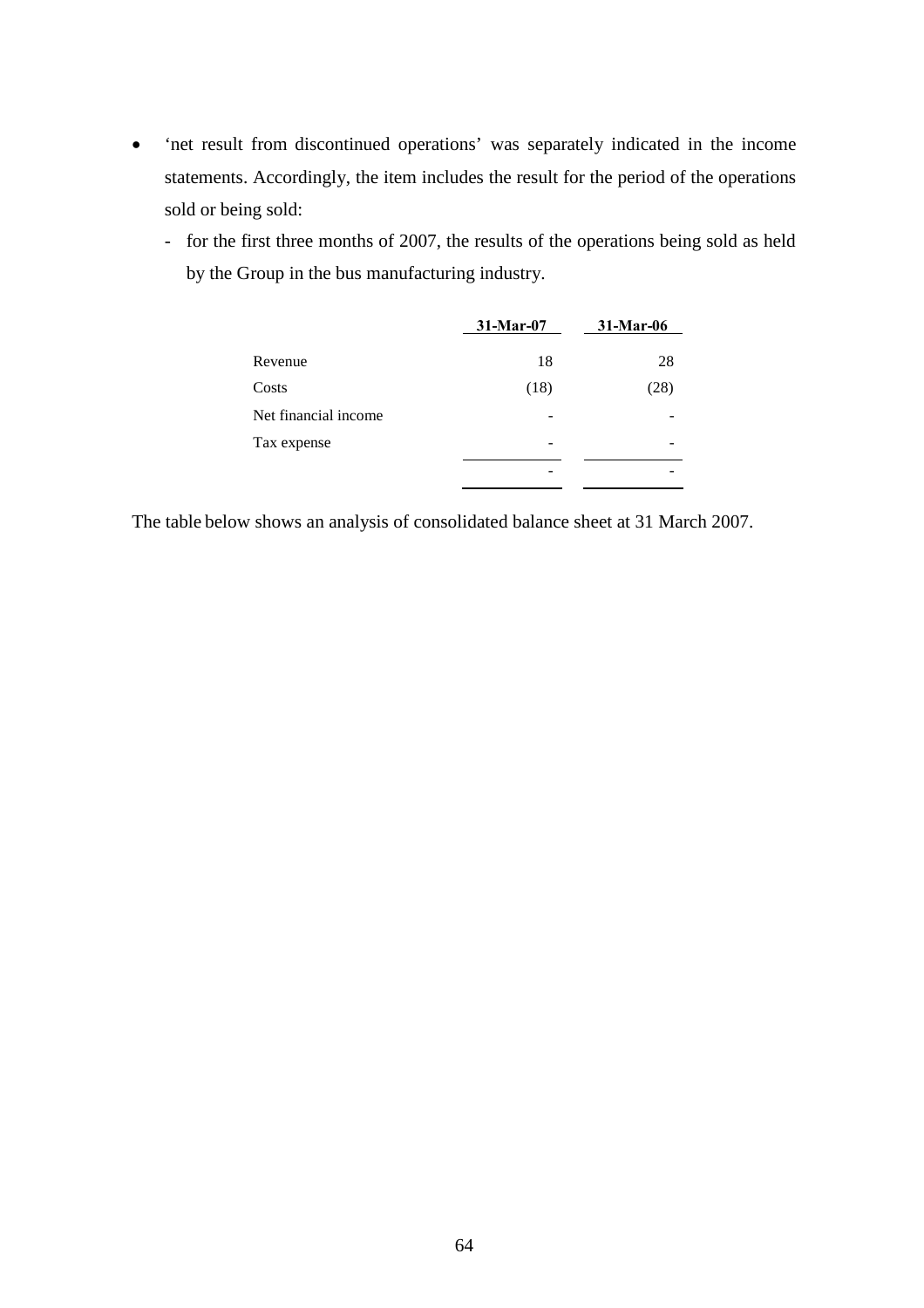| $\epsilon$ mil.                              | $31-Mar-$ | 31-Dec-2006 | $31-Mar-$ |
|----------------------------------------------|-----------|-------------|-----------|
|                                              | 2007      |             | 2006      |
| Non-current assets                           | 10,109    | 9,897       | 7,785     |
| Non-current liabilities (*)                  | (3,248)   | (3,275)     | (2,044)   |
|                                              | 6,861     | 6,622       | 5,741     |
| Inventories                                  | 3,237     | 3,095       | 5,765     |
| Contract work in progress                    | 3,233     | 2,823       | 2,732     |
| Trade receivables                            | 3,757     | 3,856       | 3,528     |
| Trade payables                               | (3,196)   | (3,561)     | (3,073)   |
| Advances from customers                      | (5,546)   | (5,529)     | (4, 425)  |
| Provisions for short-term risks and charges  | (551)     | (571)       | (541)     |
| Other net current assets (liabilities)       | (468)     | (547)       | (3,283)   |
| Net working capital                          | 466       | (434)       | 703       |
| Net capital employed                         | 7,327     | 6,188       | 6,444     |
| Group shareholders' equity                   | 5,304     | 5,276       | 4,868     |
| Shareholders' equity of minority interests   | 85        | 81          | 137       |
| Shareholders' equity                         | 5,389     | 5,357       | 5,005     |
| Net debt (cash)                              | 1,970     | 858         | 1,481     |
| Net (assets) liabilities held for sale (***) | (32)      | (27)        | (42)      |

*Notes on the reclassified balance sheet:*

*(\*) Includes all non-current liabilities except financial liabilities to related parties (which are included among non-current liabilities to related parties) and non-current financial debt.*

*(\*\*) Includes tax receivables, other current receivables from related parties (included among current receivables from related parties) and other current assets, net of tax payables, other payables to related parties (included among current liabilities to related parties), and other current liabilities.*

*(\*\*\*) Includes the net of non-current assets held for sale and liabilities directly related to assets held for sale.*

'Non-current assets' (€mil. 10,109 at 31 March 2007 from €mil. 9,897 at 31 December 2006) show a net increase of  $\epsilon$ mil. 212:

|                               | $31-Mar-07$ | 31-Dec-06 |
|-------------------------------|-------------|-----------|
|                               |             |           |
| Intangible assets             | 5,430       | 5,317     |
| Property, plant and equipment | 2.774       | 2,660     |
| Investment properties         |             |           |
| Equity investments            | 141         | 140       |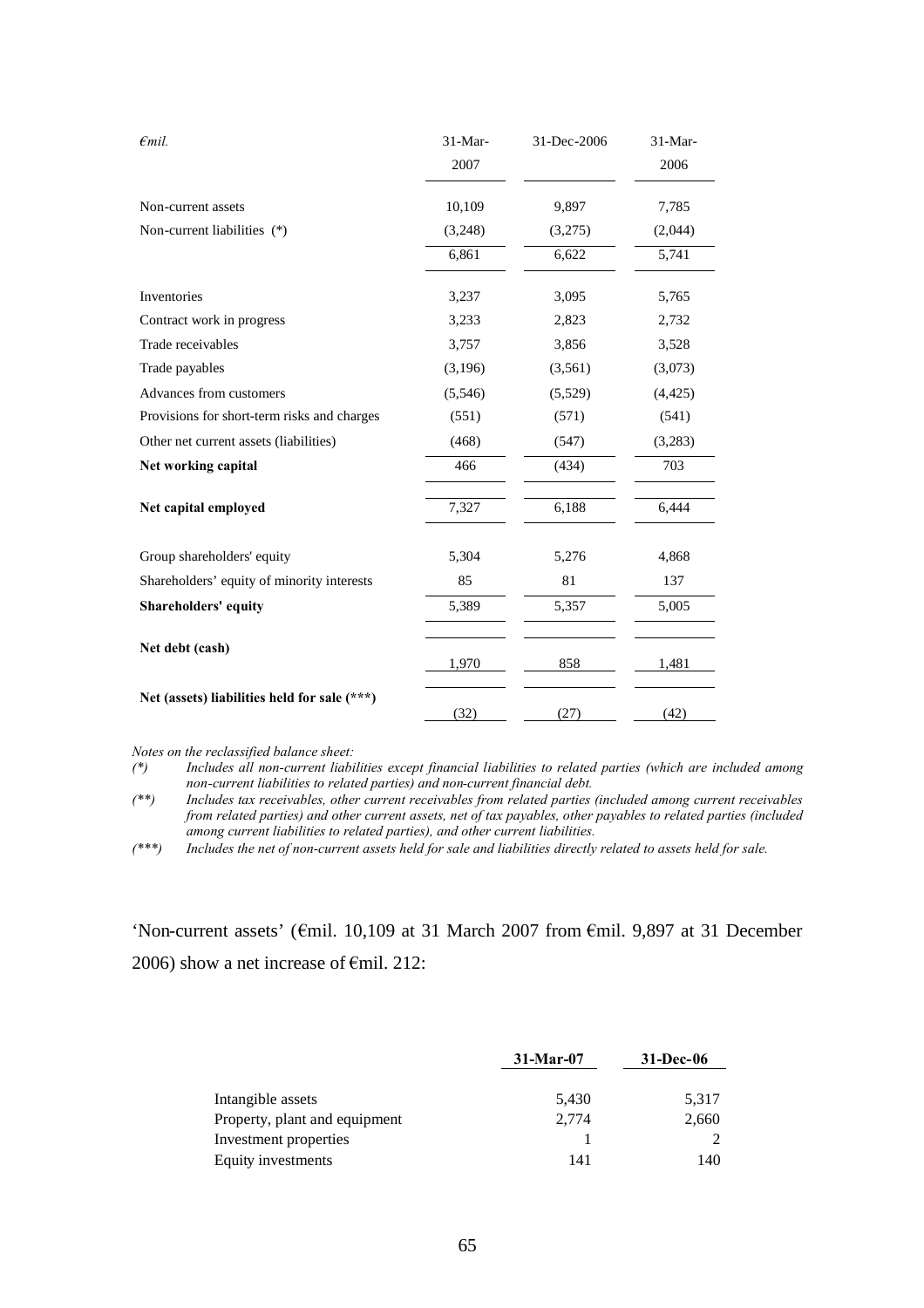| Financial assets at fair value | 862    | 857 |
|--------------------------------|--------|-----|
| Securities held to maturity    | 18     | 16  |
| Receivables                    | 430    | 426 |
| Deferred taxes                 | 447    | 470 |
| Other assets                   | 6      |     |
|                                | 10,109 |     |

This rise is specifically due to:

- the recognition of additional goodwill ( $\epsilon$ mil. 10) arising from the exercise of the put and call options over 25% of the Selex Sensors and Airborne Systems group, previously held by BAE Systems Ltd, and subsequent adjustments to the price;
- the recognition of the relevant goodwill deriving from the subsequent purchase of Datamat S.p.A. shares ( $\epsilon$ mil. 5);
- the increase ( $\epsilon$ mil. 26) in property, plant and equipment arising from the consolidation on a line-by-line basis of Alenia North America - Canada Co and Global Military Aircraft Systems LLC and on a proportional basis of Lmatts LLC and Global Aeronautics LLC;
- the increase ( $\epsilon$ mil. 101) in 'non-recurring costs' due to capitalisation during the period;
- the valuation of the interest held indirectly in STMicroelectronics NV (STM) (6.6% at 31 March 2007) as 'financial assets held at fair value', which broke down as follows:

| 31 December 2006                       | 840 |
|----------------------------------------|-----|
| Fair value adjustment at 31 March 2007 | 22  |
| 31 March 2007                          | 862 |

The increase due to fair value adjustment had a specific shareholders' equity reserve as a contra-item;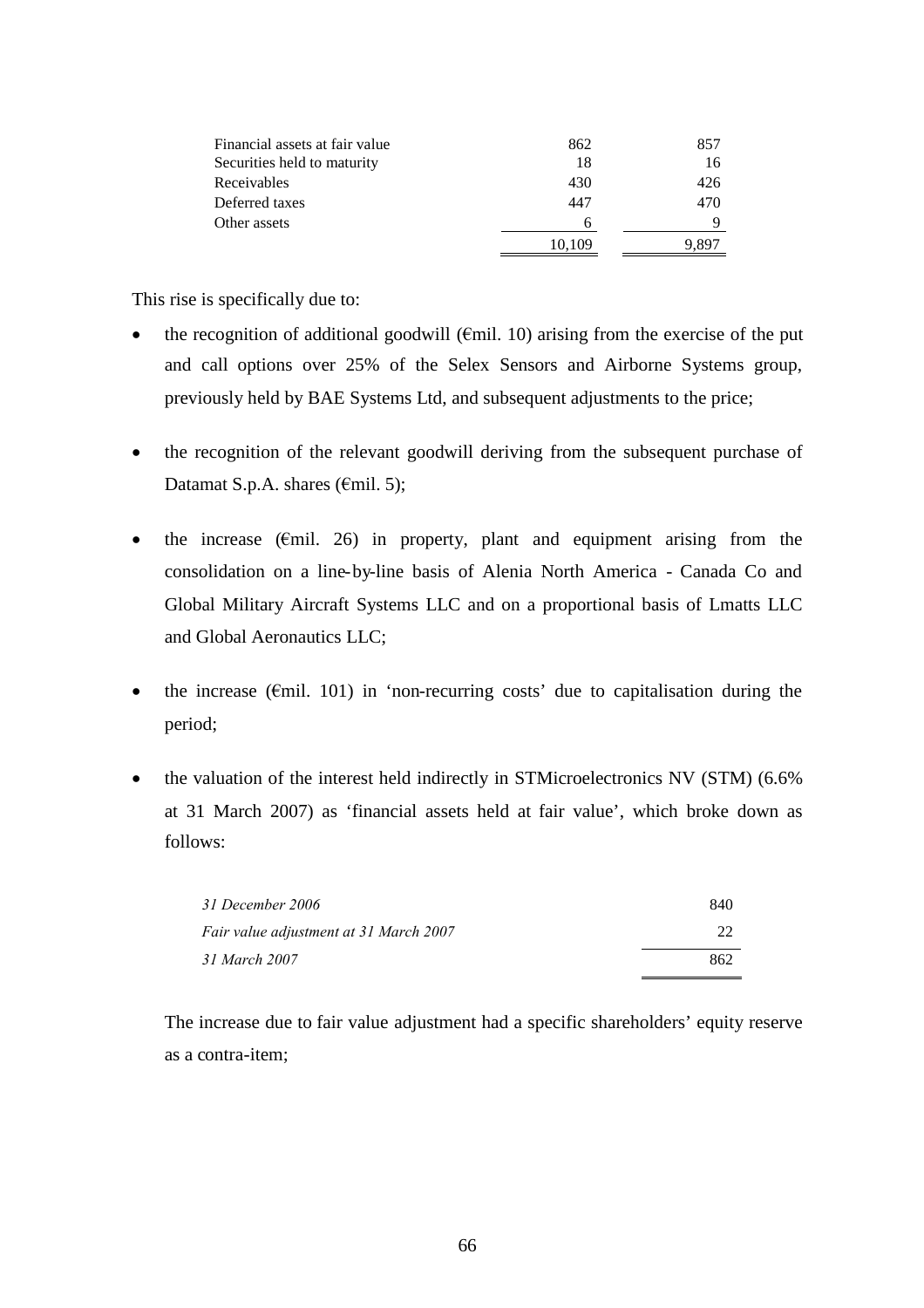- due to investing activities (specifically €mil. 114 in aeronautics for property, plant and equipment) and opening of receivables and repayments and depreciation and amortisation for the period;
- due to a net decrease stemming from the exchange rate differences due to the translation of financial statements in foreign currency (mainly pound sterling).

'Non-current liabilities' (€mil. 3,248 at 31 March 2007 from €mil. 3,275 at 31 December 2006) show a net decrease of  $\epsilon$ mil. 27:

|                                              | $31-Mar-07$ | $31 - Dec-06$ |
|----------------------------------------------|-------------|---------------|
| Severance pay and other employee liabilities | 1,231       | 1,238         |
| Provisions for risks and charges             | 355         | 365           |
| Deferred taxes                               | 342         | 340           |
| Other liabilities                            | 1,320       | 1,332         |
|                                              | 3.248       | 3.275         |

This rise is specifically due to:

- the net decrease of 'severance pay and other employee liabilities' ( $\epsilon$ mil. 7) resulting from the use of the relative provision, net of accruals for the period, mainly in the Defence Electronics and Helicopters sectors, from 'defined benefit plans' having been reviewed by the British companies of AgustaWestland and by Selex Sensors and Airborne System Ltd, in addition to the decrease stemming from the exchange rate differences due to the translation of financial statements in foreign currency (mainly pound sterling);
- the net decrease of €mil. 10 in 'provisions for risks and charges', in particular in provision for product guarantees ( $\epsilon$ mil. 3) net of transfers and uses of the 'provision for guarantees given' and 'other'  $\epsilon$ mil. 13;
- the increase in deferred tax liabilities of  $\epsilon$ mil. 2;

the net decrease of  $\epsilon$ mil. 12 of 'other liabilities', mainly due to deferred income; Specifically, 'other payables' includes the payables to the Ministry of Economic Development (MED) for royalties ( $\epsilon$ mil. 48 compared with  $\epsilon$ mil. 46 at 31 December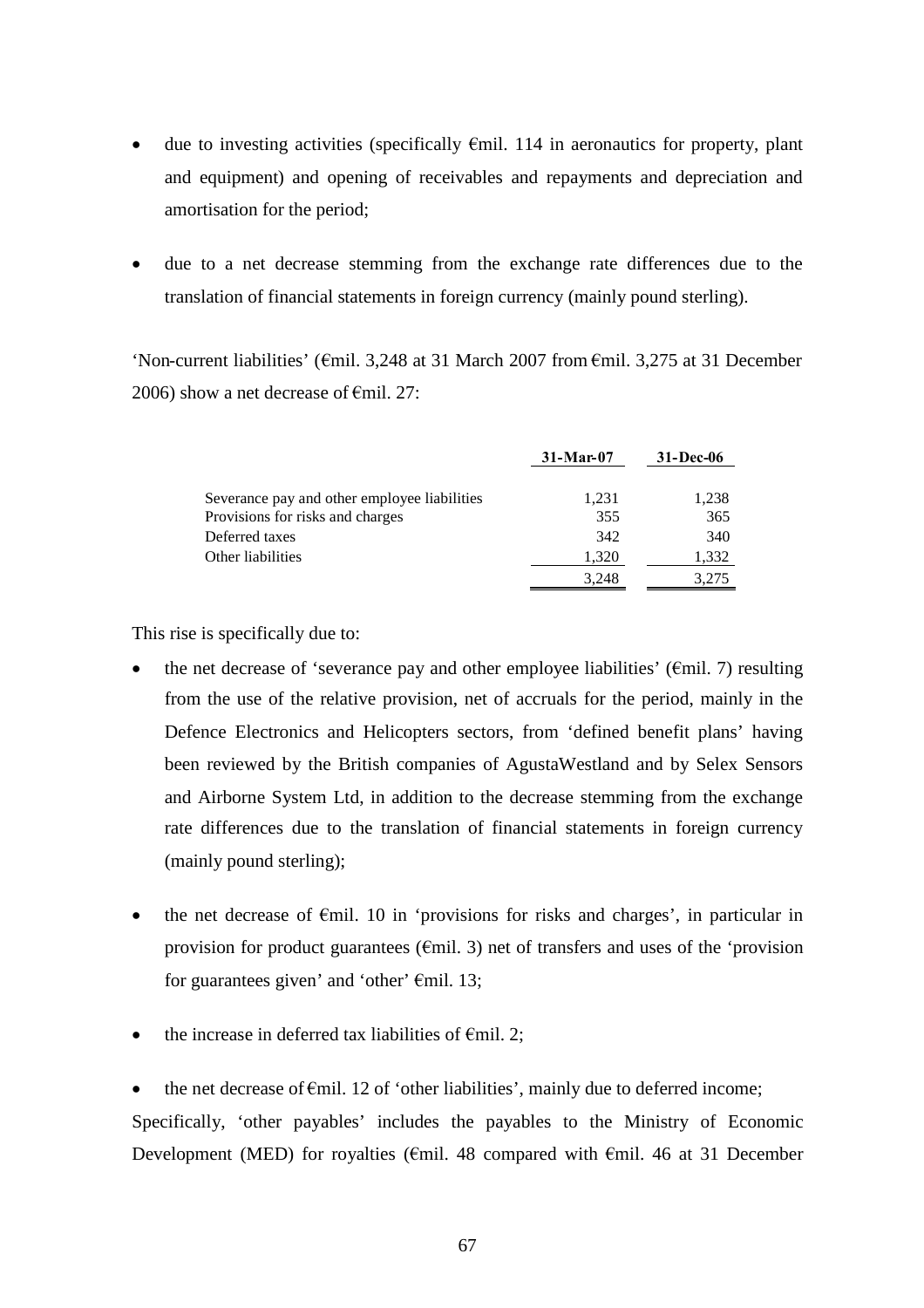2006) accrued pursuant to Law 808/1985 for "national security" and similar projects, in addition to payables for disbursement received from the Ministry of Economic Development supporting development of non-national security and similar programmes eligible for the incentives under Law 808/85 ( $\epsilon$ mil. 564, unchanged from 31 December 2006). The item also includes deferred income of €mil. 198 (€mil. 207 at 31 December 2006).

'Net working capital' shows a positive net value of €mil. 466 compared with a negative net value at 31 December 2006 of €mil. 434. More specifically:

'inventories' came to  $\epsilon$ mil. 3,237 compared with  $\epsilon$ mil. 3,095 in the prior year:

|                                          | $31-Mar-07$ |       |
|------------------------------------------|-------------|-------|
| Raw materials, supplies and consumables  | 1,609       | 1,543 |
| Work in progress and semi-finished goods | 752         | 800   |
| Finished goods and merchandise           | 144         | 134   |
| Advances to suppliers                    | 732         | 618   |
|                                          | 3.237       | 3.095 |

Inventories are shown net of impairment charges of €mil. 419 (€mil.418 at 31 December 2006);

• 'contract work in process' amounted to  $\epsilon$ mil. 3,233 as compared with  $\epsilon$ mil. 2,823 at 31 December 2006; 'advances from customers' were €mil. 5,546 from €mil. 5,529 at 31 December 2006:

|                                   | $31-Mar-07$ | 31-Dec-06 |  |
|-----------------------------------|-------------|-----------|--|
| Contract work in progress (gross) | 6.746       | 6,184     |  |
| Advances from customers           | (3,513)     | (3,361)   |  |
| Contract work in progress (net)   | 3.233       | 2,823     |  |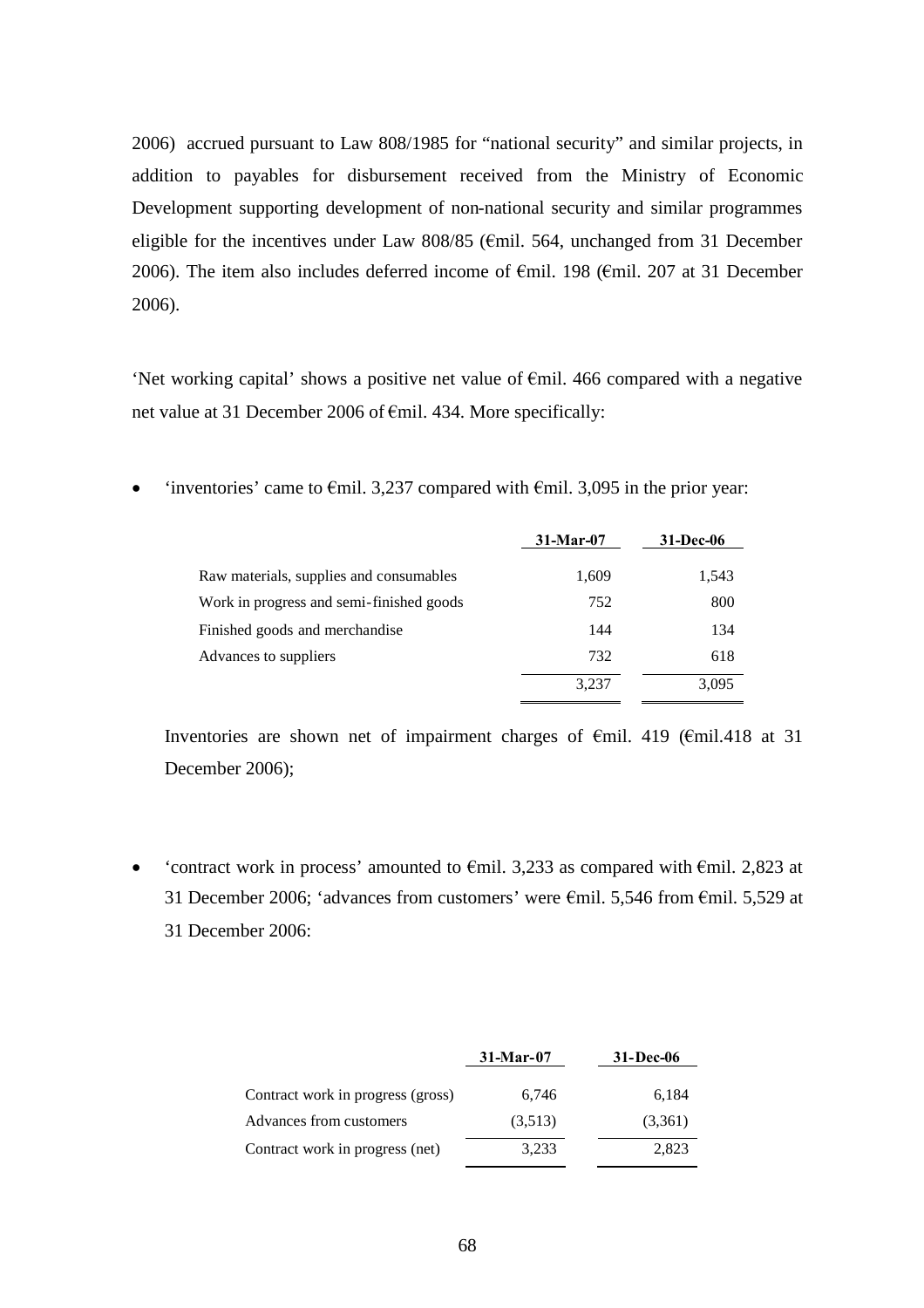| Advances from customers (gross) | 13,235  | 12.996   |
|---------------------------------|---------|----------|
| Contract work in progress       | (7,689) | (7, 467) |
| Advances from customers (net)   | 5,546   | 5,529    |

'trade receivables and payables' of  $\epsilon$ mil. 3,757 and  $\epsilon$ mil. 3,196 respectively as compared with  $\epsilon$ mil. 3,856 and  $\epsilon$ mil. 3,561 respectively at 31 December 2006 relate to:

|                     |                 | 31-Mar-07 |                 | 31-Dec-06 |  |
|---------------------|-----------------|-----------|-----------------|-----------|--|
|                     | Receivabl<br>es | Payables  | Receivabl<br>es | Payables  |  |
| Related parties     | 358             | 52        | 377             | 75        |  |
| Other third parties | 3,399           | 3,144     | 3,479           | 3,486     |  |
|                     | 3,757           | 3,196     | 3,856           | 3,561     |  |

 'provisions for short-term risks and charges' of €mil. 551 decreased by a net €mil. 20 as compared with €mil. 571 at 31 December 2006. The reduction relates to uses and reversals of: the conversion and restructuring provision for Helicopters ( $\epsilon$ mil. 5) and Defence Systems ( $\epsilon$ mil. 2), the provisions for penalties and product guarantees ( $\epsilon$ mil.8), provision for bad debts ( $\epsilon$ mil. 4) and other provisions ( $\epsilon$ mil. 9). The most significant allocations regard the provisions for product guarantees ( $\epsilon$ mil.6) and conversion and restructuring ( $\epsilon$ mil. 2).

With regard to the risk provisions, the Group's operations regard industries and markets where many disputes are settled only after a considerable period of time, especially in cases where the customer is a government entity.

Of course, in application of related accounting standards, provisions have been made for any obligations related to probable and quantifiable risks. Likewise, to the best of our knowledge, regarding other disputes against the Group, no specific allocation has been made since the Group reasonably believes that such disputes may be resolved satisfactorily and without any significant impact on the results.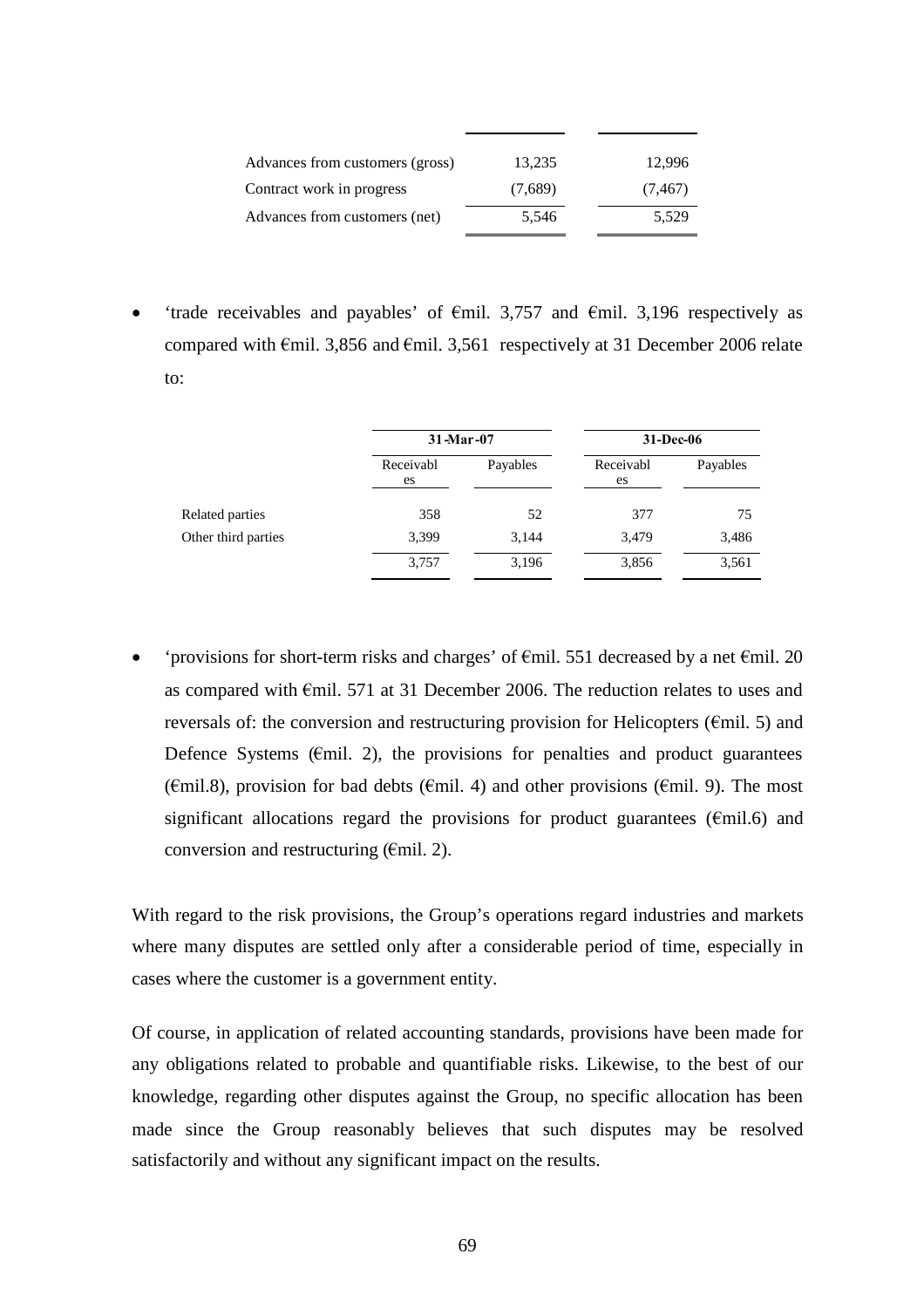The situations below are mentioned here solely for the purposes of full disclosure.

## Of particular note:

o the dispute in which Finmeccanica has been asked to cover the contractual commitments assumed upon the sale of the former subsidiary Finmilano S.p.A. to Banca di Roma (now Capitalia) originated from the assessment ordered by the Rome Office of Direct Taxes of Finmilano S.p.A. regarding the disallowance of the tax deductibility of the capital loss originating in 1987 on the sale of a non-recourse 'deferred' receivable at a price below the nominal value. In essence, the Italian tax authorities felt that this sale was actually a financing transaction and that the loss, in the same manner as a finance cost, should not have been deducted in its entirety in 1987, but should have been recognised over subsequent years as implicit interest in the transaction.

After the Court of Cassation (the supreme court of appeal) - in allowing the appeal filed by the tax authorities - had returned the parties to the court of first instance, the latter once again upheld the company's complaint. This ruling was once again appealed to the Court of Cassation. It should be noted that substantial charges to be paid by Finmeccanica are not currently foreseeable. In agreement with the bank, it has been deemed that there is insufficient justification to accept the settlement of pending disputes pursuant to Article 16 of Law 289/2002, partly in light of the fact that the significant financial outlay that this would have required does not make sense from a cost-benefit point of view;

o the dispute resulting from the notice to settle the registry fee of about €mil. 10, which was received by Finmeccanica in July 2001 and due on the capital increase approved in 1998. Although the tax liability had already been recognized in the related financial year, the company felt it was unnecessary to meet the tax demand because it was unjustified both in law and in fact. In fact, in addition to being received after statutory deadline, the notice contained a request for a tax related to a tax base that was partially inconsistent with applicable laws. The Tax Commission for the Province of Rome upheld the company's dispute in its ruling filed in December 2002. The ruling was appealed by the company in relation to the failure to order the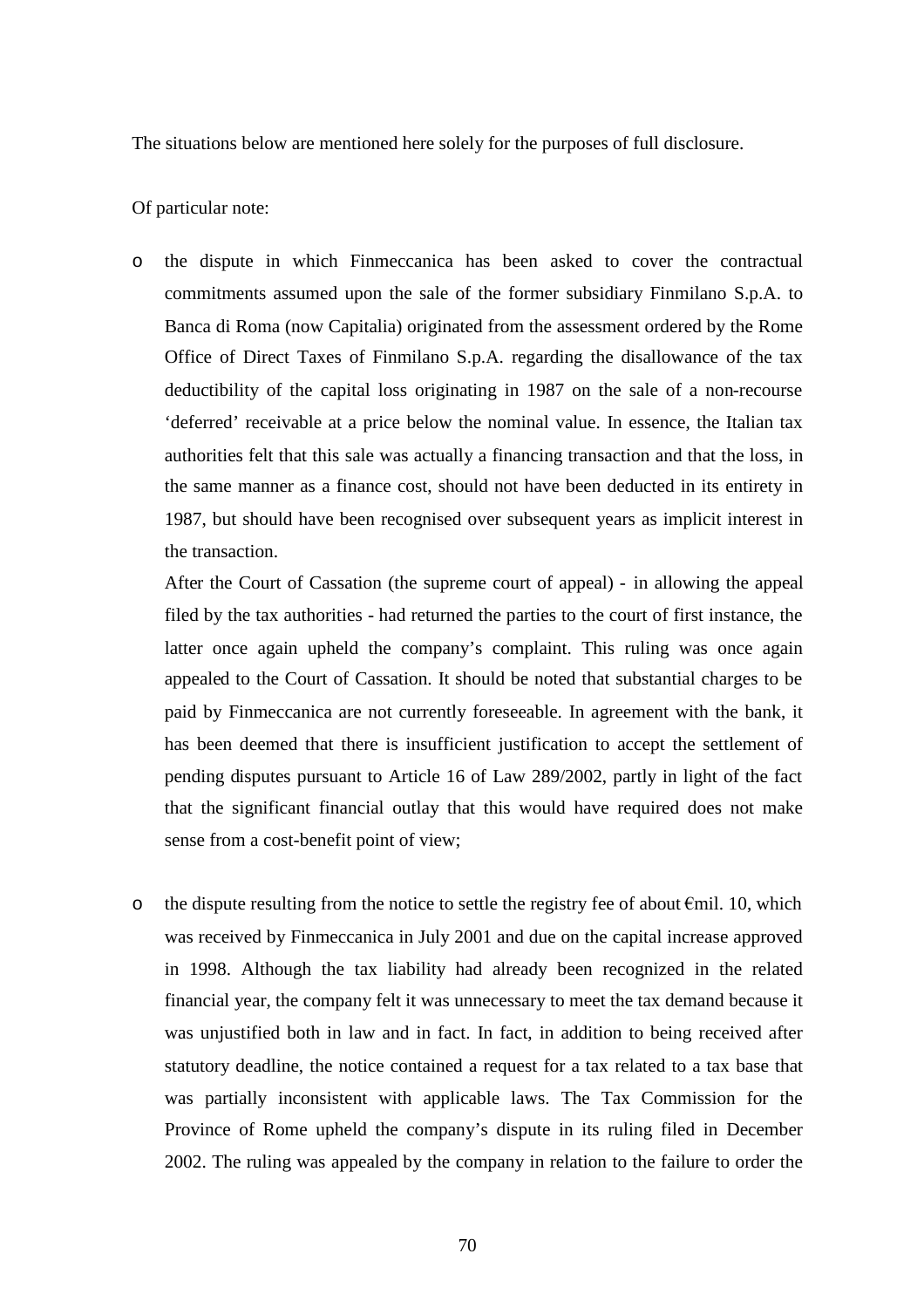tax authorities to reimburse costs. In the first half of 2004, the tax authorities in turn filed a cross-appeal of the same ruling, but only with regard to the decision that confirmed the termination of the office's assessment power in the matter. No objection was raised, however, with regard to the substance of the original ruling establishing the partial lack of justification of the amount requested by the revenue office. In a ruling filed in October 2004, the appeal court rejected the company's primary appeal regarding the lack of reimbursement of costs, but at the same time declared that the cross appeal filed by the tax authorities was inadmissible in that it was filed after the ordinary statutory deadlines. In particular, the Regional Tax Commission in Rome upheld the complaint filed by the company regarding the fact that the tax authorities had erroneously deemed the suspension of the procedural deadlines defined by Article 16 of Law 289/02 (facilitated settlement of pending disputes) to be applicable, given that the case did not fall within the scope of this law. The sentence of the court of second instance has been appealed to the Court of Cassation by the tax authorities;

o the dispute initiated by Telespazio S.p.A against the Agenzia delle Entrate, Rome District 4 challenging a tax assessment regarding direct income taxation (IIDD) for the year 2000, which contained a demand for a total of about  $\epsilon$ mil. 30 consisting of additional taxes, penalties and interest. The notice of assessment, served on 27 November 2006, relates to a tax audit completed in 2001 in which the Tax Authority challenged the deductibility of the loss regarding receivables from a foreign company taken by Telespazio SpA within the context of a non-recourse sale carried out following many fruitless attempts to recover these receivables. Specifically, the Tax Authority, deeming the actions undertaken by the Company to forcibly collect the receivables and therefore the evidence of the foreign debtor's solvency or lack thereof to be insufficient, found that the requirements of certainty and precision under the law were not met to allow the loss to be fully deducted, regardless of the fact that the loss was conclusively realised by Telespazio S.p.A. within the context of the non-recourse sale of the receivables arguing that sale per sé guarantees certainty only of the legal loss of the receivable but not the financial loss. The case is currently pending before tax court of first instance and no provision has been made in the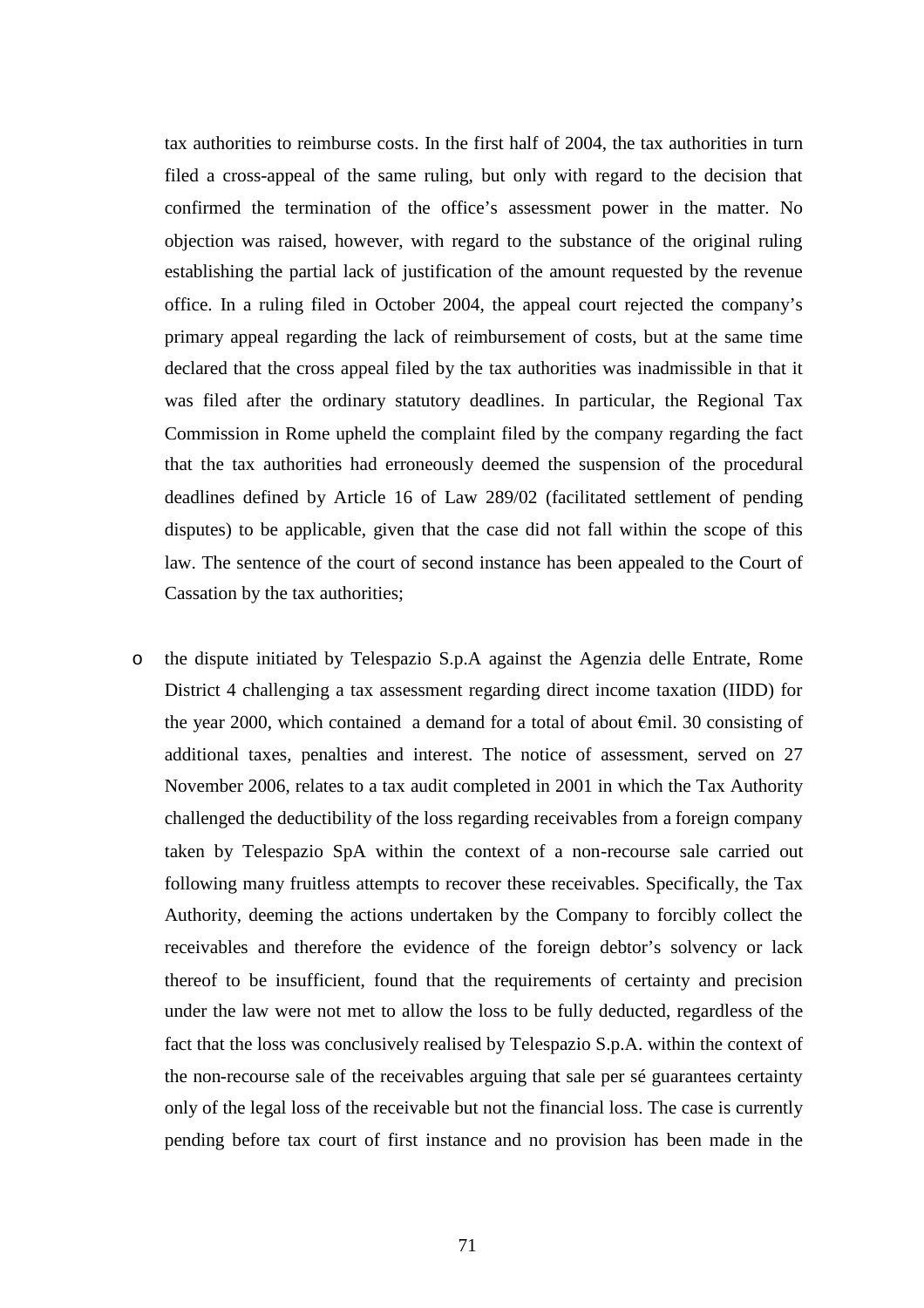financial statements since, in the Company's opinion, it can prove that the transaction was accounted for properly;

o the dispute initiated by Telespazio S.p.A against the Agenzia delle Entrate, Rome District 4 challenging a tax assessment for the purposes of direct income taxation (IIDD) and regional business taxation (IRAP) for the year 2001 containing an adjustment of about  $\epsilon$ mil. 9.7 in taxable income at the time the tax statement was prepared. Considering that the adjustment, for IIDD purposes, results in a reduction by an amount equal to the final tax loss in 2001 and that this loss was fully used by the Company in 2006, the total amount owed to the Tax Authority would be about €mil. 7 plus additional taxes, penalties and interest. The notice of assessment, served on 27 November 2006, relates to a tax audit completed in 2003 in which the Tax Authority challenged Telespazio S.p.A.'s reserving tax treatment until the completion of the Astrolink contract. Specifically, in November 2001, the customer Astrolink at its discretion terminated a long-term contract triggering Telespazio's right to compensation under the contract equal to the costs (plus 20% and in any event "be agreed" with the customer) that Telespazio would incur as a result of the early termination. Since it was not possible in 2001 to determine and agree upon the total amount of these costs (and the corresponding compensation revenues), the Company prudentially allocated  $\epsilon$ mil. 48.5 in the 2001 financial statements to a provision for risks and charges, as it deemed that amount to not be tax deductible. The auditors, starting, instead, with the assumption that Telespazio could have calculated the amount of compensation due from the counterparty as early as 2001 since the costs that it would have incurred as a result of the early termination of the contract were determinable, challenged the failure to account for revenues in the amount of  $\epsilon$ mil. 58.2 and also gave full tax effect to the amount of  $\epsilon$ mil. 48.5 in the provision for risks and charges which Telespazio, instead treated as fully taxed. As a result, the Tax Authority determined that Telespazio had  $\epsilon$ mil. 9.7 more in taxable income in 2001 for direct income taxation and regional business taxation purposes. The case is currently pending before tax court of first instance and no provision has been made in the financial statements since, in the Company's opinion, it can prove that the transaction was accounted for properly.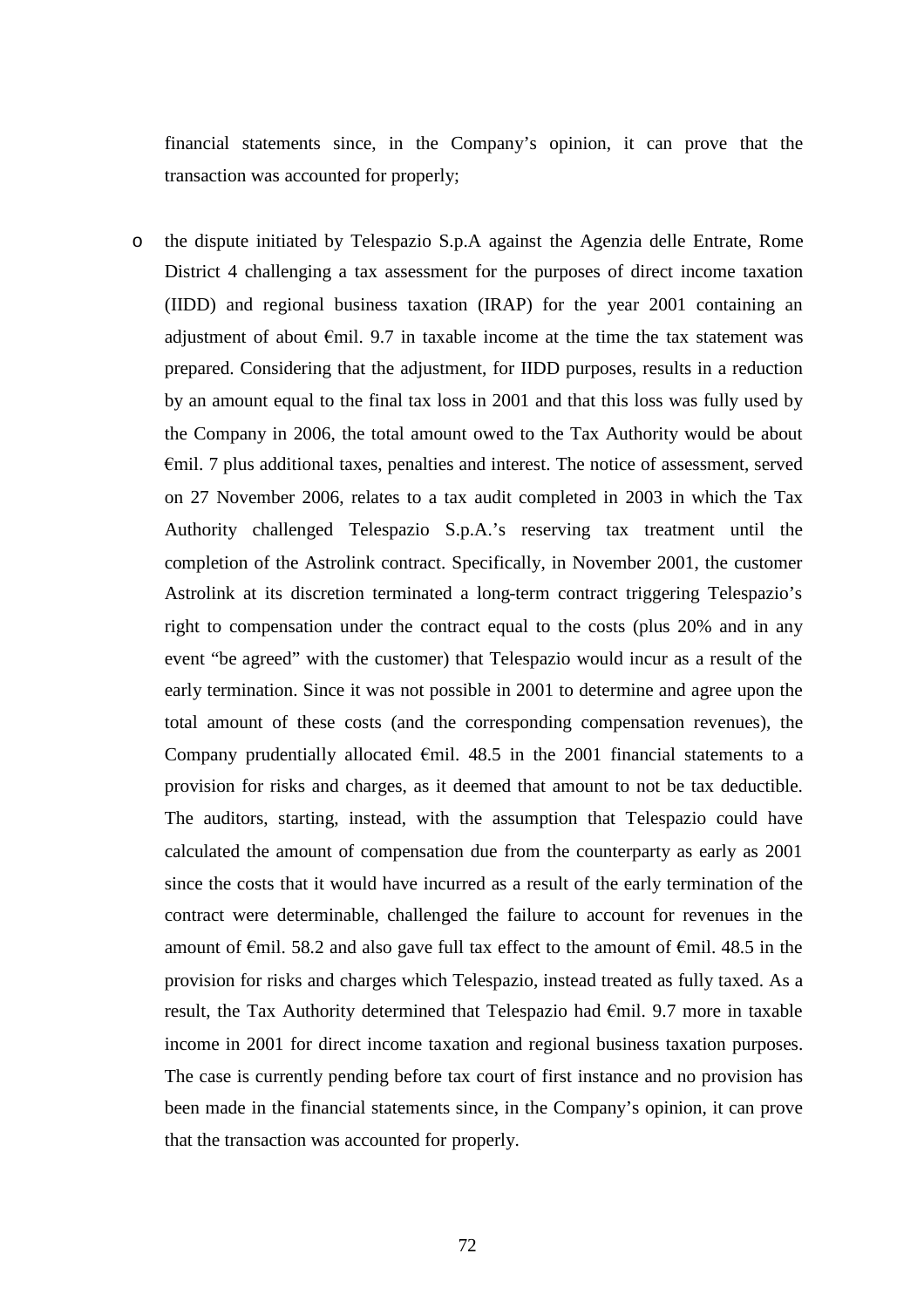Beyond the merits, it should be pointed out that it is currently impossible to estimate the substantive costs to be borne by the Finmeccanica Group considering that the liability, if it should be found to exist, would be neutralised by the guaranteed issued by Telecom Italia within the scope of the contract selling its shares of Telespazio in November 2002;

o the dispute initiated by So.Ge.Pa. SpA against the Agenzia delle Entrate, Rome District 4 challenging a tax assessment for the purposes of direct income taxation (IIDD) and regional business taxation (IRAP) for the year 2001 containing a demand for a total of €mil. 18 in additional taxes, penalties and interest. The tax claim, served on 27 December 2006, traces back to a tax audit completed in 2004 against ALS S.p.A., a Finmeccanica Group company absorbed by So.Ge.Pa. in 2006, in which the tax inspectors – without including any formal comments – merely notified the tax office responsible for the assessment of possible violations in applying the regulations concerning the tax appraisal of work in progress inventories within the context of the long-term contract for the provision and launching of the Atlantic Bird1 satellite obtained in 2000. Specifically, the warning originates from the fact the company had, over the years, accounted for these inventories based on the percentage completed (calculated using the cost-to-cost method), thereby rendering the settlement and payments received over the medium-term upon the achievement of various milestones irrelevant since they are not, under the contract, final settlements and therefore recognising as revenues (and therefore taxable) the entire amount of the inventories only when ownership of the satellite was transferred in 2002 upon acceptance in orbit of the satellite by the customer as contractually agreed. By contrast, the tax inspectors asked the competent tax office to assess whether, in reality, under the contract, the various milestones could have been treated using the Work Status (WS) process, so as to include in the tax assessment of workin-progress inventories the payments received based on the achievement of the WS objectives, regardless of the amounts recognised in the financial statements, on the assumption that the object of the contract could be divided into individual, "autonomous" lots for which each payment represents a final settlement of payments owed.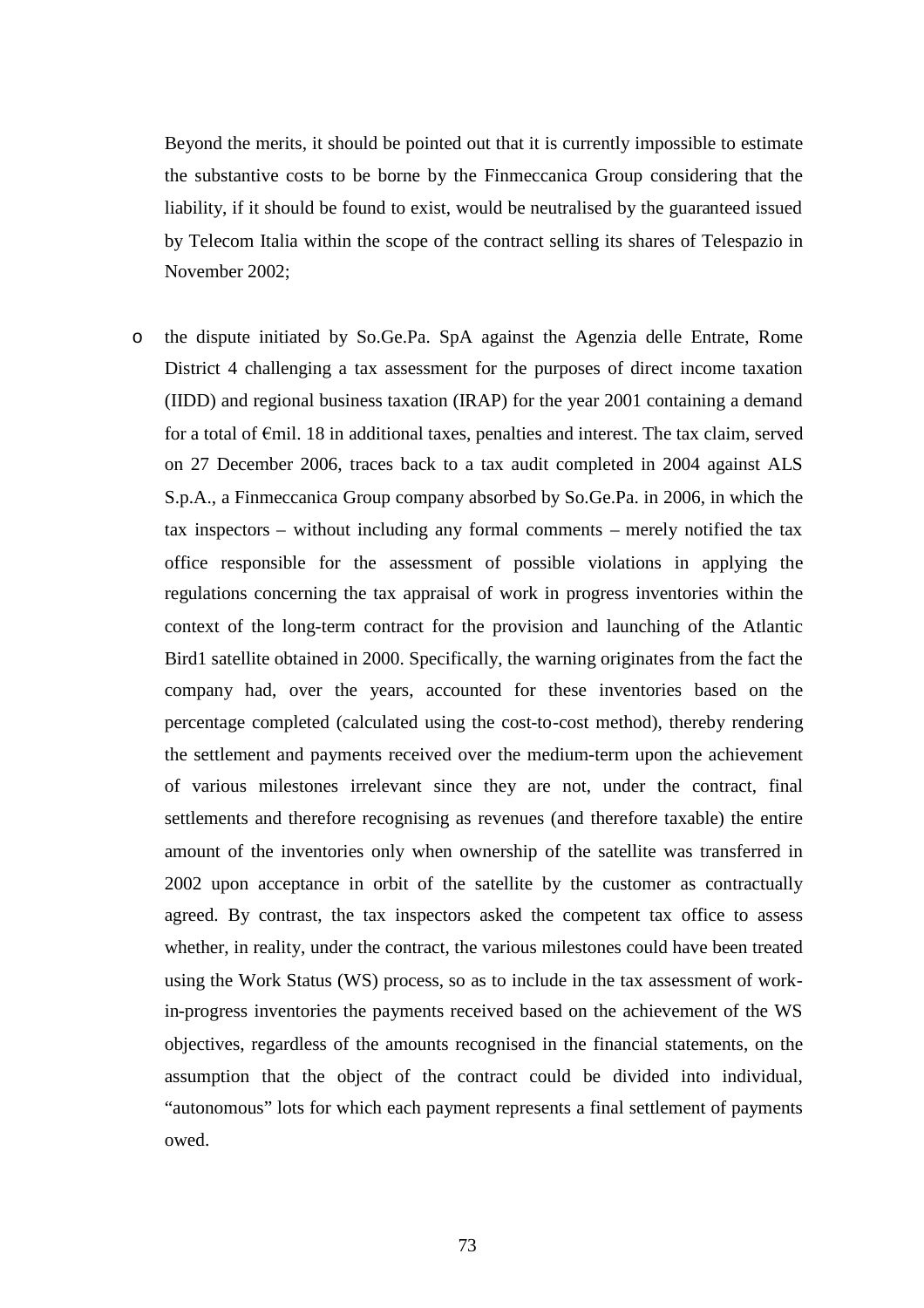The tax officials, receiving the auditors' report and without carrying out any further analysis of the matter although it involves a rather complex contractual relationship, issued the notice of assessment against the company. The case is currently pending before tax court of first instance and no provision has been made in the financial statements since, in the Company's opinion, it can prove that the transaction was accounted for properly;

o the appeal, together with ENEL and other parties, filed with the Regional Administrative Court of Lombardy of the resolution of the Italian Electricity and Gas Authority regarding the method of calculating interest due on amounts to be paid, as compensation, in relation to the termination of the Italian national nuclear energy programme.

Interest due calculated using a different calculation method is around  $\epsilon$ mil. 13.Previous rulings by the Lombardy Regional Administrative Court do not support the resolutions of the Authority. Accordingly, it is reasonable to expect a favourable outcome for Finmeccanica;

o on 6 July 2001, Finmeccanica and its subsidiary Alenia Spazio S.p.A. (formerly ALS S.p.A., now SO.GE.PA S.p.A.) received notice of a summons to appear before the Texas Federal Court to respond to a request for damages resulting from the alleged violation of agreements as part of the Gorizont programme, which is related to events dating back to 1998-1999 when Alenia Spazio operated as a division of Finmeccanica (on 9 July 2001, Alenia Spazio alone received a second summons to appear before the court for the same issue).

Based on an examination of the case files by U.S. lawyers, the company feels there are valid reasons to contest the substance of the demands of the plaintiffs. The pretrial issue of the lack of jurisdiction of the Texan Court raised by Finmeccanica and ALS in both suits was given a favourable outcome by the various degrees of jurisdiction. Regarding the dispute against Finmeccanica and ALS, on 8 June 2006 the plaintiff filed a Petition for Writ of Certiorari to the Federal Supreme Court of the United States to obtain a review of all the papers of the case. With ruling dated 2 October 2006, the Federal Court of the Unites States rejected this Petition. Accordingly, both cases commencing in Texas can be considered as closed;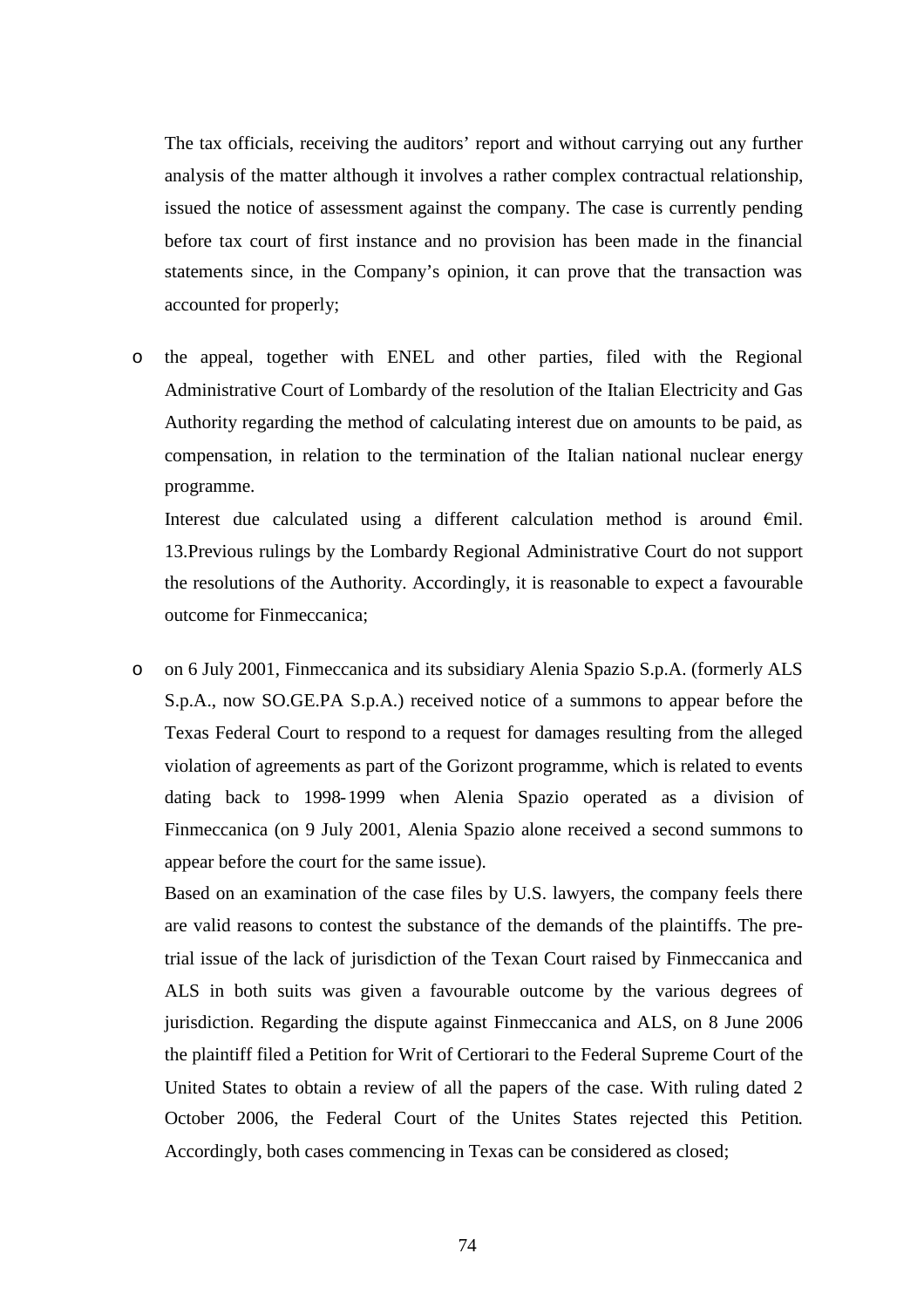- o arbitration is under way to settle a dispute between Consorzio Trevi of which the subsidiary AnsaldoBreda S.p.A. is a member with a 40% stake - and Trenitalia S.p.A. in relation to the application of penalties for the late delivery of ETR 500 trains. Consorzio Trevi has contested the penalties and has requested reimbursement of the significant additional costs incurred. The arbitration board arranged for the issues involved in the arbitration to be examined by an independent expert. The expert's report was filed on 10 January 2005 and is in favour of Consorzio Trevi. However, on 19 October 2005 the arbitration board arranged, upon request of Trenitalia, for a supplementation of the expert's report; this was filed on 31 January 2006. The findings of this supplementation of report do not provide clear indications on the amount of Trenitalia's delays; these indications had been clearly reported in the former report. For this reason, Consorzio Trevi has confirmed its own reservations concerning the lawfulness of the supplementation of report and demanded to file its own considerations on this matter. On 13 March 2006 the parties filed their final pleadings. The arbitration award is expected to be filed by May 2007;
- o on 1 October 2003, the European Commission notified the Ministry of Foreign Affairs of the formal proceedings initiated for an investigation against the Italian State, pursuant to Article 11 of the EU Treaty, in relation to subsidies granted by the Italian Government to the companies Alenia Aeronautica S.p.A., Aermacchi S.p.A., and Agusta S.p.A., based on Law 808/85, for six research and development projects. The Commission considers these subsidies to be state aids. The preliminary assessment of the Commission was that these subsidies were not notified to the Commission at the time, even though they were each in excess of the ECU 20 million threshold (1 ECU being equal to 1 euro). On 22 January 2004, the decision to open proceedings was published in the EU Official Journal.

The Italian authorities submitted their own observations to the Commission on 30 January 2004.

In response to requests of third parties, the Commission requested further information from the Italian Government, which was provided in the latter part of May 2004. Further exchanges of requests and information between the Commission and the Italian Government continued in the second half of the year. With its letter of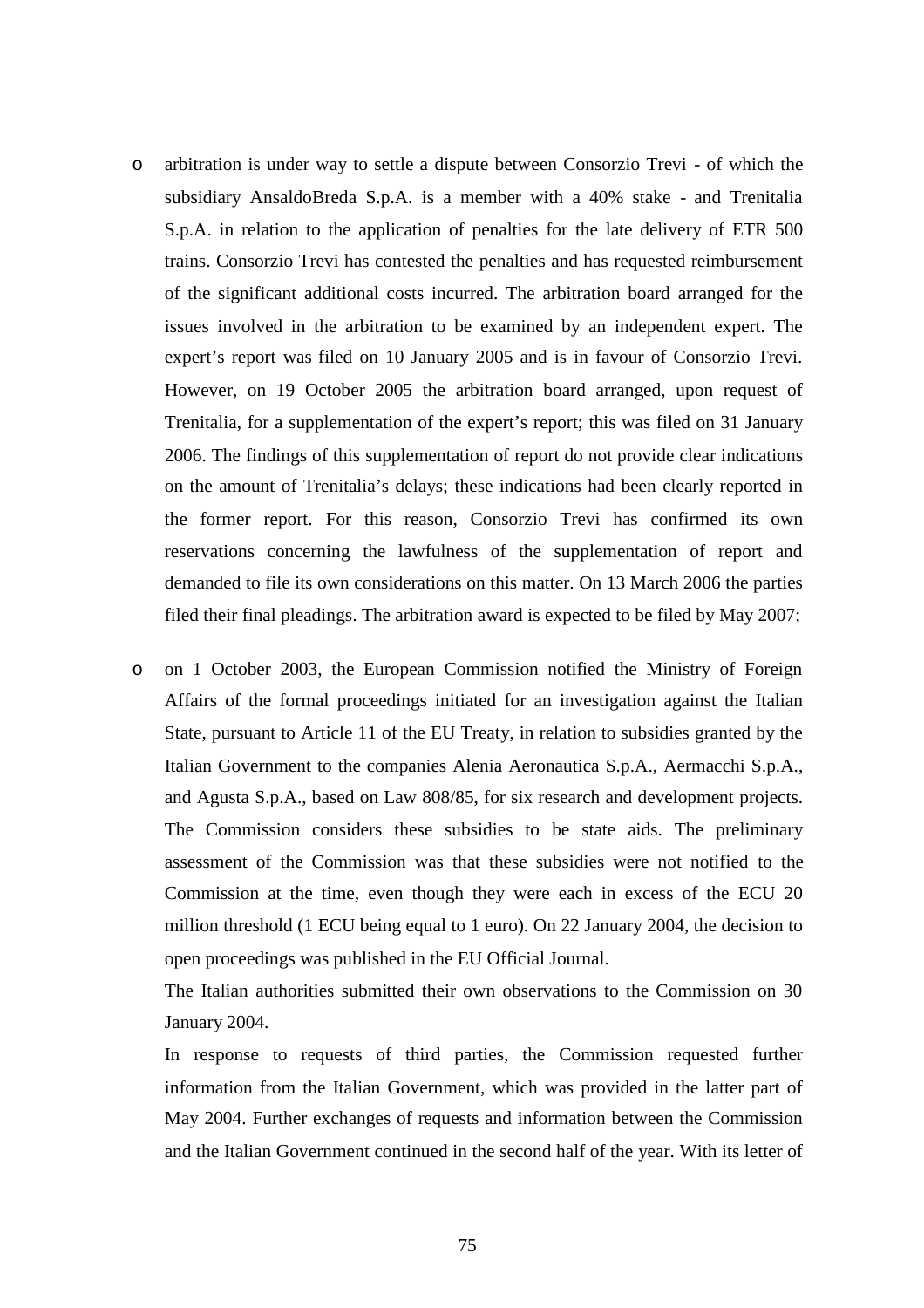22 June 2005 C(2005)1813, received by the Permanent Representation of Italy in the EU on 24 June, the European Commission informed the Italian Government of its decision to extend the scope of the current proceedings to an additional six projects of the aforementioned companies that had initially been excluded by the Commission itself. The Italian Authorities submitted their reply to the Commission on 29 November 2005. On 19 December 2005 the Commission served on the Italian Government further considerations filed by a third anonymous party, and the Government replied accordingly on 24 February 2006.At the moment, this procedure deeply affects the application principles of Law no. 808/85; Finmeccanica will follow the issue with special attention with the assistance of local counsel. At present, information is being exchanged between the Italian Government and the Commission before the latter issues its final decision, which is expected happen by September 2007;

o In November 1997 in relation to a contract commissioned by Prepa, the Puerto Rican Electric Power Authority, the company Abengoa awarded to Ansaldo Energia a subsupplier contract for expansion work on the San Juan, Puerto Rico power plant.

In connection with the contract between Abengoa and Prepa, American International Insurance Company of Puerto Rico ("AIIP"), a member of the AIG group, issued a performance bond and a payment bond, each in the amount of US\$mil. 125, in favour of Prepa which Ansaldo Energia, as a supplier, counter-guaranteed for US\$mil. 36 each.

In 2000, Abengoa unilaterally terminated its contract without informing Ansaldo Energia and filed suit against the customer in the Court of Puerto Rico seeking compensation for damages it allegedly suffered.

In 2001, Ansaldo Energia initiated arbitration proceedings in Paris seeking a finding that Abengoa breached the contract by terminating its agreement with Prepa without notifying Ansaldo Energia in advance. The arbitration finding, issued in March 2003, came out in favour of Ansaldo Energia.

In order to avoid any enforcement of the aforementioned guarantees, on 13 May 2005, Ansaldo Energia brought an action against Abengoa, AIG and AIP before the Court of Milan, requesting that its counter-guarantees be found void, or, in the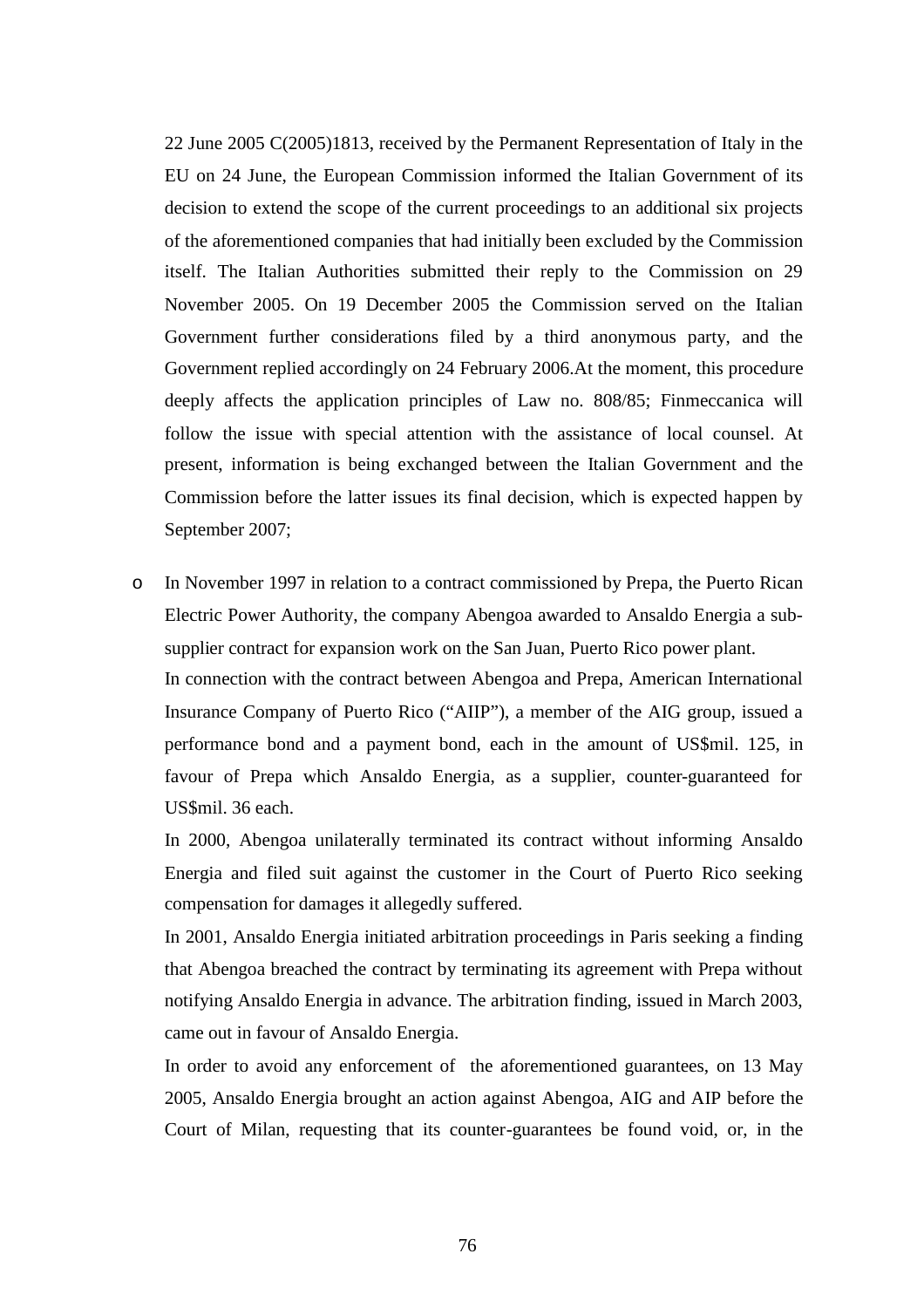alternative, that it be held harmless by Abengoa. AIIP asked that Ansaldo Energia be held jointly liable to hold harmless AIG in the event it loses the case.

In the opinion of its legal team, even if the court does not accept Ansaldo Energia's arguments and, if the counter-guarantees are enforceable, the company could, in any case, initiate an action against Abengoa, a company that is absolutely solvent, even based on the aforementioned arbitration award.

'other net current assets (liabilities)' totalled  $\epsilon$ mil. 468 of net current liabilities, down  $\epsilon$ mil. 79 from the prior year ( $\epsilon$ mil. 547 of net current liabilities at 31 December 2006):

|                                                                                      | 31-Mar-07     |                    | 31-Dec-06     |                    |  |
|--------------------------------------------------------------------------------------|---------------|--------------------|---------------|--------------------|--|
|                                                                                      | <b>Assets</b> | <b>Liabilities</b> | <b>Assets</b> | <b>Liabilities</b> |  |
| Employees                                                                            | 26            | 379                | 26            | 337                |  |
| Prepaid expenses and deferred income                                                 | 82            | 103                | 80            | 100                |  |
| Government grants                                                                    | 78            |                    | 83            |                    |  |
| Direct taxes and others to the Tax Office                                            | 500           | 301                | 469           | 322                |  |
| Social security                                                                      | 12            | 173                | 7             | 201                |  |
| Payable to Min. of Econ. Dev. Law                                                    | 39            | 57                 | 38            | 58                 |  |
| 808/1985                                                                             |               |                    |               |                    |  |
| Payable to Min. of Econ. Dev. for<br>monopoly rights Law 808/1985<br>Related parties | 45            | 16<br>13           | 35            | 15<br>19           |  |
| Derivatives                                                                          | 120           | 91                 | 147           | 104                |  |
| Other                                                                                | 218           | 455                | 213           | 489                |  |
|                                                                                      | 1,120         | 1,588              | 1,098         | 1,645              |  |

Other liabilities of  $\epsilon$ mil. 455 (from  $\epsilon$ mil. 489 at 31 December 2006) also include:

- €mil. 43 (€mil. 33 at 31 December 2006) due to EADS NV from GIE/ATR consortium owned by Alenia Aeronautica S.p.A. and EADS NV;
- $\epsilon$ mil. 36 (unchanged from 31 December 2006) due for the repurchase of a G222 aircraft;
- $\epsilon$ mil. 43 ( $\epsilon$ mil. 41 at 31 December 2006) due in respect of contractual penalties;
- $\epsilon$ mil. 30 ( $\epsilon$ mil. 38 at 31 December 2006) due for commissions;
- $\epsilon$ mil. 27 ( $\epsilon$ mil. 24 at 31 December 2006) due for royalties.

The table below sets out the asset and liability positions related to derivative instruments: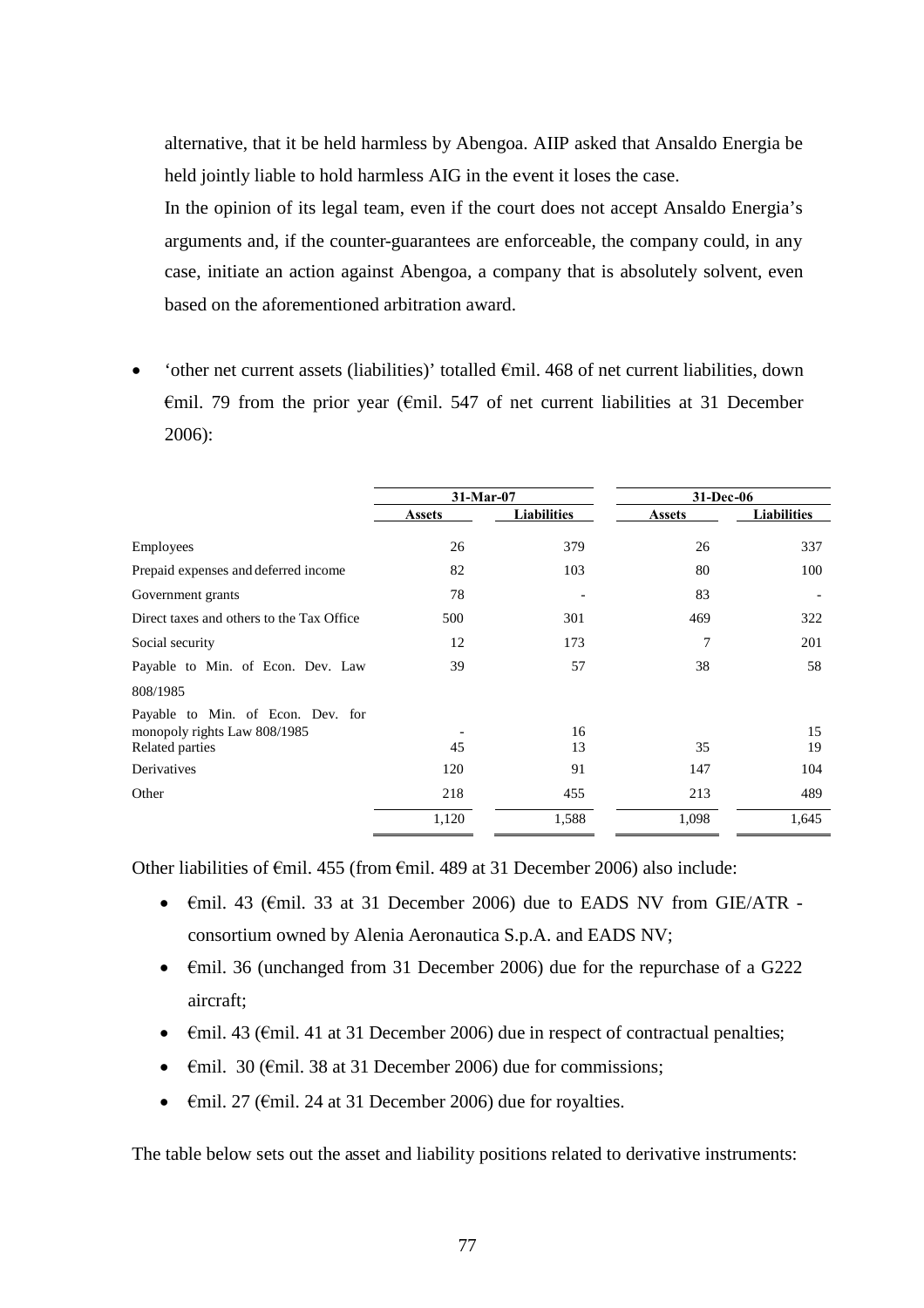|                           |               | $31-Mar-07$        |               | 31-Dec-06          |
|---------------------------|---------------|--------------------|---------------|--------------------|
|                           | <b>Assets</b> | <b>Liabilities</b> | <b>Assets</b> | <b>Liabilities</b> |
| Forward forex instruments | 95            | 57                 | 115           | 69                 |
| Forex options             | 2             | $\mathfrak{D}$     | 1             |                    |
| Interest rate swaps       | 1             | 19                 | 7             | 21                 |
| Options on STM            | 13            |                    | 13            |                    |
| Exchangeable bond option  | 9             | 9                  | 11            | 11                 |
| Other equity derivatives  |               | 4                  |               | 3                  |
|                           | 120           | 91                 | 147           | 104                |

#### *Forward forex instruments*

The notional value of the forward transactions totalled  $\epsilon$ mil. 3,103, of which  $\epsilon$ mil. 2,207 is related to contracts to sell and €mil. 896 to contracts to buy, primarily in USD. The Group hedges its own contracts for purchases or sales denominated in a currency different from the functional currency using forward contracts of amounts, maturities, and key parameters that are similar to the underlying position. Under Group procedures, derivative instruments are purchased with the intent to hedge certain or highly probably commitments and, as such, are designated as hedging instruments at the time of purchase. The effectiveness of the hedge is tested at least at each interim or year-end reporting date using mathematical and statistical methods. In the event that, due to its nature or following such tests, a derivative instrument held should be found to no longer be an effective hedge, the fair value of the instrument is immediately recognized through profit or loss. In the event the designation of the instrument as a hedge should continue to be supported by the tests of actual and future effectiveness, the cash-flow hedge accounting method of recognition is adopted. The change in the fair value of forward instruments is due to the depreciation of the US dollar against the euro: the exchange rate rose from 1.3170 at 31 December 2006 to 1.3318 at 31 March 2007.

#### *Forex options*

At 31 March 2007 forex options are held in the notional amount of  $\epsilon$ mil. 403, carried out by the Group Parent primarily on behalf of its subsidiaries. Given their nature and the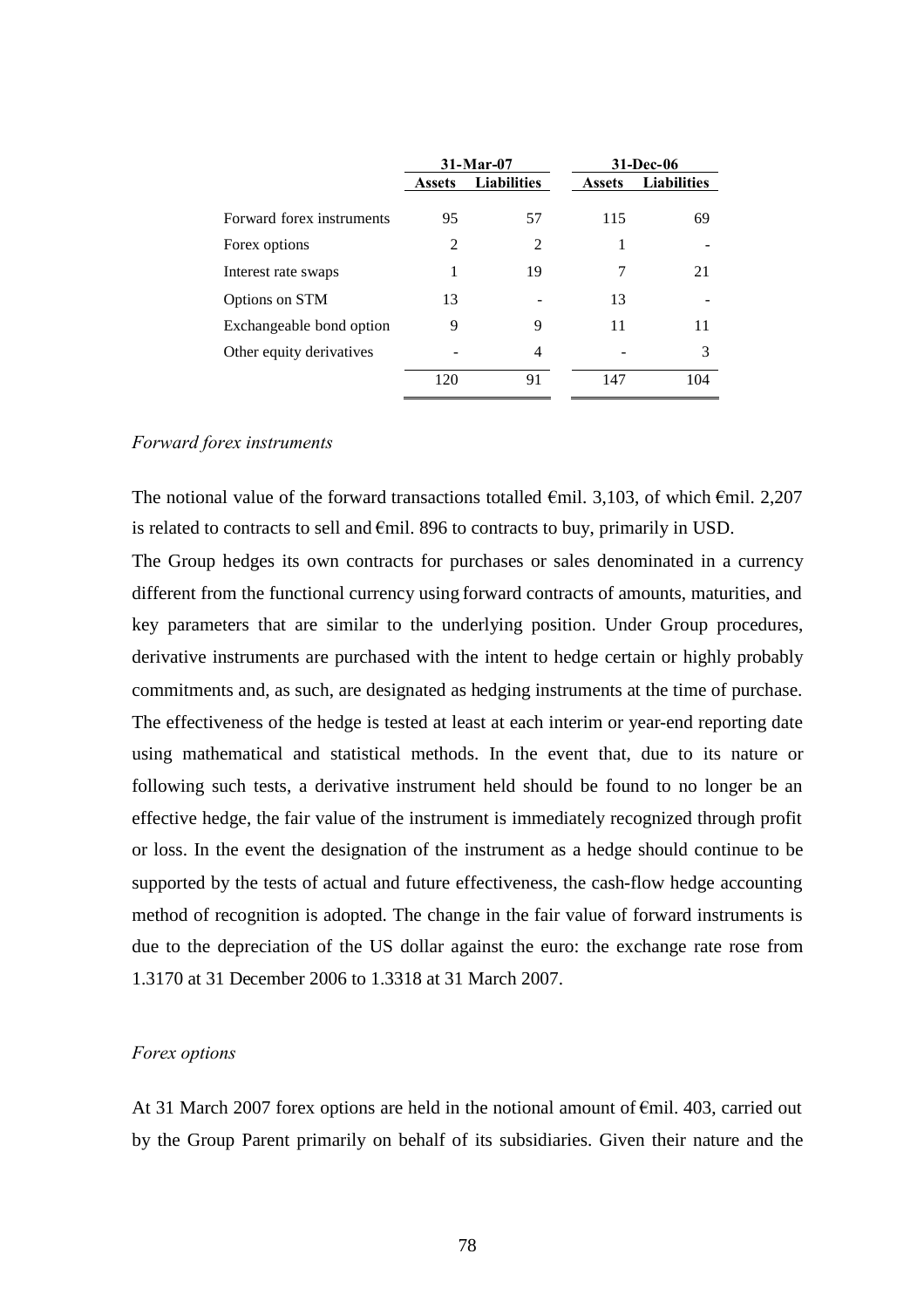particularly restrictive requirements of IAS 39, these instruments do not qualify for hedge accounting. From 31 December 2004 to now almost all of these transactions have been closed. The fair value of the instruments included in the portfolio is nil (positive in the amount of  $\epsilon$ mil. 2 and negative for  $\epsilon$ mil. 2). During the quarter income of  $\epsilon$ mil. 1 and expense of €mil. 2 were recorded.

#### *Interest rate swaps*

At 31 March 2007, the Group held interest rate swaps totalling  $\epsilon$ mil. 830. The main instruments are as follows:

| <b>Notional</b>     | <b>Underlying position</b> |     |
|---------------------|----------------------------|-----|
| $\epsilon$ mil. 500 | <b>Bonds</b> 2003          | (a) |
| $\epsilon$ mil. 200 | <b>Bonds</b> 2005          | (b) |
| $\epsilon$ mil. 130 | <b>Bonds</b> 2002          | (c) |
| $\epsilon$ mil. 200 | <b>Bonds</b> 2005          | (b) |
|                     |                            |     |

(a) The transaction was carried out to benefit from low short-term interest rates without, however, exposing the Group to the risk of any subsequent increases. As such, the exposure was converted to a floating rate through 19 December 2005 and back to fixed (5.80% average) after that date.

The transaction was measured at fair value through profit or loss, thereby generating a profit of  $\epsilon$ mil. 1 in the quarter. At 31 March 2007, the fair value of the instrument was a negative €mil. 10.

(b) The transaction was carried out during 2005 in order to earn short-term benefits from low interest rates. The instruments purchased also include a number of interest rate options that enable the Group to protect portion of the debt portfolio exposed to floating rates and to switch to floating for additional portions of the debt.

The transaction was measured at fair value through profit or loss, thereby generating a loss of €mil. 6 in the quarter. At 31 March 2007 the fair value of the instrument was a negative €mil. 1.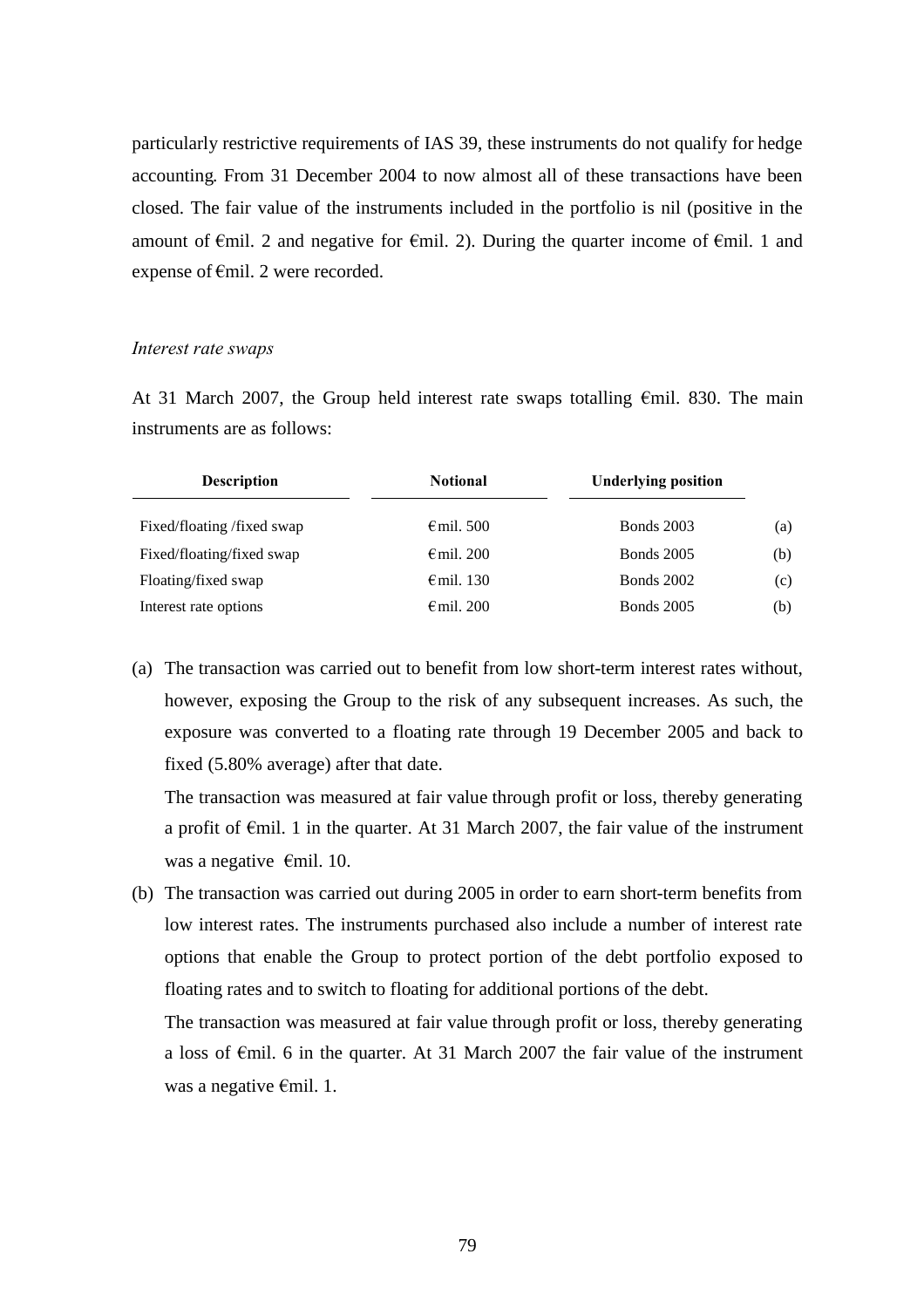(c) The transaction makes it possible to limit exposure to future changes in the reference interest rate (6-month Euribor) and has been recognised as a cash-flow hedge. At 31 March 2007, the fair value of the instrument was a positive  $\epsilon$ mil. 1.

This item also includes other minor transactions with a total negative fair value of  $\epsilon$ mil. 5 and a floating/fixed interest rate swap carried out by the helicopter-related joint venture ATIL, the fair value of which was a negative  $\epsilon$ mil. 3 at 31 March 2007, and recognised as a cash-flow hedge.

The transactions recognised as cash-flow hedges have resulted in a negative reserve at 31 March 2007 in the amount of  $\epsilon$ mil. 2 ( $\epsilon$ mil. 3 at 31 December 2006), whereas those that have been recognised at fair value through profit or loss have produced net financial expense of  $\epsilon$ mil. 5.

#### *Options on STM*

This item includes transactions to hedge a portion of the remaining portfolio of STM securities, which were valued at fair value through profit or loss. The changes during the period were as follows:

| $31-$ | New operations           | <b>Completed operations</b> | Fair value delta         | $31$ -Mar-07 |
|-------|--------------------------|-----------------------------|--------------------------|--------------|
| Dec-  |                          |                             |                          |              |
| 06    |                          |                             |                          |              |
|       |                          |                             |                          |              |
| 13    | $\overline{\phantom{a}}$ | ۰                           | $\overline{\phantom{a}}$ | 13           |

During 2006 transactions were made on an additional 15,000,000 shares, which extended the hedge to 45,000,000 STM shares at 31 March 2007. The fair value of the instruments is a positive €mil. 13 at 31 March 2007 (€mil. 13 at 31 December 2006).

The strategy for hedging the STM instrument is designed to limit the negative effects of a partial depreciation of the security. The Group likewise is exposed in the event the coverage limits are exceeded.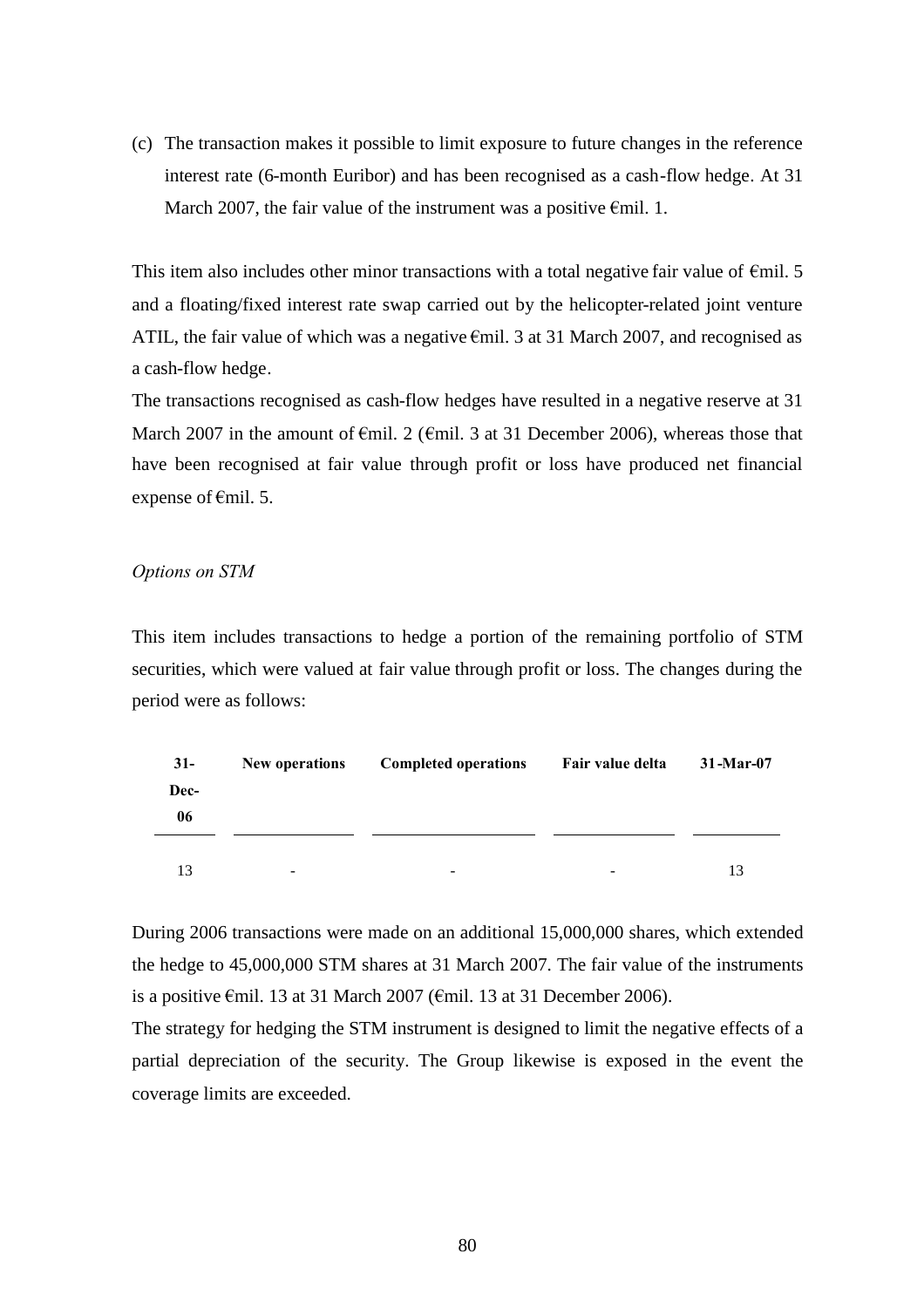### *Exchangeable bond options*

These include the liability related to the call option embedded in the exchangeable bonds. On 1 June 2005 the Group purchased a call option with the same key parameters in order to hedge future changes in the value of the option sold.

# *Other equity derivatives*

Following the stock exchange placement of 60% of the shares of Ansaldo STS, Finmeccanica undertook the obligation to deliver, without compensation, shares to subscribers who held shares through 28 March 2007. The fair value of this obligation at 31 March 2007 amounts to  $\epsilon$ mil. 4 ( $\epsilon$ mil. 3 at 31 December 2006) and generated an expense of  $\epsilon$ mil. 1 for the quarter.

• 'Net capital employed' and 'net assets held for sale' of  $\epsilon$ mil. 7,327 ( $\epsilon$ mil. 6,188 at 31 December 2006) and  $\epsilon$ mil. 32 ( $\epsilon$ mil. 27 at 31 December 2006) respectively are covered by shareholders' equity ( $\epsilon$ mil. 5,389 as compared with  $\epsilon$ mil. 5,357 at 31 December 2006) and net debt ( $\epsilon$ mil. 1,970 as compared with  $\epsilon$ mil. 858 at 31 December 2006).

Below is the consolidated net debt at 31 March 2007, as compared with that for 31 March and 31 December 2006.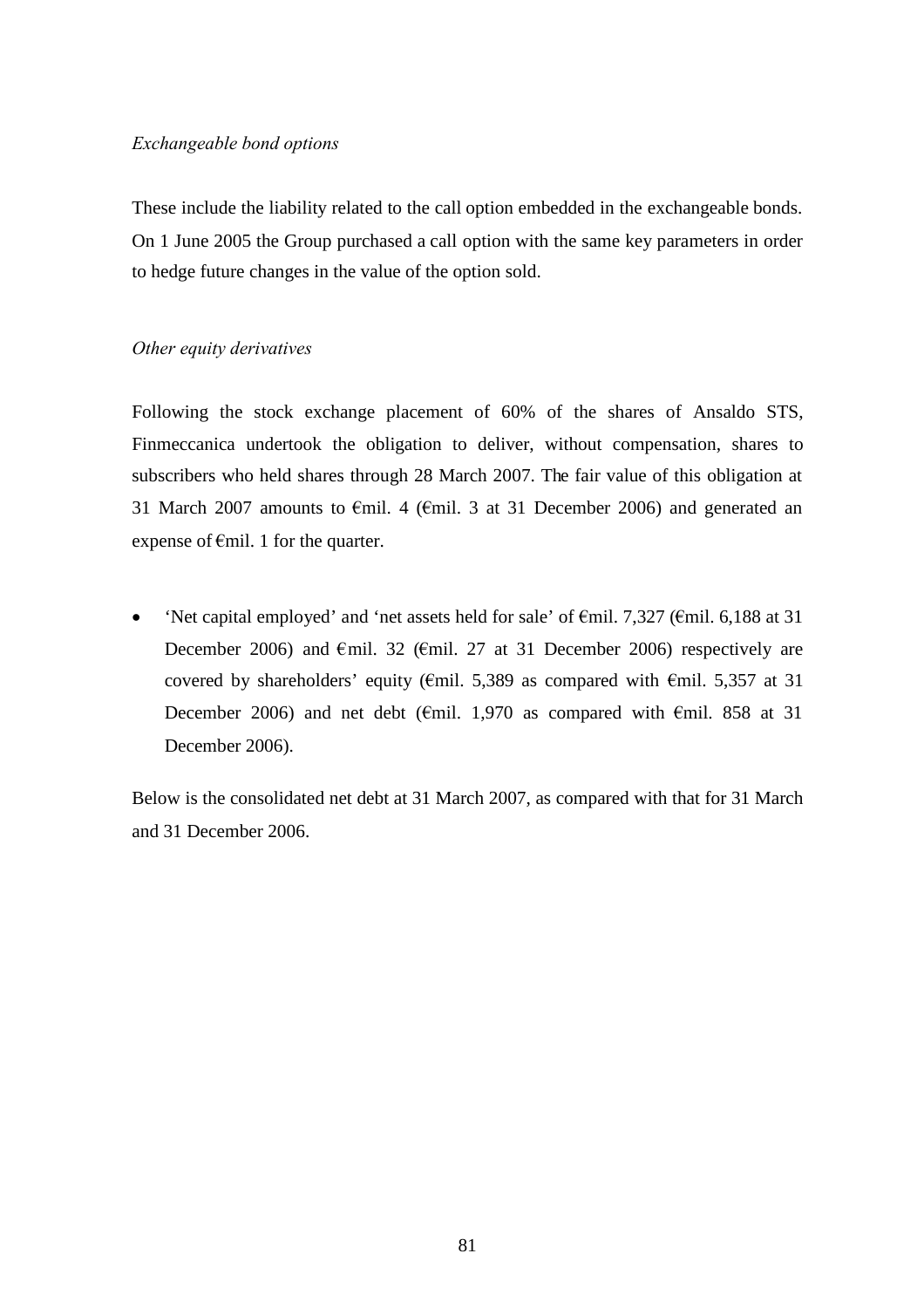|                                            | 31-Mar- | 31-Dec- | $31-Mar-$ |
|--------------------------------------------|---------|---------|-----------|
|                                            | 07      | 06      | 06        |
| Short-term financial payables              | 202     | 159     | 129       |
| Medium/long-term financial payables        | 1,851   | 1,865   | 1,875     |
| Cash and cash equivalents                  | (472)   | (2,003) | (686)     |
| <b>BANK DEBT AND BONDS</b>                 |         |         |           |
|                                            | 1,581   | 21      | 1,318     |
| Securities                                 | (19)    | (21)    | (21)      |
| Financial receivables from Group companies | (36)    | (26)    | (13)      |
| Other financial receivables                | (386)   | (452)   | (302)     |
| <b>FINANCIAL RECEIVABLES AND</b>           | (441)   | (499)   | (336)     |
| <b>SECURITIES</b>                          |         |         |           |
| Financial payables to Group companies      | 406     | 500     | 286       |
| Other short-term financial payables        | 308     | 722     | 106       |
| Other medium/long-term financial payables  | 116     | 114     | 107       |
| <b>OTHER FINANCIAL PAYABLES</b>            | 830     | 1,336   | 499       |
| <b>NET DEBT (CASH)</b>                     |         |         |           |
|                                            | 1,970   | 858     | 1,481     |
| Net debt (cash and cash equivalents) of    |         |         |           |
| discontinued operations                    | 8       | 6       | 12        |

Net Group debt at 31 March 2007 was €mil. 1,970, as compared with net Group debt at 31 December 2006 of €mil. 858, and net Group debt of €mil. 1,481 at 31 March 2006.

With particular regard to the application of IAS 32 and 39, payables include the following effects:

- for the  $\epsilon$ mil. 500 Finmeccanica Finance S.A. bond issue, bearing a 0.375% coupon, due August 2010, exchangeable for STM shares, IAS 39 requires splitting the liabilities between the financial debt component and the embedded call option component. The debt component is measured by applying the market interest rate at the issue date in place of the nominal interest rate, while the option component, excluded from the financial position, is subject to periodic measurement at fair value. At 31 March 2007 this valuation method led to posting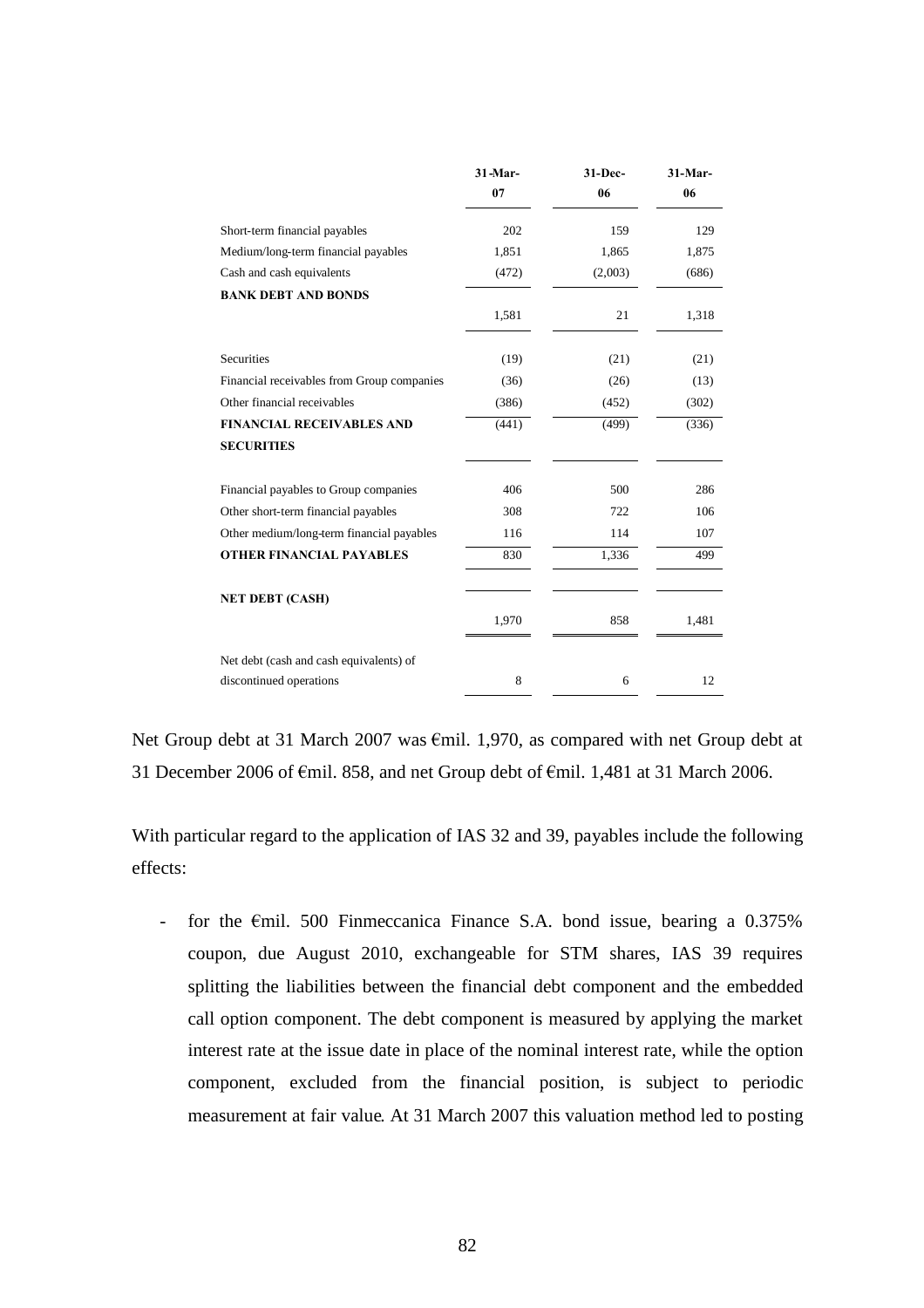a debt €mil. 64 less than the face value of the bond; this differential will gradually come down as the maturity date draws near;

inclusion in the financial position of liabilities in respect of the unpaid portion ( $\epsilon$ mil. 10) of part of trade receivables assigned without recourse to factoring companies in such a way as to make it prudent to recognise them as financial debt under IAS/IFRS.

Consistent with the approach adopted in the presentation of the accounts for 2006, at 31 March 2007 it was decided  $-$  in view of the fact that a significant part of these transactions are designed to hedge 'underlying' commercial positions – not to recognise as debt the balance entries resulting from the fair value measurement of the derivatives on the date that the accounts were closed: at 31 March 2007 these contra-items showed a negative balance.

Taking account of these adjustments, as well as the operational events described below, the Group's net financial debt went from €mil. 858 at 31 December 2006 to €mil. 1,970 at 31 March 2007.

The figure at 31 March 2007 deteriorated by €mil. 1,112 compared to 31 December 2006 and confirms the traditional performance of inflows and outflows, showing great sums in cash used in the first part of each year. This performance was also affected by the investment activity carried out during the quarter and offsets advance receipt of trade receivables on several contracts entered into by Group companies during the last few days of December 2006.

Therefore, free operating cash flow (FOCF) for the period came to negative  $\epsilon$ mil. 1,107. The indebtedness figure recognised at 31 March includes the payment of  $\epsilon$ mil. 6.5 in January to complete the obligatory public offering on the remaining shares of Datamat launched in the final months of last year which resulted in its delisting. The Group expects to complete the process to obtain 100% of the company during the second quarter of 2007.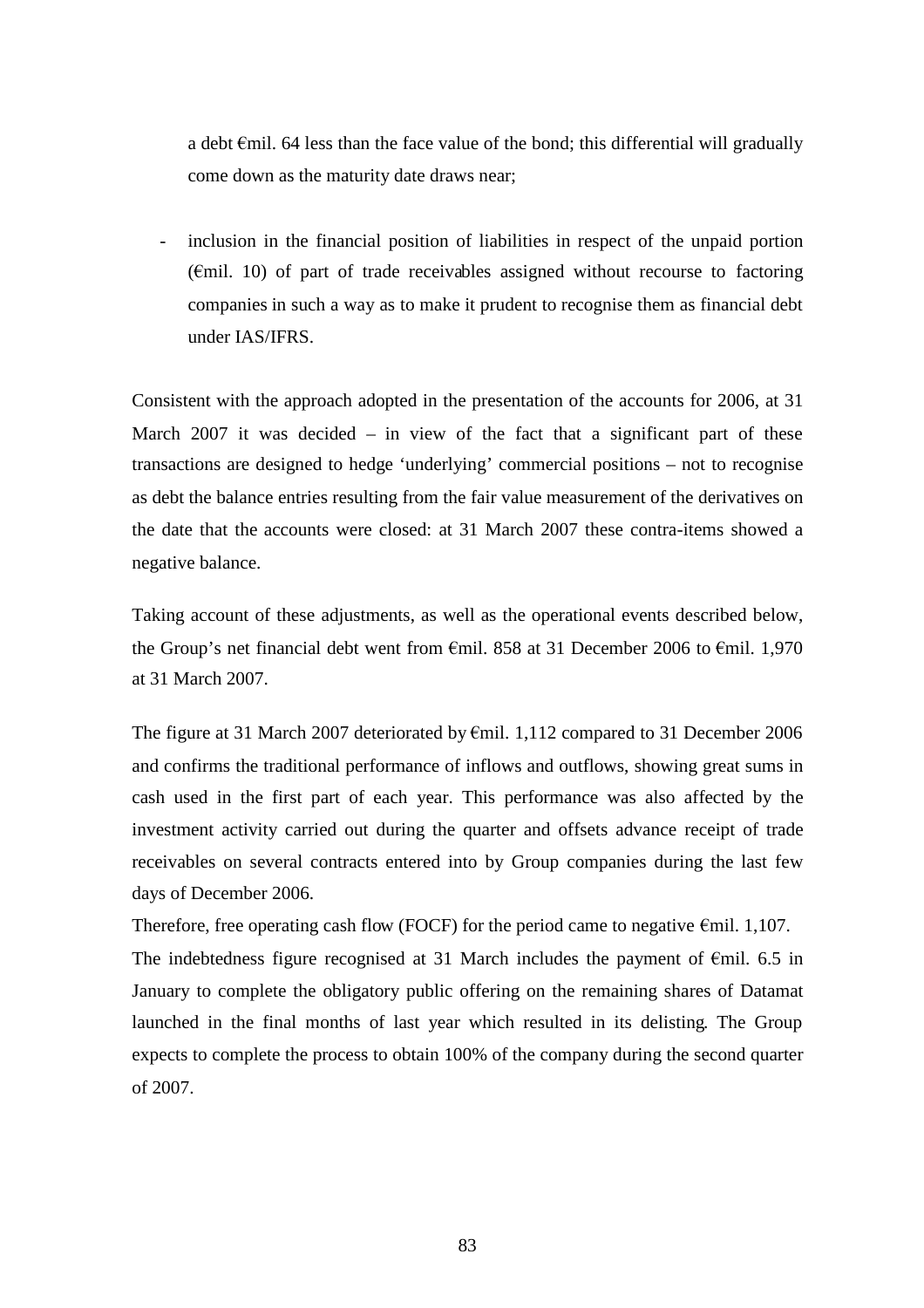Also in March, Finmeccanica exercised the call option provided for in agreements with BAE Systems (BAE) to purchase the remaining 25% of Selex Sensors and Airborne Systems S.p.A. (Selex). It paid about  $\epsilon$ mil. 400 to BAE and as a result now owns 100% of Selex. The transaction only reduced the Group's cash and cash equivalents without having any impact on Group net financial debt, since the effects on debt were already included in the figures for 2006 and recognised among "other financial payables".

As regards the composition of debt, bank debt did not change substantially from  $\epsilon$ mil. 2,024 at 31 December 2006 to  $\epsilon$ mil. 2,053 at 31,3,07, mainly due to an increase in shortterm debt. However, there was a very significant decrease in cash and cash equivalents which fell from €mil. 2,003 at December 2006 to €mil. 472 at 31 March 2007. This liquidity was used to finance ordinary operations and investment and other strategic areas, especially the acquisition of the remaining shares of Selex Sensors and Airborne Sytems S.p.A., which was reflected in a decrease in the item "other financial payables" which went from  $\epsilon$ mil. 1,336 at 31 December 2006 to  $\epsilon$ mil. 830 at 31 March 2007.

The item 'other financial receivables' totalled €mil. 441, down from €mil. 499 at 31 December 2006, and includes about  $\epsilon$ mil. 377 in respect of the portion of financial receivables that the joint ventures MBDA and Thales Alenia Space hold vis-à-vis the other partners in pursuance of cash pooling agreements made previously. In accordance with the consolidation method used, these receivables, like all the other items, are included in the Group's scope of consolidation on a proportional basis.

The item 'financial payables to Group companies' includes the debt of  $\epsilon$ mil. 372 of Group companies toward the joint ventures, for the unconsolidated portion.

|                                                         | For the 3 months ended 31 March |       |  |  |  |
|---------------------------------------------------------|---------------------------------|-------|--|--|--|
|                                                         | 2007                            | 2006  |  |  |  |
| Cash and cash equivalents at 1 January                  | 2,003                           | 1,061 |  |  |  |
| Gross cash flow from operating activities               | 255                             | 225   |  |  |  |
| Changes in working capital                              | (839)                           | (706) |  |  |  |
| Changes in other operating assets and liabilities       | (203)                           | (114) |  |  |  |
| Cash flow generated from (used in) operating activities | (787)                           | (595) |  |  |  |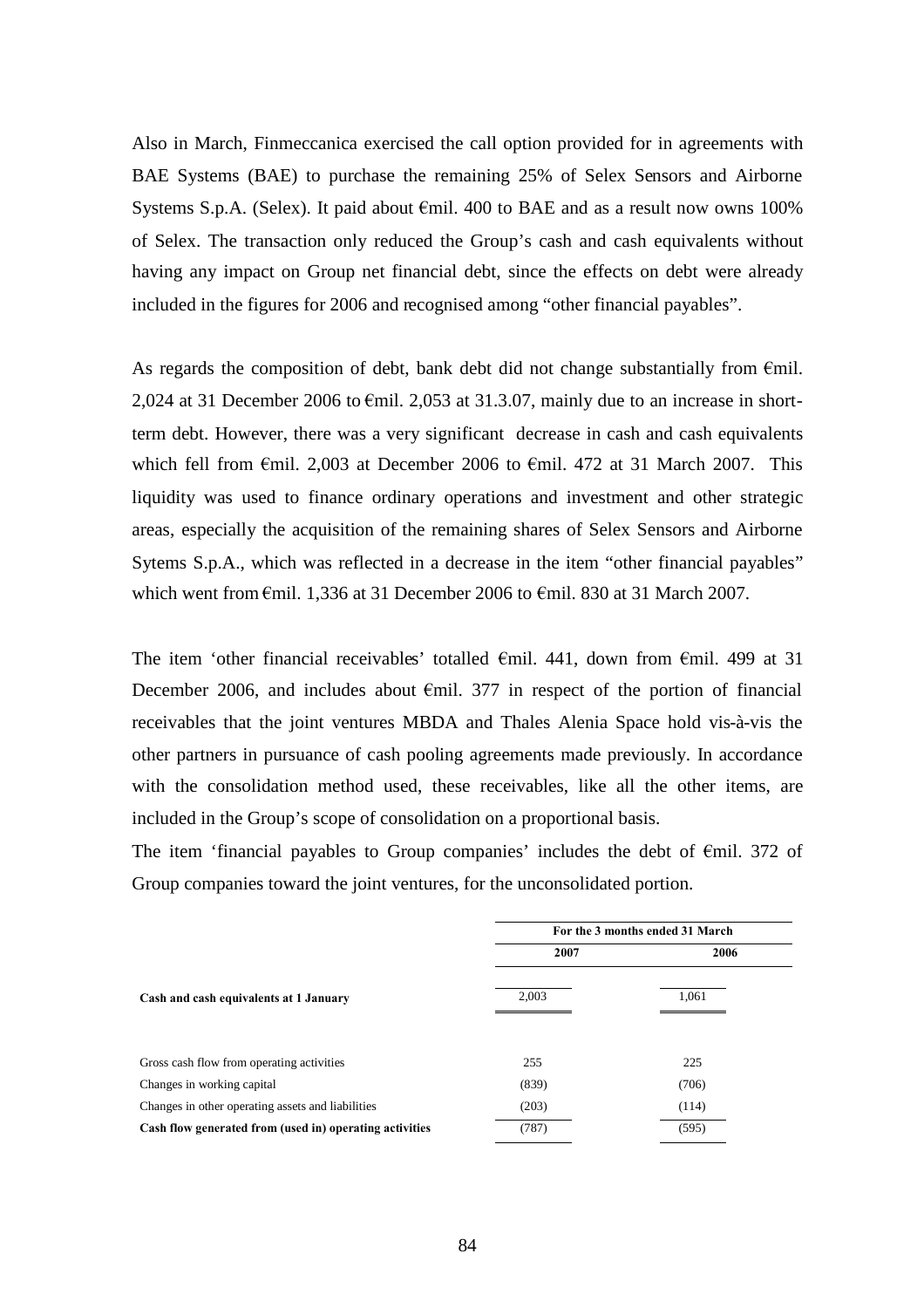| Cash flow from ordinary investing activities            | (320) |         | (81)  |       |
|---------------------------------------------------------|-------|---------|-------|-------|
| Free operating cash-flow                                |       | (1,107) |       | (676) |
| Strategic investments                                   | (6)   |         | 302   |       |
| Payment of call option to BAE Systems                   | (400) |         |       |       |
| Changes in other financial assets                       | 44    |         | 124   |       |
| Cash flow generated from (used in) investing activities | (682) |         | 345   |       |
|                                                         |       |         |       |       |
| Capital increases                                       | 5     |         | 15    |       |
| Cash flow from financing activities                     | (63)  |         | (138) |       |
| Cash flow generated from (used in) financing activities | (58)  |         | (123) |       |
|                                                         |       |         |       |       |
| <b>Translation differences</b>                          | (4)   |         | (2)   |       |
|                                                         |       |         |       |       |
| Cash and cash equivalents at 31 March                   | 472   |         | 686   |       |
|                                                         |       |         |       |       |

The first three months of 2007 closed with a net decrease in cash and cash equivalents of €mil. 1,531. This can be attributed to the following factors:

- cash flow from operations was a negative  $\epsilon$ mil. 1,107, in line with the year-earlier period (which registered a negative cash flow of €mil. 676 This was the result of seasonal factors in receipts for the business segments, which are usually concentrated in the last months of the year, an increase in production volumes and increased investments made. For comparative purpose, please note the different accounting treatment for "non-recurring costs".

A breakdown of gross cash flow from operations is provided below:

|                                                                       | 31-Mar - 07 | 31-Mar-06 |
|-----------------------------------------------------------------------|-------------|-----------|
| Net profit                                                            | 18          | 383       |
| Depreciation, amortisation and impairment                             | 109         | 88        |
| Tax expense                                                           | 63          | 55        |
| Accrued (transferred) to funds                                        | (4)         | 8         |
| Loss associated with discontinued activities                          |             |           |
| Cost of staff severance pay, defined-benefit plans and stock grants   | 50          | 47        |
| Effects of the measurement of equity investments on the equity method | (1)         | 4         |
| Gains from the sale of non-current assets                             | (1)         | (18)      |
| Gains from realisation of operating receivables                       |             |           |
| Gain on public offering of Ansaldo STS                                |             | (364)     |
| Financial charges                                                     | 21          | 22        |
|                                                                       | 255         | 225       |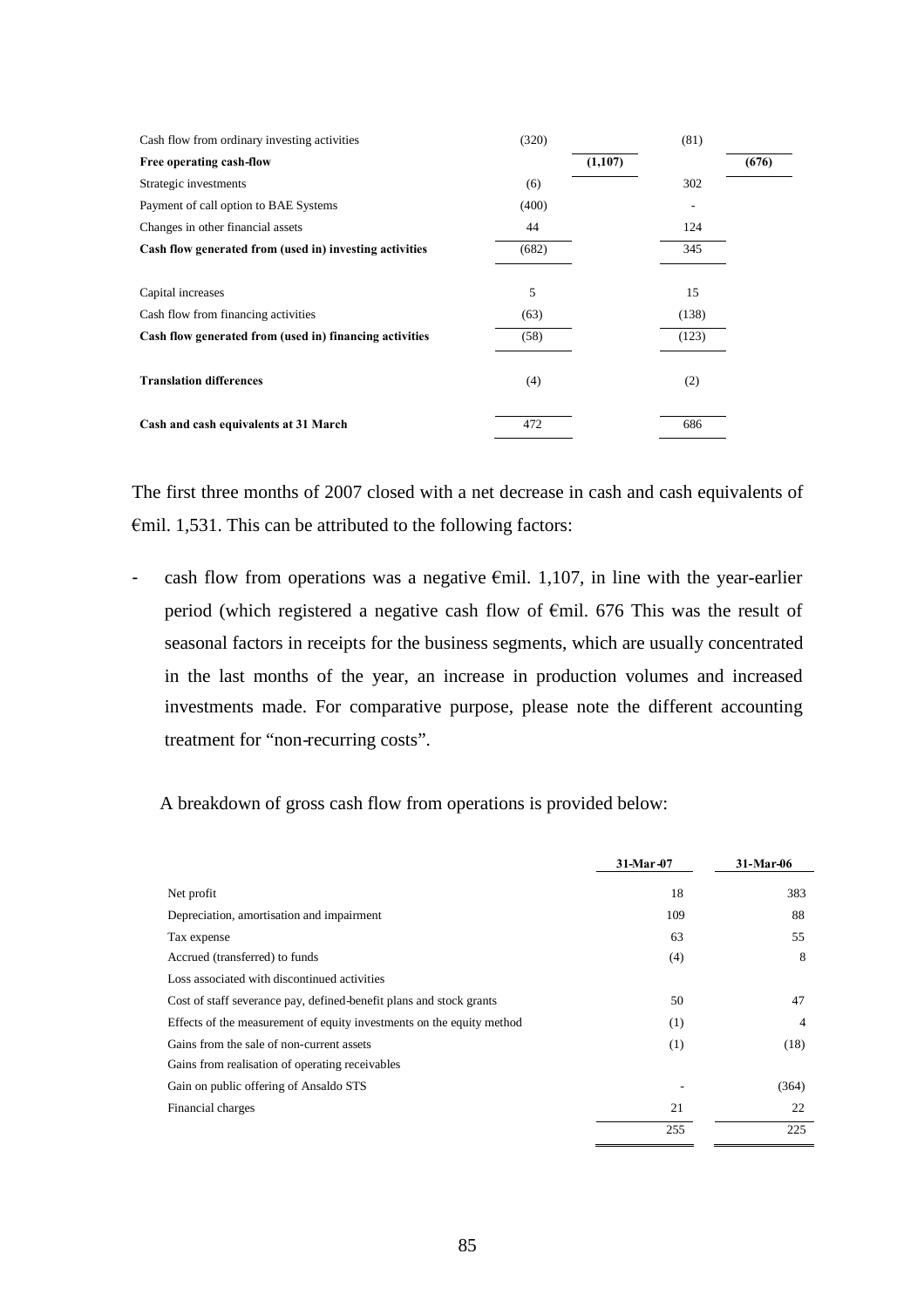- cash flow from investing activities was a negative  $\epsilon$ mil. 682 (as compared to a positive €mil. 345 at 31 March 2006), which includes, in particular, the payment of the call option to BAE Systems for the acquisition of the residual 25% of Selex Sensors and Airborne Systems S.p.A. and the expense of €mil. 6 to complete the Datamat transaction. The figure in 2006 included the receipt of  $\epsilon$ mil. 398 arising from the sale of the stake in Ansaldo STS S.p.A.;
- $\cosh$ -flow from financing activities was a negative  $\epsilon$ mil. 58 (as compared to a negative €mil. 123 at 31 March 2006).

#### **X. FINANCIAL RISK MANAGEMENT**

This section describes the operating criteria adopted to manage foreign exchange risk, interest rate risk and equity risk relating to listed shares held.

The application of IFRSs by Finmeccanica involves the adoption of fair value to measure the total portfolio of derivatives. In this respect, the IFRS and related interpretations effectively make a distinction between derivatives considered to be for hedging purposes, for which it is possible to apply hedge accounting, with changes in fair value recognized in the balance sheet, and those for which hedge accounting is not possible and which must be recognized at fair value in the income statement as well as in the balance sheet.

*Exchange rate risk management* is governed by the directive issued by Finmeccanica in December 2002. The goal of the directive remains that of creating uniformity in management criteria based on industrial - not speculative -strategies so as to contain risks within specific limits by carefully and constantly assessing all foreign currency positions. The methodology adopted calls for the systematic hedging of commercial cash flows resulting from the assumption of contractual commitments of a specific nature as either buyer or seller, thereby ensuring current exchange rates at the date of acquisition of multi-year contracts and neutralizing the effects of exchange rate fluctuations. Therefore, at the moment of receiving payment from a customer (or making payment to a vendor), which takes place at the current exchange rate on that day, the related hedging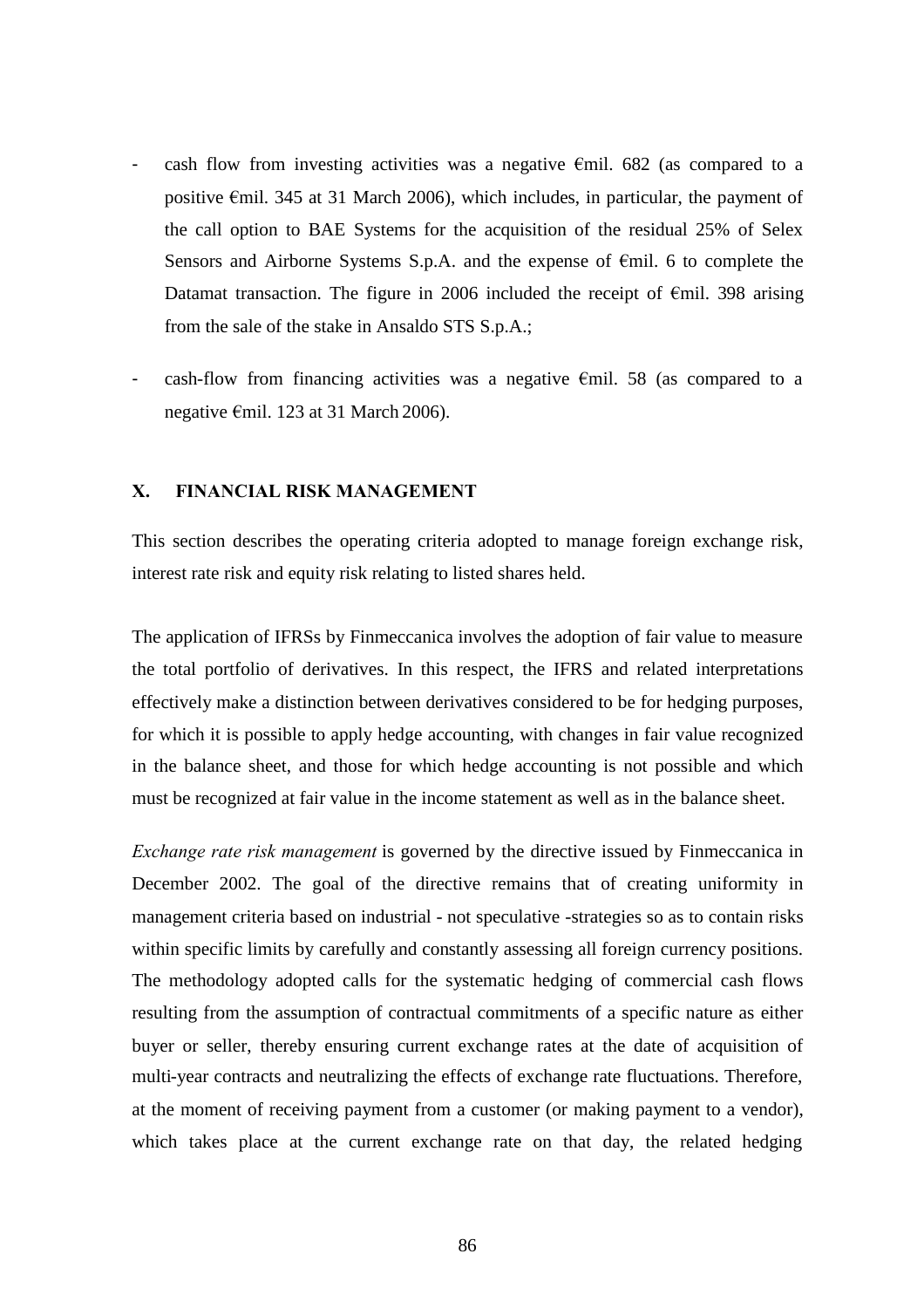transactions are extinguished in order to offset the effects of the difference between the current exchange rate and the rate of the hedging instrument. These transactions are carried out almost exclusively with banks by Finmeccanica's Group Finance Department and then matched with the companies of the Group. The companies that have the greatest need for such hedging transactions are: Alenia Aeronautica and its subsidiaries; Ansaldo Energia; Oto Melara; Selex Sensors Airborne Systems and its subsidiaries; Alcatel Alenia Space Italia; Ansaldobreda; AgustaWestland and its subsidiaries, Selex Communications and its subsidiaries; and Selex Sistemi Integrati. At 31 March 2007 Finmeccanica had outstanding foreign exchange transactions with highly rated financial counterparties in the interest of other Group companies totalling €mil. 3,506 (for an increase of approximately 20% from 31 December 2006), of which €mil. 3,103 for swap and forward transactions (divided between those sold  $\epsilon$ mil. 2,207 and those purchased for  $\epsilon$ mil. 896) and €mil. 403 for foreign exchange options.

As a result, the Finmeccanica group recognizes the fair value of foreign exchange derivatives as follows:

- forward instruments qualifying for hedge accounting*,* the fair value of which totalled a positive €mil. 38 at 31 March 2007;
- options not qualifying for hedge accounting, the overall fair value of which came to nil ( $\epsilon$ mil. 2 of positive fair value and  $\epsilon$ mil. 2 of negative fair value).

In addition, the Finmeccanica Group recognises in the income statement the fair value of the ineffective portion of forwards, i.e. the premium points the value of which represents a gain of €mil. 1.

The fair value of forward instruments represents the change in the value of instruments hedging commercial risks and was mainly affected by the great volatility of the euro/US dollar exchange rate, which was 1.3318 at 31 March 2007 from 1.3170 at 31 December 2006, indicating a depreciation of the dollar against the euro. The change in the dollar during the quarter did not have a significant impact on the net fair value of the instruments in the portfolio, which went from a positive  $\epsilon$ mil. 46 at 31 December 2006 to a positive €mil. 38 at 31 March 2007. This change is not adequately expressed through trading activities since hedging is carried out for the entire life-cycle and on the total amount of the contracts underlying the derivatives transactions while the contracts themselves are recognised in the financial statements only with regard to work in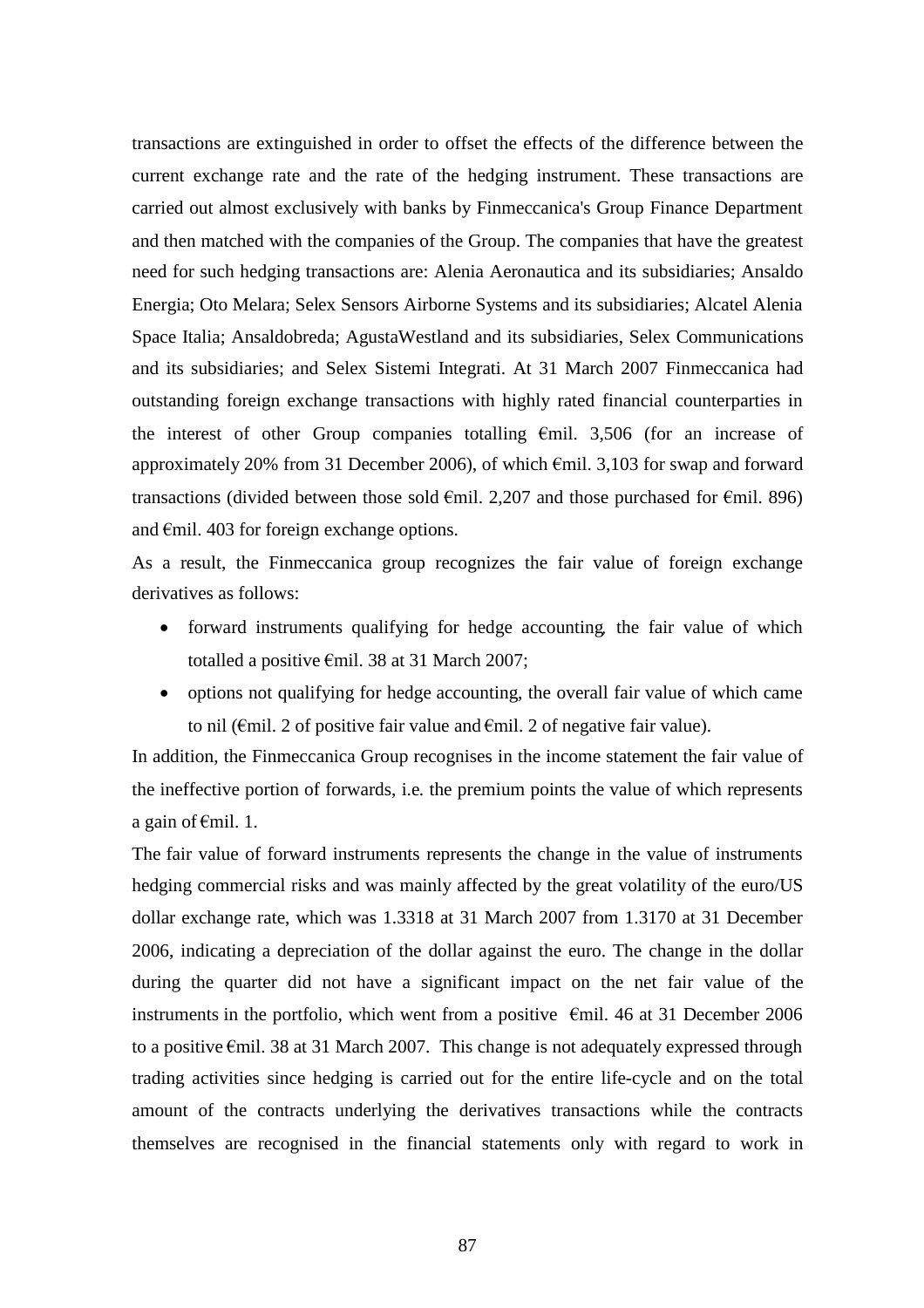progress and trade receivables and/or payables. As a result, there is inevitable volatility that impacts equity.

Another significant case is that of premium points which represent the expression of the difference in the interest rate between the currency being hedged (e.g. US dollar) and the currency used in the financial statements. This difference, added to the spot rate, provides the forward value of a swap or forward operation and, in the case of currency sales, generates a cost (pay the US dollar interest rate and receive the euro interest rate). In applying international accounting standards, this component is ineffective and therefore fair value changes are recognized in income statement.

The depreciation of the dollar since 2006 and the risks of further weakening led to an increase in the level of attention from Finmeccanica and the Group companies on new expected orders and the participation in new tenders where the reporting currency is the dollar. Under IASs/IFRSs, any hedging transaction would be recognised using hedge accounting in respect of orders that are deemed highly likely, not in respect of all the potential orders. The Group is currently considering possible hedges for highly-probable orders, perhaps even using non-IAS compliant instruments*.*

Therefore, the Finmeccanica Group does not have any financial transactions of a speculative nature, in the sense that none of its transactions add risk to that which is already implicit to its business. On the contrary, in compliance with the Group directive, all existing financial transactions have the specific objective of eliminating or minimizing exchange risks related to operations.

The *management of interest rate risk* is consistent with the long-standing practice of reducing the impact of fluctuations in interest rates while seeking to minimise related financial expense. To that end, at 31 March 2007 Finmeccanica had outstanding interest rate swaps for medium and long-term financing with highly rated financial counterparties totalling  $\epsilon$ mil. 830. Thanks to these transactions, it was possible to earn benefits from low costs of floating rates, especially in 2004-2005, with the debt structure mainly including fixed rates starting from 2006. This policy shields the company from possible increases in interest rates. At 31 March 2007, the total fair value of the interest rate derivatives portfolio came to a negative net balance of  $\epsilon$ mil. 18 as compared with the negative  $\epsilon$ mil. 14 of 31 December 2006. The transactions designated as a hedge had a positive change in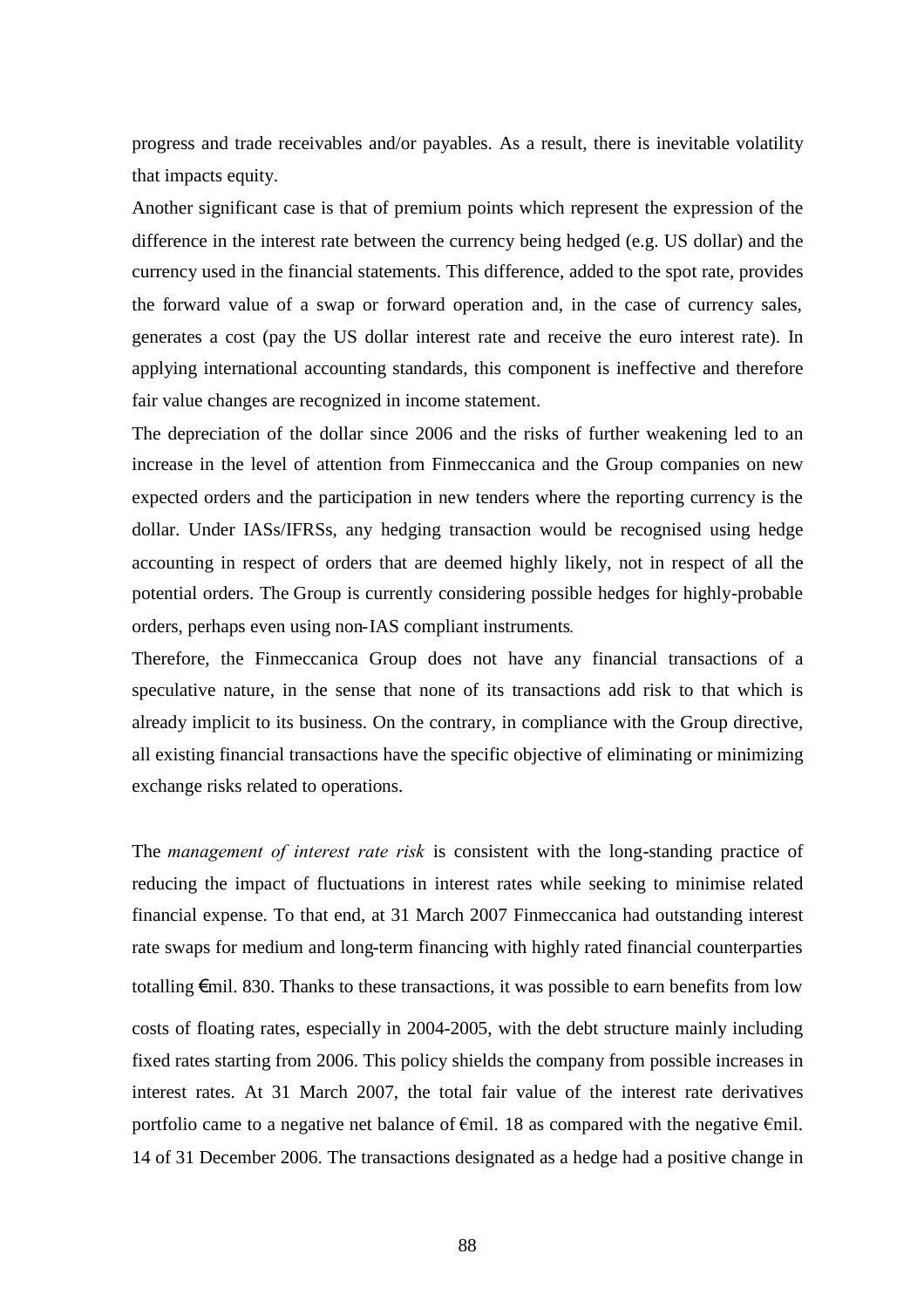fair value for the period of  $\epsilon$ mil. 1 (from a negative  $\epsilon$ mil. 3 to a negative  $\epsilon$ mil. 2). At the same date, transactions not eligible for hedge accounting had a negative change in fair value for the period of  $\epsilon$ mil. 5 (from a negative  $\epsilon$ mil. 11 at 31 December 2006 to a negative €mil. 16).

The restrictive IFRS standards and related interpretations make it necessary to consider certain transactions as speculative even when they are essentially intended to contain finance costs mitigating the risk adding a percentage of variable interest to the composition of the debt.

During 2006, the European Central Bank has adopted an anti-inflationary stance, raising official rates by a total of 1.25%. This fostered market expectations for additional increases, which have already been partially discounted in current rates (6-month Euribor at 3.85% from 2.63% 12 months ago).

The *management of price risk on equity* concerns hedges with derivative instruments of the indirect investment held in STMicroelectronics NV (STM). At 31 March 2007 options were in place for an underlying position of 45 million of STM shares. These hedges are classified as trading operations, with changes in fair value recognized in the income statement. The recognition of the fair value through profit or loss of these instruments had no impact on income. However, the intrinsic value of the derivatives in being at the same date, i.e. the value calculated as it was the maturity date of the derivatives, was a positive €mil. 18.

The strategy implemented using put spreads and the sale of calls allows Finmeccanica to limit the negative impact of a partial depreciation of STM shares while leaving open the possibility of benefiting, within certain limits, from any appreciation in the shares and exposing the Company to potential costs/lost revenues in the event this limit is exceeded. The equity investment is treated as an asset held for sale and therefore the change in value between the start and end of the period (from  $\epsilon$  14,064 to  $\epsilon$  14,43 per share) was a positive €mil. 22 and only had impact on the balance sheet.

It should also be noted that the management of derivatives on STM shares has permitted the Group to receive about  $\epsilon$ mil. 63 between 2004 and 2007, improving its portfolio position.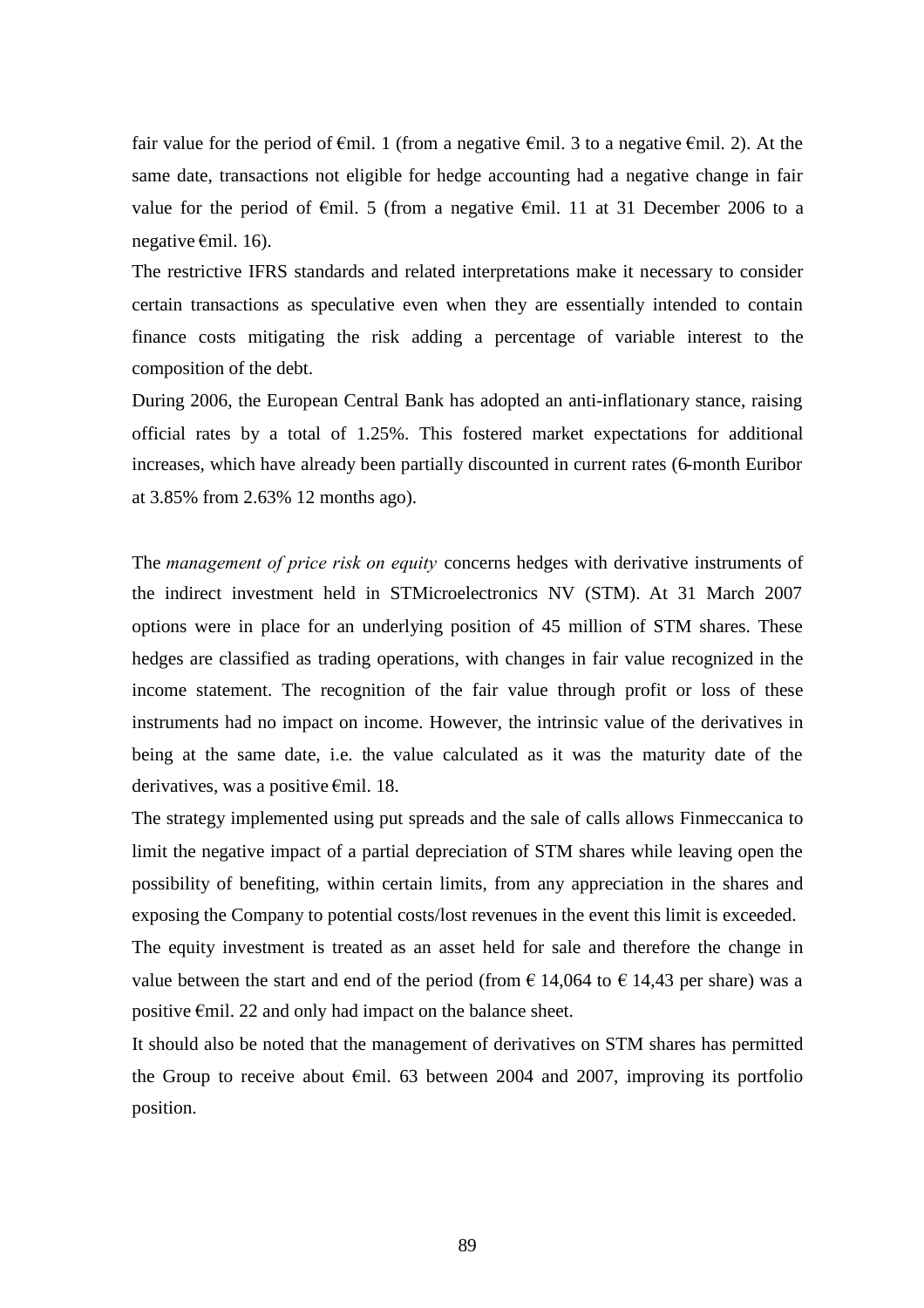Under IFRS, the option sold to bondholders on exchangeable STM bonds with a maturity of August 2010 is accounted for separately from the underlying bonds. It should also be noted that, in 2005, Finmeccanica acquired a virtually identical option on the open market to hedge the option sold to bondholders thereby neutralising the effects while at the same time freeing up the 20 million underlying STM shares. At 31 March 2007, the change in the fair value of these options was  $\epsilon$ mil. 2, negative for one, positive for the other and therefore there was no net impact on the income statement.

Finally, with regard to the placement of 60% of the shares of Ansaldo STS on the stock market in April 2006, Finmeccanica make a commitment to grant, for no further compensation, to subscribers to retained possession of the shares for at least 12 months, one share for every 20 held in the case of the public-at-large and Finmeccanica shareholders, and one share for every 10 held for employees.

The final accrual date for which the right to receive the free shares was 28 March 2007. Subscribers must submit a request to receive the shares by 30 April 2007, else the right lapses. The grant shall be made within 30 days following 30 April 2007. The fair value of this commitment at 31 March 2007 was a cost of  $\epsilon$ mil. 1 (from  $\epsilon$ mil. 3 to  $\epsilon$ mil. 4). It is expected that Finmeccanica will purchase these shares directly on the open market.

#### **XI. TRANSACTIONS WITH RELATED PARTIES**

In general, commercial relations with related parties are carried out at arm's length, as is settlement of the interest-bearing receivables and payables when not governed by specific contractual conditions. The following table summarises the situation: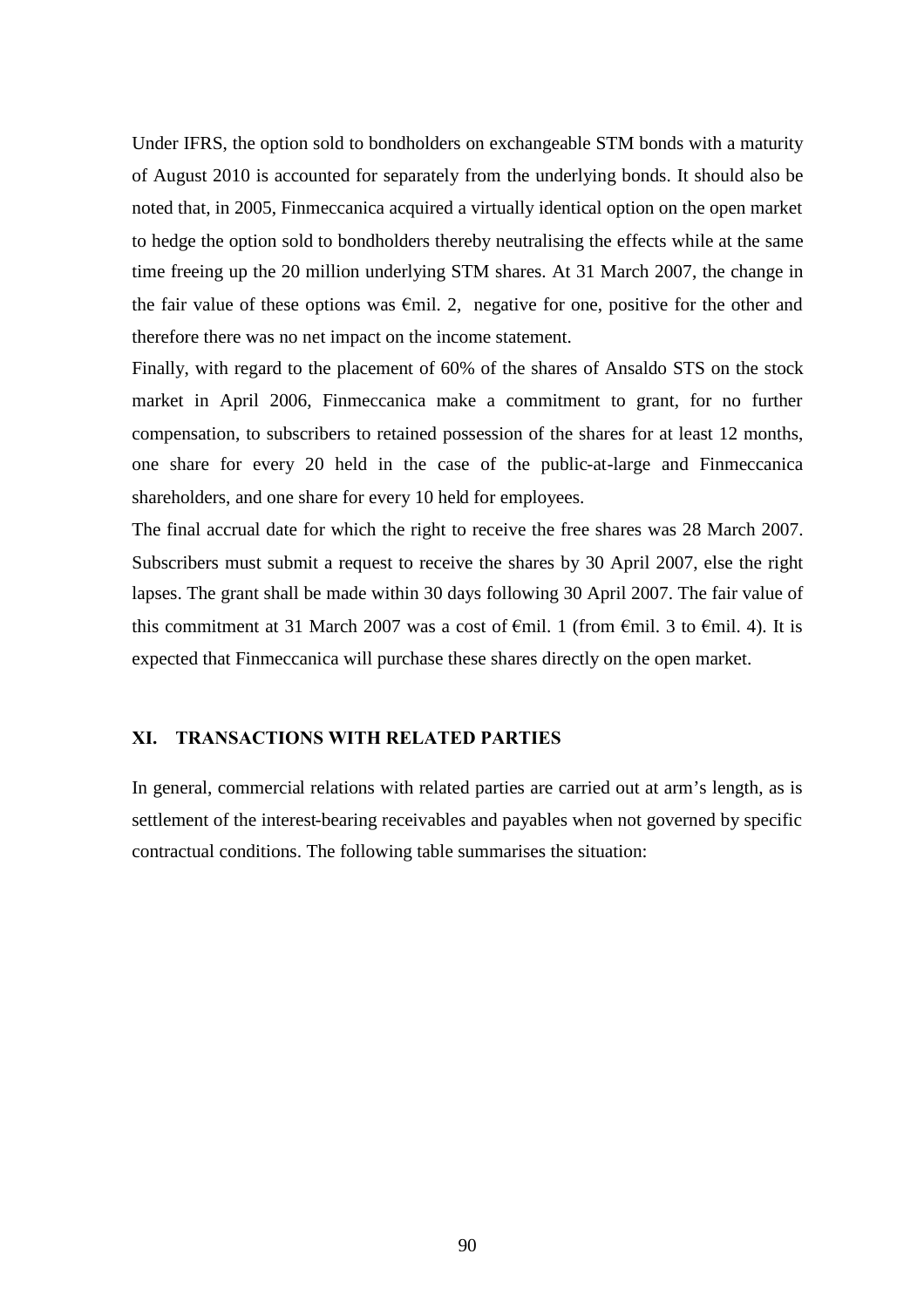| (millions of euros)<br>Receivables at 31 March 2007                                             | Non-<br>current<br>financial | Other<br>non-<br>current | Current<br>financial<br>receivables | <b>Trade</b><br>receivables | Other<br>current<br>receivables | Total                                              |
|-------------------------------------------------------------------------------------------------|------------------------------|--------------------------|-------------------------------------|-----------------------------|---------------------------------|----------------------------------------------------|
|                                                                                                 | receivables                  | receivables              |                                     |                             |                                 |                                                    |
| <b>Subsidiaries</b>                                                                             |                              |                          |                                     |                             |                                 |                                                    |
| Ansaldo Invest Denmark A/S (in liq.)                                                            |                              |                          | 3                                   |                             |                                 | 3                                                  |
| Finmeccanica UK Ltd                                                                             |                              |                          | 3                                   |                             |                                 | 3                                                  |
| Ansaldo Argentina S.A.                                                                          |                              |                          |                                     | $\mathbf{1}$                | $\mathbf{1}$                    | 2                                                  |
| Finmeccanica Inc.                                                                               |                              |                          | 1                                   |                             |                                 | $\mathbf{1}$                                       |
| Alifana Due S.c.r.l.                                                                            |                              |                          |                                     | $\mathbf{1}$                |                                 | 1                                                  |
| IGS S.p.A. (in liq.)                                                                            |                              |                          | 1                                   |                             |                                 | 1                                                  |
| Alenia Improvement S.p.A.                                                                       |                              |                          |                                     | $\mathbf{1}$                |                                 | 1                                                  |
| Ansaldo Electric Drives S.p.A.                                                                  |                              |                          | $\mathbf{1}$                        |                             |                                 | 1                                                  |
| Oto Melara North America Inc.                                                                   |                              |                          | 1                                   |                             |                                 | 1                                                  |
| Other companies with unit amount of less than $\epsilon$ mil. 1                                 |                              |                          |                                     | $\mathbf{1}$                |                                 | 1                                                  |
| <b>Associates</b>                                                                               |                              |                          |                                     |                             |                                 |                                                    |
| Eurofighter Jagdflugzeug GmbH                                                                   |                              |                          |                                     | 86                          |                                 | 86                                                 |
| Iveco Fiat/Oto Melara S.c.a.r.l.                                                                |                              |                          |                                     | 60                          |                                 | 60                                                 |
| NH Industries S.a.r.l.                                                                          |                              |                          |                                     | 15                          |                                 | 15                                                 |
| Galileo Vacuum Systems S.p.A.                                                                   |                              |                          | 12                                  | $\mathbf{1}$                |                                 | 13                                                 |
| Ansaldo Trasmissione e Distribuzione S.p.A.                                                     | 5                            |                          | 6                                   | $\mathbf{1}$                |                                 | 12                                                 |
| Eurosysnav S.A.S.                                                                               |                              |                          |                                     | 11                          |                                 | 11                                                 |
| Orizzonte - Sistemi Navali S.p.A.                                                               |                              |                          |                                     | 9                           |                                 | 9                                                  |
| Euromids S.A.S.                                                                                 |                              |                          |                                     | 6                           |                                 | 6                                                  |
| Macchi Hurel Dubois S.A.S.                                                                      |                              |                          |                                     | 5                           |                                 | 5                                                  |
| Elettronica S.p.A.                                                                              |                              |                          |                                     | 5                           |                                 | 5                                                  |
| Nahuelsat S.A.                                                                                  | $\boldsymbol{2}$             |                          |                                     | 1                           |                                 | 3                                                  |
| Remington Elsag Law Enforcement Systems LLC                                                     |                              |                          |                                     | 3                           |                                 | 3                                                  |
| I.M. Intermetro S.p.A.                                                                          |                              |                          |                                     | 3                           |                                 | 3                                                  |
| Nicco Communications S.A.S.                                                                     |                              |                          |                                     | $\overline{c}$              |                                 | 2                                                  |
| Metro 5 S.p.A.                                                                                  |                              |                          |                                     | $\overline{2}$              |                                 | 2                                                  |
| Consorzio Start S.p.A.                                                                          |                              |                          |                                     | $\overline{2}$              |                                 | 2                                                  |
| Advanced Air Traffic Systems Sdn Bhd                                                            |                              |                          |                                     | $\overline{c}$              |                                 | 2                                                  |
| Contact S.r.l.                                                                                  |                              |                          |                                     | 1                           |                                 | 1                                                  |
| Industrie Aeronautiche Rinaldo Piaggio S.p.A. (Amm. Str.)                                       |                              |                          |                                     | 1                           |                                 | 1                                                  |
| Eurofighter Simulation Systems GmbH                                                             |                              |                          |                                     | 1                           |                                 | 1                                                  |
| Comlenia Sendirian Berhard                                                                      |                              |                          |                                     | -1                          |                                 | 1                                                  |
| Thomassen Service Gulf LLC                                                                      |                              |                          |                                     | $\mathbf{1}$                |                                 | 1                                                  |
| <i>Joint ventures (*)</i>                                                                       |                              |                          |                                     |                             |                                 |                                                    |
| MBDA S.A.S.                                                                                     |                              |                          |                                     | 53                          |                                 | 53                                                 |
| <b>GIE ATR</b>                                                                                  |                              |                          |                                     |                             | 43                              | 43                                                 |
| Alcatel Alenia Space S.A.S.                                                                     |                              |                          | $\mathbf{1}$                        | 24                          |                                 | 25                                                 |
| Aviation Training International Ltd                                                             | 11                           |                          | 1                                   |                             |                                 | 12                                                 |
| Telespazio S.p.A.                                                                               |                              |                          |                                     | $\overline{c}$              | 1                               | 3                                                  |
| Consortiums (**)                                                                                |                              |                          |                                     |                             |                                 |                                                    |
| Trevi - Treno Veloce Italiano                                                                   |                              |                          |                                     | 21                          |                                 | 21                                                 |
| Saturno                                                                                         |                              |                          |                                     | 20                          |                                 | 20                                                 |
| C.I.S. DEG                                                                                      |                              |                          |                                     | 6                           |                                 | 6                                                  |
| Filobus Vesuvio                                                                                 |                              |                          |                                     | 3                           |                                 | 3                                                  |
| Thamus                                                                                          |                              |                          | 3                                   |                             |                                 | 3                                                  |
| Telaer                                                                                          |                              |                          |                                     | 2                           |                                 | $\overline{\mathbf{c}}$                            |
| CREO - Centro Ricerche Elettroniche<br>SESM - Soluzioni Evolute per la Sistemistica e i Modelli |                              |                          | 2<br>$\overline{c}$                 |                             |                                 | $\overline{\mathbf{c}}$<br>$\overline{\mathbf{c}}$ |
| Ferroviario Vesuviano                                                                           |                              |                          |                                     | $\overline{2}$              |                                 | $\mathfrak{2}$                                     |
| CMS Italia                                                                                      |                              |                          |                                     | $\mathbf{1}$                |                                 | 1                                                  |
| Sistemi Navali Selenia-Elsag                                                                    |                              |                          |                                     |                             |                                 | 1                                                  |
| <b>Total</b>                                                                                    | 18                           |                          | 37                                  | 358                         | 45                              | 458                                                |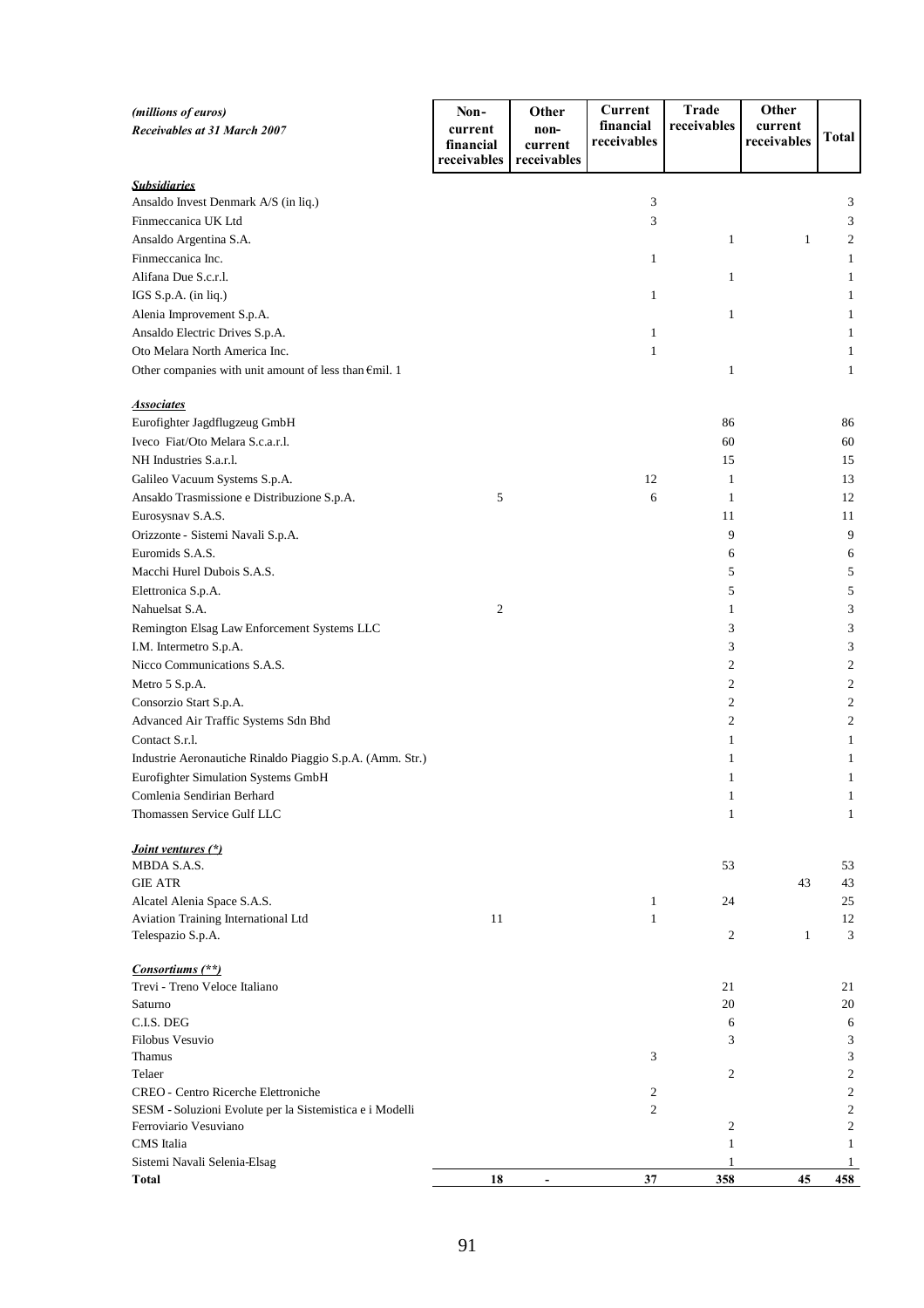| (millions of euros)<br>PAYABLES AT 31 March 2007                  | Non-current<br>borrowings    | Other non-<br>current<br>payables | Current<br>borrowi<br>ngs | Trade<br>payables | Other<br>current<br>payables | Total                |
|-------------------------------------------------------------------|------------------------------|-----------------------------------|---------------------------|-------------------|------------------------------|----------------------|
| <b>Subsidiaries</b>                                               |                              |                                   |                           |                   |                              |                      |
| Alifana Due S.c.r.l.                                              |                              |                                   |                           | $\overline{4}$    |                              |                      |
| Finmeccanica UK Ltd                                               |                              |                                   |                           | $\mathfrak{Z}$    |                              |                      |
| Finmeccanica Inc.                                                 |                              |                                   |                           | $\mathbf{1}$      |                              |                      |
| Selex Sensors and Airborne Systems Electro Optics (overseas) Ltd  |                              |                                   |                           | $\mathbf{1}$      |                              |                      |
| <b>Associates</b>                                                 |                              |                                   |                           |                   |                              |                      |
| Eurosysnav S.A.S.                                                 |                              |                                   | 20                        |                   |                              |                      |
| Ansaldo Trasmissione & Distribuzione S.p.A.                       |                              |                                   | 10                        |                   | $\mathbf{1}$                 |                      |
| Iveco Fiat/Oto Melara S.c.a.r.l.                                  |                              |                                   |                           |                   | 6                            |                      |
| Metro 5 S.p.A.                                                    |                              |                                   |                           |                   | 5                            |                      |
| Pegaso S.c.r.l.                                                   |                              |                                   |                           | $\overline{4}$    |                              |                      |
| Eurofighter Jagdflugzeug GmbH                                     |                              |                                   |                           | 3                 |                              |                      |
| Advanced Air Traffic Systems Sdn Bhd                              |                              |                                   |                           | 3                 |                              |                      |
| Elsag Gest S.p.A.                                                 |                              |                                   |                           | $\overline{c}$    |                              |                      |
| Libyan Italian Advanced Technology Company                        |                              |                                   | $\mathbf{1}$              |                   |                              |                      |
| Bell Agusta Aerospace Company LLC                                 |                              |                                   |                           | $\mathbf{1}$      |                              |                      |
| Sistemi Dinamici S.p.A.                                           |                              |                                   |                           | $\mathbf{1}$      |                              |                      |
| Eurofighter International Ltd                                     |                              |                                   | $\mathbf{1}$              |                   |                              |                      |
| Other companies with unit amount of less than €mil. 1             |                              |                                   |                           | $\mathbf{1}$      |                              |                      |
| <i>Joint ventures (*)</i>                                         |                              |                                   |                           |                   |                              |                      |
| MBDA S.A.S.                                                       |                              |                                   | 347                       | 13                |                              | 3 <sub>0</sub>       |
| Telespazio S.p.A.                                                 |                              |                                   | 25                        | $\mathbf{1}$      |                              |                      |
| <b>GIE ATR</b>                                                    |                              |                                   |                           | 4                 |                              |                      |
| Alcatel Alenia Space S.A.S.                                       |                              |                                   |                           | $\overline{4}$    |                              |                      |
| Other companies with unit amount of less than €mil. 1             |                              |                                   |                           |                   | $\mathbf{1}$                 |                      |
| Consortiums (**)                                                  |                              |                                   |                           |                   |                              |                      |
| SESM - Soluzioni Evolute per la Sistemistica e i Modelli          |                              |                                   |                           | $\mathbf{1}$      |                              |                      |
| CMS Italia                                                        |                              |                                   |                           | $\mathbf{1}$      |                              |                      |
| Sistemi Navali Selenia-Elsag                                      |                              |                                   | $\mathbf{1}$              |                   |                              |                      |
| Telaer                                                            |                              |                                   |                           | $\mathbf{1}$      |                              |                      |
| Thamus                                                            |                              |                                   |                           | $\mathbf{1}$      |                              |                      |
| Other consortiums with unit amount of less than $\epsilon$ mil. 1 |                              |                                   |                           | $\mathfrak{2}$    |                              |                      |
| Total                                                             | $\qquad \qquad \blacksquare$ | $\overline{\phantom{a}}$          | 405                       | 52                | 13                           | $\ddot{\phantom{1}}$ |

(\*)Amounts refer to the portion not eliminated in consolidation

(\*\*)Consortiums over which the Group exercises considerable influence or which are subject to joint control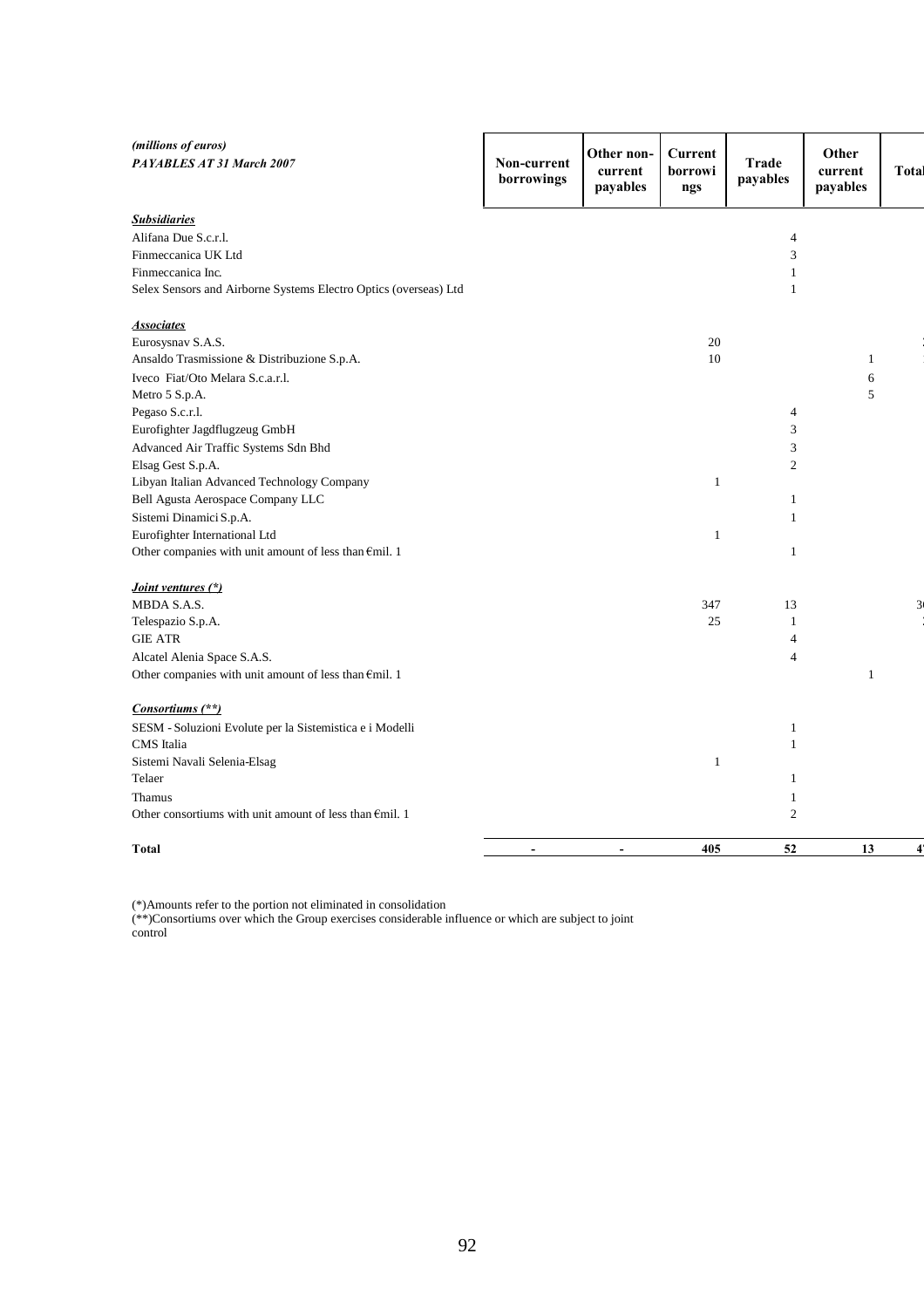| (millions of euros)<br><b>RECEIVABLES AT 31 December</b><br><i>2006</i>                                                                                                                                                                          | Non-<br>current<br>financial<br>receivables receivables | Other<br>non-<br>current | Current<br>financial<br>receivables | <b>Trade</b><br>receivables                     | Other<br>current<br>receivables | <b>Total</b>                                                                                 |
|--------------------------------------------------------------------------------------------------------------------------------------------------------------------------------------------------------------------------------------------------|---------------------------------------------------------|--------------------------|-------------------------------------|-------------------------------------------------|---------------------------------|----------------------------------------------------------------------------------------------|
| <b>Subsidiaries</b><br>Ansaldo Invest Denmark A/S (in liq.)<br>Alifana Due S.c.r.l.<br>Finmeccanica UK Ltd<br>Ansaldo Argentina S.A.<br>Finmeccanica Inc.<br>IGS S.p.A. (in liq.)<br>Alenia Improvement S.p.A.<br>Ansaldo Do Brasil Equipamentos |                                                         |                          | 3<br>2<br>1<br>1                    | 3<br>1<br>$\mathbf{1}$                          |                                 | 3<br>$\mathfrak{Z}$<br>$\sqrt{2}$<br>$\mathbf{1}$<br>$\mathbf{1}$<br>1<br>$\mathbf{1}$       |
| Eletromecanicos Ltda<br>Ansaldo Electric Drives S.p.A.<br>Other companies with unit amount of<br>less than $\epsilon$ mil. 1                                                                                                                     |                                                         |                          | 1                                   | 1                                               | 1                               | $\mathbf{1}$<br>$\mathbf{1}$<br>1                                                            |
| <b>Associates</b><br>Eurofighter Jagdflugzeug GmbH<br>Iveco Fiat/Oto Melara S.c.a.r.l.<br>NH Industries S.a.r.l.<br>Eurosysnav S.A.S.<br>Galileo Vacuum Systems S.p.A.<br>Orizzonte - Sistemi Navali S.p.A.<br>Macchi Hurel Dubois S.A.S.        |                                                         |                          | 9                                   | 79<br>58<br>14<br>11<br>1<br>9<br>8             |                                 | 79<br>58<br>14<br>11<br>10<br>9<br>8                                                         |
| Ansaldo Trasmissione e Distribuzione<br>S.p.A.<br>Elettronica S.p.A.<br>Remington Elsag Law Enforcement                                                                                                                                          | 5                                                       |                          |                                     | 1<br>5                                          |                                 | 6<br>5                                                                                       |
| Systems LLC<br>Euromids S.A.S.<br>I.M. Intermetro S.p.A.<br>Consorzio Start S.p.A.<br>Eurofighter Simulation Systems GmbH<br>Comlenia Sendirian Berhard<br>Nicco Communications S.A.S.<br>Eurofighter Aircraft Management                        |                                                         |                          |                                     | 4<br>4<br>3<br>2<br>2<br>$\overline{2}$<br>1    |                                 | 4<br>4<br>3<br>$\sqrt{2}$<br>$\boldsymbol{2}$<br>$\sqrt{2}$<br>$\mathbf{1}$                  |
| GmbH<br>Advanced Air Traffic Systems Sdn Bhd<br>Industrie Aeronautiche Rinaldo Piaggio                                                                                                                                                           |                                                         |                          |                                     | 1<br>1                                          |                                 | $\mathbf{1}$<br>1                                                                            |
| S.p.A. (Amm. Str.)<br>Thomassen Service Gulf LLC<br>Other companies with unit amount of<br>less than $\epsilon$ mil. 1                                                                                                                           |                                                         |                          |                                     | 1<br>1<br>$\overline{2}$                        |                                 | $\mathbf{1}$<br>$\mathbf{1}$<br>2                                                            |
| Joint ventures (*)<br>Gie - ATR<br>MBDA S.A.S.<br>Alcatel Alenia Space S.A.S.<br>Aviation Training International Ltd<br>Telespazio S.p.A.                                                                                                        | 11                                                      |                          | $\overline{\mathbf{c}}$<br>1        | 45<br>23<br>$\mathbf{1}$                        | 33<br>1                         | 33<br>45<br>25<br>12<br>2                                                                    |
| <i>Consortiums</i> (**)<br>Saturno<br>Trevi - Treno Veloce Italiano<br>CMS Italia<br>C.I.S. DEG<br>Filobus Vesuvio<br>Telaer<br><b>CREO - Centro Ricerche Elettroniche</b><br><b>Thamus</b><br>S3Log                                             |                                                         |                          | $\overline{c}$<br>$\overline{c}$    | 35<br>24<br>14<br>6<br>3<br>2<br>$\overline{2}$ |                                 | 35<br>24<br>14<br>6<br>3<br>$\overline{c}$<br>$\sqrt{2}$<br>$\overline{c}$<br>$\overline{c}$ |
| SESM - Soluzioni Evolute per la<br>Sistemistica e i Modelli<br>Ferroviario Vesuviano<br>Ferroviario S. Giorgio Volla<br>Contact<br>Sistemi Navali Selenia-Elsag<br><b>Total</b>                                                                  | 16                                                      | $\overline{\phantom{a}}$ | $\overline{2}$<br>26                | 2<br>2<br>1<br>1<br>377                         | 35                              | $\overline{c}$<br>$\sqrt{2}$<br>$\boldsymbol{2}$<br>$\mathbf{1}$<br>1<br>454                 |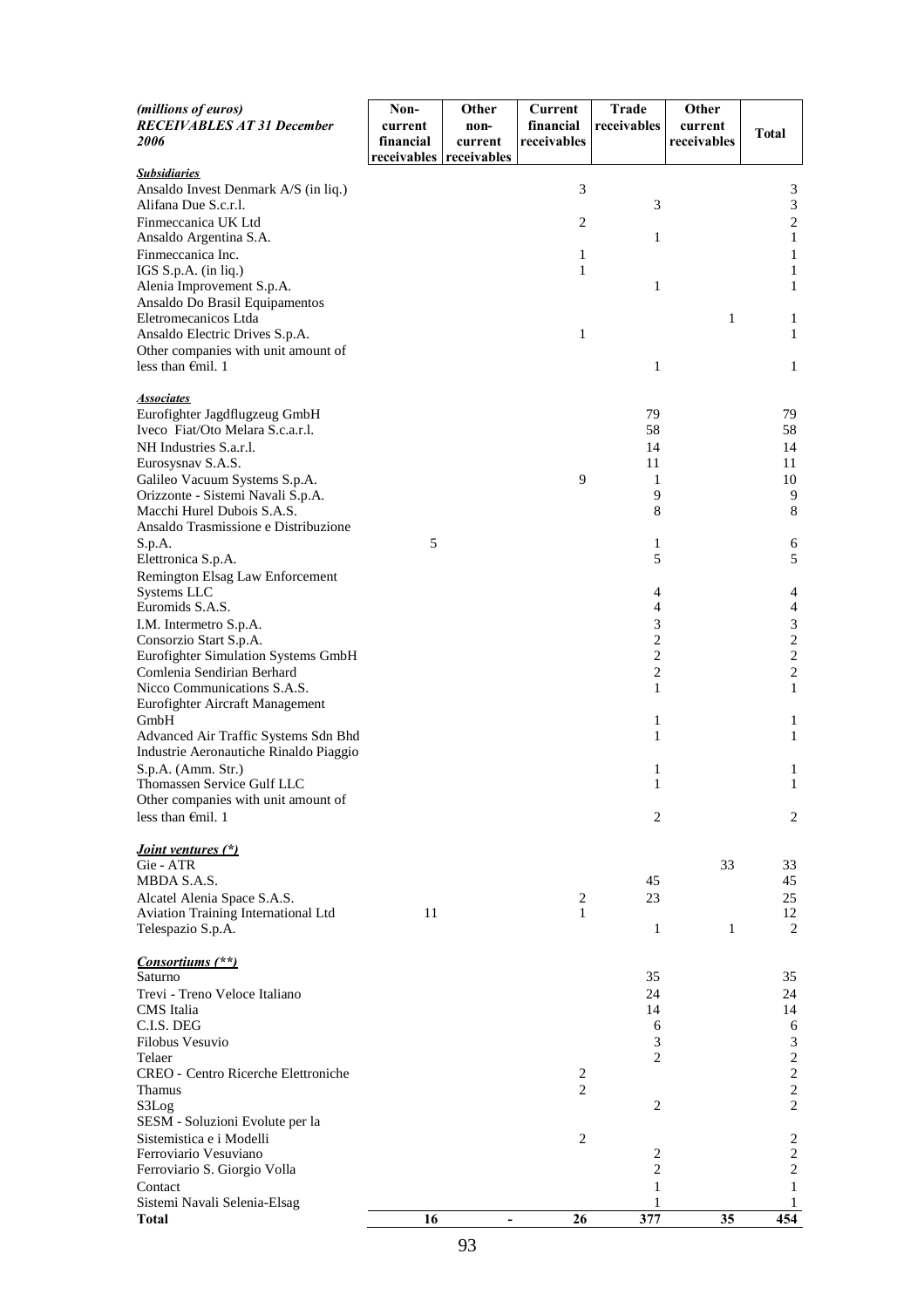| (millions of euros)                                                       | Non                      | Other non                    | Current        | Trade                       | Other               | <b>Total</b>          |
|---------------------------------------------------------------------------|--------------------------|------------------------------|----------------|-----------------------------|---------------------|-----------------------|
| PAYABLES AT 31 December .2006                                             | current<br>borrowing     | current<br>payables          | borrowing<br>S | payables                    | current<br>payables |                       |
|                                                                           | ${\bf S}$                |                              |                |                             |                     |                       |
| <b>Subsidiaries</b>                                                       |                          |                              |                |                             |                     |                       |
| Alifana Due S.c.r.l.                                                      |                          |                              |                | 5                           |                     | 5                     |
| Oto Melara North America Inc.                                             |                          |                              |                | 1                           | 2                   | $\overline{3}$        |
| Finmeccanica UK Ltd<br>Finmeccanica Inc.                                  |                          |                              |                | 2<br>1                      |                     | $\sqrt{2}$<br>$\,1$   |
| Alenia Hellas S.A.                                                        |                          |                              |                | 1                           |                     | $\mathbf{1}$          |
| Alifana S.c.r.l.                                                          |                          |                              |                | 1                           |                     | $\mathbf{1}$          |
| Selex Sensors and Airborne Systems                                        |                          |                              |                |                             |                     |                       |
| Electro Optics (overseas) Ltd                                             |                          |                              |                | $\mathbf{1}$                |                     | $\mathbf{1}$          |
| Other companies with unit amount of less<br>than $\epsilon$ mil. 1        |                          |                              |                |                             |                     |                       |
|                                                                           |                          |                              | $\mathbf{1}$   |                             |                     | 1                     |
| <b>Associates</b>                                                         |                          |                              |                |                             |                     |                       |
| Eurofighter Jagdflugzeug GmbH                                             |                          |                              | 78             | 9                           |                     | 87                    |
| Eurosysnav S.A.S.<br>Ansaldo Trasmissione & Distribuzione                 |                          |                              | 20             |                             |                     | 20                    |
| S.p.A.                                                                    |                          |                              | 10             |                             | 1                   | 11                    |
| Iveco Fiat/Oto Melara S.c.a.r.l.                                          |                          |                              |                |                             | 9                   | 9                     |
| Metro 5 S.p.A.                                                            |                          |                              |                |                             | 6                   | 6                     |
| Pegaso S.c.r.l.                                                           |                          |                              |                | $\overline{4}$              |                     | $\overline{4}$        |
| Advanced Air Traffic Systems Sdn Bhd<br>Orizzonte - Sistemi Navali S.p.A. |                          |                              |                | 3                           | 1                   | $\sqrt{3}$<br>$\,1\,$ |
| Europea Microfusioni Aerospaziali S.p.A.                                  |                          |                              | $\mathbf{1}$   |                             |                     | $\mathbf{1}$          |
| Libyan Italian Advanced Technology                                        |                          |                              |                |                             |                     |                       |
| Company                                                                   |                          |                              | $\mathbf{1}$   |                             |                     | $\mathbf{1}$          |
| Bell Agusta Aerospace Company LLC                                         |                          |                              |                | 1                           |                     | $\mathbf{1}$          |
| Eurofighter International Ltd                                             |                          |                              | $\mathbf{1}$   |                             |                     | $\mathbf{1}$          |
| Other companies with unit amount of less<br>than $\epsilon$ mil. 1        |                          |                              |                | 1                           |                     | $\mathbf{1}$          |
|                                                                           |                          |                              |                |                             |                     |                       |
| <i>Joint Ventures.</i> (*)                                                |                          |                              |                |                             |                     |                       |
| MBDA S.A.S.                                                               |                          |                              | 358            | 15                          |                     | 373                   |
| Telespazio S.p.A.<br><b>GIE ATR</b>                                       |                          |                              | 28             | 4                           |                     | 28<br>$\overline{4}$  |
| Alcatel Alenia Space S.A.S.                                               |                          |                              |                | 4                           |                     | $\overline{4}$        |
|                                                                           |                          |                              |                |                             |                     |                       |
| <i>Consortiums</i> (**)<br>CMS Italia                                     |                          |                              |                | 14                          |                     | 14                    |
| C.I.S. DEG                                                                |                          |                              |                | $\ensuremath{\mathfrak{Z}}$ |                     | 3                     |
| S3Log                                                                     |                          |                              |                | $\overline{\mathbf{c}}$     |                     | $\sqrt{2}$            |
| Trevi - Treno Veloce Italiano                                             |                          |                              |                | 1                           |                     | 1                     |
| Sistemi Navali Selenia - Elsag                                            |                          |                              | $\mathbf{1}$   |                             |                     | 1                     |
| RES - Raggruppamento Europeo per la<br>Sicurezza                          |                          |                              | $\mathbf{1}$   |                             |                     | 1                     |
| Telaer                                                                    |                          |                              |                | 1                           |                     | 1                     |
| Thamus                                                                    |                          |                              |                | $\mathbf{1}$                |                     | 1                     |
| <b>Total</b>                                                              | $\overline{\phantom{a}}$ | $\qquad \qquad \blacksquare$ | 500            | 75                          | 19                  | 594                   |
|                                                                           |                          |                              |                |                             |                     |                       |

*(\*) Amounts refer to the portion not eliminated in consolidation*

*(\*\*) Consortiums over which the Group exercises considerable influence or which are subject to joint control*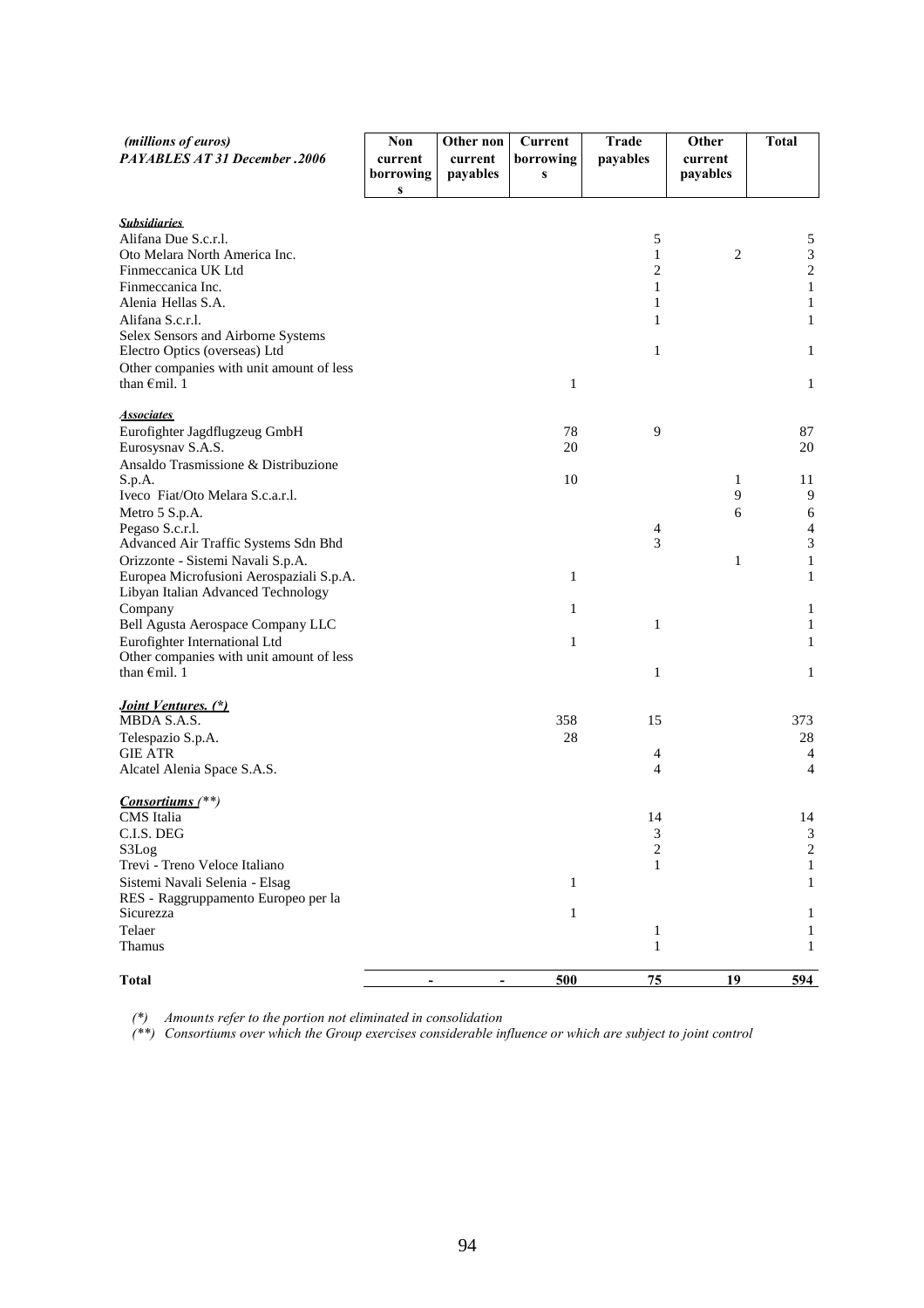| (millions of euros) 31 March 2007                     | <b>Revenues</b> | Other operating<br>revenues | <b>Costs</b> | Financial<br>income | Financial<br>expense |
|-------------------------------------------------------|-----------------|-----------------------------|--------------|---------------------|----------------------|
| <b>Subsidiaries</b>                                   |                 |                             |              |                     |                      |
| Alifana Due S.c.r.l.                                  |                 |                             | 3            |                     |                      |
| Elsag Gest S.p.A.                                     |                 |                             | 1            |                     |                      |
| Finmeccanica UK Ltd                                   |                 |                             | $\mathbf{1}$ |                     |                      |
| Finmeccanica Inc.                                     |                 |                             | $\mathbf{1}$ |                     |                      |
| <b>Associates</b>                                     |                 |                             |              |                     |                      |
| Eurofighter Jagdflugzeug GmbH                         | 68              |                             |              |                     |                      |
| Iveco Fiat/Oto Melara S.c.a.r.l.                      | 23              |                             | $\mathbf{1}$ |                     | $\mathbf{1}$         |
| Macchi Hurel Dubois S.A.S.                            | 5               |                             |              |                     |                      |
| Euromids S.A.S.                                       | $\overline{4}$  |                             |              |                     |                      |
| Eurofighter Simulation Systems GmbH                   | 4               |                             |              |                     |                      |
| Orizzonte Sistemi Navali S.p.A.                       | 1               |                             |              |                     |                      |
| Eurosysnav S.A.S.                                     | $\mathbf{1}$    |                             |              |                     |                      |
| N.H. Industries S.a.r.l.                              | 1               |                             |              |                     |                      |
| Elsag Gest S.p.A.                                     |                 |                             | $\mathbf{1}$ |                     |                      |
| Nicco Communications S.A.S.                           | $\mathbf{1}$    |                             |              |                     |                      |
| Elettronica S.p.A.                                    | $\mathbf{1}$    |                             |              |                     |                      |
| Pegaso S.c.r.1                                        |                 |                             | $\mathbf{1}$ |                     |                      |
| Consorzio START S.p.A.                                |                 |                             | $\mathbf{1}$ |                     |                      |
| Thomassen Service Gulf LLC                            | $\mathbf{1}$    |                             |              |                     |                      |
| Other companies with unit amount of less than €mil. 1 | $\mathbf{1}$    |                             |              | $\mathbf{1}$        |                      |
| Joint ventures (*)                                    |                 |                             |              |                     |                      |
| <b>GIE ATR</b>                                        | 20              |                             |              |                     |                      |
| MBDA S.A.S.                                           | 11              |                             |              |                     | 3                    |
| Alcatel Alenia Space S.A.S.                           | 8               |                             | $\mathbf{1}$ |                     |                      |
| Telespazio S.p.A.                                     | $\mathbf{1}$    |                             |              |                     |                      |
| Consortiums (**)                                      |                 |                             |              |                     |                      |
| Consorzio Saturno                                     | 12              |                             |              |                     |                      |
| CMS Italia                                            | $\mathbf{1}$    |                             |              |                     |                      |
| C.I.S. DEG                                            | $\mathbf{1}$    |                             |              |                     |                      |
| <b>Total</b>                                          | 165             | $\overline{\phantom{a}}$    | 11           | 1                   | 4                    |

(\*) Amounts refer to the portion not eliminated in consolidation

(\*\*)Consortiums over which the Group exercises considerable influence or which are subject to joint control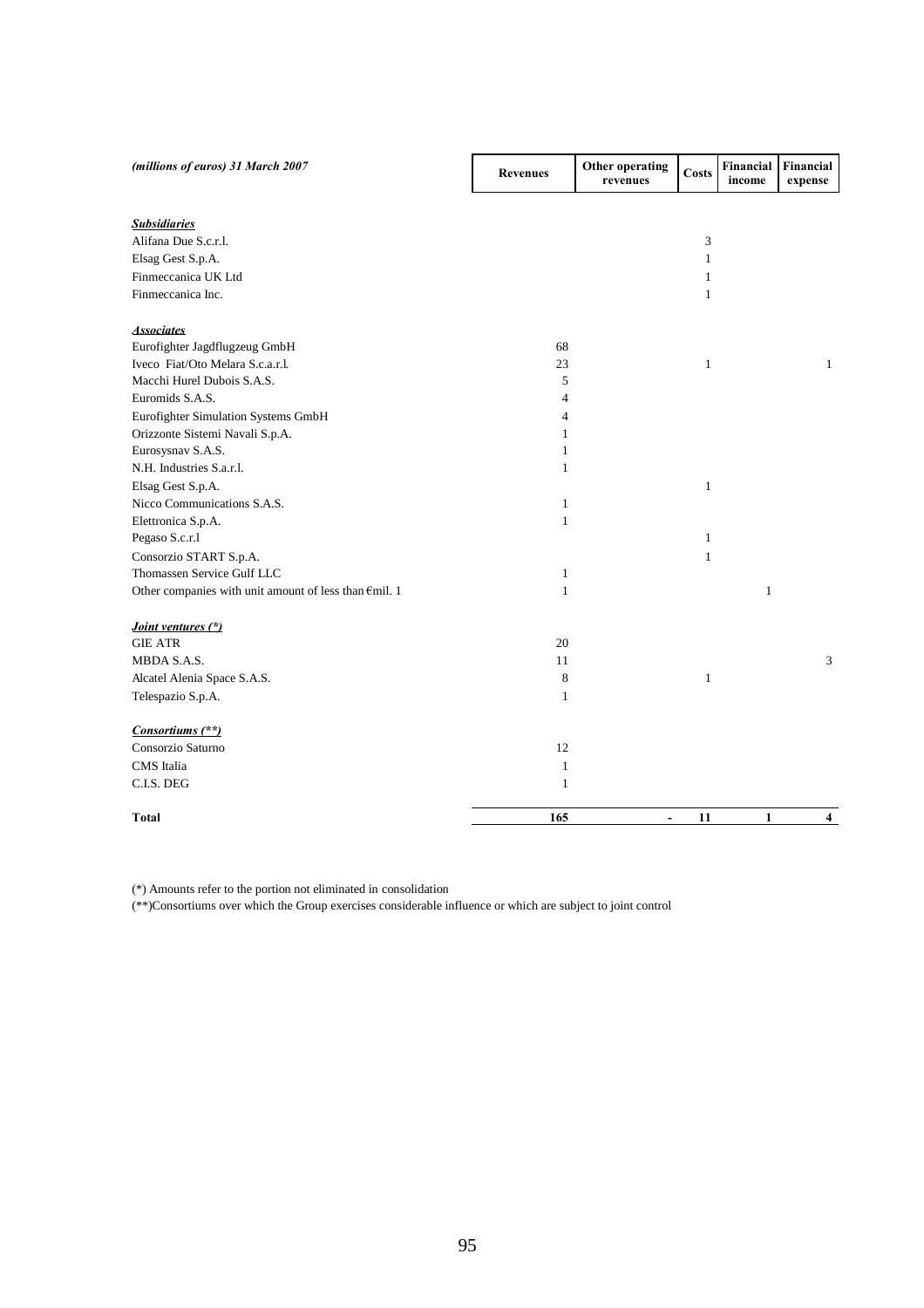| (millions of euros) 31 March 2006                                 | <b>Revenues</b> | Other operating<br>revenues | Costs | Financial<br>income          | Financial<br>expense |
|-------------------------------------------------------------------|-----------------|-----------------------------|-------|------------------------------|----------------------|
| <b>Subsidiaries</b><br>Finmeccanica UK Ltd                        |                 |                             | 1     |                              |                      |
| <b>Associates</b>                                                 |                 |                             |       |                              |                      |
| Eurofighter Jagdflugzeug GmbH                                     | 66              |                             |       |                              |                      |
| Iveco Fiat/Oto Melara S.c.a.r.l.                                  | 23              |                             |       |                              | $\mathbf{1}$         |
| Eurosysnav S.A.S.                                                 | 19              |                             |       |                              |                      |
| Eurofighter Simulation Systems GmbH                               | 9               |                             |       |                              |                      |
| Euromids S.A.S.                                                   | $\overline{4}$  |                             |       |                              |                      |
| N.H. Industries S.a.r.l.                                          | 3               |                             |       |                              |                      |
| Nicco Communications S.A.S.                                       | 1               |                             |       |                              |                      |
| Other companies with unit amount of less than $\epsilon$ mil. 1   |                 |                             |       |                              |                      |
| Joint ventures (*)                                                |                 |                             |       |                              |                      |
| MBDA S.A.S.                                                       | 13              |                             |       |                              | 2                    |
| <b>GIE ATR</b>                                                    | 11              |                             |       |                              |                      |
| Alcatel Alenia Space S.A.S.                                       | 3               |                             |       |                              |                      |
| Telespazio S.p.A.                                                 |                 |                             | 1     |                              |                      |
| Consortiums (**)                                                  |                 |                             |       |                              |                      |
| CMS Italia                                                        | $\mathbf{1}$    |                             | 13    |                              |                      |
| C.I.S. DEG                                                        | 1               |                             |       |                              |                      |
| <b>OPTEL</b>                                                      | 1               |                             |       |                              |                      |
| <b>TREVI</b>                                                      | 1               |                             | 1     |                              |                      |
| Other consortiums with unit amount of less than $\epsilon$ mil. 1 | 1               |                             |       |                              |                      |
| <b>Total</b>                                                      | 157             | $\overline{\phantom{a}}$    | 16    | $\qquad \qquad \blacksquare$ | 3                    |

(\*)Amounts refer to the portion not eliminated in consolidation

(\*\*)Consortiums over which the Group exercises considerable influence or which are subject to joint control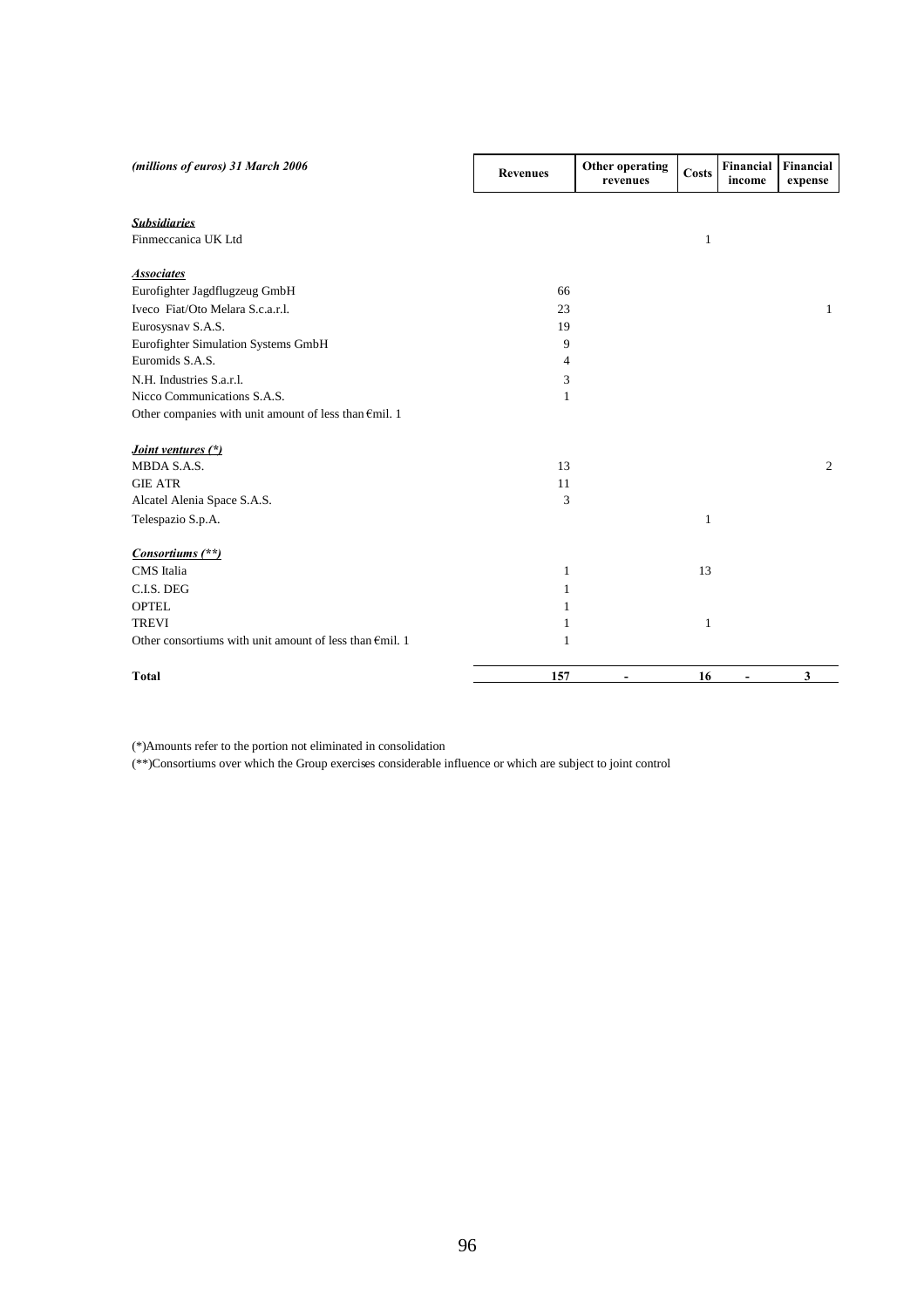### **4. Performance by division**

# *HELICOPTERS*

| $\epsilon$ millions      | 31 March<br>2007 | 31 March<br>2006 | 31<br>December<br>2006 |
|--------------------------|------------------|------------------|------------------------|
| New orders               | 712              | 1,836            | 4,088                  |
| Order backlog            | 8,496            | 8,536            | 8,572                  |
| Revenues                 | 720              | 578              | 2,727                  |
| <b>EBIT</b>              | 75               | 44               | 290                    |
| R.O.S.                   | 10.4%            | 7.6%             | 10.6%                  |
| Working capital          | 427              | 426              | 392                    |
| Net invested capital     | 2,117            | 2,131            | 2,085                  |
| $R.O.I$ (*)              | 14.2%            | 8.3%             | 13.9%                  |
| Research and development | 71               | 97               | 356                    |
| Employees (no.)          | 8,999            | 8,599            | 8,899                  |

(\*) calculated on invested capital at period-end

Finmeccanica is, together with AgustaWestland NV and its subsidiaries, a leader in the extremely restricted circle of systems designers in the world helicopter industry with EADS (Eurocopter) and United Technologies (Sikorsky).

The quarter saw a number of particularly significant commercial developments in the military segment, including:

• the announcement by the executive committee of the Turkish government that negotiations have begun with AgustaWestland, in partnership with Turkish Aviation Industry (TAI), regarding the ATAK (Tactical Reconnaissance and Attack Helicopter) programme for the leadership of Turkish ground forces. The estimated value of this programme, based on a request for 51 A129 helicopters, is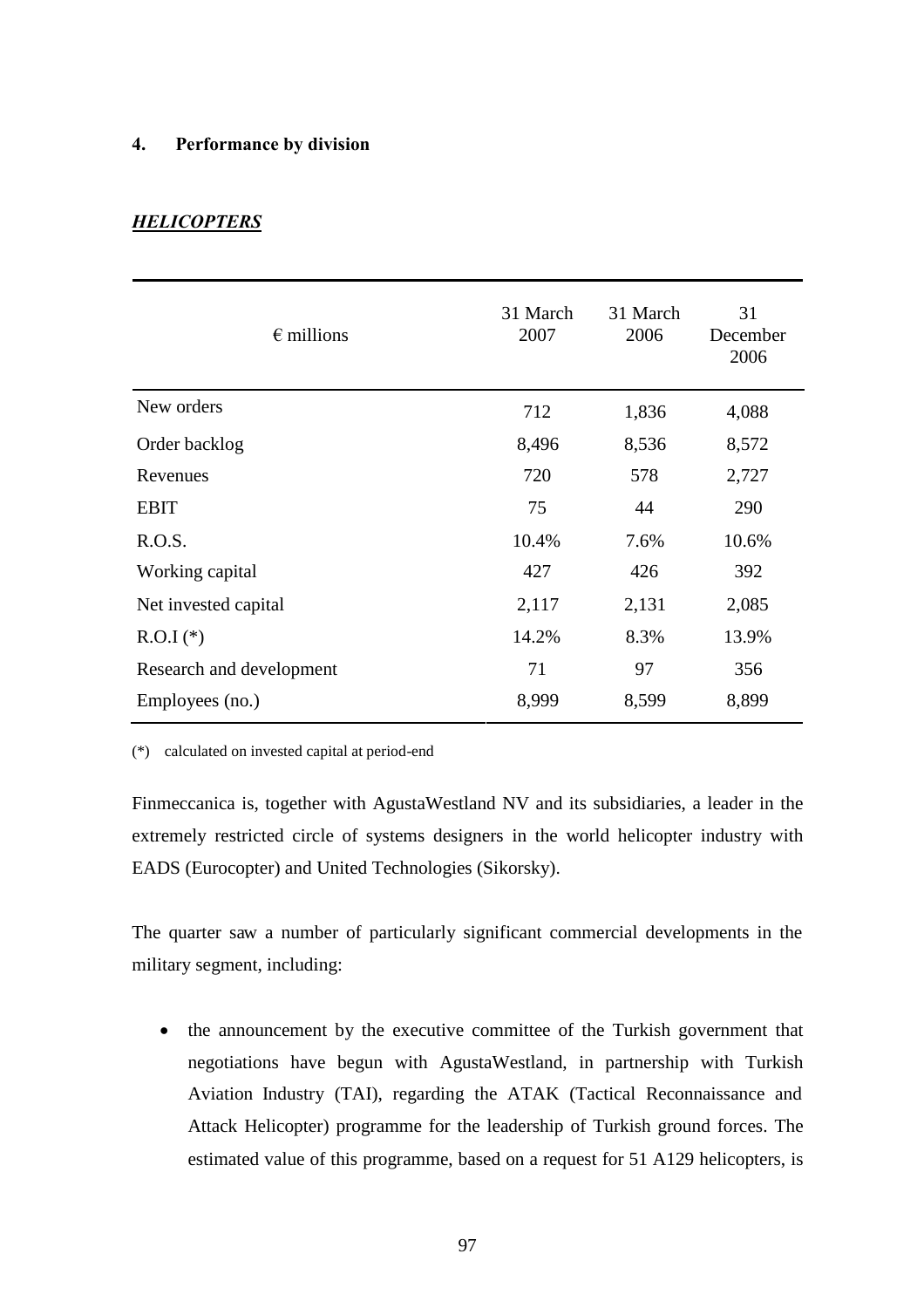in excess of €mil. 1,200. The AgustaWestland proposal contains significant industrial benefits for Turkey, as may important local aerospace firms will be involved in the programme. Final assembly, delivery and acceptance will also take place in Turkey.

- the announcement of an important Memorandum of Understanding between AgustaWestland and the *rotorcraft* division of Boeing Integrated Defense System regarding the preparation of the bid that will commit the two manufacturers to supply CH-47F helicopters to replace the current Chinook helicopter fleet used by the Italian Army. In addition, the parties agreed that should further of these helicopters be sold in Italy and in the UK, AgustaWestland will act as prime contractor while Boeing will take on the role of primary supplier.
- The agreement with the UK Ministry of Defence to upgrade EH 101 Merlin helicopters, which will be acquired from the fleet of EH 101 in service with the Royal Danish Air Force. The agreement also includes the purchase of a further 6 new EH 101 Merlin helicopters that will be delivered by the UK Ministry of Defence to the Royal Danish Air Force to replace the original helicopters. The contract is expected to be carried out in the second quarter of 2007.

In the civil and government sector, too, AgustaWestland demonstrated excellent performance given its ability to penetrate markets where the competition is increasingly selective thanks to the availability of a modern, competitive product portfolio. In the first quarter of 2007, it recorded orders for 92 helicopters worth €mil. 511. Of note in that regard are the following:

• orders for an additional 28 AW139 helicopters, totalling  $\epsilon$ mil. 266, including the provision of 14 helicopters to Saudi Arabian Oil Company; The portfolio of orders for the AW139 continues to grow, with over 150 helicopters currently on order.

Within the commercial segment, orders were also obtained for a further 64 helicopters, of which 30 A109 Grand (5 of which were purchased by Sloane Helicopters), 12 A109 Power and 22 A119 helicopters, for a total of  $\epsilon$ mil. 218. With regard to the A119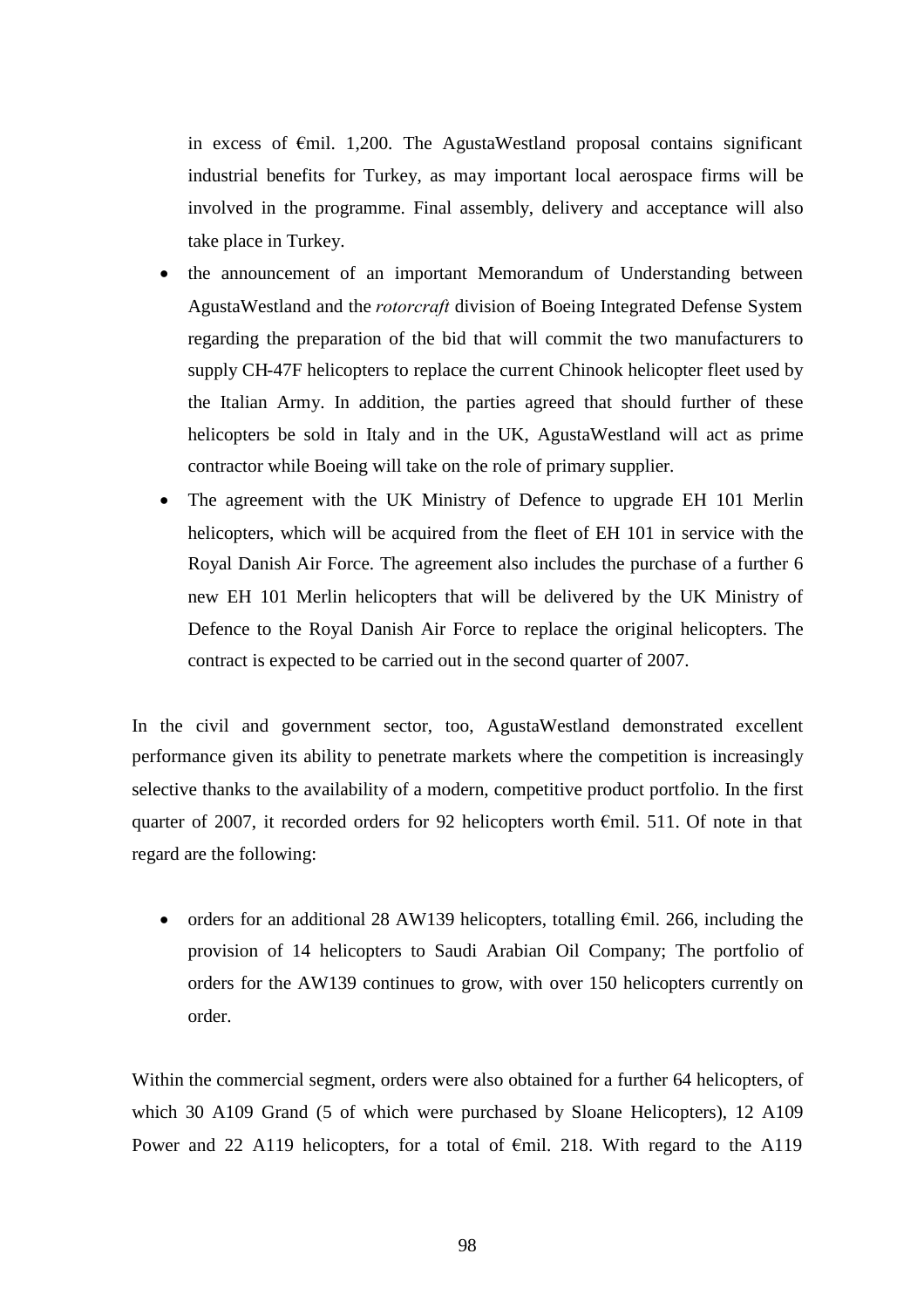helicopters, contracts were concluded with the Spanish aeronautics group FAASA for 6 helicopters and with the Libyan Red Crescent for 5 helicopters.

Total volume of **new orders** at 31 March 2007 came to €mil. 712 a decline from the same period of 2006 ( $\epsilon$ mil.1,836) when two important orders were received from the UK Ministry of Defence worth a total of about €mil. 1,200.

As a result of the volume of new orders for the first quarter, the value of the **order backlog** at 31 March 2007 came to €mil. 8,496, in line with the figure at 31 December 2006 (€mil. 8,572).

The orders at 31 March 2007 can be broken down into 69% for helicopters, 27% for support activities and 4% for engineering. The order backlog guarantees coverage of over 3 years of production.

**Revenues** at 31 March 2007 amounted to €mil. 720, with an increase of 25% over 31 March 2006 ( $\epsilon$ mil. 578). This improvement is attributable to greater volumes in the commercial sector (A109, AW139, A119) (43%), to the start of production on the VH 71 contract for the President of the United States (30%) and support activities (27%) primarily related to the integrated support contracts (IOS) with the UK Ministry of Defence.

The quarter saw deliveries for a total of 32 helicopters compared with 28 delivered during the same period of last year.

**EBIT** at 31 March 2007, in the amount of €mil. 75, increased by €mil. 31, 70% over the same period of the previous year ( $\epsilon$ mil. 44).

This significant improvement is due, in part, to the aforementioned growth in volumes, as well as to the effect of efficiency enhancement actions undertaken last year as part of the process of integrating British and Italian activities.

As a result, **ROS** came to 10.4% up by 3 percentage points from 31 March 2006 (7.6%) and in line with the figure at 31 December 2006 (10.6%).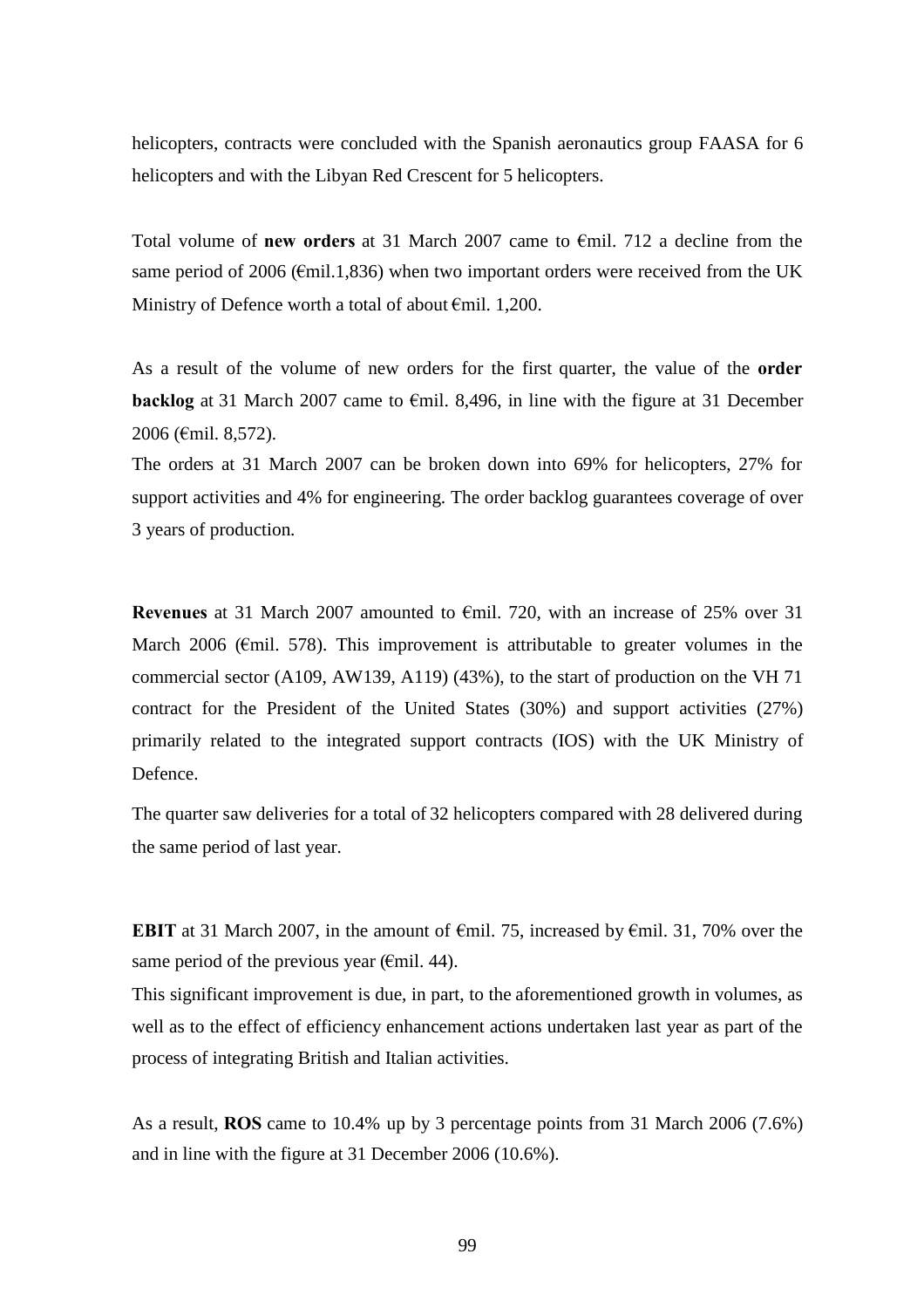**Net invested capital** reached €mil. 2,117 at 31 March 2007 from €mil. 2,085 at 31 December 2006, an increase of €mil. 32 due to the rise in current assets as a result of the expansion of production volumes noted earlier; this is reflected in the figure for **working capital,** which came to €mil. 427 at 31 March 2007, from €mil. 392 at 31 December 2006.

Return on investment (**ROI**) reached 14.2% at 31 March 2007, increasing both over the figure at 31 March 2006 (8.3%) and that at 31 December 2006, owing primarily to the increase in EBIT.

**Research and development expenditure** at 31 March 2007, amounting to €mil. 71 (€mil. 97 at 31 March 2006), primarily concerned:

- research as part of programmes financed through Law 808/85, which include the development of technologies for a new helicopter of the 6/7-tonne class named the A149 and development of multi-role versions of BA 609 convertiplane for national security;
- research into upgrading products, where activities continued on the customisation of the AW139 and Agusta Grand helicopters;
- research and development into variants of base models in connection with government/military and civil contracts.

The AgustaWestland had 8,999 employees at 31 March 2007, up by 100 employees over 31 December 2006 (8,899). This rise was necessary in order to meet the technical/production needs related to the increase in business volumes.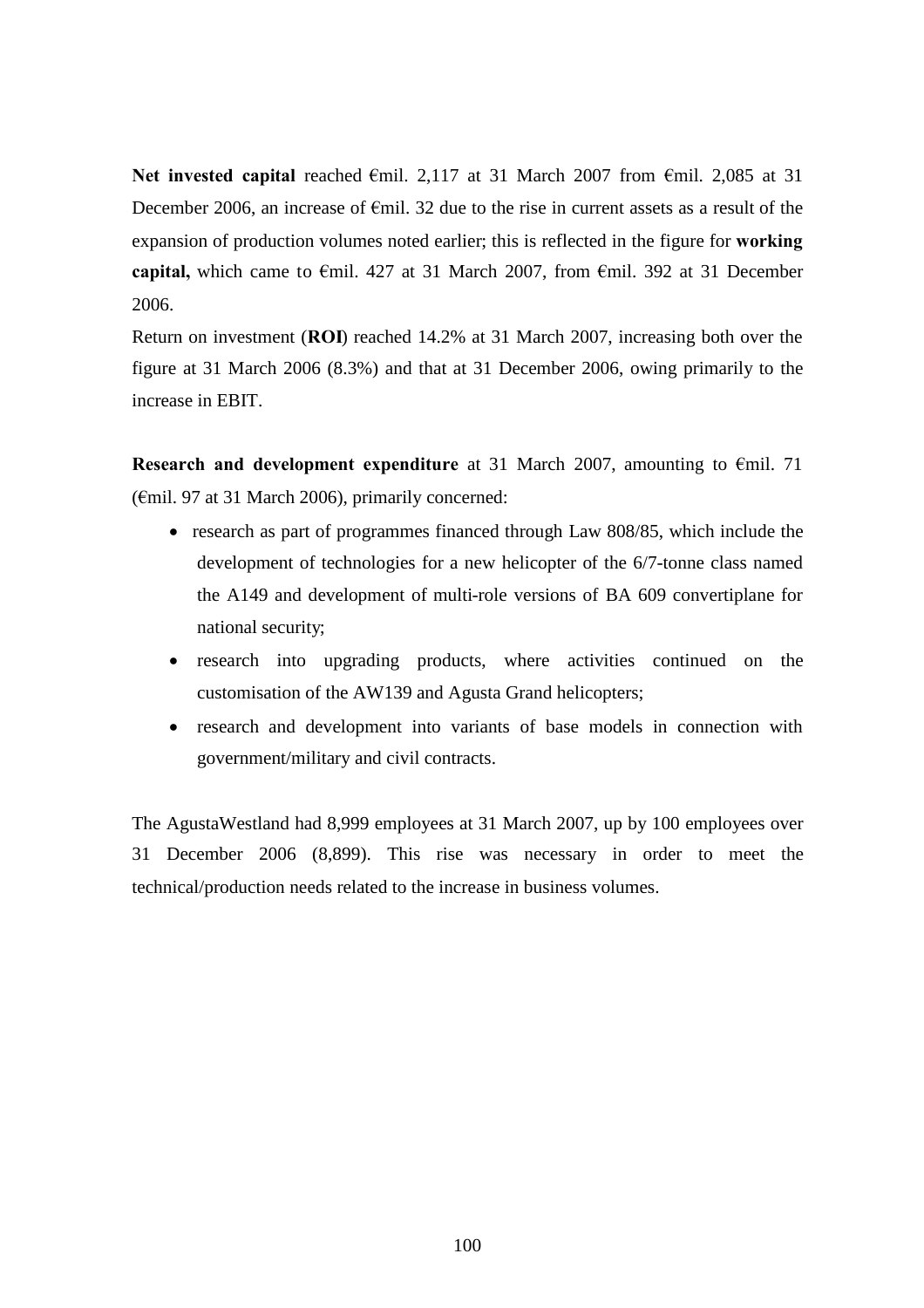# *DEFENCE ELECTRONICS*

| $\epsilon$ millions      | 31 March 2007 31 March 2006 |        | 31 December<br>2006 |
|--------------------------|-----------------------------|--------|---------------------|
| New orders               | 502                         | 629    | 4,197               |
| Order backlog            | 7,418                       | 7,530  | 7,676               |
| Revenues                 | 680                         | 708    | 3,747               |
| <b>EBIT</b>              | 6                           | 42     | 300                 |
| R.O.S.                   | 0.9%                        | 5.9%   | 8.0%                |
| Working capital          | 1,061                       | 998    | 734                 |
| Net invested capital     | 3,187                       | 2,378  | 2,778               |
| $R.O.I.$ (*)             | 0.8%                        | 7.1%   | 10.8%               |
| Research and development | 127                         | 117    | 541                 |
| Employees (no.)          | 19,074                      | 19,660 | 19,185              |

(\*) calculated on invested capital at period-end

The division includes activities concerning the manufacture of avionics equipment and systems, unmanned aircraft, radar systems, land and naval command and control systems, air traffic control systems, integrated communications systems and networks for land, naval, satellite and avionic applications, and private mobile radio communications systems and IT and security activities.

In addition to the production of electronic equipment and systems for defence and security, the division also continued its intensive efforts concerning the provision of large-scale integrated systems based on complex architectures and network-centric approaches.

The goal is to meet the increasingly pressing needs of customers to possess large-scale systems that integrate a variety of functions, platforms and sets of sensors in order to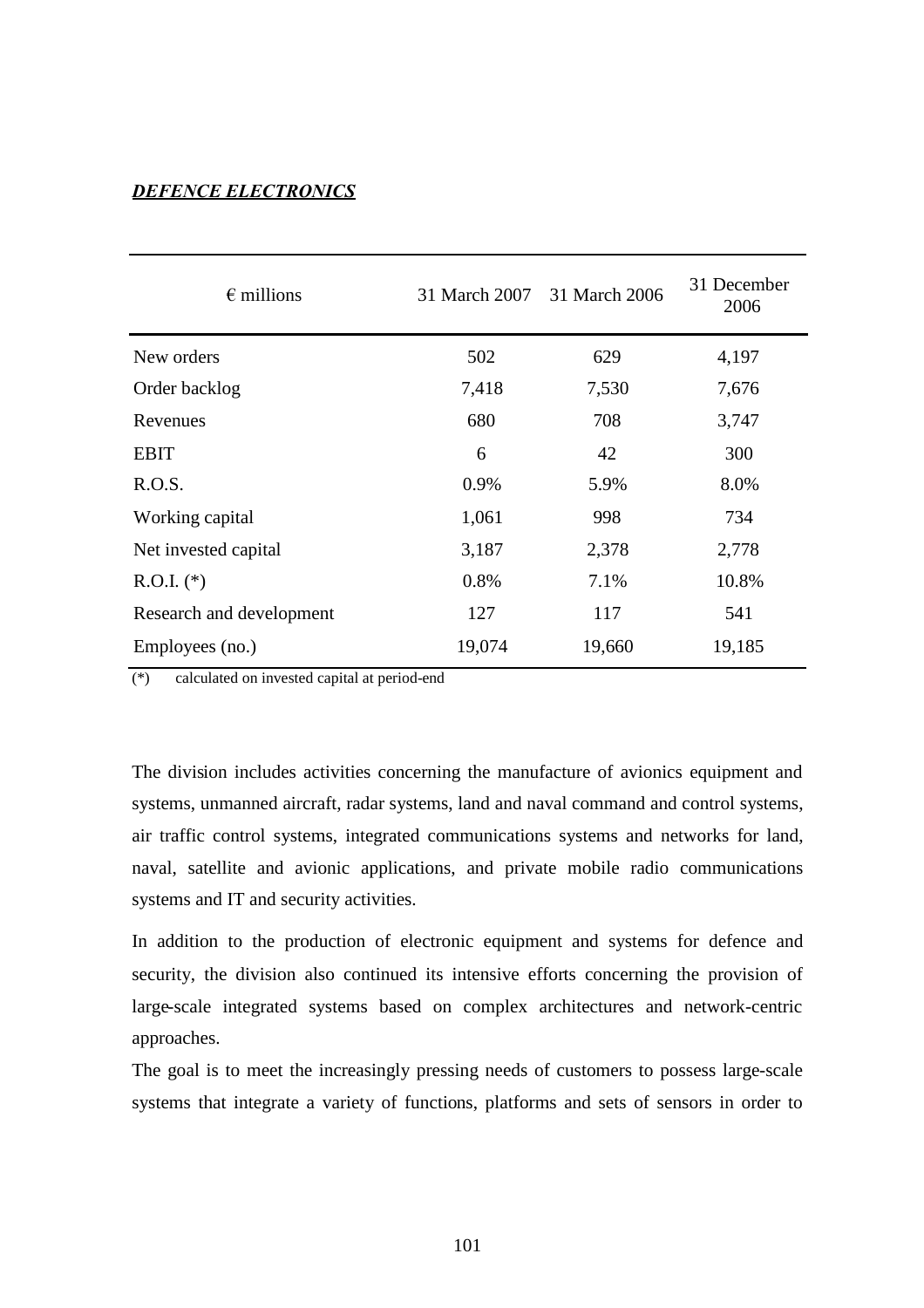ensure effective performance in the surveillance, control, and protection of critical areas and infrastructures.

To that end, Selex Sistemi Integrati has begun numerous sales campaigns, particularly in export markets, in order to promote large-scale homeland protections systems, especially for applications related to border control and security management in conjunction with major events. This effort leverages all of the skills of the various group companies and takes advantage of the consolidated presence of a number of these companies in the various countries concerned.

At 31 March 2007, **new orders** totalled €mil. 502, a 20% decrease from the first quarter of 2006, primarily due to lower orders for command and control systems. The main new orders during the period include the following:

- Avionics: various orders for systems for countermeasure, additional orders for the EFA programme as well as orders for devices for space programmes;
- Land and naval command and control systems: orders of air-traffic control and management abroad and logistics;
- Integrated communications systems and networks: additional orders for communication systems of the EFA and for activities within the scope of the European programme to supply MIDS (Multifunctional Information Distribution System) interface units, as well as various orders for military communications and security systems by Romania;
- Information technology and security: signing of the framework agreement resulting from the tender held by CNIPA (National Centre for IT in the Government) for the creation and management of website services, awarded to the joint venture by Datamat, Elsag, Telecom Italia and Engineering Italia;

In addition, Selex Sistemi Integrati competed the acquisition of an order (worth over €mil. 250) to extend the homeland security system used by the Algerian National Police Force. This project, which also involves Selex Communications and Elsag as cosuppliers, is being developed within the context of the range of large-scale integrated systems based on complex architectures. The system is comprised of an network of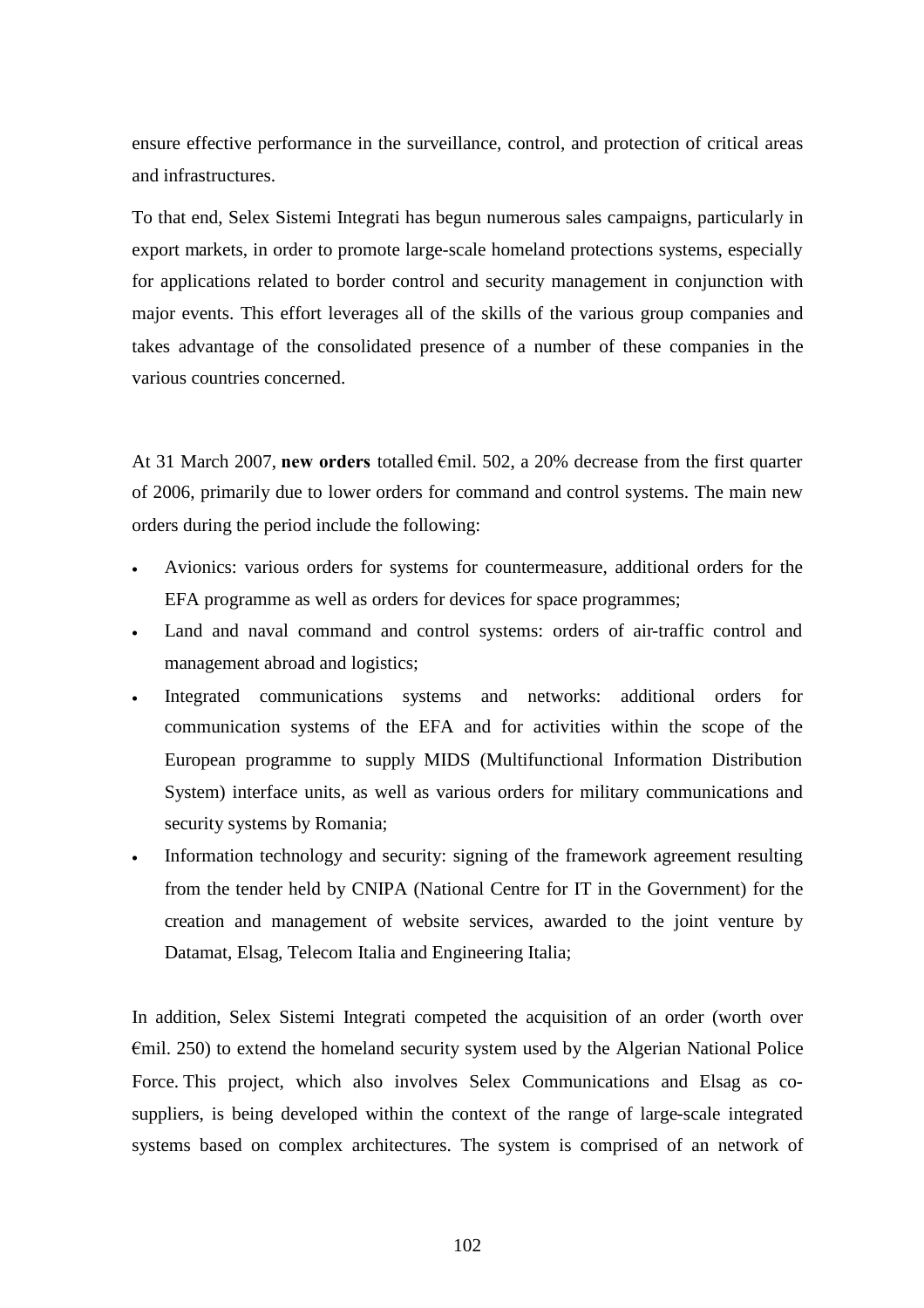sensors integrated into a communications infrastructures and managed through a set of command and control centres.

The **orders backlog**, net of work in progress, came to  $\epsilon$ mil. 7,418 compared with  $\epsilon$ mil. 7,676 at 31 December 2006, a decrease of  $\epsilon$ mil. 258 is due essentially to ordinary acquisition and order volumes and client billing. The composition of the backlog is attributable for 50% to the avionics segment, while radar and command and control systems and the communications field both contribute about 20% each, with information technology comprising about 10%.

**Revenues** came to €mil. 680 at 31 March 2007, a decrease by 4% or €mil. 28 in absolute terms. Specifically:

- avionics: the continuation of activities relating to DASS production and the production of avionics equipment and radar for the EFA programme, as well as systems for countermeasures;
- radar and command and control systems: the continuation of activities relating to contracts with the Italian Navy, to international cooperation contracts, as well as air traffic control programmes both in Italy and abroad;
- integrated communications systems and networks: activities relating to the development and manufacture of equipment for EFA and the provision of communication systems for the military;
- IT and security: activities relating to security, automation, IT, and defence systems and services.

**EBIT** at 31 March 2007 came to  $\epsilon$ mil. 6, a decrease of  $\epsilon$ mil. 36 over the same figure posted for the first quarter in 2006. This decline is the result of lower volumes and a contingent situation involving a mix of less profitable activities than in the past relating to command and control systems and information technology. The result in the first quarter of 2006 also benefited from the gains from the sale of property by Selex Communications Ltd.

**ROS** at 31 March 2007 came to 0.9%, down from the 5.9% recorded at 31 March 2006.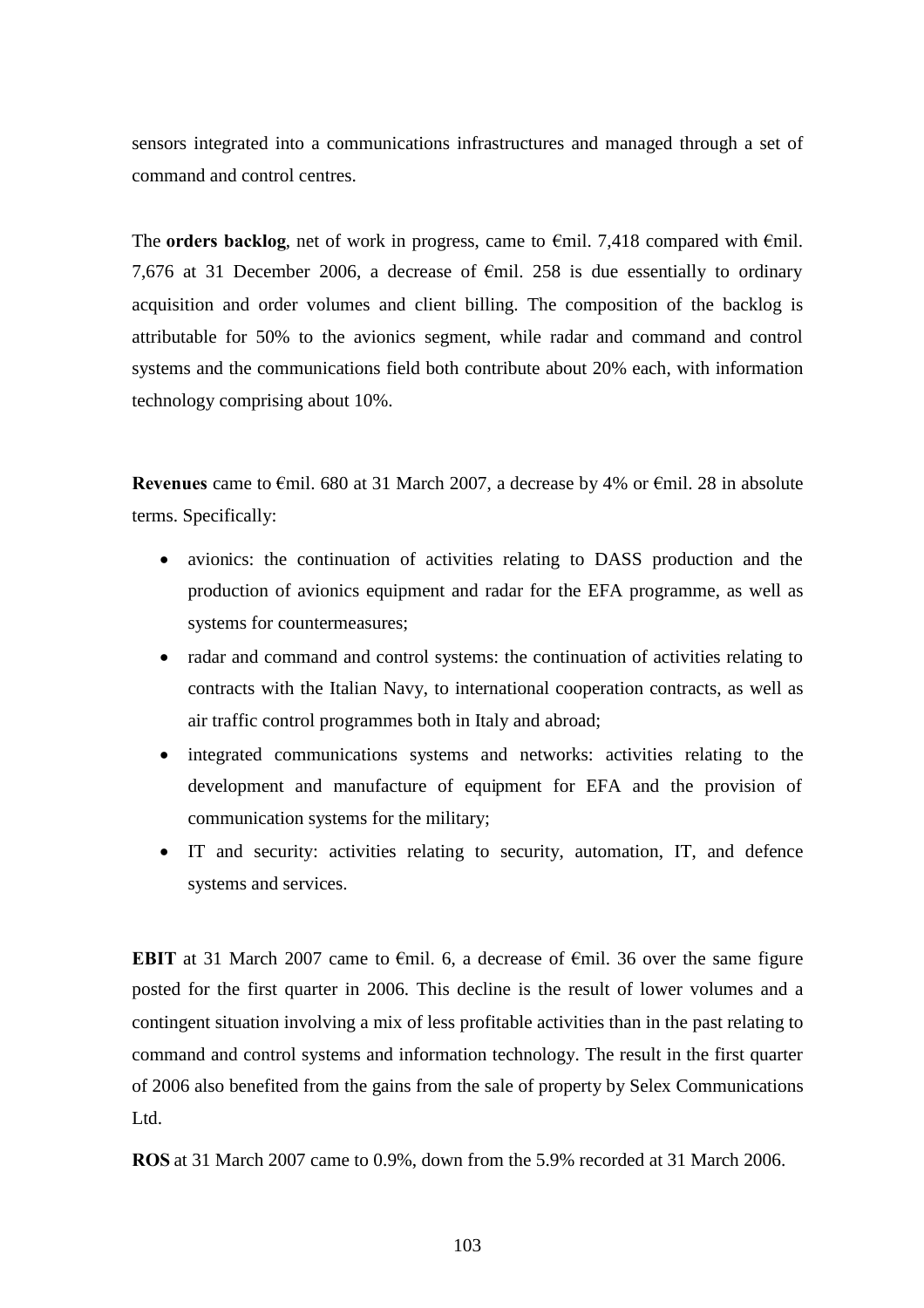**Net invested capital** at 31 March 2007 came to €mil. 3,187, up €mil. 409 compared with 31 December 2006 (€mil. 2,778) mainly owning to an increase in **working capital** (up  $\epsilon$ mil. 327 over the figure posted at the end of 2006), which reflects higher payments to suppliers than trade collections in the first quarter of the year.

**Research and development costs** at 31 March 2007 came to €mil. 127, as compared with €mil. 117 at 31 March 2006, and include in particular the continuation of development for the EFA programme and radar for surveillance systems, the fine-tuning of the Falco UAV system, the development of naval and land-based command and control systems, the completion of development of radar systems for air traffic control, and the completion of the TETRA network.

At 31 March 2007, there were 19,074 employees, a decrease of 111 employees from 31 December 2006, mainly related to the rationalisation of the Italian portion of the avionics segment.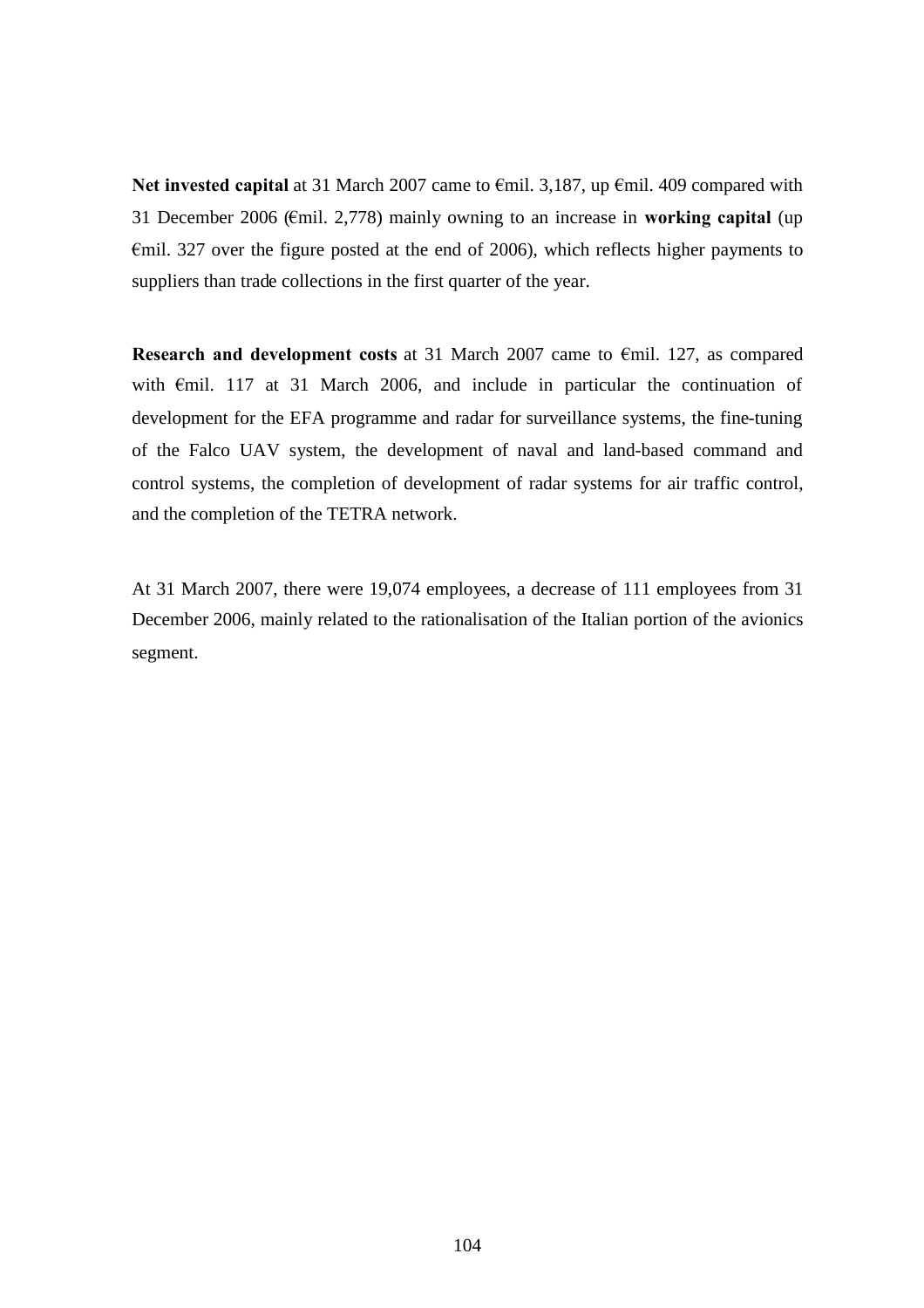# *AERONAUTICS*

| $\epsilon$ millions      | 31 March 2007 | 31 March<br>2006 | 31 December<br>2006 |
|--------------------------|---------------|------------------|---------------------|
| New orders               | 667           | 431              | 2.634               |
| Order backlog            | 7,866         | 6,935            | 7,538               |
| Revenues                 | 412           | 408              | 1,908               |
| <b>EBIT</b>              | 20            | 15               | 203                 |
| R.O.S.                   | 4.9%          | 3.7%             | 10.6%               |
| Working capital          | (776)         | (417)            | (1,034)             |
| Net invested capital     | 232           | 154              | (249)               |
| $R.O.I.$ (*)             | n.s.          | n.s.             | n.s.                |
| Research and development | 122           | 103              | 486                 |
| Employees (no.)          | 12,687        | 11,364           | 12,135              |

(\*) calculated on invested capital at period-end

The figures for the GIE-ATR consortium are consolidated on a proportionate basis at 50%.

The Aeronautics division includes Alenia Aeronautica S.p.A. (production of military aircraft for combat, transport and special missions, as well as civil applications such as aerostructures and regional turboprop aircraft) and its subsidiaries, including: Alenia Aermacchi S.p.A. (production of military training aircraft and engine nacelles for civil aeronautics), Alenia Aeronavali S.p.A. (aircraft conversions and maintenance), and the GIE-ATR consortium, in which a 50% equity stake is held (marketing and assembly of ATR aircraft).

During the first three months of 2007 the principal activities in the military division were as follows: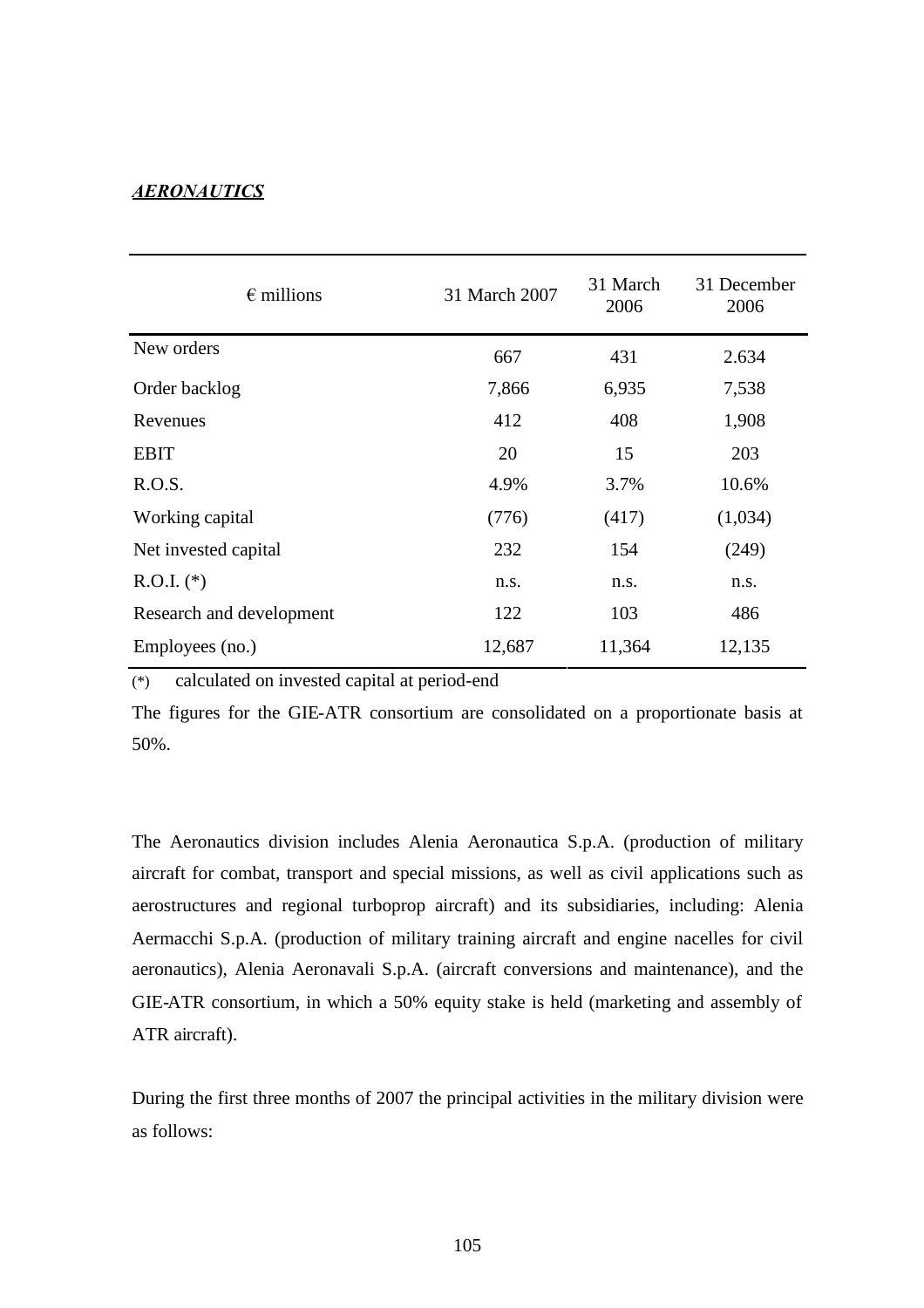- Alenia Aeronautica: continuation of EFA development, production and logistics; production of the C27J aircraft, particularly production for the Italian air force, to which the first aircraft was delivered in January 2007, and for Greence, Lithuania and Bulgaria; the continuation of upgrades to the Tornado aircraft and the modernisation of avionics (ACOL) of the AMX; design and planning activities for the JSF aircraft commissioned by Lockheed Martin; production and logistics for ATR 42 MP crafts for the Italian *Guardia di Finanza* and harbour office; and new testing for the UAV prototype;
- Alenia Aermacchi: the production and logistical support for the MB339 and SF260 training aircraft, further development of the new M346 training aircraft;
- Alenia Aeronavali: development and production for the B767 tanker programme; the overhaul and logistical support for the B707 Tanker, AWACS and return to airworthiness of the G222 aircraft.

The civil activities of Alenia Aeronautica mainly involved the following:

- Boeing: production of components for fuselages and control surfaces for the B767 and B777 aircraft. Development and sales activities continued for the new B787, the manufacturing of which started at the end of 2006 in the new facilities at Grottaglie (central sections of the fuselage) and Foggia (horizontal tail wings). On 22 March 2007, the first two sections of the fuselage (central and centralback sections) of the B787 were delivered and transported to the South Carolina (USA) facilities of Global Aeronautica LLC (a joint venture between Alenia North America Inc and Vought Aircraft Industries Inc.) to be assembled with the other sections of the fuselage manufactured.
- Airbus: the design of components for the central section of the fuselage of the A380, of the tail cone AND mechanical wing components for the A340, and of a fuselage section for the A321;
- GIE ATR, in partnership with EADS-ATR: the production of the ATR 42 and 72 turboprops;
- Dassault Aviation: the fuselage section of the Falcon 2000 Extended Range and the engine nacelles for the Falcon 900EX.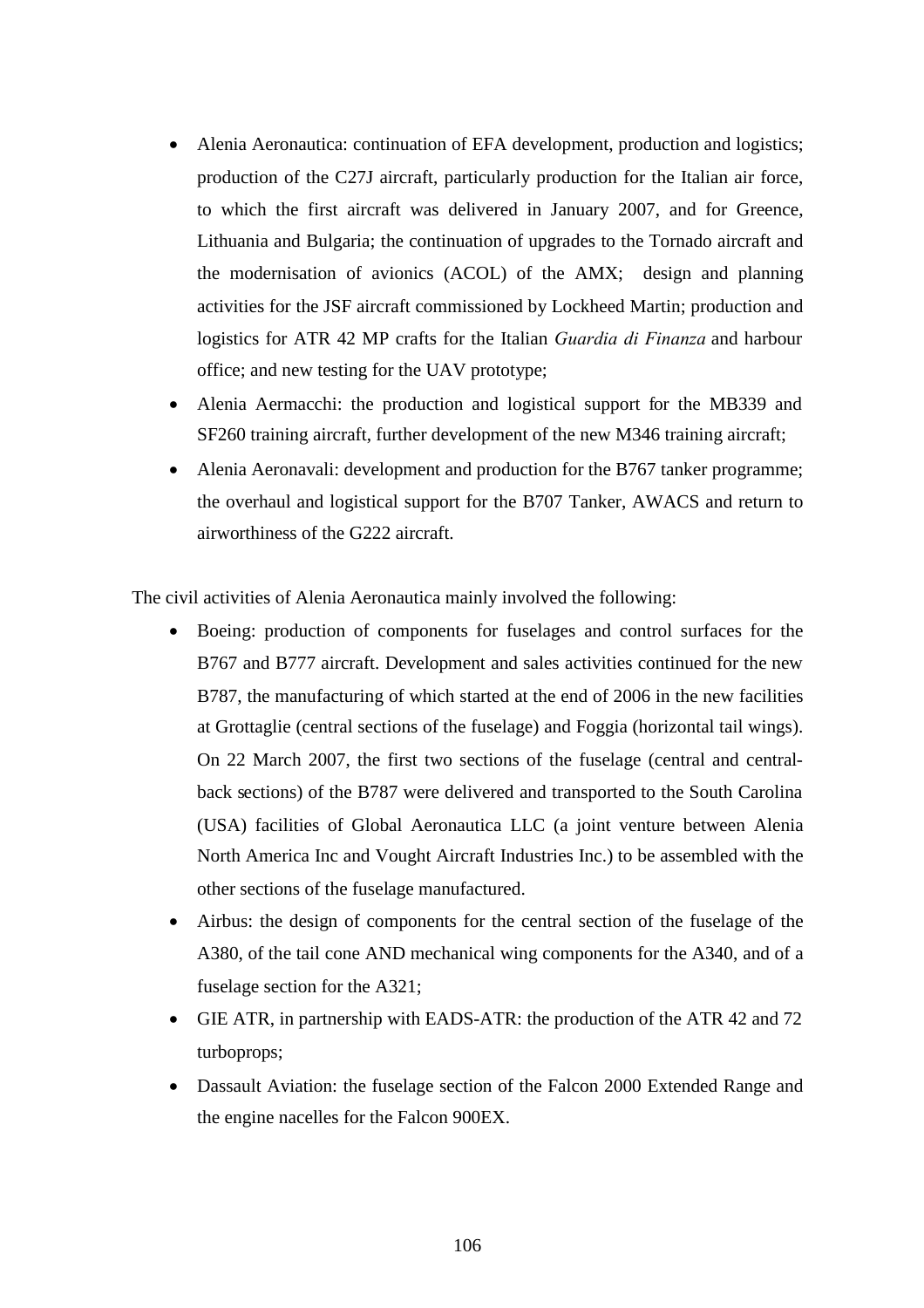The activities of Alenia Aeronavali involved the transformation from passenger to cargo craft of the MD10, MD11, B767, and ATR, while those of Alenia Aermacchi concerned the production of engine nacelles.

**New orders** at 31 March 2007 came to €mil. 667, with an increase by €mil. 236 from the  $\epsilon$ mil. 431 of 31 March 2006. The main orders received during the first quarter of 2007 were the following:

- the military segment: the EFA Future Enhancements order to further develop the weapons system to improve the performance and operational capacity of the craft;
- the civil segment: orders for the GIE-ATR consortium, which received orders for 24 aircraft (of which 11 from Spanish airlines, 6 from the Philippine company Cebu Air and 3 from the Indian Jet Airways) and the additional lots for the B767, A321, Falcon programmes, engine nacelles, and the transformation of MD11 aircraft.

The **order backlog** at the end of March 2007 came to €mil. 7,866 made up principally of the following programmes: EFA (46%), B787 (21%), C27J (4%) AMX (3%). The backlog grew by  $\epsilon$ mil. 328 compared to end of 2006 ( $\epsilon$ mil. 7,538), and is expected to continue expanding over the medium/long term.

**Revenues** at 31 March 2007 totalled €mil. 412, broadly in line with the figure of €mil. 408 recorded in the same period of the previous year. The decline in military production, mainly due to numerous delays in providing equipment, was offset by a rise in civil activities. This growth, which had been predicted, was largely due to the increase in deliveries and production of the ATR craft, the production of the B787 (begun at the end of 2006) and the A321.

**EBIT** at 31 March 2007 came to  $\epsilon$ mil. 20, an increase of  $\epsilon$ mil. 5 over the  $\epsilon$ mil. 15 posted for the first three months of the previous year. The improvement both in absolute terms and average profitability (ROS of 4.9% as compared to 3.7% at 31 March 2006) is attributable to Alenia Aeronautica that was offset by the worsening of Alenia Aeronavali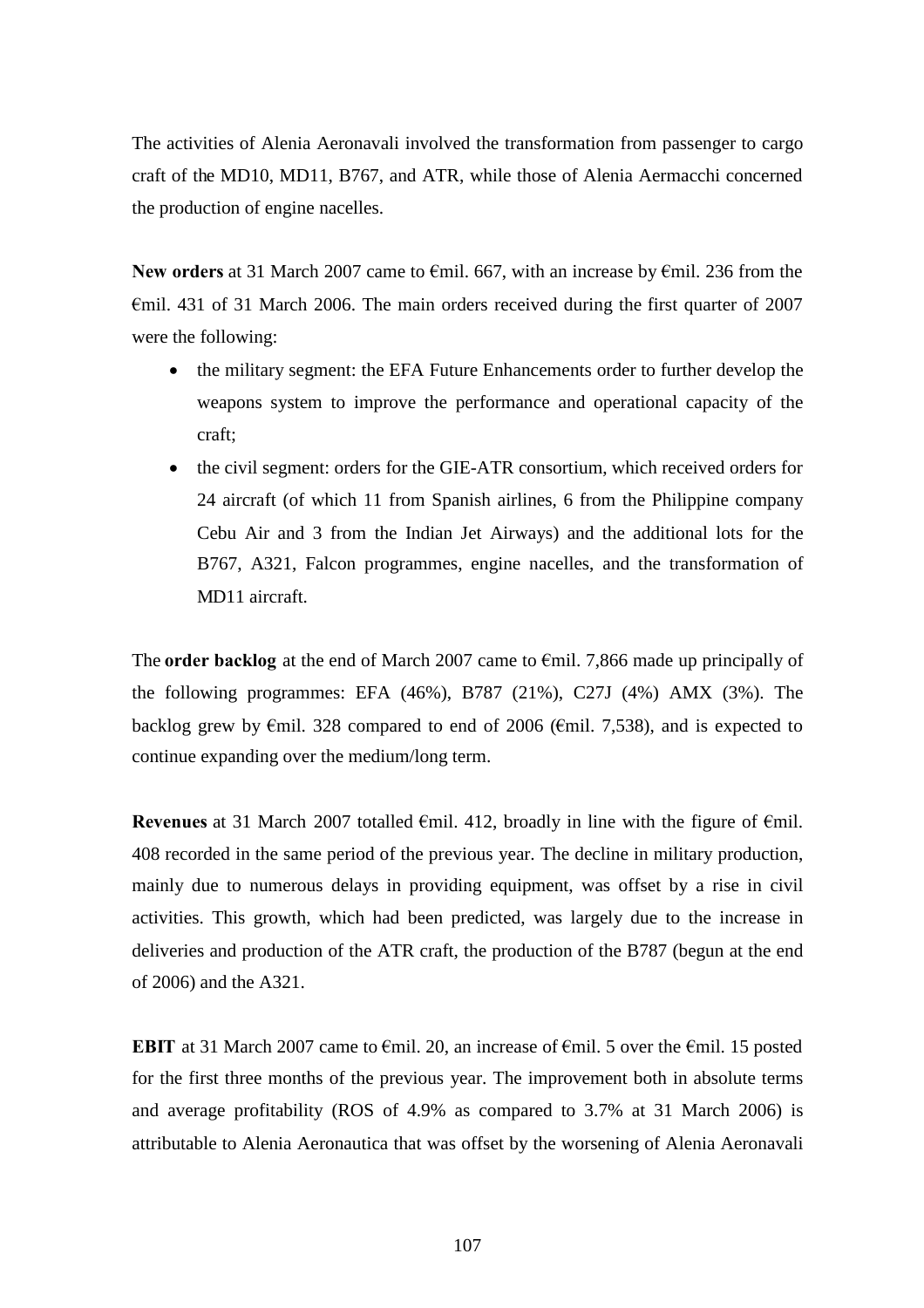S.p.A. for which a plan for reorganisation and efficiency improvements was launched at the end of 2006.

**Working capital** at 31 March 2007 came to a negative €mil. 776, up €mil. 258 compared with 31 December 2006 (a negative  $\epsilon$ mil. 1,034). The growth, which was physiological in the first quarter, is mainly due to the increase in net inventories, which were affected by a number of delays in invoicing and higher advances to suppliers, and to decreased trade payables.

Net invested capital at 31 March 2007 came to €mil. 232, an increase of €mil. 481 over the negative €mil. 249 at 31 December 2006, due to the developments in working capital, as noted above, and the increase in capital assets as a result of larger investments, particularly plant and equipment for B787 production and non-recurrent activities conducted during the period concerning programmes being developed.

**Research and development costs** for the first three months of 2007 came to €mil. 122, up from the €mil. 103 of the same period of 2006. This results reflects the significant commitment to activities of programmes such as B787, C27J, M346, second tranche EFA activities, Tornado, AMX, Unmanned Air Vehicles (UAVs), A380, engine nacelles, and B767 tankers*.*

The **number of employees** at 31 March 2007 stood at 12,687, representing an increase of 552 over the 12,135 employees at 31 December 2006. This increase was mainly due to new hires by Alenia Aeronautica in order to meet the needs of higher workloads, and by Alenia Composite with regard to rising production of the B787 at the Grottaglie facility.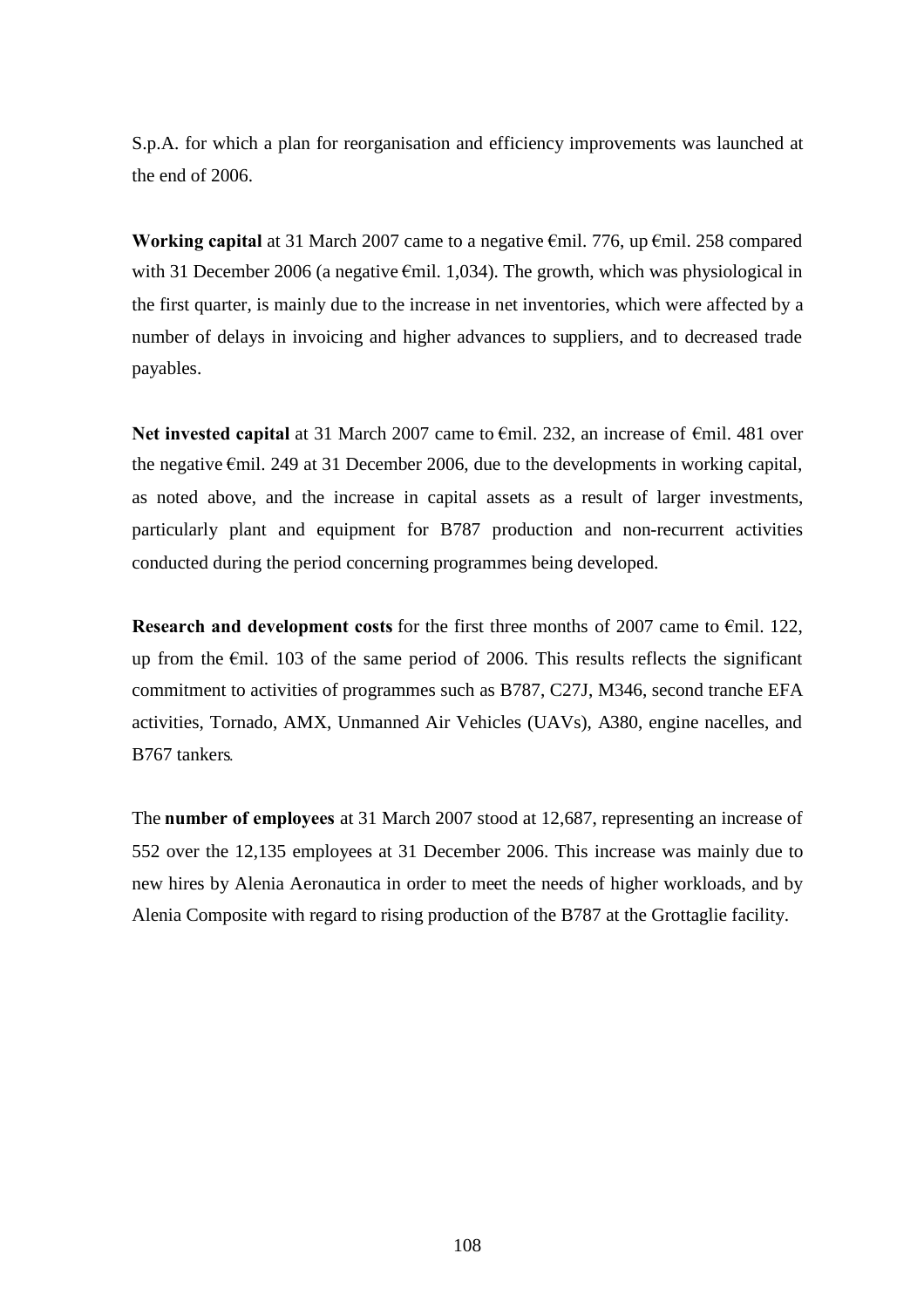# *SPACE*

| millions $\epsilon$      | 31 March<br>2007 | 31 March 2006 | 31<br>December<br>2006 |
|--------------------------|------------------|---------------|------------------------|
| New orders               | 121              | 218           | 851                    |
| Order backlog            | 1,251            | 1,237         | 1,264                  |
| Revenues                 | 166              | 140           | 764                    |
| <b>EBIT</b>              | $\mathbf{1}$     | 9             | 44                     |
| R.O.S.                   | 0.6%             | 6.4%          | 5.8%                   |
| Working capital          | (20)             | 20            | (66)                   |
| Net invested capital     | 364              | 342           | 318                    |
| $R.O.I.$ (*)             | 1.1%             | 10.5%         | 13.8%                  |
| Research and development | 11               | 9             | 64                     |
| Employees (no.)          | 3,252            | 3,214         | 3,221                  |

(\*) calculated on invested capital at period-end

*Note that all figures refer to the two joint ventures (Thales Alenia Space S.A.S. and Telespazio Holding S.r.l) consolidated on a proportionate basis at 33% and 67% respectively.*

**New space alliance between Finmeccanica and Thales**: on 4 April 2007 the European Commission approved the transfer by Alcatel-Lucent to Thales of stakes in the Alcatel Alenia Space joint venture (renamed Thales Alenia Space, with Finmeccanica S.p.A. holding 33% and Thales 67%) and in Telespazio (Finmeccanica with 67% and Thales with 33%). Thus, with the final approval by the competent authorities, ended the second phase of the collaboration agreement between Thales and Alcatel-Lucent announced on 5 April 2006, which led to the creation of the new space alliance between Finmeccanica and Thales.

Finmeccanica operates in the space industry through Telespazio Holding S.r.l. (satellite services), which is based in Italy and has its main industrial facilities in Italy, France and Germany and in which Finmeccanica holds a 67% stake, as well as through Alcatel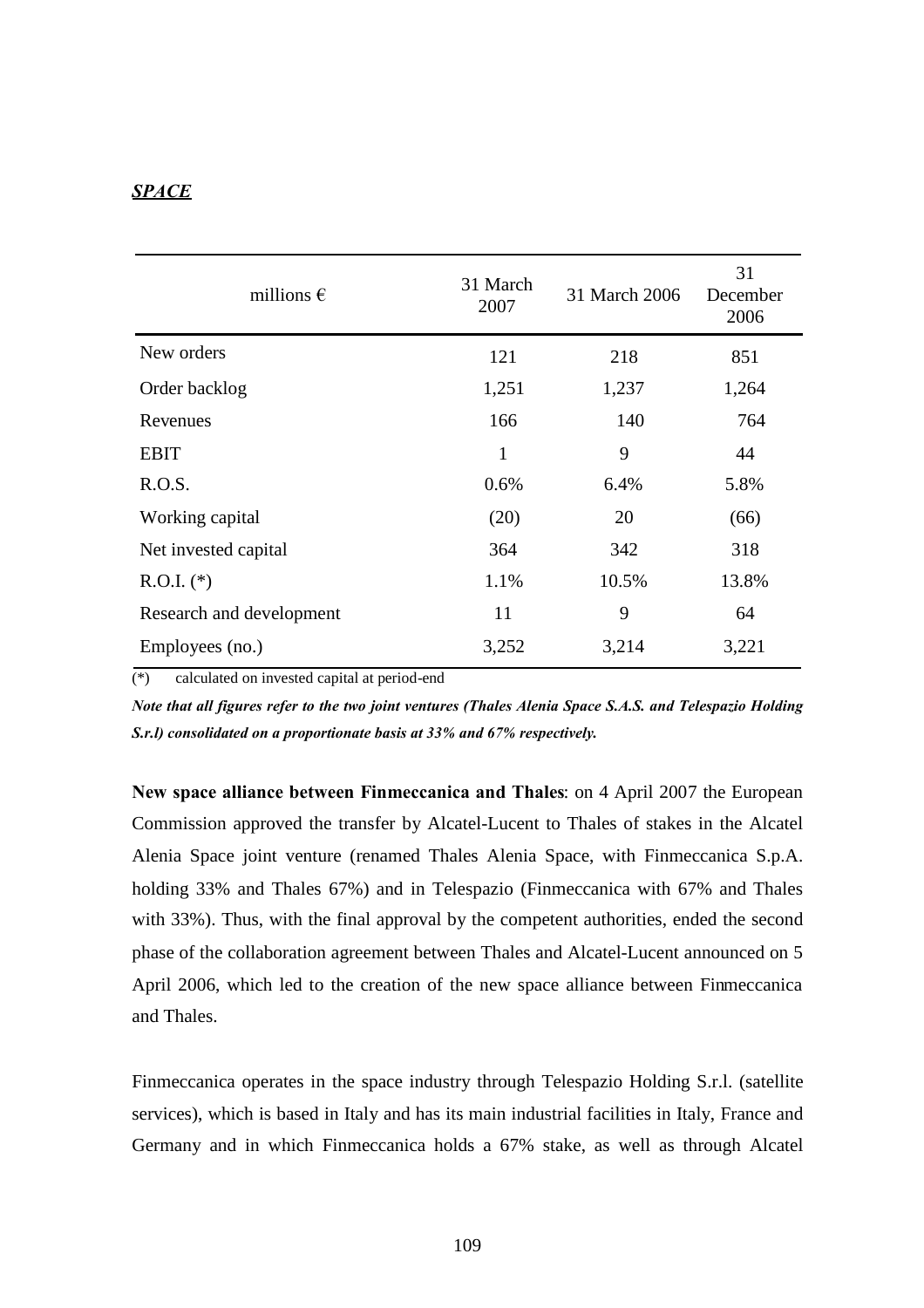Alenia Space S.A.S. (manufacturing), which is based in France and has its main industrial facilities in France, Italy, Belgium and Spain and in which Finmeccanica holds a 33% stake.

More specifically, Telespazio Holding focuses on defence and security services, satellite navigation and earth observation, the provision of telecommunications networks and services, the management and orbital control of satellites and of terrestrial centres, and multimedia and high value applications.

Thales Alenia Space S.A.S. focuses on the design, development and production of space systems, satellites, orbital infrastructures, space transport systems, equipment, instruments, and terrestrial systems for civil and military applications.

From a commercial perspective, during the first three months of 2007 **new orders** came to €mil. 121, down €mil. 97 from the same period in 2006 (€mil. 218), thanks above all to delays in the receipt of significant new orders in the commercial and institutional telecommunications satellites market. The most significant new orders for the period were:

- in the commercial segment: the second lot in the provision of 48 low-earth orbit (LEO) satellites for the Globalstar second-generation constellation; the renewal of the multi-year contracts for TV services, particularly for Sky; and new orders for the provision of telecommunications satellite services;
- in the institutional segment: new orders for satellite orbit management, especially for the Artemis satellite by ESA, and terrestrial centre management;
- in the military segment: the first lot of the order for the Armasat programme;
- in the earth observation segment: the contracts related to the Cosmo programme for the launch of the fourth satellite; the first lot for the GMES programme for territorial control and security; new orders for the provision of monitoring and territorial management services;
- in the navigation and infomobility segment: additional orders related to the Galileo (the in-orbit validation phase) and EGNOS programmes;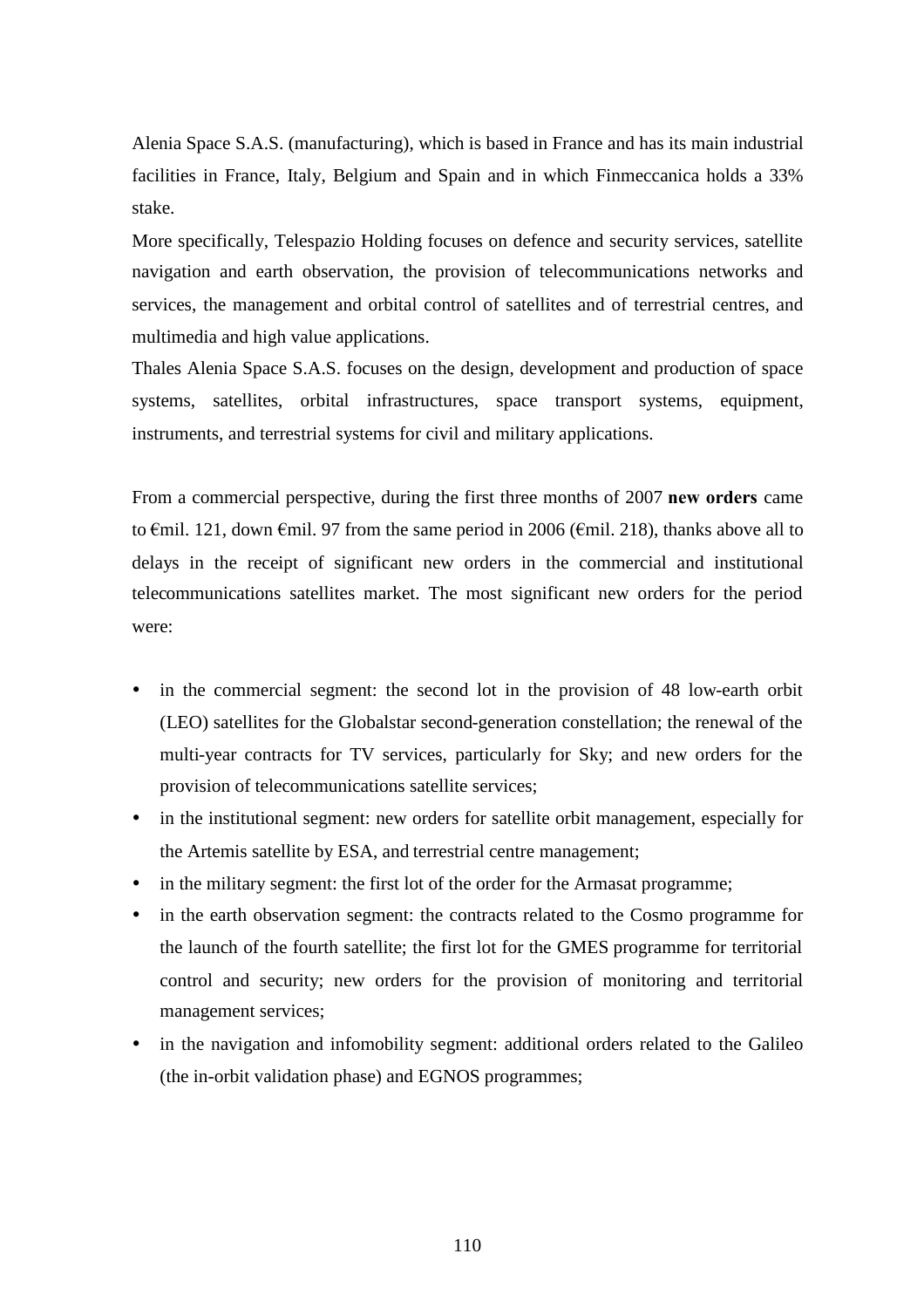• in the science programmes segment: the additional lot related to the Herschel/Plank and Bepi-Colombo programmes and new orders in the on-board equipment and transport infrastructures sector.

The **order backlog** at 31 March 2007 came to €mil. 1,251, a decrease of €mil. 13 over the same figure at 31 December 2006 ( $\epsilon$ mil. 1,264). The order backlog, based on the amount of work ready to begin, guarantees coverage of approximately 82% of the expected production for the next nine months. The backlog at 31 March 2007 breaks down into manufacturing activities for 63% (50% satellites and *payload*, 13% infrastructure and equipment) and satellite services for the remaining 37%.

**Revenues** for the first three months of 2007 came to €mil. 166, up €mil. 26 from the same period in 2006 ( $\epsilon$ mil. 140) due to higher production levels in the manufacturing segment. The principle sources of production revenues were:

- project activities related to the Turksat 3A, Ciel 2, BW Satcom, as well as the satellites of the Globalstar constellation, and phase 1 of the third-generation Meteosat programme;
- the continuation of activities relating to:
	- earth observation programmes, in particular the Cosmo-SkyMed and Pleiades HR programmes;
	- commercial satellites, including the StarOne C1/C2, AMOS 3, Thaicom 5, Chinasat 6B, Galaxy 17 and Rascom satellites;
	- the Syracuse III and Sicral 1B military telecommunications satellites;
	- the Herschel/Plank, Alma and Goce science programmes;
	- the Galileo and EGNOS navigation programmes;
- the continuation of the programmes connected with the International Space Station;
- the development of equipment and devices, in particular for the Koreasat 5 satellite, and the payloads for the Arabsat 4A/4B/4R, Express AM33/34 and AMC21 satellites, and Kompsat radar;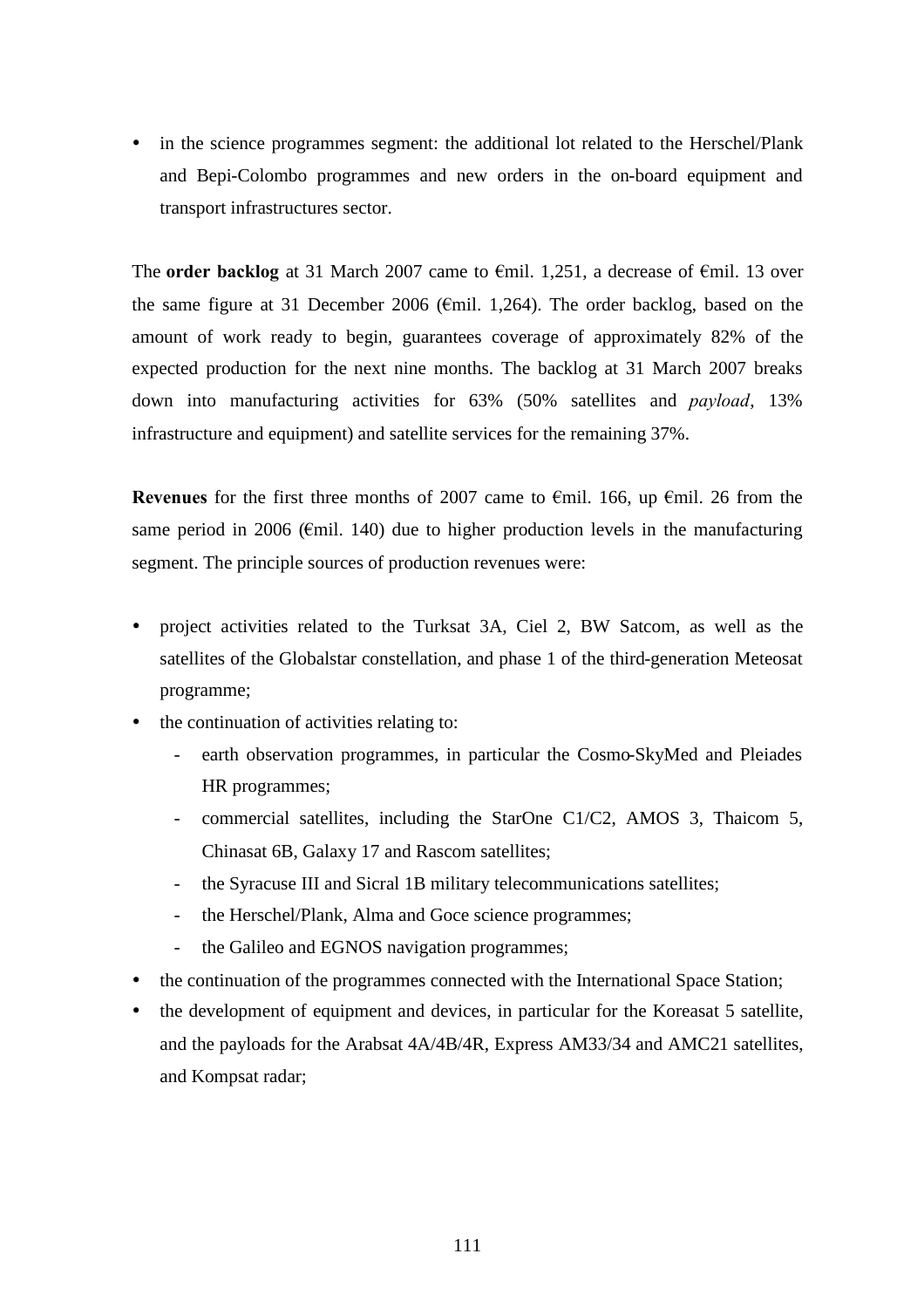- the provision of telecommunications satellite services, and, in the television sector, the resale of satellite capacity and provision of value-added broadcasting services using the digital platform;
- the provision of earth observation services and products, orbital satellite management, and terrestrial infrastructure management.

**EBIT** at 31 March 2007 came to €mil. 1, down €mil. 8 from the figure at 31 March 2006 (€mil. 9) mainly due, in France, to higher costs for specific programmes and to a greater incidence of labour costs.

As a result, **ROS** fell sharply from 6.4% in the first quarter of 2006 to 0.6% at 31 March 2007.

Net invested capital at 31 March 2007 came to €mil. 364, an increase of €mil. 46 over 31 December 2006, primarily attributable to **working capital** (a negative €mil. 20 at 31 March 2007) posting an increase for the first three months of the year of  $\epsilon$ mil. 46 over 31 December 2006 (a negative  $\epsilon$ mil. 66) due primarily to growth in net inventories and trade receivables related to lower receipts on trade receivables and the reduction in trade payables.

**Research and development costs** for the first three months of 2007 came to €mil. 11, up about  $\epsilon$ mil. 2 from the same period in 2006 ( $\epsilon$ mil. 9). Key activities in this area included:

- research and development phases for programmes such as:
	- Syracuse 3 and Sicral 1B programmes (SAR radar, altimeter e radiometer);
	- dual-use civil and military navigation systems (Cosmo);
	- science programmes (Alma, Spirale/Melissa, Bepi-Colombo, Goce, and Herschel/Plank);
- development of:
	- platforms and solutions for advanced telecommunications, satellite navigation /infomobility (Galileo);
	- GIS platforms (Geodatabase);
	- platforms for LEO applications;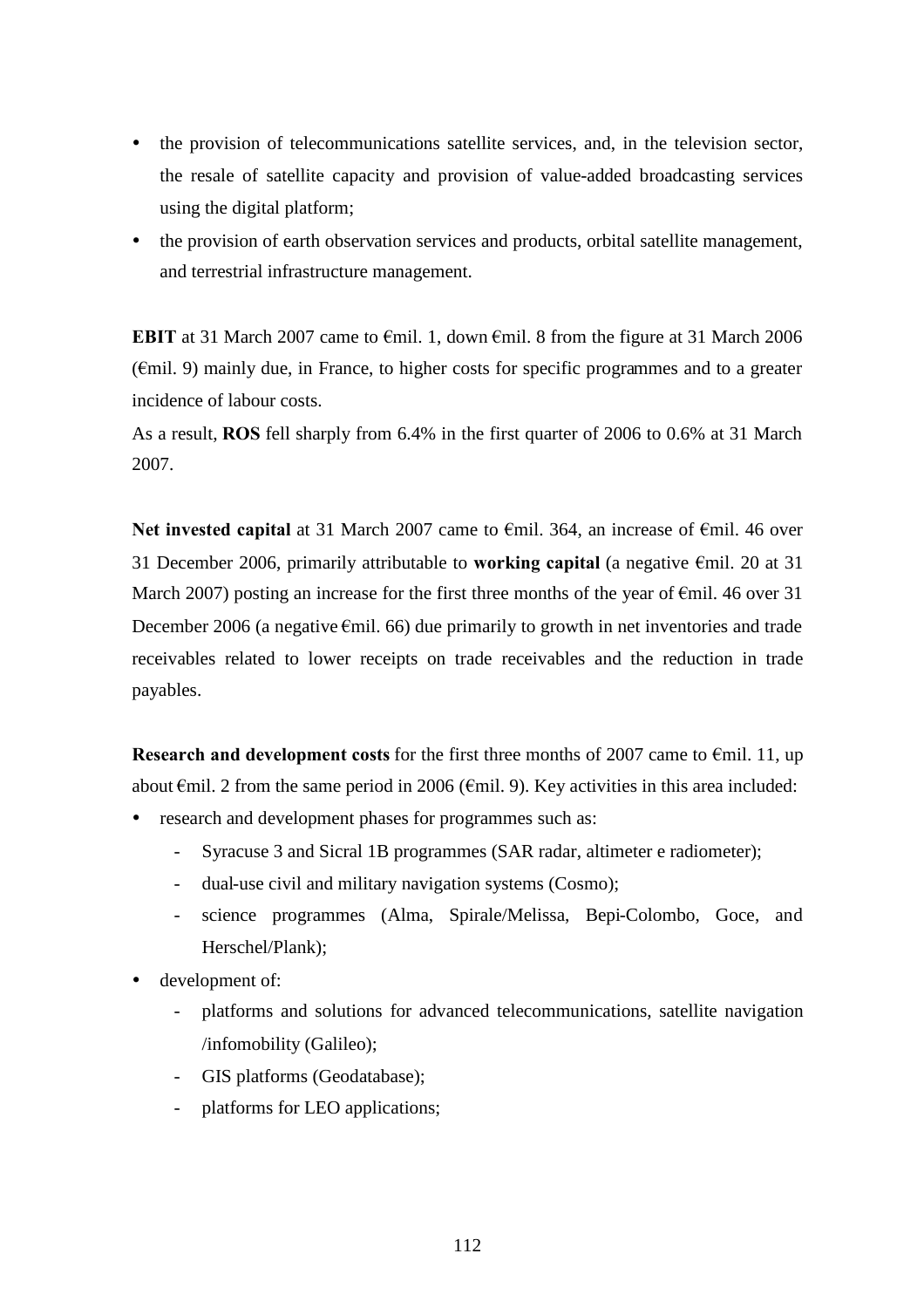- the development of production technology for mobile and/or broadband applications in particular,
- architectures and technologies for radar and optical instrumentation;
- studies relating to:
	- future experiments on board the International Space Station;
	- capsules, orbital infrastructure and manned re-entry craft.

The **number of employees** at 31 March 2007 came to 3,252, with an increase of 31 employees over the 3,221 at 31 December 2006 due to higher expected production in the manufacturing segment and the development of satellite services abroad.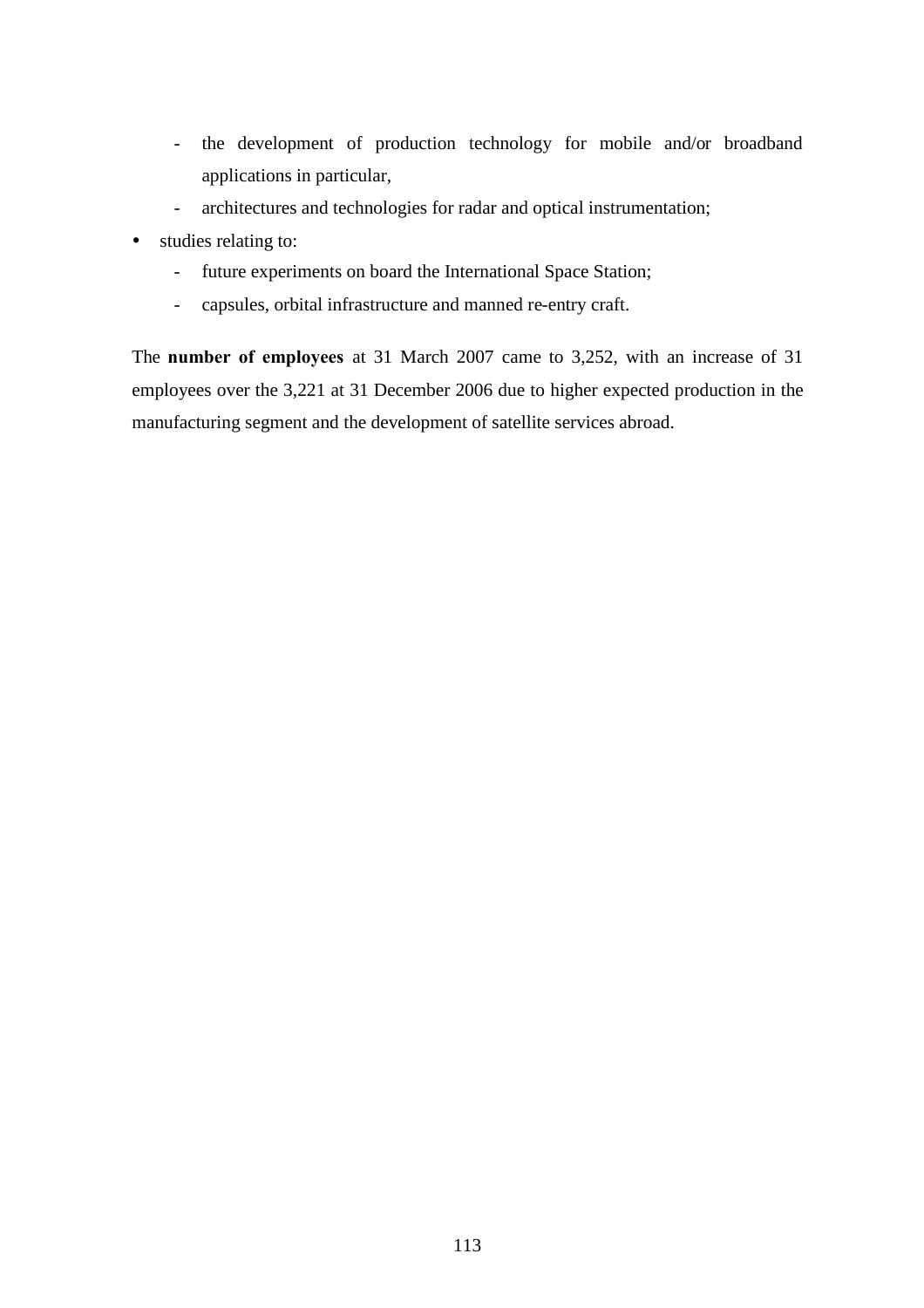### *DEFENCE SYSTEMS*

| $\epsilon$ millions      | 31 March<br>2007 | 31 March<br>2006 | 31<br>December<br>2006 |
|--------------------------|------------------|------------------|------------------------|
| New orders               | 132              | 89               | 1,111                  |
| Order backlog            | 4,133            | 3,731            | 4,252                  |
| Revenues                 | 238              | 214              | 1,127                  |
| <b>EBIT</b>              | $\mathbf{1}$     | 7                | 91                     |
| R.O.S.                   | 0.4%             | 3.3%             | 8.1%                   |
| Working capital          | (302)            | (245)            | (374)                  |
| Net invested capital     | 159              | 237              | 104                    |
| $R.O.I.$ (*)             | 2.5%             | 11.8%            | n.s.                   |
| Research and development | 54               | 40               | 279                    |
| Employees (no.)          | 4,213            | 4,334            | 4,275                  |

(\*) calculated on invested capital at period-end

*Note that the figures relating to the MBDA joint venture are consolidated on a proportionate basis at 25%.*

Defence Systems include MBDA for missile systems, the joint venture with BAE Systems and EADS in which Finmeccanica holds a 25% stake, Oto Melara SpA for land, naval and air weapons systems, and WASS SpA in underwater weapons (torpedoes and counter-measures) and sonar systems.

**New orders** for the first three months of 2007 came to €mil. 132, an increase over the figure of the same period in 2006 (€mil. 89) mainly due to a higher volume of orders in the missiles segment. The increase in orders during the first quarter of 2007 is primarily attributable to: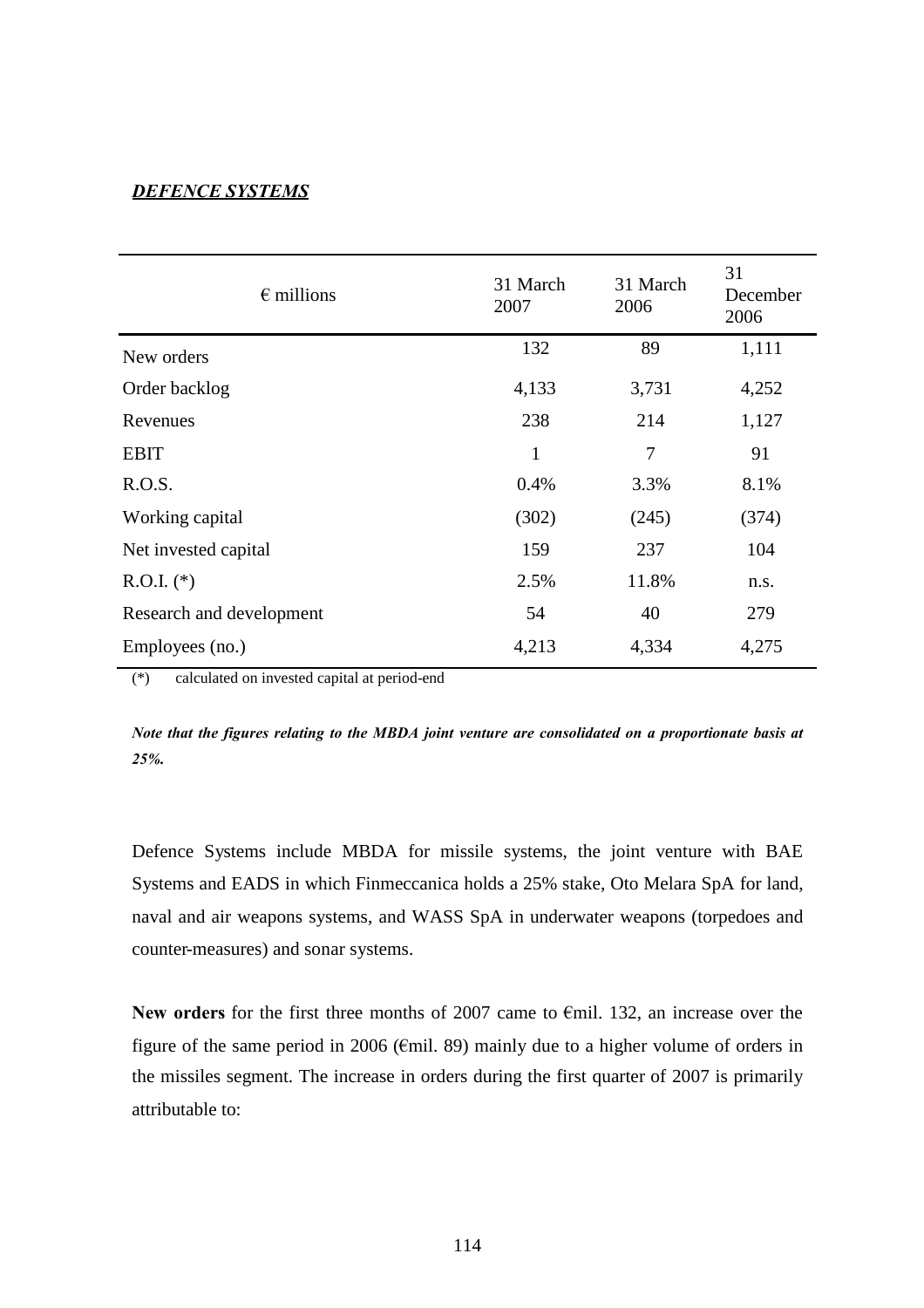- in missile systems: orders to upgrade the batteries of Aspide anti-air defence missiles, for activities relating to Patriot systems and for the provision of Mistral anti-air defence missiles;
- in the land, sea, and air weapons systems: orders for four 76/62 SR cannons and for machine guns from Malaysia and numerous logistics orders;
- in the underwater systems: orders for FREMM logistics activities and for export.

The **order backlog** at 31 March 2007 came to €mil. 4,133, 70% of which related to missile systems, for a decrease of €mil. 119 over 31 December 2006 (€mil. 4.252).

**Revenues** at 31 March 2007 came to €mil. 238, with an 11% increase over the first three months of 2006 attributable to the missile systems and, in particular the consolidation of German activities (consolidated since 1 March 2006).

Revenues benefited from the following activities:

- activities relating to the production of Storm Shadow air-to-surface missile systems and SCALP EG; the production of MICA air-to-air missiles as well as customer support activities;
- land, naval and aeronautical weapons systems: the provision of PZH 2000 howitzers to the Italian Army; and the production of Hitfist turrets kits for Poland and Hitfist turrets for Ireland;
- underwater systems: activities relating to the new Black Shark heavy torpedo and the production of MU90 and A244 light torpedoes; activities related to logistics.

**EBIT** at 31 March 2007 came to €mil. 1, a decrease from the first quarter of 2006 primarily due to higher costs associated to the restructuring plan for the missile segment.

**ROS** at 31 March 2007 was 3 percentage points lower than that of the same period in 2006.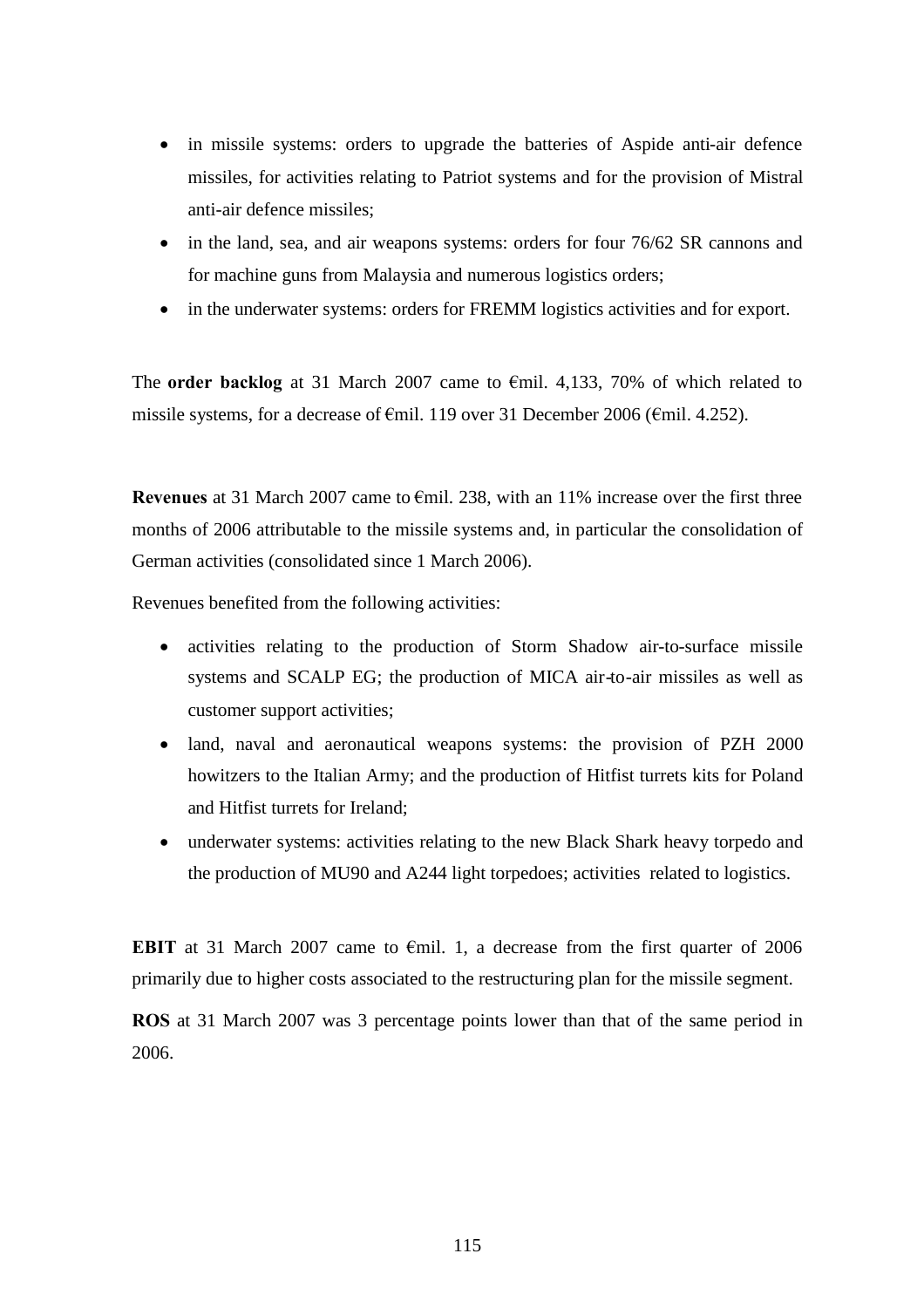**Working capital** came to a negative €mil. 302 at 31 March 2007 due principally to advances from MBDA customers, an increase of €mil. 72 over 31 December 2006, consistent with the performance in the first quarter which featured a delay in payments to suppliers and receipts on trade receivables. **Net invested capital** at 31 March 2007 came to €mil. 159 (from €mil. 104 at 31 December 2006).

**Research and development** spending for the first three months of 2007 came to €mil. 54, a 35% increase over the same period in 2006. Some of the key activities included the continuation of development of the Meteor air-to-air missile, guided munitions in the land naval and aeronautical weapons segment, the Black Shark heavy torpedo and the A244 light torpedo in the underwater systems segment.

The **number of employees** at 31 March 2007 came to 4,213, a decrease of 62 from 31 December 2006 mainly due to continuation of restructuring activities in the missile segment.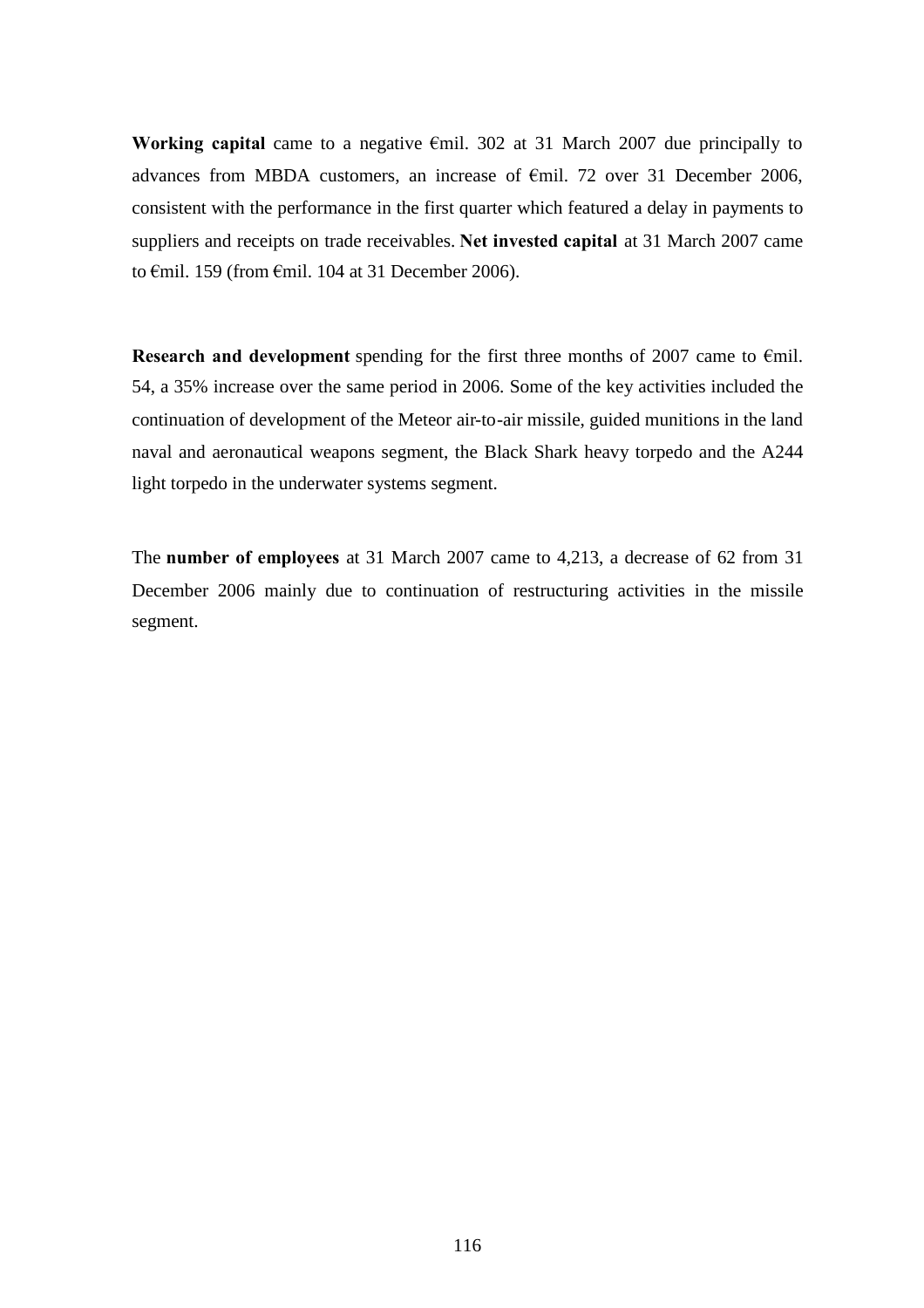# *ENERGY*

| $\epsilon$ millions      | 31 March<br>2007 | 31 March<br>2006 | 31<br>December<br>2006 |
|--------------------------|------------------|------------------|------------------------|
| New orders               | 145              | 576              | 1,050                  |
| Order backlog            | 2,396            | 2,709            | 2,468                  |
| Revenues                 | 218              | 201              | 978                    |
| <b>EBIT</b>              | 11               | 7                | 63                     |
| R.O.S.                   | 5.0%             | 3.5%             | 6.4%                   |
| Working capital          | (239)            | (275)            | (282)                  |
| Net invested capital     | (209)            | (274)            | (254)                  |
| $R.O.I.$ (*)             | n.s.             | n.s.             | n.s.                   |
| Research and development | 3                | 3                | 17                     |
| Employees (no.)          | 2,864            | 2,525            | 2,856                  |

(\*) Calculated on invested capital at period-end

In light of the acquisitions carried out in 2006, the energy sector is comprised of Ansaldo Energia S.p.A. and its subsidiaries: Ansaldo Nucleare S.p.A., Ansaldo Ricerche S.p.A., Sagem S.r.l., Asia Power Project Private Ltd, Energy Service Group GmbH, Thomassen Turbine Systems BV.

In the first quarter of 2007 **new orders** came to €mil. 145, down from the result of the same period in 2006, due to the failure to acquire turnkey facilities. The main new orders for components include the provision of a gas turbine and related alternator for the Algeciras plant (lotto 2) and Vlore plant, respectively; the service segment recorded significant new orders in the renewable sources sector, relating to the restoration of four hydroelectric assemblies, two hydroelectric generators and a hydroelectric plant. These types of acquisitions show the current market situation resulting from increasing focus on alternative energy sources. Finally, again with regard to service, at the end of the first quarter of 2007, there was a  $\epsilon$ mil. 19 increase in foreign flow agreements, compared with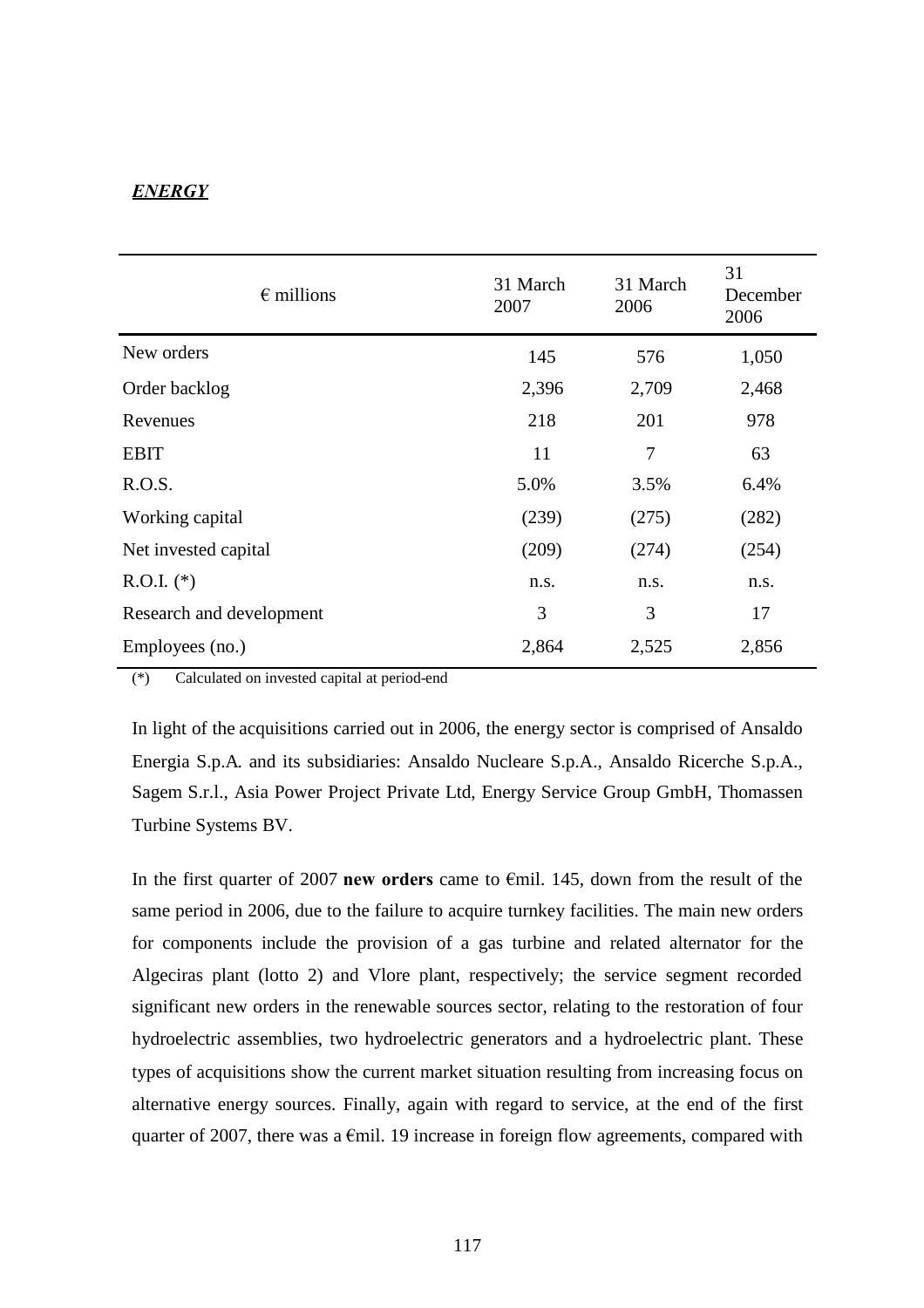the same period of 2006, strengthening Ansaldo Energia's international presence as an independent service provider.

The **order backlog** at 31 March 2007 came to €mil. 2,396, as compared to €mil. 2,468 at 31 December 2006.

**Revenues** came to €mil. 218 at 31 March 2007, an 8% improvement over the same period of the previous year ( $\epsilon$ mil. 201). This increase is due mainly to new systems orders for Algeciras and Amman East. During the first quarter, key contracts included those relating to the 800MW combined-cycle plants for Sparanise, Rosignano and Rizziconi.

**EBIT** at 31 March 2007 came to  $\epsilon$ mil. 11, an increase over the figure of  $\epsilon$ mil. 7 for the same period of the previous year, due to the afore-mentioned increase in production volumes.

**ROS** came to 5.0%, an improvement of 1.5 percentage points over the first quarter of 2006.

**Working capital** came to a negative €mil. 239 at 31 March 2007, down from December 2006 (€mil. 282) due mainly to failure to collect advances from customers relating to the systems orders that characterised the first quarter of 2006. As a result, **net invested capital** deteriorated, coming to a negative €mil. 209, compared to a negative €mil. 254 at 31 December 2006.

**Research and development costs** (entirely expensed) came to €mil. 3 and are in line with the result for the same period of the previous year; were related primarily to the continuation of the activities called for by the plan for technological independence.

The **number of employees** at 31 March 2007 came to 2,864, as compared with 2,856 at 31 December 2006, due to normal turnover.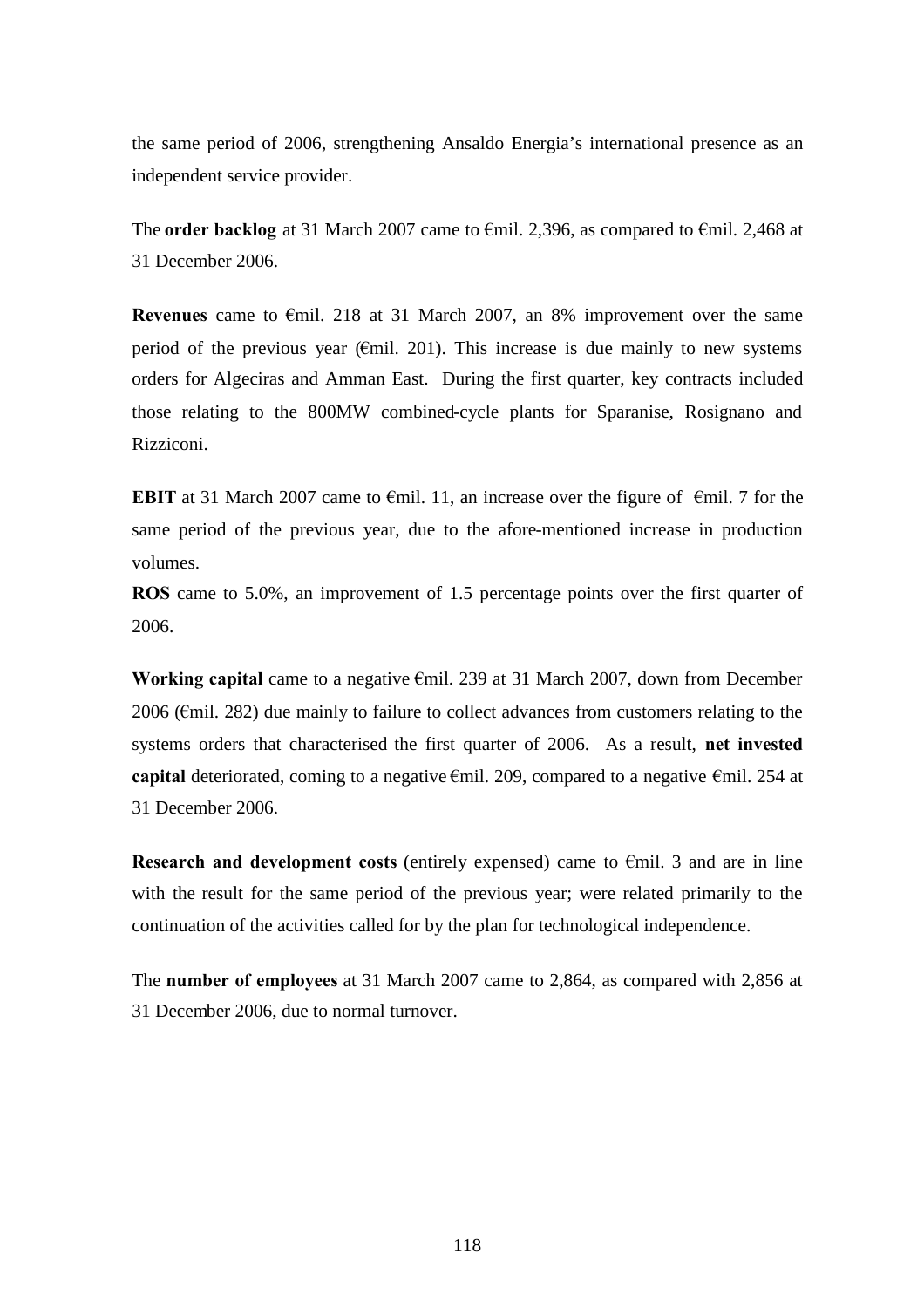### *TRANSPORTATION*

| $\epsilon$ millions      | 31 March<br>2007 | 31 March<br>2006 | 31 December<br>2006 |
|--------------------------|------------------|------------------|---------------------|
| New orders               | 170              | 484              | 2,127               |
| Order backlog            | 4,540            | 4,090            | 4,703               |
| Revenues                 | 330              | 340              | 1,368               |
| <b>EBIT</b>              | 9                | 16               | 15                  |
| R.O.S.                   | 2.7%             | 4.7%             | 1.1%                |
| Working capital          | 116              | 165              | 61                  |
| Net invested capital     | 362              | 379              | 312                 |
| $R.O.I.$ (*)             | 9.9%             | 16.9%            | 4.8%                |
| Research and development | 14               | 10               | 40                  |
| Employees (no.)          | 6,784            | 6,409            | 6,677               |

(\*)Calculated on invested capital at period-end

The Transportation division includes the companies Ansaldo STS S.p.A. and its subsidiaries (Systems and Signalling) and Ansaldobreda S.p.A. and subsidiaries (Vehicles).

At 31 March 2007, the three business divisions showed the following performance::

- Signalling: new orders fell with respect to the same period of last year mainly due to lower acquisitions of orders by the Italian subsidiary Ansaldo Segnalamento Ferroviario S.p.A., which, in the first quarter of 2006, received a significant volume of automated train control systems (SCMT) orders were received ( $\epsilon$ mil. 71), and an EBIT substantially in line with that of the first quarter of 2006 (ROS at 9.8%);
- Systems: commercial performance in decline compared with the same period of last year which benefited from the extension of the operation and maintenance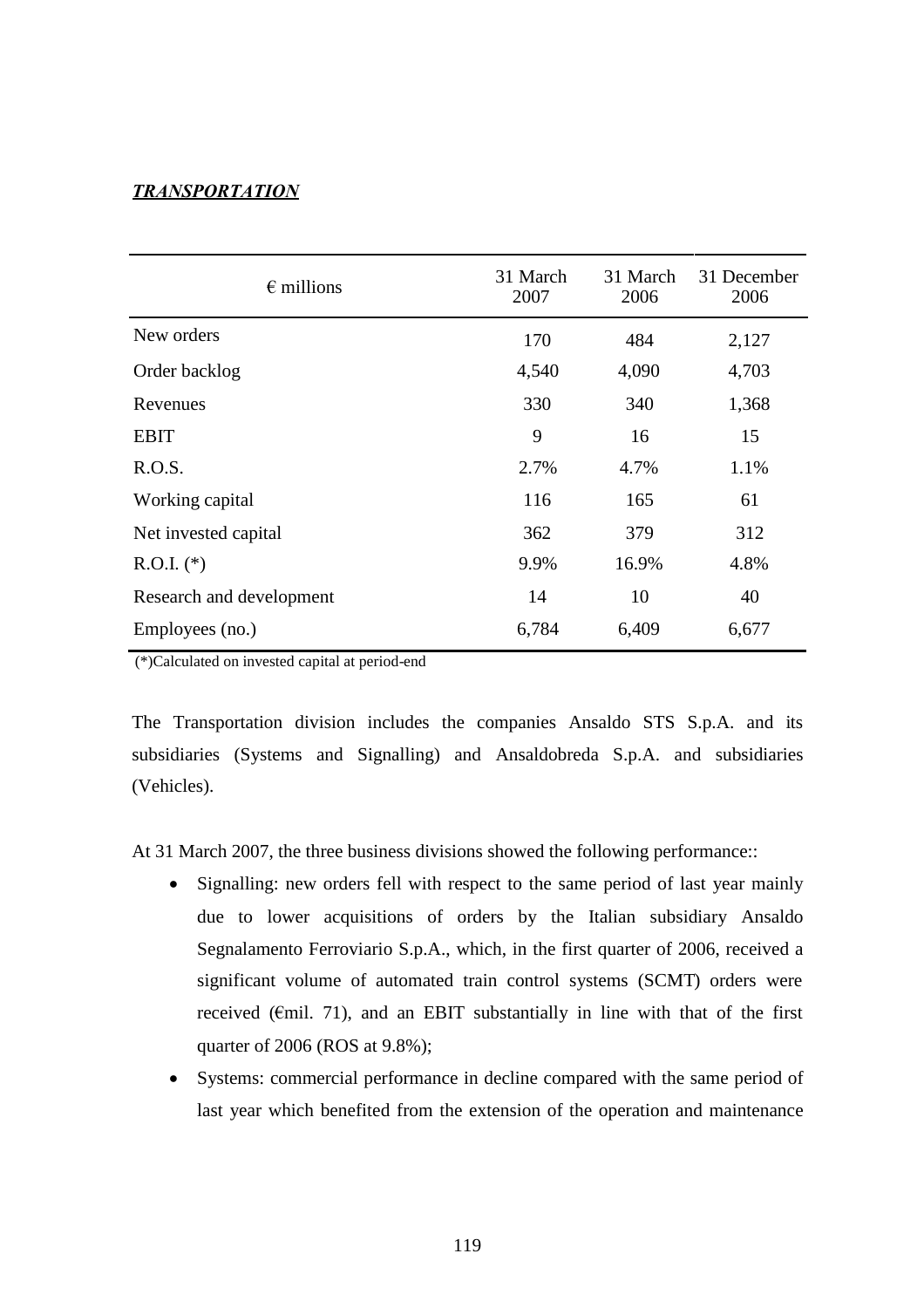contract for the Copenhagen driverless metro ( $\epsilon$ mil. 127), and EBIT rose over the same period of 2006 (ROS at 9.5%);

 Vehicles: volumes ordered fell from the first quarter of 2006; financial performance continues to be characterised by operating losses, and is affected by industrial problems addressed in an intervention plan that has been introduced affecting the main corporate processes.

**New orders** acquired in the first three months of 2007 totalled €mil. 170, a decrease of  $\epsilon$ mil. 314 over the same period of the previous year ( $\epsilon$ mil. 484), reflecting a decrease in orders in all business segments. The key orders during the period included the following:

- Signalling: two orders placed by the mining firm Rio Tinto, one by Fortescue Metals Group and contracts as part of the agreement signed with the Australian Rail Track Corporation (ARTC) in Australia, orders relating to the Chambers Street station of the New York subway, two orders from China concerning the Binhai West extension and Shanghai Line 2 CAB, for onboard equipment from Korea;
- Systems: order related to Alifana Inferiore to equip 15 Metrocampania Nordest electric trains with technological signalling systems;
- Vehicles: service orders.

At 31 March 2007, the **order backlog** for the division totalled €mil. 4,540, a decrease of €mil. 163 over the same figure at 31 December 2006 (€mil. 4,703).

**Revenues** at 31 March 2007 came to €mil. 330, a decrease of €mil. 10 over 31 March 2006 (€mil. 340), mainly attributable to the Vehicles division. Among the noteworthy orders in the Transportation division were the following:

• Signalling: high-speed train orders and automated train control systems (SCMT), both wayside and on-board, for Italy; second phase of the Channel Tunnel Rail Link; the project for the realisation of the Optimizing Traffic Planner (OTP) system and the Next Generation Computer Aided Dispatch System (CAD) for Union Pacific Railroad; and the manufacture of components;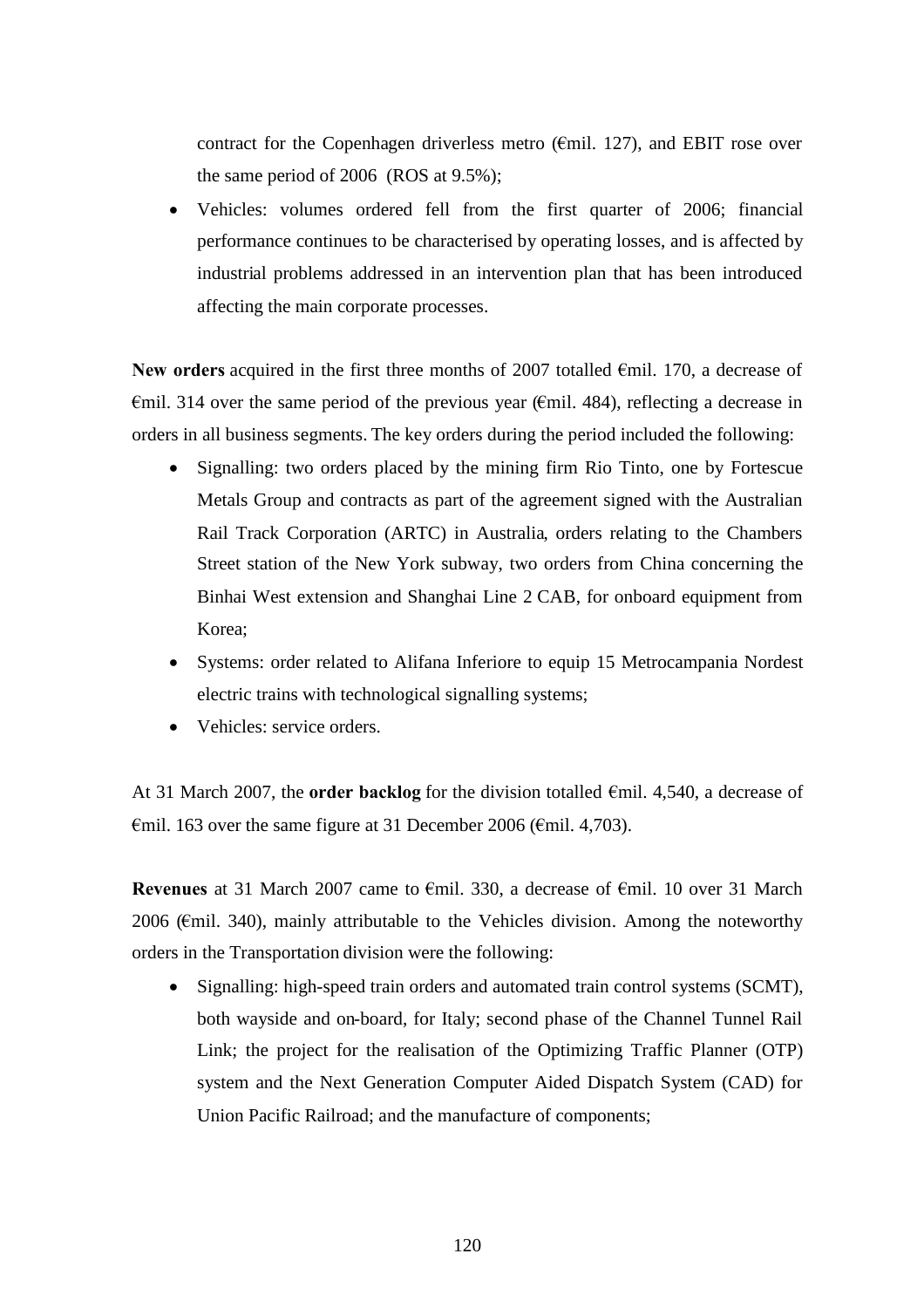- Systems: the metro systems of Copenhagen, Naples Line 6, Genoa and Brescia, the Alifana regional line; and high-speed rail orders in Italy;
- Vehicles: trains for the Madrid metro; high-volume passenger trains for Morocco; trains for regional service for Ferrovie Nord Milano; high-speed trains for the Dutch-Belgian railways; DMU trains for the Danish railways; trams for the city of Los Angeles; E402 locomotives and ETR500 Politensione trains for Trenitalia; and service and revamping activities.

**EBIT** at 31 March 2007 came to €mil. 9, a decrease of €mil. 7 over 31 March 2006 (€mil. 16), mainly due to problems in the Vehicles division. **ROS** for the sector decreased as a result to 2.7%, from 4.7% in the first quarter of 2006.

**Working capital** at 31 March 2007 came to €mil. 116, an increase of €mil. 55 over the same figure at 31 December 2006 ( $\epsilon$ mil. 61), with improvements attributable to an increase in net inventory in Vehicles.

Net invested capital at 31 March 2007 came to €mil. 362, an increase of €mil. 50 over the result recorded at 31 December 2006 ( $\epsilon$ mil. 312), reflecting the aforementioned increase in working capital.

**Research and development costs** at 31 March 2007 came to €mil. 14, up €mil. 4 from the same figure at 31 March 2006 ( $\epsilon$ mil. 10), which is essentially attributable to the Signalling segment. In particular, these activities concerned Signalling projects, aimed primarily at meeting the new requirements emerging both in the railway segment (level 2 of the European Rail Traffic Management System, or ERTMS rbc) and the mass transit segment (Communications Based Train Control, or CBTC), as well as the development of certain on-board equipment (the next-generation cab).

The **number of employees** at 31 March 2007 stood at 6,784, an increase of 107 compared with 31 December 2006 (6,677), principally due to hiring in the Signalling division, in Australia and India.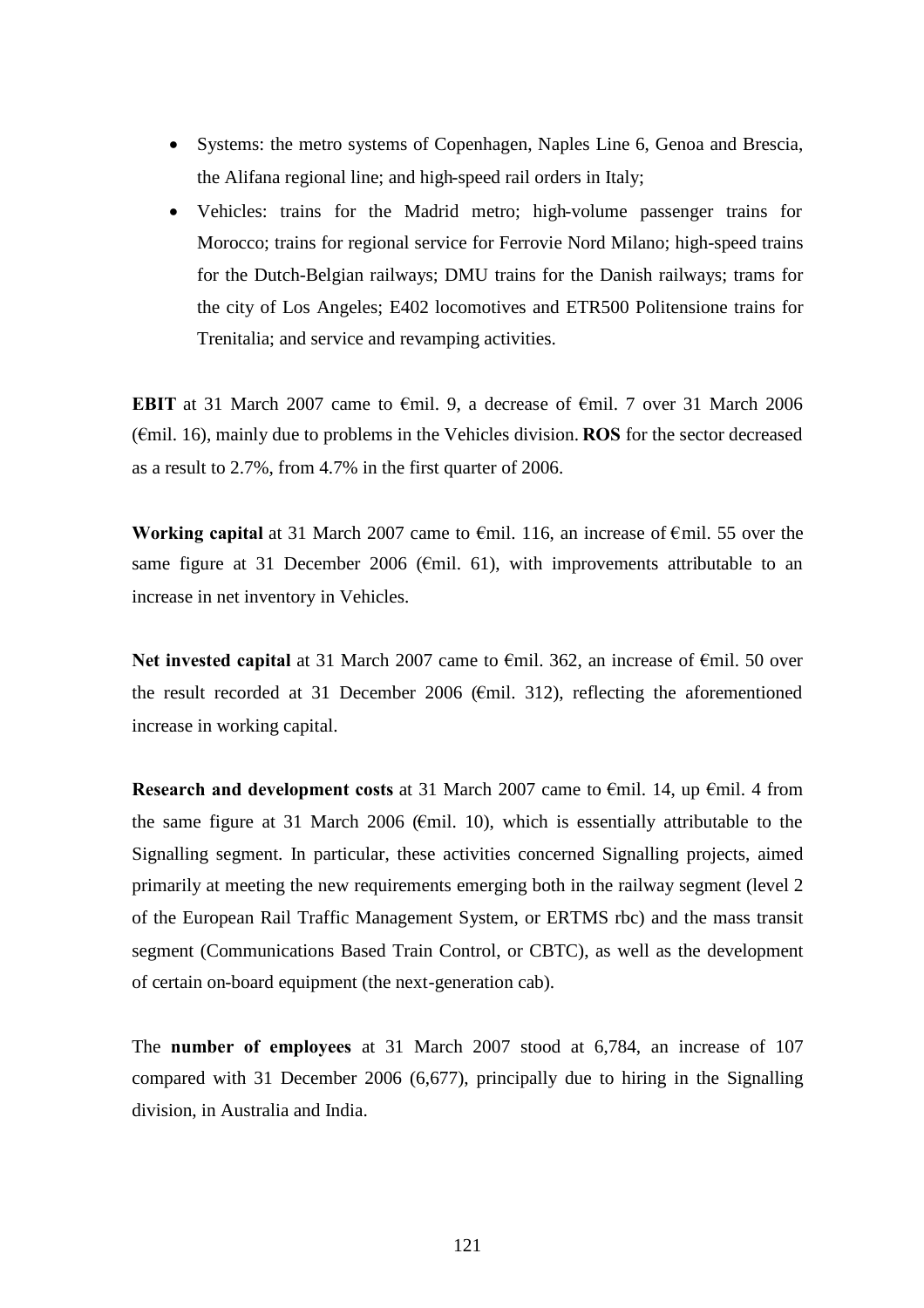# *OTHER ACTIVITIES*

| $\epsilon$ millions      | 31 March<br>2007 | 31 March<br>2006 | 31<br>December<br>2006 |
|--------------------------|------------------|------------------|------------------------|
| New orders               | 10               | 19               | 99                     |
| Order backlog            | 316              | 419              | 346                    |
| Revenues                 | 47               | 61               | 229                    |
| <b>EBIT</b>              | (22)             | (40)             | (128)                  |
| R.O.S.                   | n.s.             | n.s.             | n.s.                   |
| Working capital          | 199              | 31               | 135                    |
| Net invested capital     | 1.061            | 1.054            | 745                    |
| $R.O.I.$ (*)             | n.s.             | n.s.             | n.s.                   |
| Research and development |                  |                  | -                      |
| Employees (no.)          | 812              | 865              | 811                    |

(\*) calculated on invested capital at period-end

The division includes: the Elsacom NV group, which manages satellite telephony services; Finmeccanica Group Services S.p.A. (formerly Mecfin S.p.A.), Group service management company; Ansaldo Fuel Cells S.p.A. for the production of energy through fuel cells; Finmeccanica Finance S.A. and Aeromeccanica S.A. (formerly Telespazio Luxembourg SA), responsible for providing financial support to the Group; and So.Ge.Pa. - Società Generale di Partecipazioni S.p.A., responsible for centrally managing the pre-winding-up/winding-up and rationalisation processes of companies falling outside the business sectors through transfer/repositioning transactions.

The division also includes Fata S.p.A. (for which the reorganisation process begun in 2005 has been completed) which operates in the area of plants for the processing aluminium and steel flat rolled products and engineering design in the electricity generation area for engineering, procurement and construction (EPC) activities.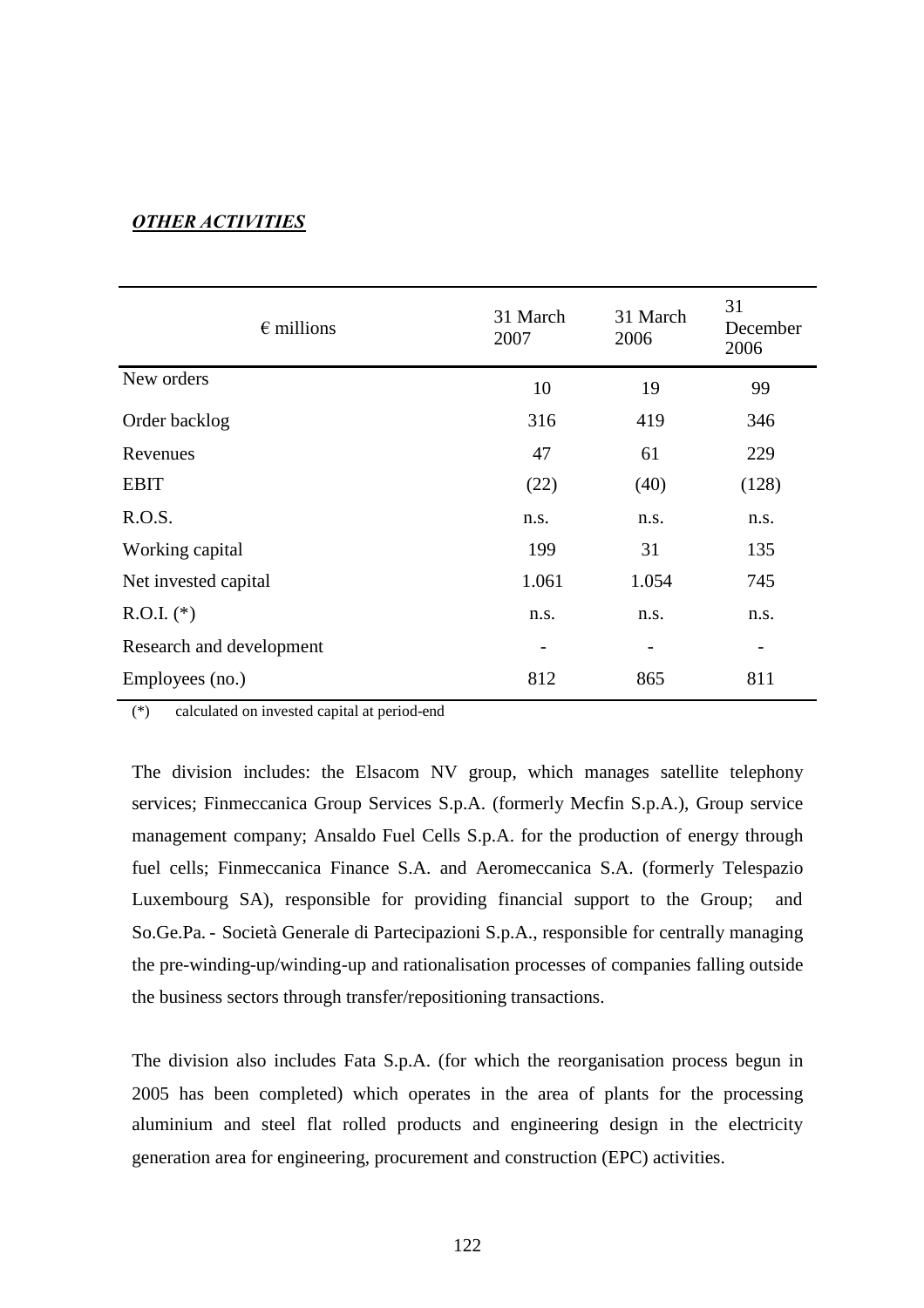As of 2004, Bredamenarinibus S.p.A., which manufactures urban and interurban buses, was deconsolidated from the division, with the recognition of the income and expense items under discontinued operations and of the assets and liabilities as held for sale. This company's operations are undergoing reorganisation in order to make the business more attractive to potential buyers.

\* \* \* \* \*

This division's figures also include those of the Corporate division of Finmeccanica S.p.A., which for some years has been undergoing an extensive transformation process, altering its focus from a financial company to that of an industrial company. This process, which is not yet complete, received a boost during 2006 with a commitment from management to press on with a series of actions concerning industrial, technological and commercial integration. The Group will then be able to benefit from an additional impetus in improving its own productivity through processes to increase efficiency and rationalisation.

In order to ensure that the financial objectives set by the Group would be met, the corporate division has pursued its activities implementing various initiatives, including the following:

- further strengthening of the mechanisms for the coordination of companies, including through development of specific Central Management structures, so that the individual parts could operate through a single policy, not just in financial terms, but particularly in industrial terms, involving the key processes of product engineering, technology and commercial strategy;
- the assignment of specific objectives to the companies: firstly, the constant growth of EBIT, thanks to increased volumes and continuous efficiencyenhancement efforts, such as the optimisation of procurement, the rationalisation of production sites, as well as company restructuring leading to the containment/reduction of working capital and general and administrative costs and maximizing sales, with the consequent strengthening of production margins.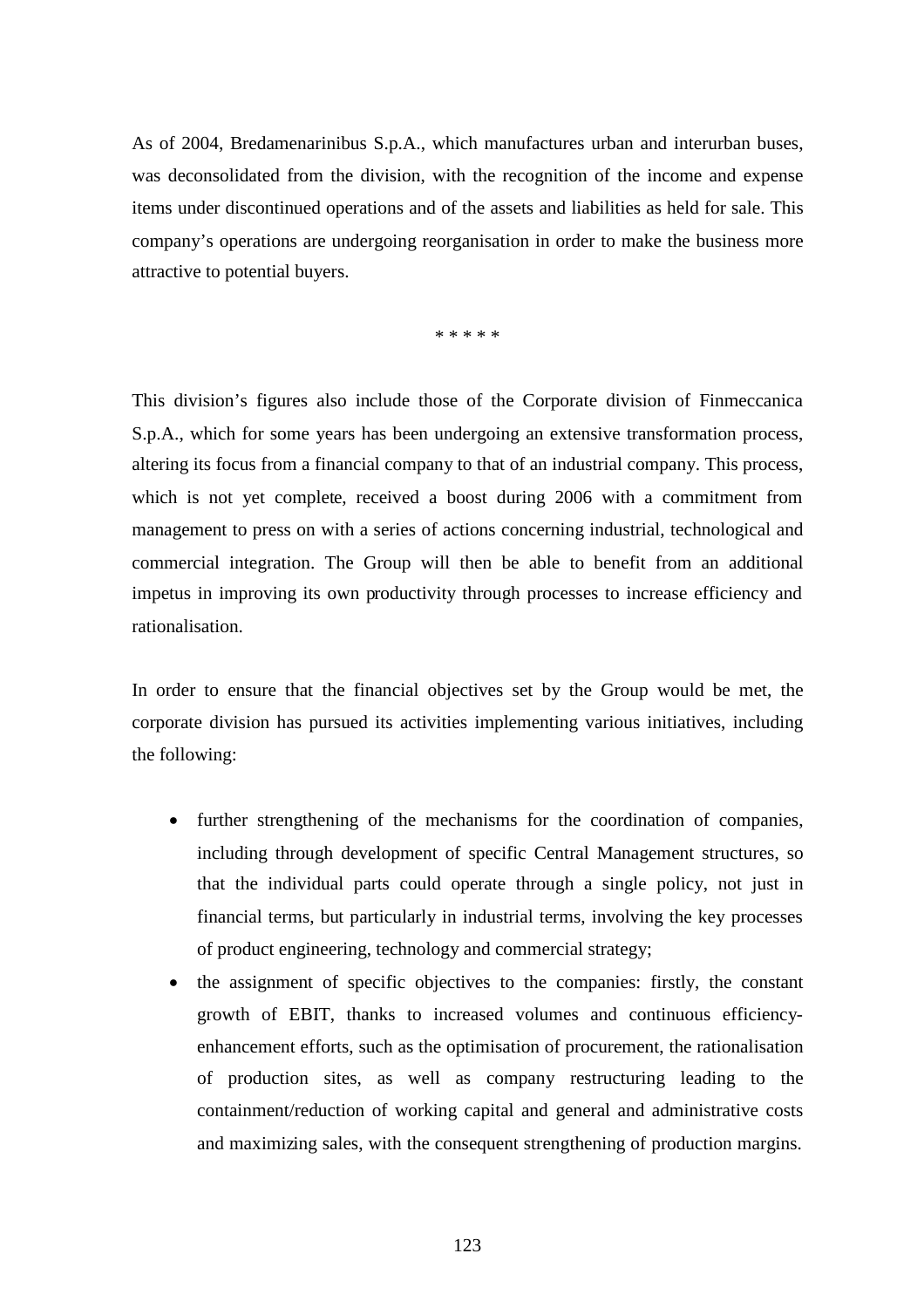The constant focus on trends in working capital in addition to the above will make it possible to generate the significant cash flows needed to finance the high level of investment in product development;

- review of processes from a Group perspective, in particular those that could have an effect on the optimisation of areas with possible synergies, such as information technology and real estate management;
- the issuance of specific directives aimed at the progressive alignment of cash flows with income and expenses;
- continued development of a process for the dissemination of a Group methodology for controlling and managing programmes, based on the integration of the international standards of life cycle management, phase review, project control, and risk management.

The efficiency of policy and coordination activities in the Corporate Affairs department was further strengthened in its goal of reaching these objectives over the medium term with a broad-based management-by-objectives (MBO) policy, which involved top management and key resources from all companies within the Group. The correct application and monitoring of the promotion of these objectives will represent one of the principal aims in achieving the goals.